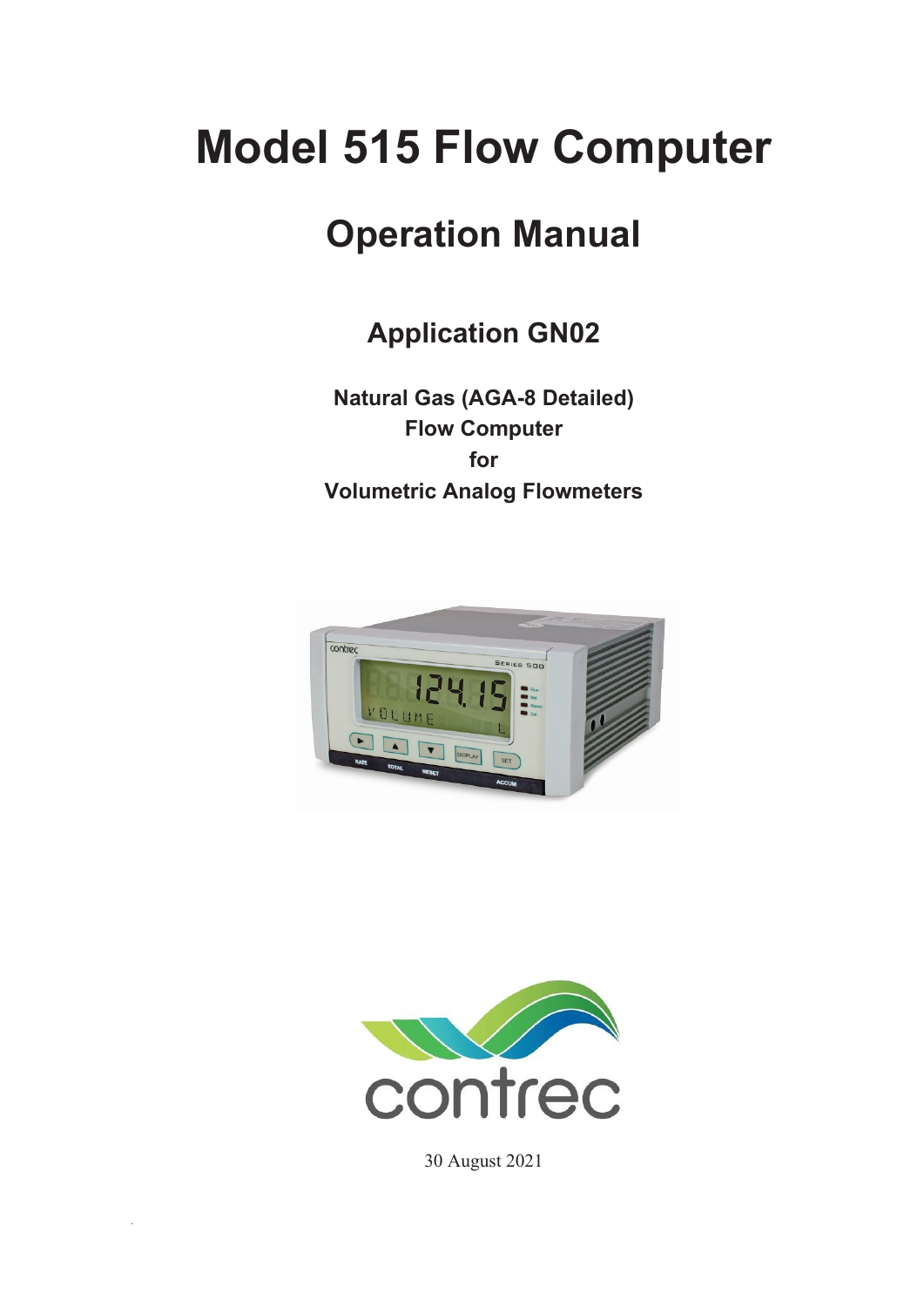### **Model 515 Flow Computer - Operation Manual**

#### © Contrec Limited 2021

The instructions given herein cover the general description, installation, operation and maintenance of the subject equipment. Contrec Limited. reserves the right, without prior notice, to make engineering refinements that may not be reflected in this manual.

Should any questions arise which cannot be answered specifically by this manual, they should be directed to Contrec Limited for further detailed information and technical assistance.

Contrec Limited will not accept any liability for either direct or consequential damages resulting from the use or misapplication of the contents of this manual.

Part of the software embedded in this product is eCos - Embedded Configurable Operating System, a trademark of Red Hat. Portions created by Red Hat are Copyright © 1998, 1999, 2000 Red Hat, Inc. (http://www.redhat.com). All rights reserved

The software in this product was in part provided by Red Hat and any express or implied warranties, including, but not limited to, the implied warranties of merchantability and fitness for a particular purpose are disclaimed. In no event shall the author be liable for any direct, indirect, incidental, special, exemplary, or consequential damages (including, but not limited to, procurement of substitute goods or services; loss of use, data, or profits; or business interruption) however caused and on any theory of liability, whether in contract, strict liability, or tort (including negligence or otherwise) arising in any way out of the use of this software, even if advised of the possibility of such damage.

#### **Contrec Limited**

Riverside, Canal Road, Sowerby Bridge, West Yorkshire HX6 2AY UNITED KINGDOM Tel: +44 1422 829944 Email: sales@contrec.co.uk

#### **Website: www.contrec.co.uk**

**Contrec Systems Pty Ltd** 5 Norfolk Avenue Ringwood, Melbourne 3134 AUSTRALIA Tel: +61 4 413 505 114 Email: info@contrec.com.au

#### **Contrec - USA, LLC**

916 Belcher Drive Pelham AL 35124 USA Tel: +1 (205) 685 3000 Fax: +1 (205) 685 3001 Email: contrec@contrec-usa.com



**Publication No: 515-GN02-OM - 30 August 2021**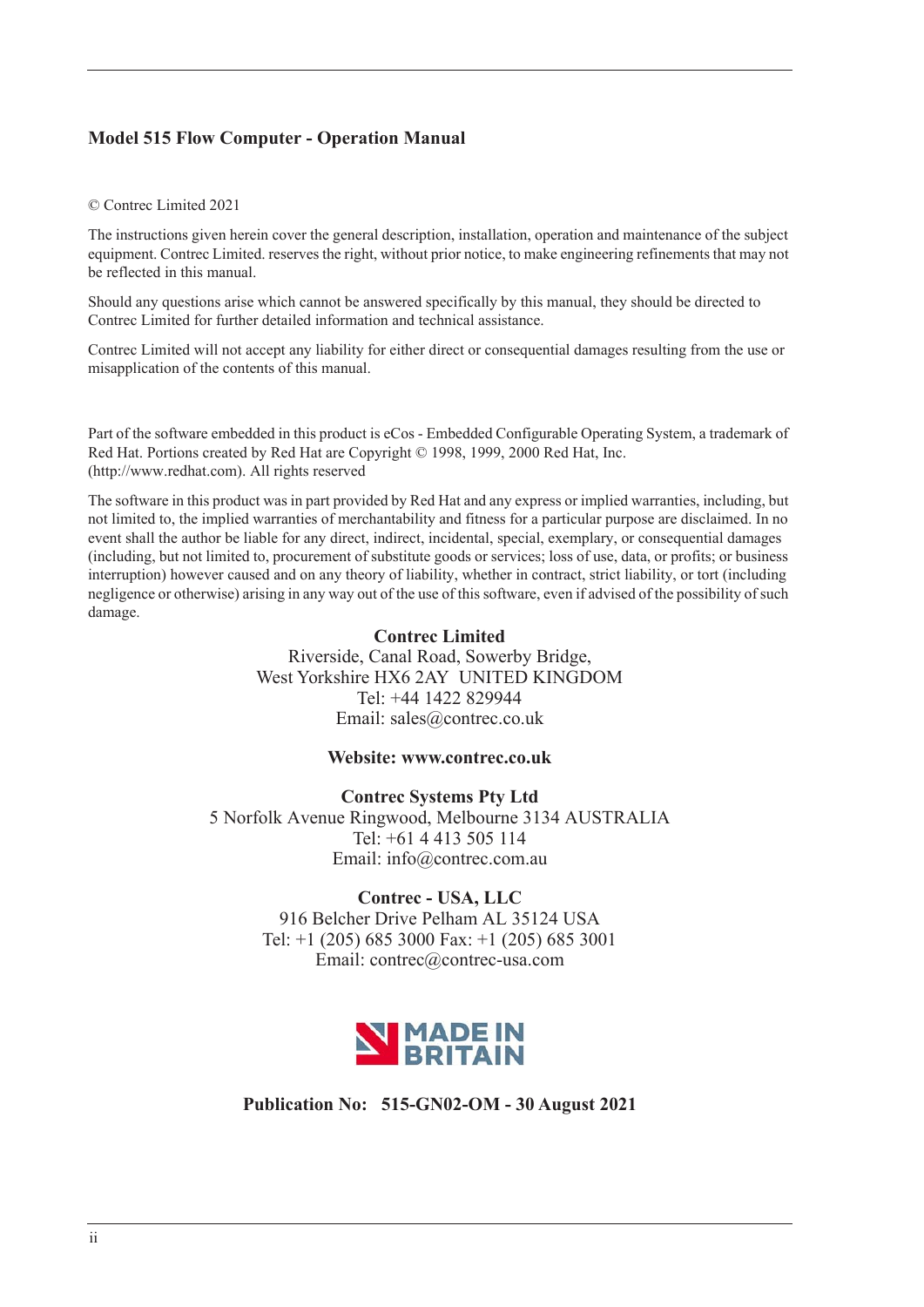

### **The information in this safety notice is for the prevention of injury to personnel and damage to the instrument.**

### **The manufacturer assumes no liability for injury or damage caused by misuse of the instrument or for modifications made to the instrument.**

This document must be consulted in all cases where the following "Caution" safety symbol is used :  $\bigwedge$ 

### **Qualified Personnel**

The instrument must be installed, operated and serviced by persons who have been properly trained and authorised. Personnel must read and understand this manual prior to installation and operation of the instrument. Refer to section 3 for further information regarding permitted maintenance operations. The safety of any system incorporating the equipment is the responsibility of the assembler of the system.

### **Static Hazard**

The 500 series flow computer uses high speed CMOS circuitry which is sensitive to static damage. The user should observe accepted safety practices for handling electronic devices, especially during servicing. Once the unit is installed, grounded and interconnected, the chances of static damage are greatly reduced.

### **Voltage Hazard**

Before connecting power to the instrument, ensure that the supply voltage for the AC or DC input is suitable. The AC voltage rating is as stated on the instrument rating plate. Personnel should take all due care to avoid electric shock. **For safe operation it is essential to connect a mains safety earth to the A.C. power inlet.** Do not operate at altitudes above 2000m.

### **Welding Hazard**

Do not perform electric welding in close proximity to the instrument or its interconnecting cables. If welding in these areas must be performed, disconnect all cables from the instrument. Failure to do so may result in damage to the unit.

### **Moisture Hazard**

To avoid electrical faults and corrosion of the instrument, do not allow moisture to remain in contact with the instrument. Operate only in a clean, dry and pollutant-free environment.

### **Operating & Storage Temperature**

Operating: If a heater is being used, **DO NOT** isolate the instrument in temperatures below  $-20^{\circ}$ C.

Storage: **DO NOT** store the equipment below -20°C.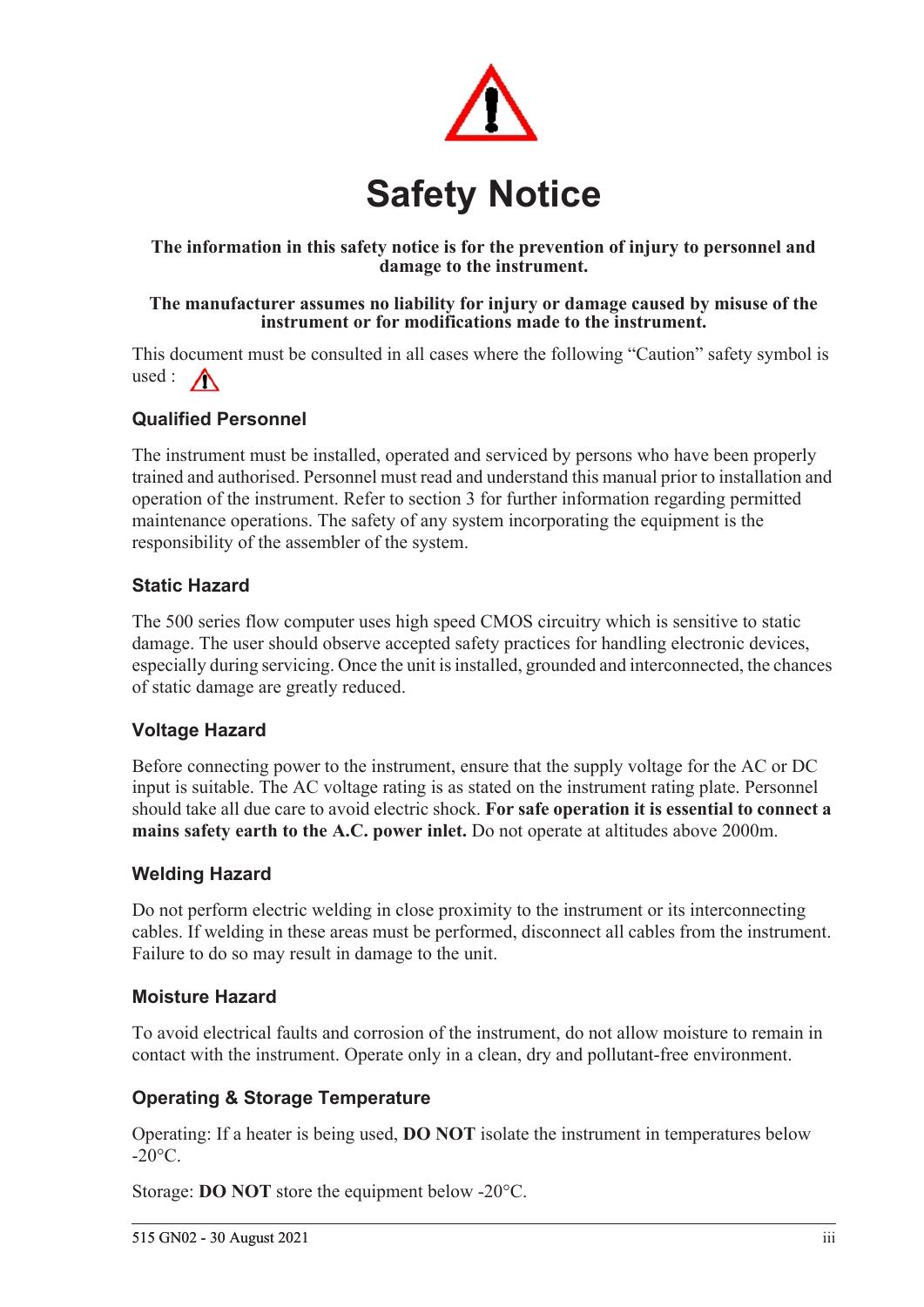### **Disconnection Device**

When powered from a mains supply this unit requires the provision of a suitable mains isolation device, capable of interrupting both poles of the supply and meeting your local wiring regulations, to be suitably located and easily accessible near to the installed instrument. It must be marked as the disconnecting device for the equipment. It must be suitably rated with respect to the cross sectional area of the supply conductors.

### **Instrument Disposal**

Contrec instrumentation should not be thrown into the general waste system.

If within EU member states, this instrument should be disposed of according to the guidelines set by the WEEE (Waste Electrical and Electronic Equipment) directive 2012/19/EU. If outside of the EU, this equipment should be responsibly disposed of according to local and national regulations for EEE (Electrical and Electronic Equipment).

By not discarding of this product along with other house hold waste you are preserving natural resources and reducing waste sent to landfill and incinerators.

Remove batteries and dispose of separately (see *Disposal of Batteries*) before disposal of Contrec instrumentation.

### **Disposal of Batteries**

Batteries have an environmental impact. Safe and responsible disposal should be undertaken.

In all EU member states, as per Directive 2006/66/EC, batteries must not be thrown away with general waste. Contact your local environmental authority for information regarding disposal or recycling of used batteries, alternatively they can be returned directly to Contrec Ltd. for disposal.

Please Contact Contrec Ltd before returning batteries for disposal.

# **Explanation of IEC Symbols Used**

You should familiarise yourself with the following symbols which are used both within this manual and on the instrument itself.



 This document must be consulted in all cases where the following "Caution" safety symbol is used.



AC Input (AC).



Protective Earth Terminal.



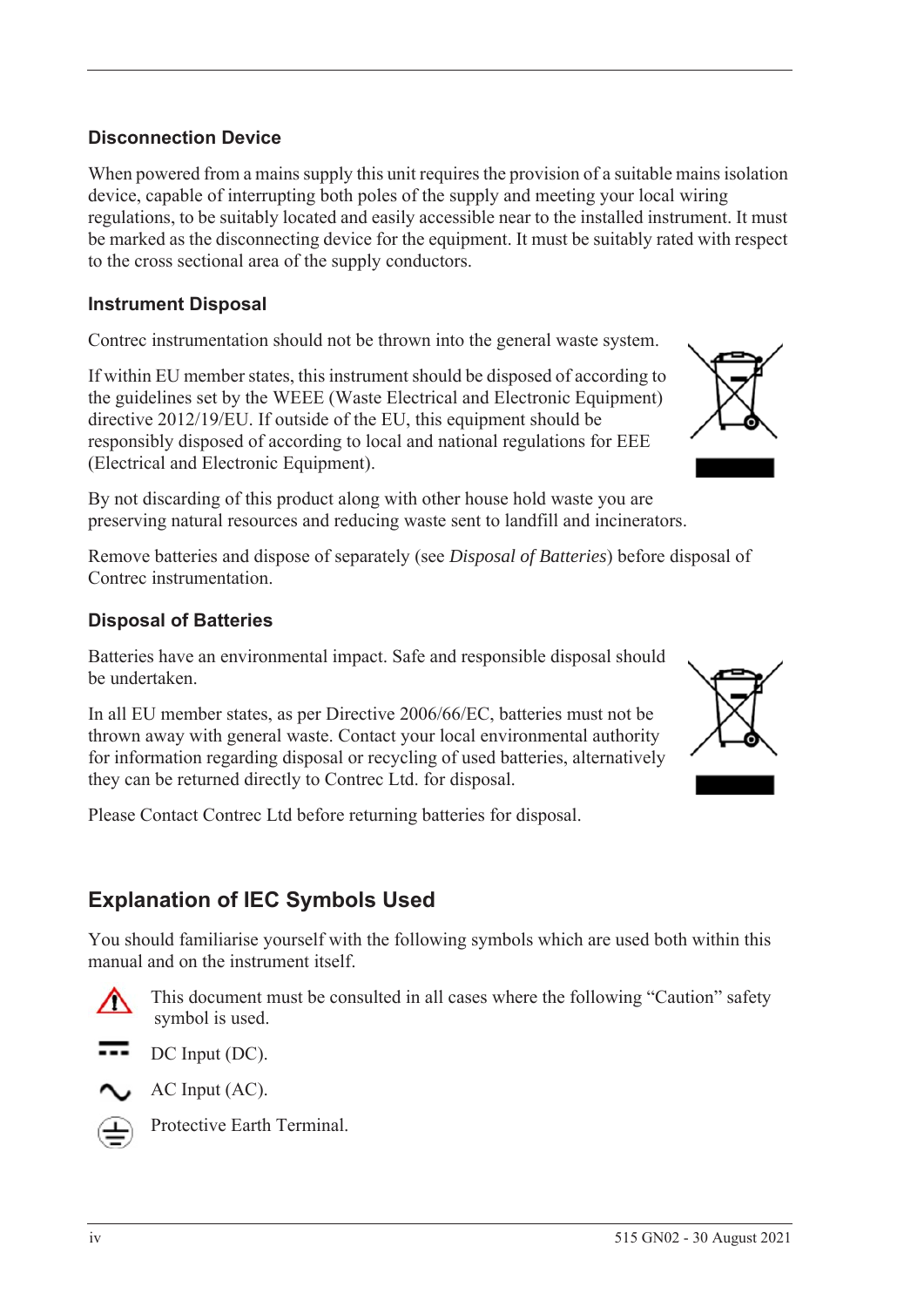| 1 Introduction                                                                                                                                                                                                                                                                                                                                       |  |  |  |  |  |  |  |    |
|------------------------------------------------------------------------------------------------------------------------------------------------------------------------------------------------------------------------------------------------------------------------------------------------------------------------------------------------------|--|--|--|--|--|--|--|----|
| Features                                                                                                                                                                                                                                                                                                                                             |  |  |  |  |  |  |  |    |
|                                                                                                                                                                                                                                                                                                                                                      |  |  |  |  |  |  |  |    |
| Calculations de la communication de la communication de la communication de la communication de la communication                                                                                                                                                                                                                                     |  |  |  |  |  |  |  |    |
| Analog Input Scaling (and a contract of the contract of the contract of the contract of 2                                                                                                                                                                                                                                                            |  |  |  |  |  |  |  |    |
| Displayed Information and a contract of the contract of the contract of the contract of the 3                                                                                                                                                                                                                                                        |  |  |  |  |  |  |  |    |
|                                                                                                                                                                                                                                                                                                                                                      |  |  |  |  |  |  |  |    |
| Communications research resources and contract the contract of the contract of the 4                                                                                                                                                                                                                                                                 |  |  |  |  |  |  |  |    |
| Isolated Outputs and a contract the contract of the contract of the contract of the contract of the 4                                                                                                                                                                                                                                                |  |  |  |  |  |  |  |    |
|                                                                                                                                                                                                                                                                                                                                                      |  |  |  |  |  |  |  |    |
|                                                                                                                                                                                                                                                                                                                                                      |  |  |  |  |  |  |  |    |
| Analog Input Types and a contract the contract of the contract of the contract of the 5                                                                                                                                                                                                                                                              |  |  |  |  |  |  |  |    |
| Limitations of Use the community of the community of Use of the community of the community of the community of                                                                                                                                                                                                                                       |  |  |  |  |  |  |  |    |
| Approvals and continuous continuous continuous continuous continuous continuous 6                                                                                                                                                                                                                                                                    |  |  |  |  |  |  |  |    |
|                                                                                                                                                                                                                                                                                                                                                      |  |  |  |  |  |  |  |    |
| 2 Specifications                                                                                                                                                                                                                                                                                                                                     |  |  |  |  |  |  |  |    |
|                                                                                                                                                                                                                                                                                                                                                      |  |  |  |  |  |  |  |    |
|                                                                                                                                                                                                                                                                                                                                                      |  |  |  |  |  |  |  |    |
| 3 Installation & Maintenance                                                                                                                                                                                                                                                                                                                         |  |  |  |  |  |  |  |    |
| . The set of the set of the set of the set of the set of the set of the set of $\mathbb{R}^2$<br>Installation Instructions                                                                                                                                                                                                                           |  |  |  |  |  |  |  |    |
| Cleaning and Decontamination and the contract of the contract of the contract of the contract of the contract of the contract of the contract of the contract of the contract of the contract of the contract of the contract                                                                                                                        |  |  |  |  |  |  |  | 11 |
| Panel Mounting and a contract the contract of the contract of the contract of the contract of                                                                                                                                                                                                                                                        |  |  |  |  |  |  |  | 11 |
| Electrical Connection and a construction of the contract of the contract of the contract of the contract of the                                                                                                                                                                                                                                      |  |  |  |  |  |  |  | 12 |
| Rear Panel Connections and the contract of the contract of the contract of the contract of the contract of the contract of the contract of the contract of the contract of the contract of the contract of the contract of the                                                                                                                       |  |  |  |  |  |  |  | 12 |
| Terminal Designations and a contract the contract of the contract of the contract of the contract of the contract of the contract of the contract of the contract of the contract of the contract of the contract of the contr                                                                                                                       |  |  |  |  |  |  |  | 13 |
| Terminal Wiring Insulation and a contract of the contract of the contract of the contract of the contract of the contract of the contract of the contract of the contract of the contract of the contract of the contract of t                                                                                                                       |  |  |  |  |  |  |  | 14 |
|                                                                                                                                                                                                                                                                                                                                                      |  |  |  |  |  |  |  | 14 |
| Mains Power Wiring <b>Experience Communication</b> Contract Communication Communication Communication Communication Communication Communication Communication Communication Communication Communication Communication Communication                                                                                                                  |  |  |  |  |  |  |  | 14 |
| a constitución de la caractería de la caractería de la caractería de la caractería de la caractería de la cara<br>Inputs                                                                                                                                                                                                                             |  |  |  |  |  |  |  | 15 |
| Analog Input Connections and a contract the contract of the contract of the contract of the contract of the contract of the contract of the contract of the contract of the contract of the contract of the contract of the co                                                                                                                       |  |  |  |  |  |  |  | 15 |
| Logic Input Connection and a construction of the contract of the contract of the Connection of the contract of the contract of the contract of the contract of the contract of the contract of the contract of the contract of                                                                                                                       |  |  |  |  |  |  |  |    |
|                                                                                                                                                                                                                                                                                                                                                      |  |  |  |  |  |  |  |    |
| 4-20 mA Output Connection and a constant of the contract of the contract of the contract of the contract of the contract of the contract of the contract of the contract of the contract of the contract of the contract of th                                                                                                                       |  |  |  |  |  |  |  | 18 |
| Pulse Output Connection and a constant of the contract of the contract of the contract of the contract of the contract of the contract of the contract of the contract of the contract of the contract of the contract of the                                                                                                                        |  |  |  |  |  |  |  | 19 |
| Control Relays (Alarms) and a control of the control of the control of the control of the control of the control of the control of the control of the control of the control of the control of the control of the control of t                                                                                                                       |  |  |  |  |  |  |  | 20 |
| RC Network for Interference Suppression and a substitution of the set of the set of the set of the set of the                                                                                                                                                                                                                                        |  |  |  |  |  |  |  | 21 |
| Communications<br>.<br>The main material contract of the contract of the contract of the contract of the contract of the contract of                                                                                                                                                                                                                 |  |  |  |  |  |  |  | 22 |
|                                                                                                                                                                                                                                                                                                                                                      |  |  |  |  |  |  |  | 22 |
| COM-2 RS-485 Port Option                                                                                                                                                                                                                                                                                                                             |  |  |  |  |  |  |  | 22 |
| COM-2 Ethernet Port Option                                                                                                                                                                                                                                                                                                                           |  |  |  |  |  |  |  | 23 |
| Mains Connection<br>.<br>In the company of the company of the company of the company of the company of the company of the company of th                                                                                                                                                                                                              |  |  |  |  |  |  |  | 23 |
| Earthing and Shielding Theorem 2014 Contract of the Contract of the Contract of the Contract of the Contract of the Contract of the Contract of the Contract of the Contract of the Contract of the Contract of the Contract o                                                                                                                       |  |  |  |  |  |  |  | 23 |
| Disconnection Device<br>المتعاونة والمتعاونة والمتعاونة والمتعاونة والمتعاونة والمتعاونة والمتعاونة والمتعاونة والمتعاونة والمتعاونة                                                                                                                                                                                                                 |  |  |  |  |  |  |  | 23 |
|                                                                                                                                                                                                                                                                                                                                                      |  |  |  |  |  |  |  |    |
| Maintenance Instructions                                                                                                                                                                                                                                                                                                                             |  |  |  |  |  |  |  | 23 |
| .<br>In the company of the company of the company of the company of the company of the company of the company of th<br>Battery Replacement and a substitution of the contract of the contract of the contract of the contract of the contract of the contract of the contract of the contract of the contract of the contract of the contract of the |  |  |  |  |  |  |  | 24 |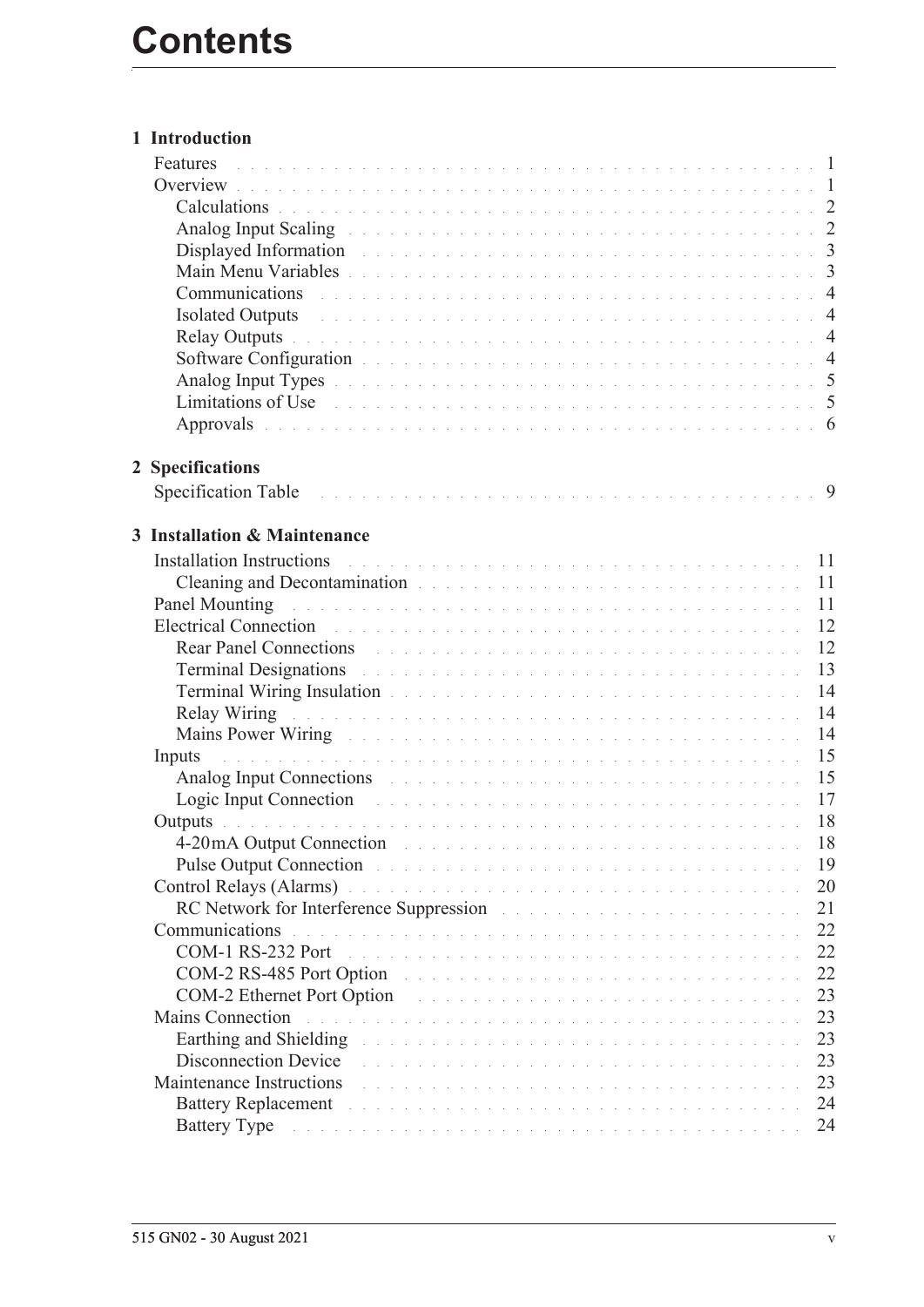# **[4 Operation](#page-34-0)**

| Normal Operation and a contract the contract of the contract of the contract of the 25                                                                                                                                         |  |  |  |  |  |  |  |  |    |
|--------------------------------------------------------------------------------------------------------------------------------------------------------------------------------------------------------------------------------|--|--|--|--|--|--|--|--|----|
| Default Total de la commune de la commune de la commune de la commune de la commune de 25                                                                                                                                      |  |  |  |  |  |  |  |  |    |
| Status LEDs <b>Election Community 25</b> Status Leader Community 25                                                                                                                                                            |  |  |  |  |  |  |  |  |    |
| Front Panel Keys and a construction of the construction of the construction of 26                                                                                                                                              |  |  |  |  |  |  |  |  |    |
|                                                                                                                                                                                                                                |  |  |  |  |  |  |  |  |    |
| Main Menu Items de la communicación de la communicación de la communicación 27                                                                                                                                                 |  |  |  |  |  |  |  |  |    |
|                                                                                                                                                                                                                                |  |  |  |  |  |  |  |  |    |
|                                                                                                                                                                                                                                |  |  |  |  |  |  |  |  |    |
|                                                                                                                                                                                                                                |  |  |  |  |  |  |  |  |    |
|                                                                                                                                                                                                                                |  |  |  |  |  |  |  |  |    |
|                                                                                                                                                                                                                                |  |  |  |  |  |  |  |  |    |
| <b>5 Instrument Calibration</b>                                                                                                                                                                                                |  |  |  |  |  |  |  |  |    |
| Introduction                                                                                                                                                                                                                   |  |  |  |  |  |  |  |  |    |
|                                                                                                                                                                                                                                |  |  |  |  |  |  |  |  |    |
|                                                                                                                                                                                                                                |  |  |  |  |  |  |  |  |    |
| Changing the Instrument Settings and a contract of the contract of the settings of the contract of the contract of the contract of the contract of the contract of the contract of the contract of the contract of the contrac |  |  |  |  |  |  |  |  |    |
| Program Backup & Reports and a contract the contract of the contract of the state of the 37                                                                                                                                    |  |  |  |  |  |  |  |  |    |
|                                                                                                                                                                                                                                |  |  |  |  |  |  |  |  |    |
| Printing Configuration Report environment and the contract of the contract of the 37                                                                                                                                           |  |  |  |  |  |  |  |  |    |
| Upload and Clone of Application Software Marian and an american contract the contract of the Upload and Clone of Application Software                                                                                          |  |  |  |  |  |  |  |  | 37 |
|                                                                                                                                                                                                                                |  |  |  |  |  |  |  |  |    |
|                                                                                                                                                                                                                                |  |  |  |  |  |  |  |  |    |
| Units of Measurement                                                                                                                                                                                                           |  |  |  |  |  |  |  |  | 40 |
| Parameters and a construction of the construction of the construction of the construction of                                                                                                                                   |  |  |  |  |  |  |  |  | 40 |
| Inputs and a construction of the construction of the construction of the construction of the construction of the construction of the construction of the construction of the construction of the construction of the construct |  |  |  |  |  |  |  |  | 42 |
| Outputs and a construction of the construction of the construction of the construction of the construction of the construction of the construction of the construction of the construction of the construction of the construc |  |  |  |  |  |  |  |  | 47 |
| Alarms<br>de la caractería de la caractería de la caractería de la caractería de la caractería de la caractería de la ca                                                                                                       |  |  |  |  |  |  |  |  | 49 |
| Communications de la communication de la communication de la communication de la communication de la communication de la communication de S2                                                                                   |  |  |  |  |  |  |  |  |    |
| Time Settings and Data Logging The Contract of the Contract of the Settings and Data Logging                                                                                                                                   |  |  |  |  |  |  |  |  | 53 |
| General Setup Parameters and a contract the contract of the contract of the state of the 56                                                                                                                                    |  |  |  |  |  |  |  |  |    |
| Test Menu de la componencia de la componencia de la componencia de la 58                                                                                                                                                       |  |  |  |  |  |  |  |  |    |
| System Messages with a community of the community of the set of the community of the community of the community of the community of the community of the community of the community of the community of the community of the c |  |  |  |  |  |  |  |  | 59 |
| <b>Error Messages</b>                                                                                                                                                                                                          |  |  |  |  |  |  |  |  | 59 |
| Warning Messages entertainment and the contract of the contract of the contract of the contract of the contract of the contract of the contract of the contract of the contract of the contract of the contract of the contrac |  |  |  |  |  |  |  |  | 61 |
| <b>6 Communications</b>                                                                                                                                                                                                        |  |  |  |  |  |  |  |  |    |
| Overview<br>.<br>In the second complete the second complete service in the second complete service in the second complete servic                                                                                               |  |  |  |  |  |  |  |  | 63 |
| Hardware Interconnection<br>.<br>The contract of the contract of the contract of the contract of the contract of the contract of the contract o                                                                                |  |  |  |  |  |  |  |  | 63 |
| Protocols<br>a constitución de la constitución de la constitución de la constitución de la constitución de la constitución                                                                                                     |  |  |  |  |  |  |  |  | 65 |
| Simple ASCII Protocol<br>.<br>The second complete state of the complete state of the second complete state of the complete state of the second                                                                                 |  |  |  |  |  |  |  |  | 65 |
| <b>Requests Format</b>                                                                                                                                                                                                         |  |  |  |  |  |  |  |  | 65 |
|                                                                                                                                                                                                                                |  |  |  |  |  |  |  |  | 67 |
| Corrupted or Invalid Requests and a contract the contract of the contract of the contract of the contract of the contract of the contract of the contract of the contract of the contract of the contract of the contract of t |  |  |  |  |  |  |  |  | 70 |
| Modbus RTU Protocol<br>.<br>The second complete state of the second complete state of the second complete state of the second complete state of                                                                                |  |  |  |  |  |  |  |  | 71 |
| List of Data Registers and a conservation of the conservation of the conservation of the conservation of the conservation of the conservation of the conservation of the conservation of the conservation of the conservation  |  |  |  |  |  |  |  |  | 73 |
| Printer Protocol<br>.<br>In the second complete the second complete second complete the second complete second complete second complete                                                                                        |  |  |  |  |  |  |  |  | 78 |
| Types of Printouts and a contract the contract of the contract of the contract of the contract of the contract of the contract of the contract of the contract of the contract of the contract of the contract of the contract |  |  |  |  |  |  |  |  | 79 |
|                                                                                                                                                                                                                                |  |  |  |  |  |  |  |  |    |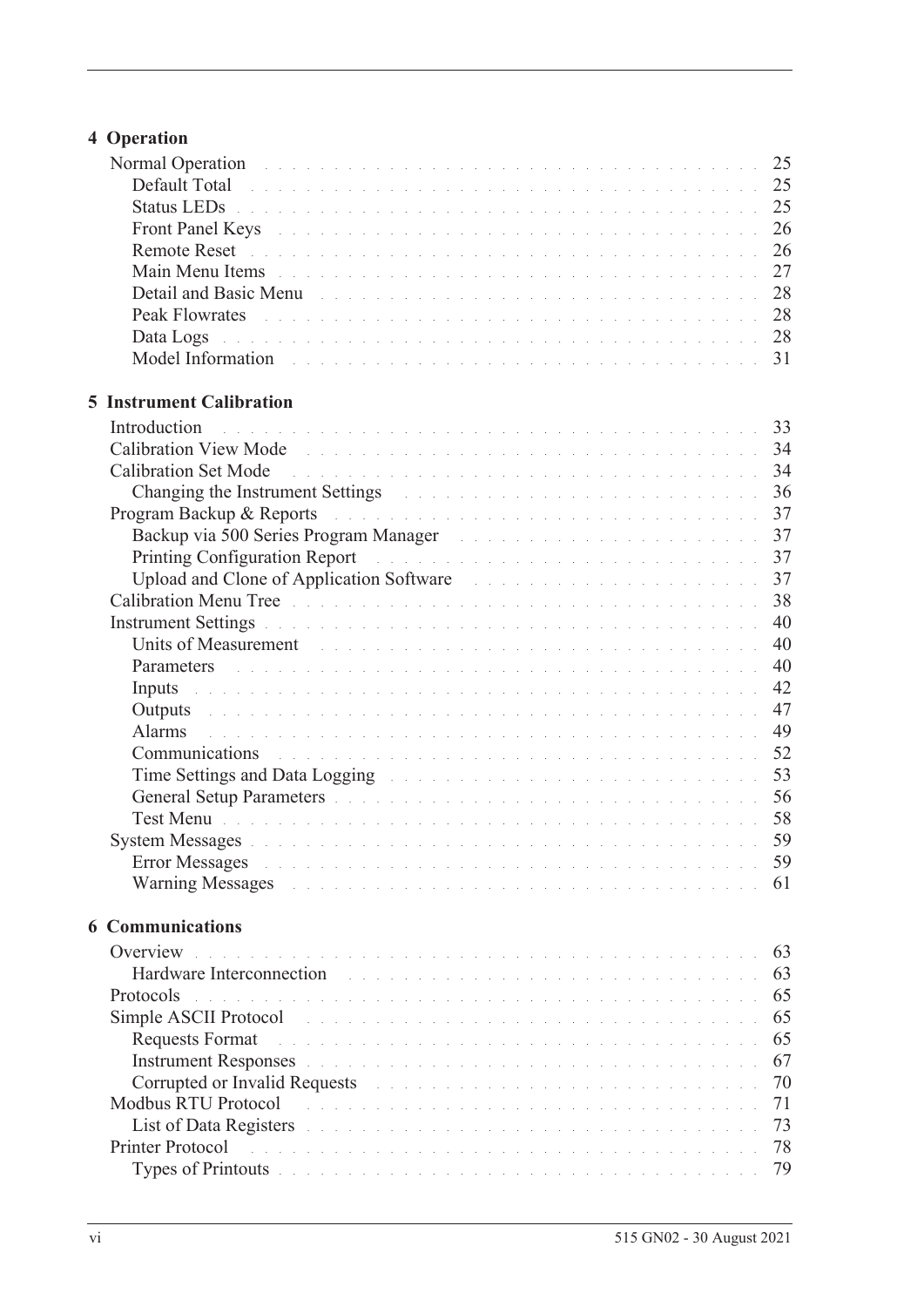| Printer Data Control entrepreneur and the control of the control of the control of the control of the control of the control of the control of the control of the control of the control of the control of the control of the  |  |
|--------------------------------------------------------------------------------------------------------------------------------------------------------------------------------------------------------------------------------|--|
| <b>Appendix A Glossary</b>                                                                                                                                                                                                     |  |
| Glossary enterpreted to the contract of the contract of the contract of the contract of the state of the state of the state of the state of the state of the state of the state of the state of the state of the state of the  |  |
| <b>Appendix B Model Numbers</b>                                                                                                                                                                                                |  |
|                                                                                                                                                                                                                                |  |
| <b>Custom Version Codes Contained According to the Containing of the Custom Version Codes</b>                                                                                                                                  |  |
| Application Information Code entrances and a series are a series and series and the series of the S6                                                                                                                           |  |
| Appendix C Ethernet Port & Setup                                                                                                                                                                                               |  |
| Ethernet Port <b>Ethernet Port 1988</b>                                                                                                                                                                                        |  |
| Connecting 515 Ethernet to Networks/Routers and the connection of the 88                                                                                                                                                       |  |
| Connecting DataMod via Ethernet (1) and the connection of the state of the state of the state of the state of the state of the state of the state of the state of the state of the state of the state of the state of the stat |  |
| Index <b>Index Experimental Construction Construction</b> of the construction of the construction of $91$                                                                                                                      |  |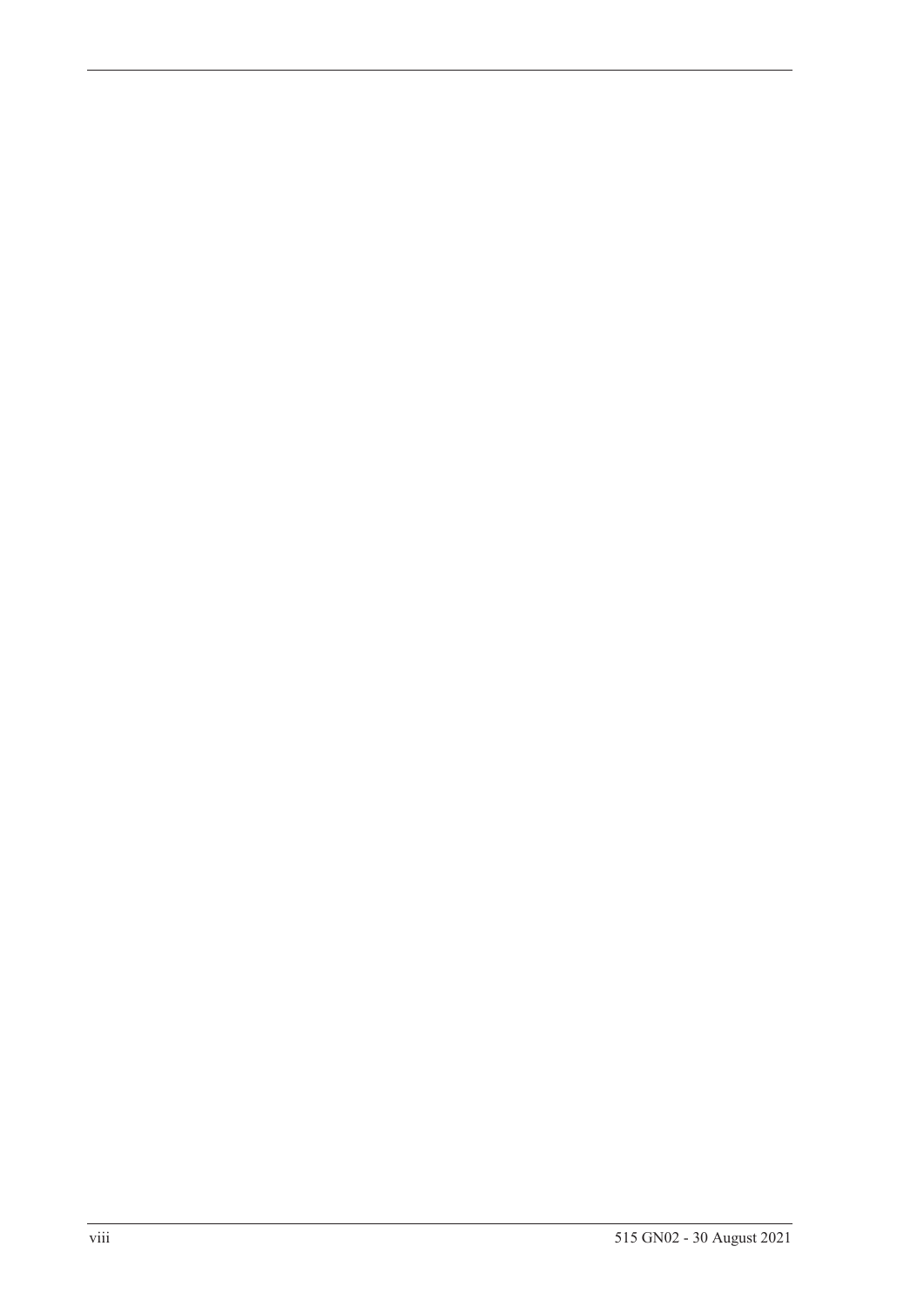# **List of Figures**

| 1  | Typical Application Diagram and a contract of the contract of the contract of the 5                                                                                                                                            |    |
|----|--------------------------------------------------------------------------------------------------------------------------------------------------------------------------------------------------------------------------------|----|
| 2  | 500 Series Instrument Panel Mounting and a contract of the series of the 11                                                                                                                                                    |    |
| 3  | Rear Panel Connections - Original and the contract of the connection of the connection of the connection of the connection of the connection of the connection of the connection of the connection of the connection of the co |    |
| 4  | Rear Panel Connections - New RS485 Version                                                                                                                                                                                     | 12 |
| 5  | Rear Panel Connections - New Ethernet Version                                                                                                                                                                                  | 13 |
| 6  | Externally Powered Voltage Transmitter Marshall and Alexandre and Alexandre and Alexandre and Alexandre and Alexandre and Alexandre and Alexandre and Alexandre and Alexandre and Alexandre and Alexandre and Alexandre and Al | 15 |
| 7  | Internally Powered Voltage Transmitter March 2014 and State and State and State and                                                                                                                                            | 15 |
| 8  |                                                                                                                                                                                                                                | 16 |
| 9  | Internally Powered Current Loops and a contract to the contract of the contract of the contract of the contract of the contract of the contract of the contract of the contract of the contract of the contract of the contrac | 16 |
| 10 |                                                                                                                                                                                                                                | 17 |
| 11 | Logic Inputs Connection Diagram and a constant of the contract of the contract of the contract of the contract of the contract of the contract of the contract of the contract of the contract of the contract of the contract | 18 |
| 12 |                                                                                                                                                                                                                                | 19 |
| 13 | Output Pulse Connection Diagram and a connection of the Connection of the Connection of the Connection of the Connection of the Connection of the Connection of the Connection of the Connection of the Connection of the Conn | 19 |
| 14 | Relay Connection Diagram and a connection of the connection of the Connection of the Connection of the Connection of the Connection of the Connection of the Connection of the Connection of the Connection of the Connection  | 20 |
| 15 |                                                                                                                                                                                                                                | 22 |
| 16 | Logged Data Display Methods and a contract the contract of the contract of the contract of the contract of the contract of the contract of the contract of the contract of the contract of the contract of the contract of the | 30 |
| 17 |                                                                                                                                                                                                                                | 38 |
| 18 |                                                                                                                                                                                                                                | 39 |
| 19 | RS-232 Cable Connections to a Computer entertainment of the contract of the connections of the connections of the connections of the connections of the connections of the connections of the connections of the connections o | 63 |
| 20 | RS-485 Connections                                                                                                                                                                                                             | 64 |
| 21 | DataMod - Modbus Connection Settings and the connection of the connection of the connection of the connection of the connection of the connection of the connection of the connection of the connection of the connection of t | 89 |
|    |                                                                                                                                                                                                                                |    |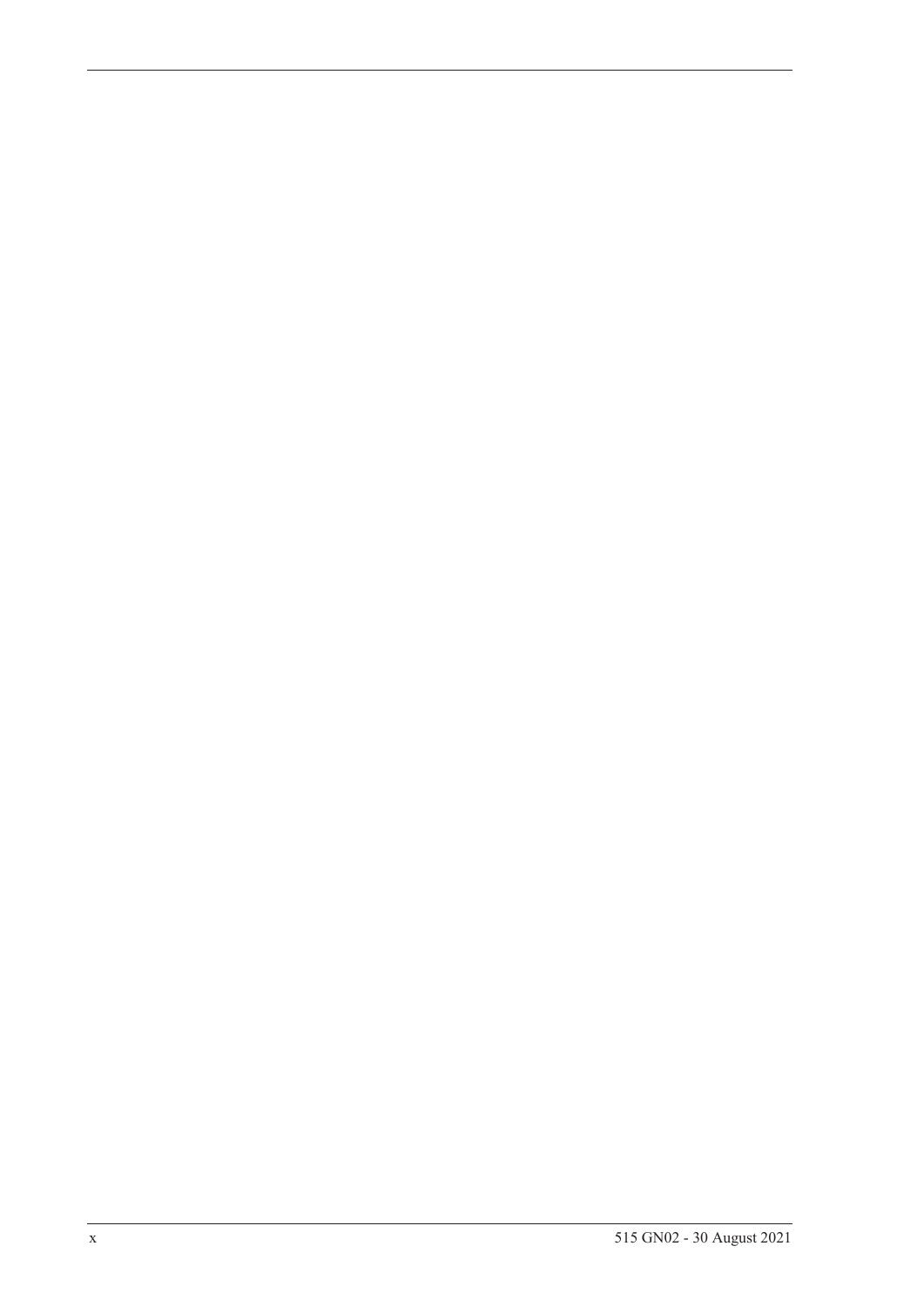# <span id="page-10-0"></span>**Chapter 1 Introduction**

# <span id="page-10-1"></span>**Features**

- **•** Tailored for volumetric analog flow input such as vortex flowmeters
- Allows for stacked flow inputs
- **•** AGA-8 Natural Gas Detail Characterization Method calculations for gas compositions with up to 21 components
- **•** Gross heating values calculated to ISO 6976:1995 and GPA Standard 2172-96
- **•** Selection of Detail or Basic main menu to suit operator and application
- **•** Selection of second language and user tags
- **•** RTC logging with over 1000 entries.
- **•** Programmable pulse width and scaling of pulse output
- **•** 4-20 mA retransmission
- **•** RS232 and RS485 or Ethernet (optional) serial ports
- **•** Modbus RTU, Printer and other serial port protocols
- **•** Front panel adjustment of 8-24 V DC output voltage
- **•** Backlit display

# <span id="page-10-2"></span>**Overview**

The 515 GN02 application measures the volume, mass and gross heat content of natural gas by using analog volumetric flow, temperature and pressure inputs.

The flowmeter input signal can be selected as either 0-5V, 1-5V or 4-20 mA. Minimum and maximum points are programmed and non-linear correction points can be used to better reflect the flowmeter's behaviour.

The AGA-8 Detail Characterization Method is used to obtain accurate values of density and compressibility factors for the flow calculations.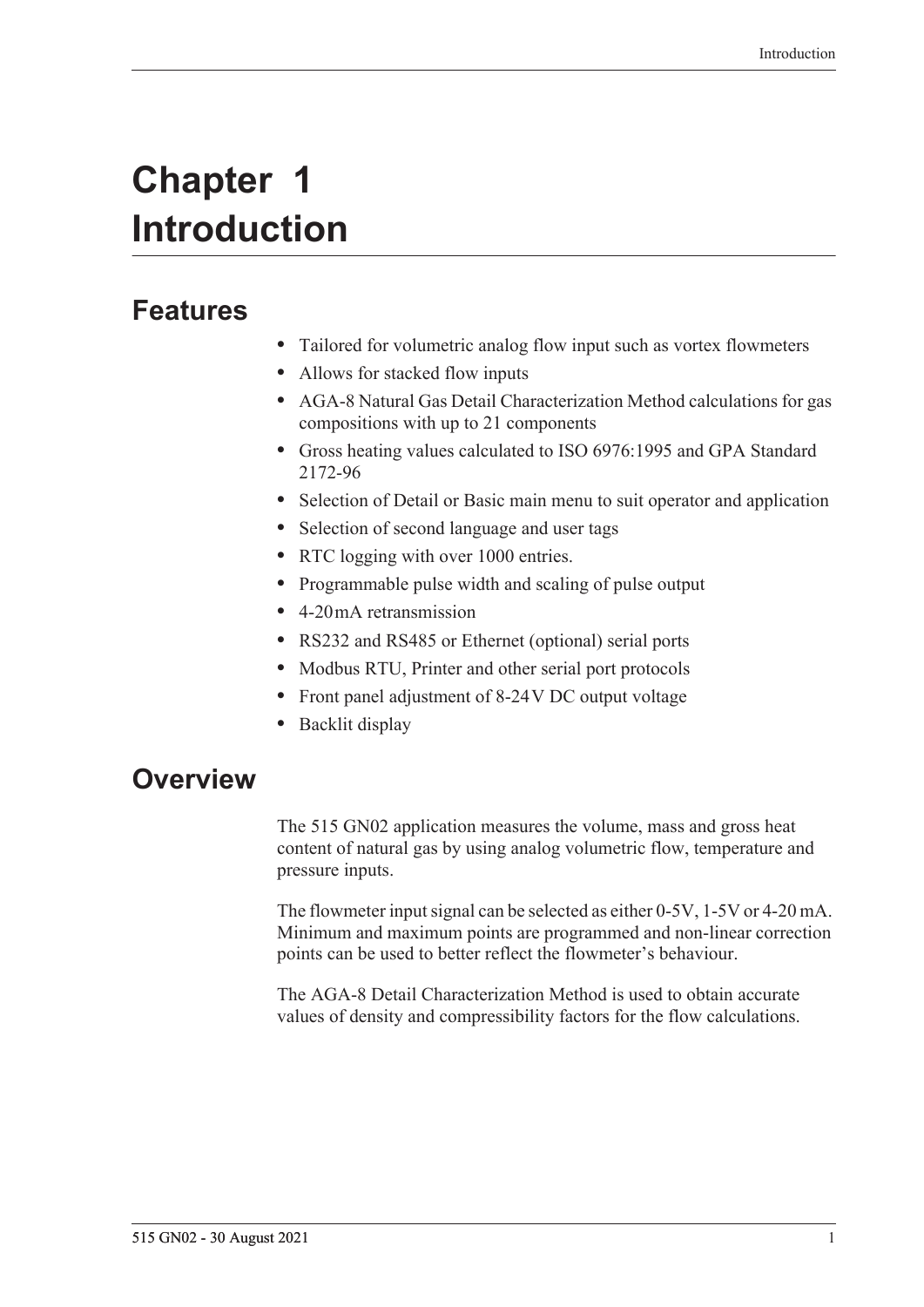### <span id="page-11-0"></span>**Calculations**

The following equations identify the derivation of some of the displayed variables. If your interest is more in the operation of the instrument, you can skip this section and allow the instrument to take care of the calculations.

The gas density and compressibility factor calculations are based on the AGA-8 equations. The calculations are valid for the region:

 $-130^{\circ}$ C < t < 400 $^{\circ}$ C -200F < t < 760F P < 280 MPa P < 40000 psia

#### **Formulas**

 $Mflow = Volumeflow \bullet \rho_{flow}$ *Corrected flow = Mflow /*  $\rho_{ref}$ *Heat flow =*  $Mflow \cdot H_m$ 

where:

|              | $Mflow = mass flow$                 |
|--------------|-------------------------------------|
| $P$ flow     | $=$ density at flow conditions      |
| $\rho_{ref}$ | $=$ density at reference conditions |
| $H_m$        | $=$ mass gross heating value        |

For further details of these equations or restrictions of use please refer to the appropriate standard or relevant documents.

### <span id="page-11-1"></span>**Analog Input Scaling**

The analog inputs in this instrument are scaled by the following general formula:

$$
f(A) = P_{min} + (P_{max} - P_{min}) \cdot A^*
$$

where:

 $P_{min}$  = minimum point (equivalent to offset)

 $P_{\text{max}}$  = maximum point ( $P_{\text{max}} - P_{\text{min}}$  is equivalent to span)

*A\** = normalised signal (0 to 1) with correction applied for a flow input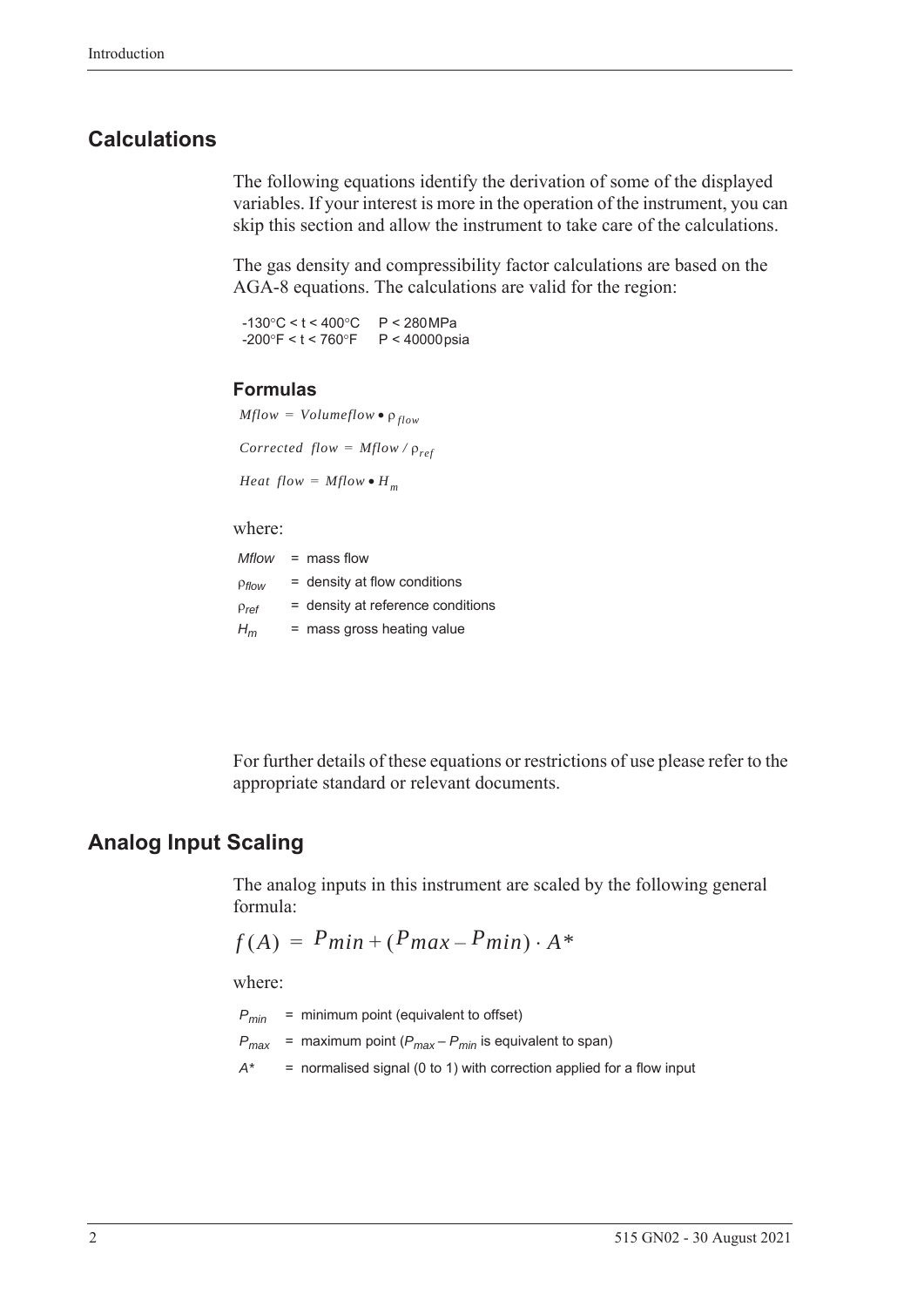### **Correction Type**

- LINEAR:  $A^* = A$  when the instrument is not required to apply correction
- NON-LINEAR:  $A^* = A_c$  when the instrument applies correction from the points in the correction table

### <span id="page-12-0"></span>**Displayed Information**

The front panel display shows the current values of the input variables and the results of the calculations.

The instrument can be supplied with a real-time clock for data logging of over 1000 entries of the variables as displayed on the main menu.

This application indicates the type of pressure value being displayed as either gauge or absolute by adding an 'A' or 'G' to the units of measurement.

Standard or Normal reference conditions are indicated by adding an 'S' or 'N' at the start of the Corrected Volume units or measurement.

| <b>Main Menu</b><br>Variables | <b>Default</b><br><b>Units</b> | <b>Variable</b><br><b>Type</b> |
|-------------------------------|--------------------------------|--------------------------------|
| Volume                        | m <sup>3</sup>                 | Total                          |
| <b>Volume Flowrate</b>        | $m^3/m$ in                     | Rate                           |
| Corrected Volume              | m <sup>3</sup>                 | Total                          |
| <b>Corrected Flowrate</b>     | $m^3/m$ in                     | Rate                           |
| Heat                          | GJ                             | Total                          |
| <b>Heat Flowrate</b>          | GJ/h                           | Rate                           |
| Mass                          | kg                             | Total                          |
| <b>Mass Flowrate</b>          | kg/min                         | Rate                           |
| Temperature                   | Deg C                          | Rate                           |
| Pressure                      | MPa                            | Rate                           |
| <b>Compressibility Factor</b> |                                | Rate                           |

### <span id="page-12-1"></span>**Main Menu Variables**

#### **Units of Measurement**

In the 500 Series instruments there is a wide range of available units of measurement to be selected from. These can be viewed and selected either during initial Software Configuration via the 500 Series Program Manager (see below) or from within the instrument's calibration settings (if access has been granted) as per **[Units of Measurement](#page-49-3)** on page 40.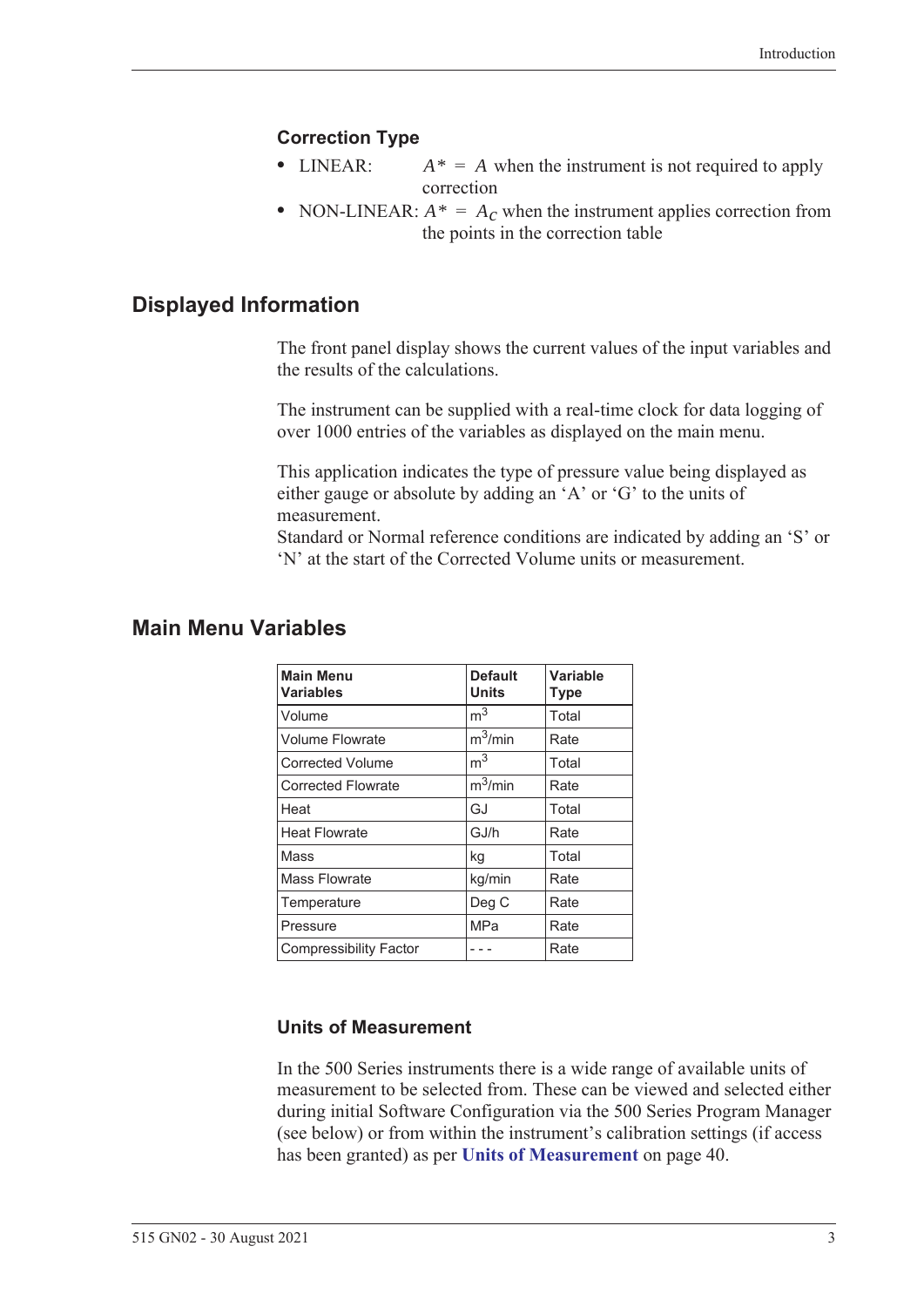## <span id="page-13-0"></span>**Communications**

There are two communication ports available as follows:

- **•** COM-1 RS-232 port
- **•** COM-2 RS-485 port (optional) or Ethernet (optional)

All types of ports can be used for remote data reading, while RS-232 and RS-485 serial ports can be used for printouts and for uploading and downloading of the application software to the instrument.

## <span id="page-13-1"></span>**Isolated Outputs**

The opto-isolated outputs can re-transmit any main menu variable. The type of output is determined by the nature of the assigned variable. Totals are output as pulses and rates are output as 4-20 mA signals. One output is standard, a second output is available as an option.

# <span id="page-13-2"></span>**Relay Outputs**

The relay alarms can be assigned to any of the main menu variables of a rate type. The alarms can be fully configured including hysteresis. Two relays are standard with two additional relays available as an option.

## <span id="page-13-3"></span>**Software Configuration**

The instrument can be programmed to suit the particular application needs and the flexible I/O can be assigned as required. Program settings can be changed either via the front panel (depending on assigned access levels) or via the 500 Series Program Manager (500-PM software).

The 500-PM software is a free comprehensive configuration tool and resource centre that can be used to further tailor an instrument to suit specific application needs including units of measurement, custom tags and text, access levels and more.

The software is a Windows based program that is freely available from the download section of the Contrec website. The program can be used to create a custom version of an existing application to be saved for backup purposes and/or to generate a PDF of configuration report for record keeping.

The instrument stores all set-up parameters, totals and logged data in nonvolatile memory with at least 30 years retention.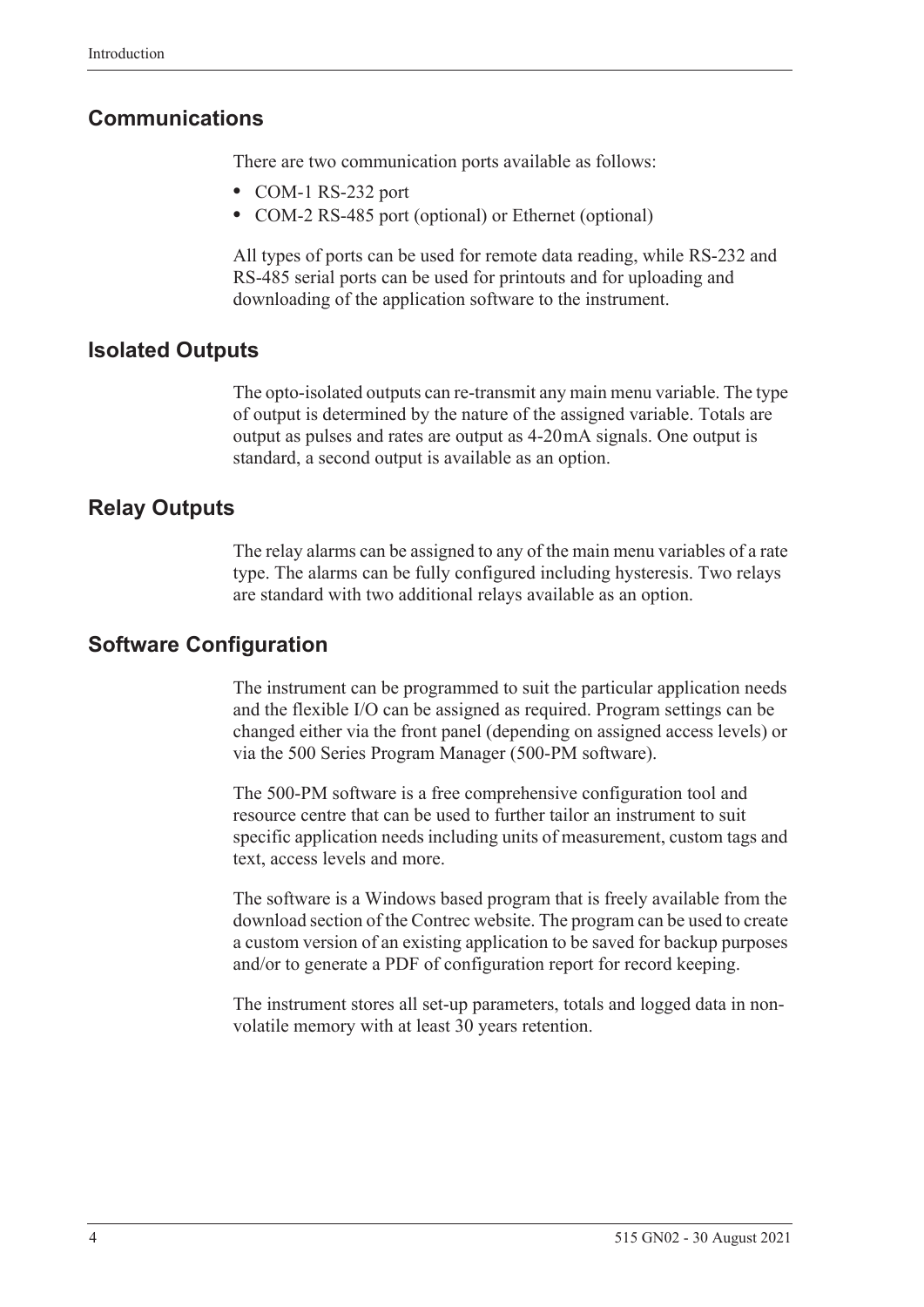# <span id="page-14-0"></span>**Analog Input Types**

Any analog input can be set to accept a 4-20 mA, 0-5 V or 1-5 V signal, while any inputs assigned to a temperature sensor can also be set to accept a PT100 or PT500 signal.



*Figure 1 Typical Application Diagram*

## <span id="page-14-1"></span>**Limitations of Use**

### <span id="page-14-2"></span>**AGA-8 Limits**

To achieve the intended accuracy and targeted uncertainty of the AGA-8 standard for the computations of physical properties of gases, the component mole percentages must not be outside the ranges given in the table below.

The normal range column gives the range of gas characteristics for which the average expected uncertainty is as low as  $0.1\%$  for the region -8 $\degree$ C to  $62^{\circ}$ C and 0 to 12 MPa (17°F to 143°F and 0 to 1250 psia). The expanded range allows for greater flexibility with more pure gases and a wider percentage for gas components but does have an average uncertainty which is expected to be higher, especially outside the above region. (Refer to the AGA-8 standard for more details.)

| <b>Component</b>               | <b>Normal Range</b> | <b>Expanded Range</b> |
|--------------------------------|---------------------|-----------------------|
| Mole percent of Methane        | 45.0 to 100.0       | 0 to 100.0            |
| Mole percent of Nitrogen       | 0 to $50.0$         | 0 to 100.0            |
| Mole percent of Carbon Dioxide | 0 to $30.0$         | 0 to 100.0            |
| Mole percent of Ethane         | 0 to $10.0$         | 0 to 100.0            |
| Mole percent of Propane        | 0 to $4.0$          | 0 to 12.0             |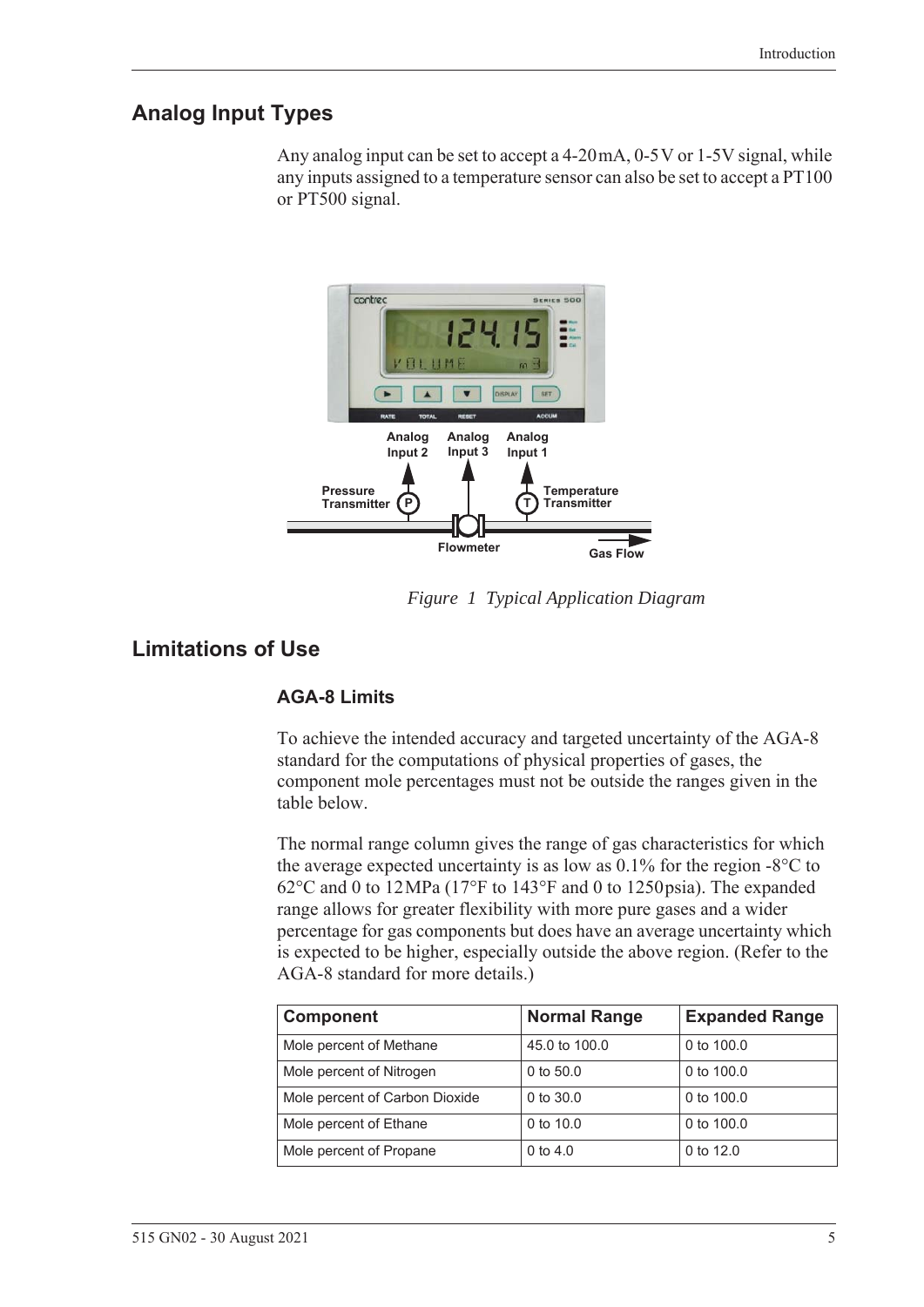| <b>Component</b>                  | <b>Normal Range</b> | <b>Expanded Range</b> |
|-----------------------------------|---------------------|-----------------------|
| Mole percent of Total Butanes     | 0 to $1.0$          | $0$ to $6.0$          |
| Mole percent of Total Pentanes    | $0$ to $3.0$        | 0 to $4.0$            |
| Mole percent of Hexanes Plus      | $0$ to $0.2$        | 0 to dew point        |
| Mole percent of Helium            | $0$ to $0.2$        | $0$ to $3.0$          |
| Mole percent of Hydrogen          | 0 to $10.0$         | 0 to $100.0$          |
| Mole percent of Carbon Monoxide   | $0$ to $3.0$        | $0$ to $3.0$          |
| Mole percent of Argon             | #                   | 0 to $1.0$            |
| Mole percent of Oxygen            | #                   | 0 to $21.0$           |
| Mole percent of Water             | 0 to $0.05$         | 0 to dew point        |
| Mole percent of Hydrogen Sulphide | 0 to $0.02$         | 0 to $100.0$          |

# The normal range is considered to be zero for these compounds.

### **Heating Values**

The instrument calculates the heating value of natural gas in accordance with ISO 6976:1995 and GPA Standard 2172-96 for dry gas. The wet gas calculations include the latent heat of vaporisation of the water component. This complies with the ISO recommendations and the appendixes to AGA 3 and AGA 8.

**Note:** The GPA standard does not recommend including the latent heat of vaporisation of the water component. However, even for a gas saturated with water vapour at  $20^{\circ}$ C, the value of this latent heat contributes only about 0.1% to the gross heating value and considerably less at lower combustion temperatures. Such a heating value is within the uncertainties of the properties reported in the GPA standard.

## <span id="page-15-0"></span>**Approvals**

This instrument conforms to the EMC-Directive of the Council of European Communities 2014/30/EU, the LVD safety directive 2014/35/EU and the following standards:

- **•** *EN61326:2013* Electrical equipment for measurement, control and laboratory use – EMC requirements: Industrial Environment.
- **•** *EN61010:2010* Safety requirements for electrical equipment for measurement, control, and laboratory use.

In order to comply with these standards, the wiring instructions in **[Chapter](#page-20-5)  [3 - Installation & Maintenance](#page-20-5)** must be followed.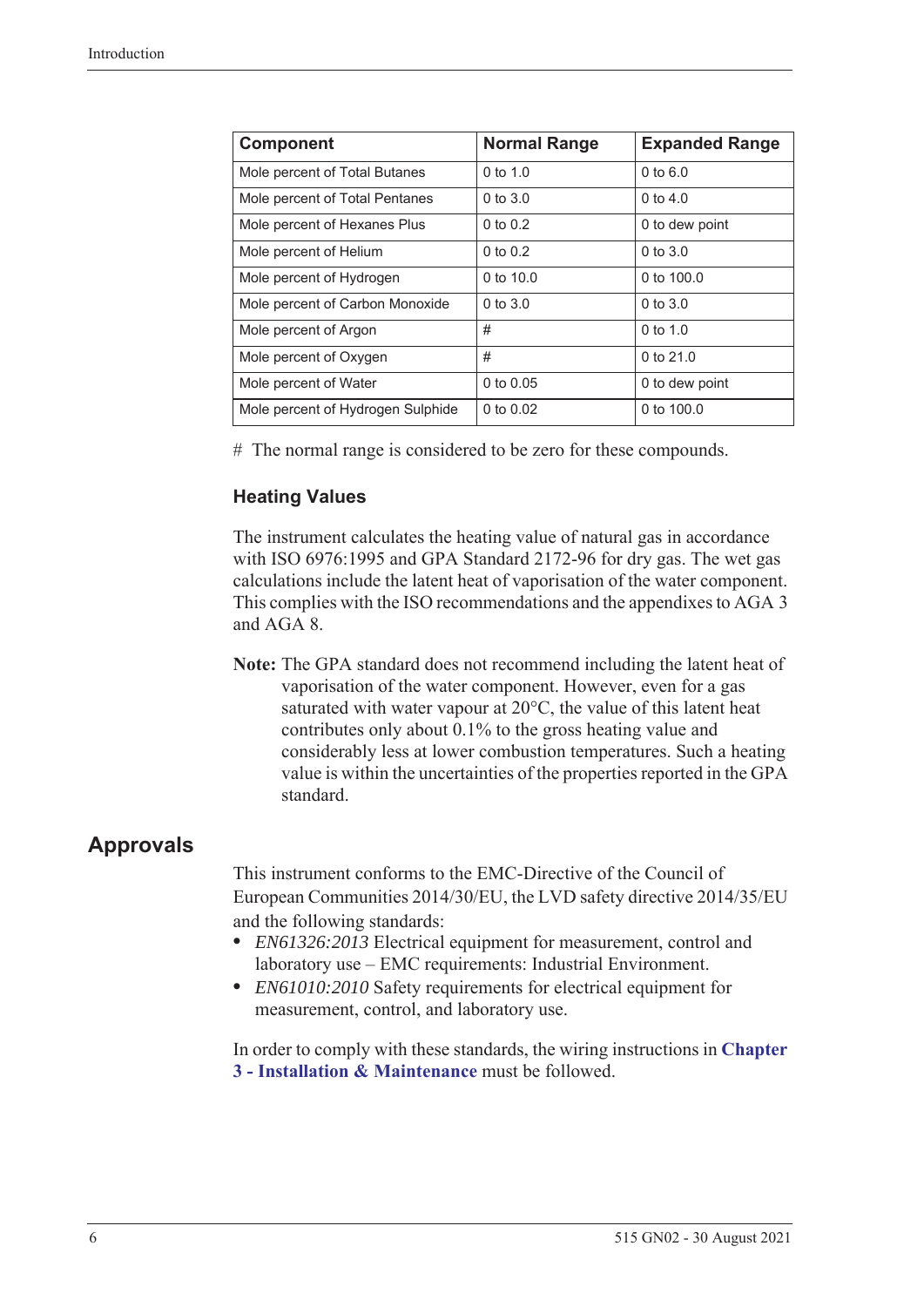### **FCC Declaration**

This equipment has been tested and found to comply with the limits for a Class A digital device, pursuant to Part 15 of the FCC Rules. These limits are designed to provide reasonable protection against harmful interference when the equipment is operated in a commercial environment. This equipment generates, uses, and can radiate radio frequency energy and, if not installed and used in accordance with the instruction manual, might cause harmful interference to radio communications. Operation of this equipment in a residential area is likely to cause harmful interference, in which case the user will be required to correct the interference at his own expense.

Properly shielded and grounded cables and connectors must be used in order to meet FCC emission limits. Contrec Ltd is not responsible for any radio or television interference caused by using other than recommended cables and connectors or by unauthorized changes or modifications to this equipment. Unauthorized changes or modifications could void the user's authority to operate the equipment.

This device complies with Part 15 of the FCC Rules. Operation is subject to the following two conditions: (1) this device might not cause harmful interference, and (2) this device must accept any interference received, including interference that might cause undesired operation.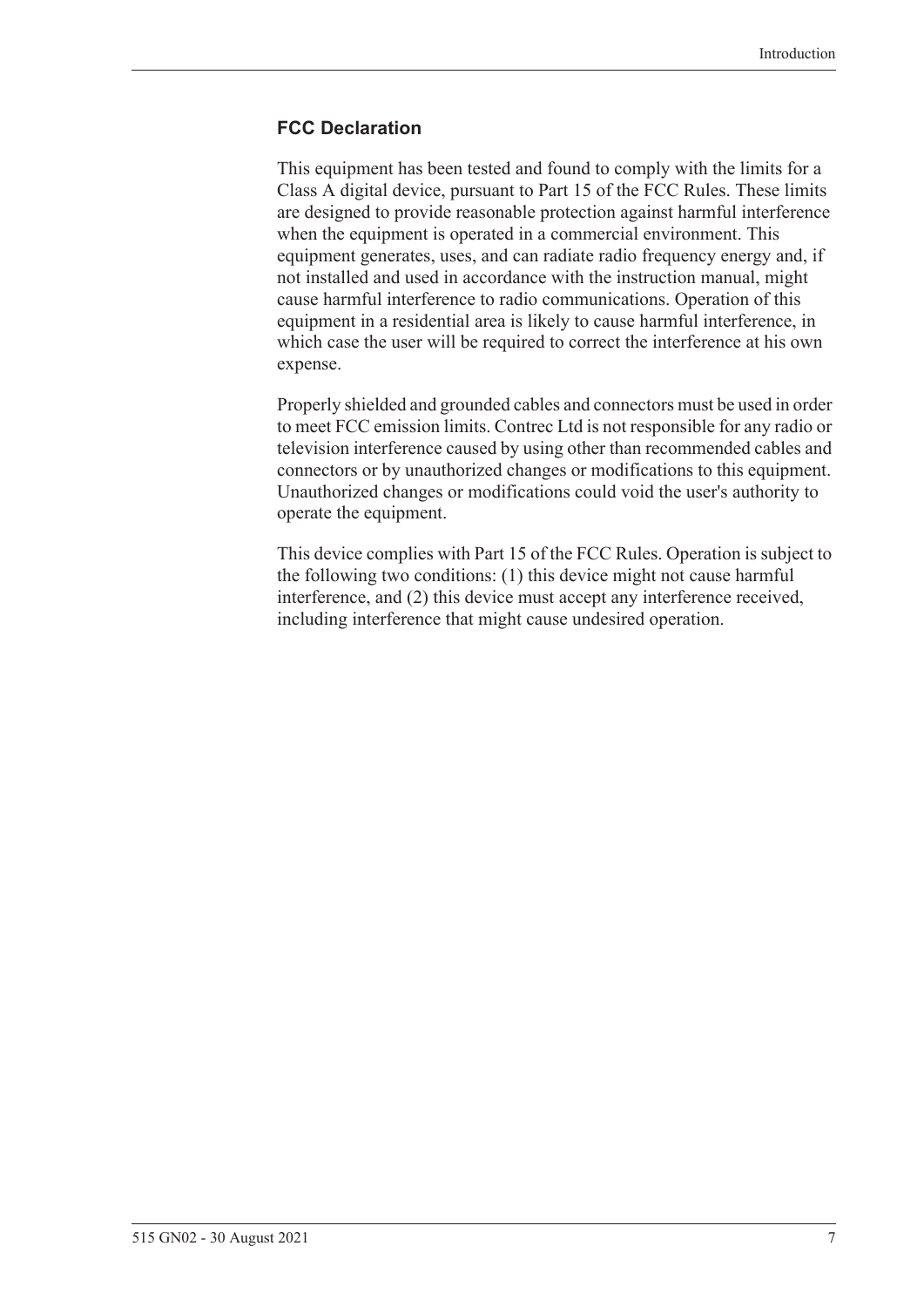Introduction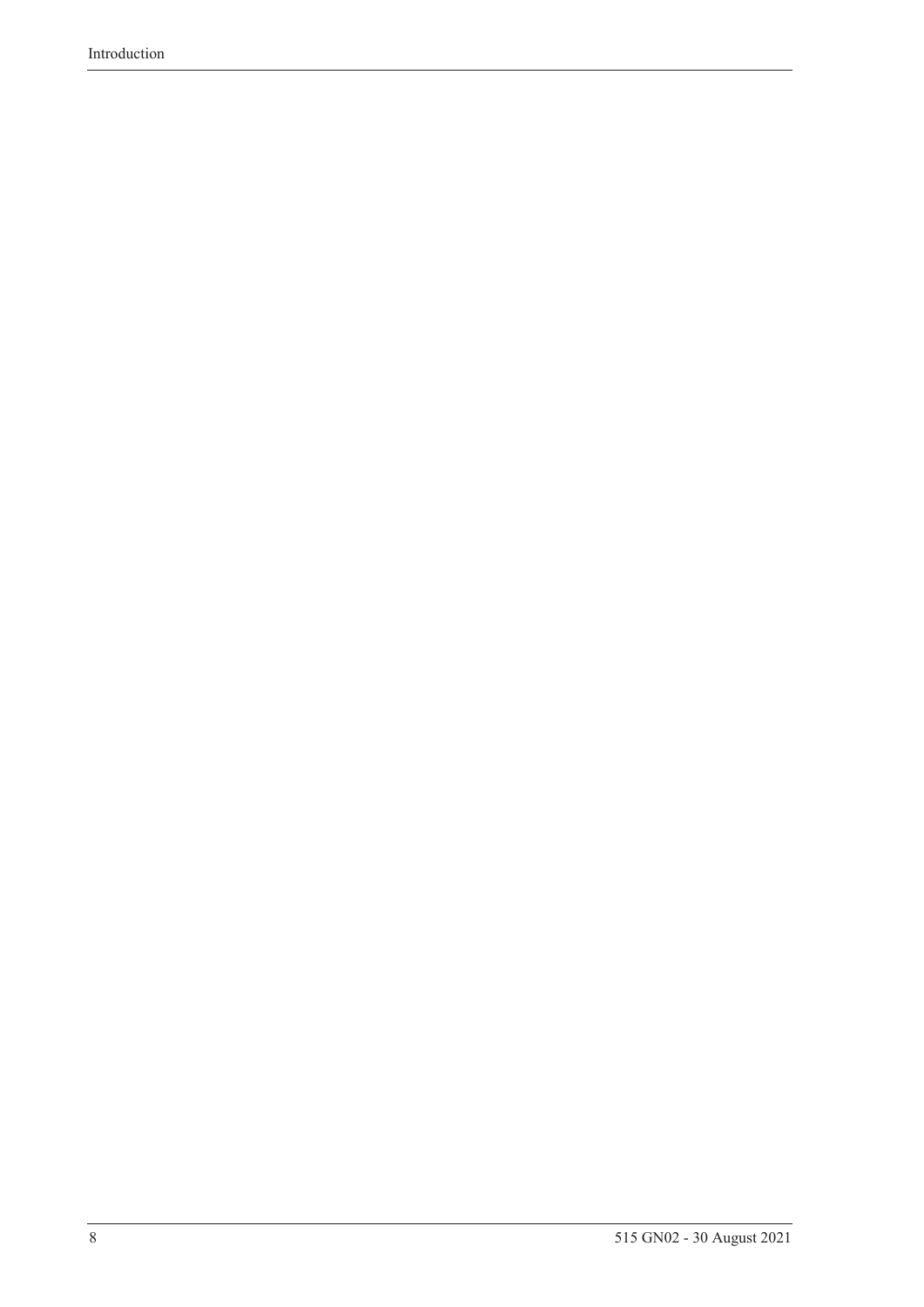# <span id="page-18-0"></span>**Chapter 2 Specifications**

# <span id="page-18-1"></span>**Specification Table**

| <b>Operating Environment</b>        |                                                                                                                              | <b>Gas Properties Calculations (AGA-8)</b> |                                                                                                                 |  |  |  |
|-------------------------------------|------------------------------------------------------------------------------------------------------------------------------|--------------------------------------------|-----------------------------------------------------------------------------------------------------------------|--|--|--|
| <b>Temperature</b>                  | +5°C to +40°C (standard - no coating)<br>-20°C to +60°C (with conformal coating)<br>-30°C to +60°C (ExD housing with heater) | <b>Update Rate</b>                         | 1 sec - gas composition unchanged<br>2 sec - when changed, 10 components<br>4 sec - when changed, 21 components |  |  |  |
| <b>Humidity</b>                     | 0 to 95% non condensing (conformal<br>coating)                                                                               |                                            |                                                                                                                 |  |  |  |
|                                     | 5% to 85% non condensing (no coating)                                                                                        | <b>Analog Input (General)</b>              |                                                                                                                 |  |  |  |
| <b>Power Supply</b>                 | 100-240 V AC (+/-10%) 50-60 Hz (+/-<br>10%) or 12-28 V DC                                                                    | <b>Overcurrent</b>                         | 100mA absolute maximum rating<br>(30mA for 4-20mA inputs)                                                       |  |  |  |
| <b>Consumption</b>                  | 10W (max) Overvoltage category II                                                                                            | <b>Update Time</b>                         | $< 1.0$ sec                                                                                                     |  |  |  |
| <b>Protection</b>                   | Sealed to IP65 (Nema 4X) when panel                                                                                          | Configuration                              | RTD, 4-20mA, 0-5V and 1-5V input                                                                                |  |  |  |
|                                     | mounted                                                                                                                      | <b>Non-linearity</b>                       | Up to 20 correction points (some inputs)                                                                        |  |  |  |
| <b>Dimensions</b><br>(panel option) | 147mm (5.8") width<br>74mm (2.9") height                                                                                     |                                            |                                                                                                                 |  |  |  |
|                                     | 170mm (6.6") depth (behind the panel)                                                                                        | <b>RTD Input</b>                           |                                                                                                                 |  |  |  |
|                                     |                                                                                                                              | <b>Sensor Type</b>                         | PT100 & PT500 to IEC 751                                                                                        |  |  |  |
| <b>Display</b>                      |                                                                                                                              | <b>Connection</b>                          | <b>Four Wire</b>                                                                                                |  |  |  |
| <b>Type</b>                         | Backlit LCD with 7-digit numeric display<br>and 11-character alphanumeric display                                            | Range                                      | -200 $^{\circ}$ C to 350 $^{\circ}$ C<br>-200°C to 800°C (PT100 extended range)                                 |  |  |  |
| <b>Digits</b>                       | 15.5mm (0.6") high                                                                                                           | <b>Accuracy</b>                            | 0.1°C typical                                                                                                   |  |  |  |
| <b>Characters</b>                   | 6mm (0.24") high                                                                                                             |                                            | 0.2°C typical (PT100 extended range)                                                                            |  |  |  |
| <b>LCD Backup</b>                   | Last data visible for 15 min after power<br>down                                                                             | 4-20mA Input                               |                                                                                                                 |  |  |  |
| <b>Update Rate</b>                  | 0.3 second                                                                                                                   | Impedance<br><b>Accuracy</b>               | 100 Ohms (to common signal ground)<br>0.05% full scale $(20^{\circ}C)$                                          |  |  |  |
| <b>Non-volatile Memory</b>          |                                                                                                                              |                                            | 0.1% (full temperature range, typical)                                                                          |  |  |  |
| <b>Retention</b>                    | > 30 years                                                                                                                   | 0-5 or 1-5 Volts Input                     |                                                                                                                 |  |  |  |
| <b>Data Stored</b>                  | Setup, Totals and Logs                                                                                                       | Impedance                                  | 10MOhms (to common signal ground)                                                                               |  |  |  |
|                                     |                                                                                                                              | <b>Accuracy</b>                            | 0.05% full scale $(20^{\circ}C)$                                                                                |  |  |  |
| <b>Approvals</b>                    |                                                                                                                              |                                            | 0.1% (full temperature range, typical)                                                                          |  |  |  |
| Interference                        | $C \in \mathbb{C}$ compliance                                                                                                |                                            |                                                                                                                 |  |  |  |
| <b>Enclosure</b>                    | IECEx, ATEX and CSA approved                                                                                                 | <b>Logic Inputs</b>                        |                                                                                                                 |  |  |  |
|                                     | enclosures available for hazardous areas                                                                                     | <b>Signal Type</b>                         | CMOS, TTL, open collector, reed switch                                                                          |  |  |  |
|                                     |                                                                                                                              | Overvoltage                                | 30V maximum                                                                                                     |  |  |  |
|                                     | <b>Real Time Clock (Optional)</b>                                                                                            |                                            |                                                                                                                 |  |  |  |
| <b>Battery Type</b>                 | 3 volts Lithium button cell<br>- For Issue 7 option card, type CR2450N                                                       | <b>Relay Output</b>                        |                                                                                                                 |  |  |  |
|                                     | manufactured by Renata only                                                                                                  | No. of Outputs                             | 2 relays plus 2 optional relays                                                                                 |  |  |  |
|                                     | - For conformal coated 'C' version, type                                                                                     | <b>Voltage</b>                             | 250 volts AC, 30 volts DC maximum<br>(solid state relays use AC only)                                           |  |  |  |
|                                     | BR2032 manufactured by Panasonic only                                                                                        | <b>Current</b>                             | 3A maximum - mechanical relays                                                                                  |  |  |  |
|                                     | - For non-conformal coated versions, type<br>BR2032 and CR2032 manufactured by<br>Panasonic or Sony                          |                                            | 1.5A maximum - solid state relays                                                                               |  |  |  |
| <b>Battery Life</b>                 | 5 years (typical)                                                                                                            |                                            |                                                                                                                 |  |  |  |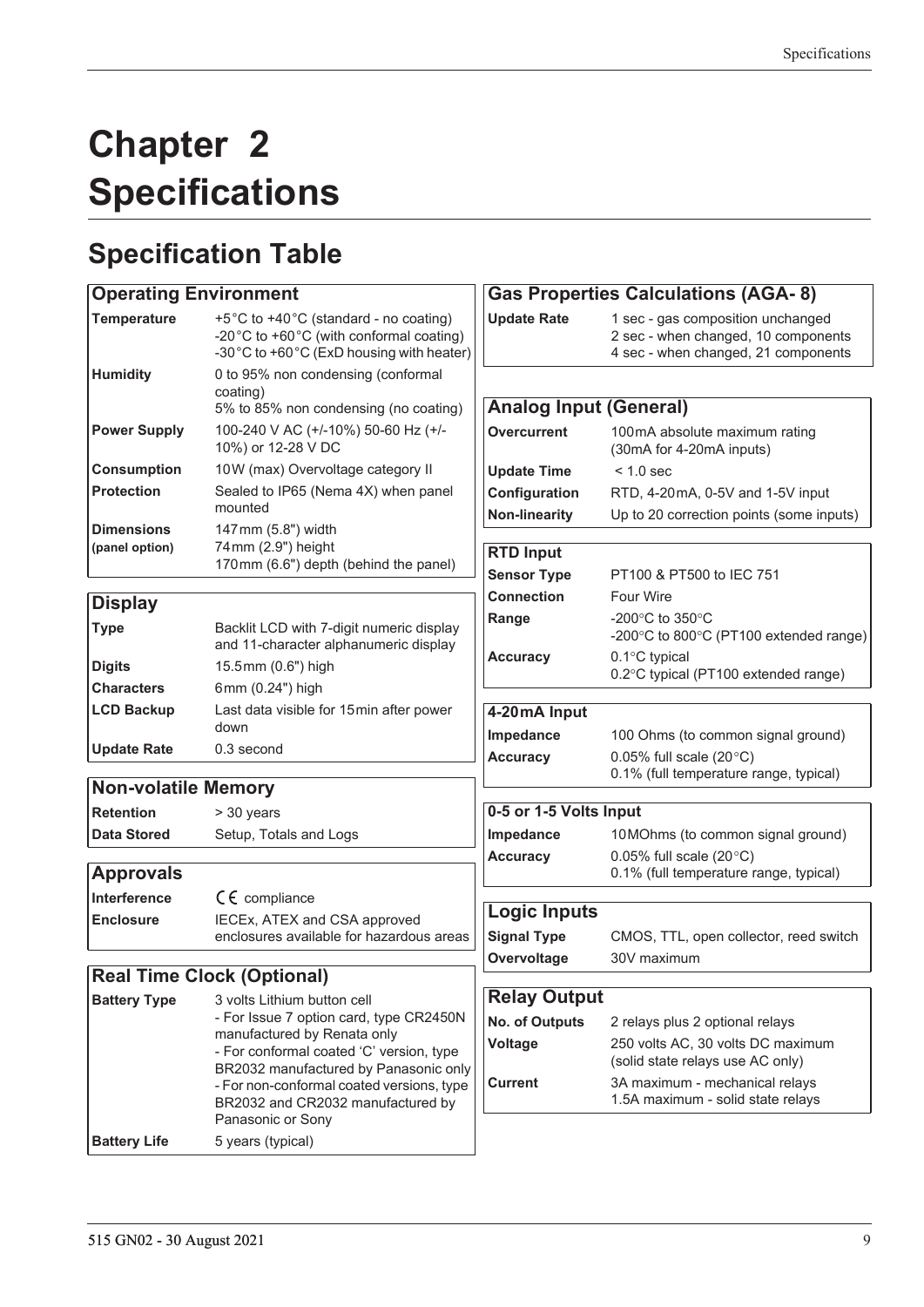### **Communication Ports**

| <b>Ports</b>     | COM-1 RS-232 port<br>COM-2 RS-485 or Ethernet port (optional) |
|------------------|---------------------------------------------------------------|
| <b>Baud Rate</b> | 2400 to 19200 baud                                            |
| <b>Parity</b>    | Odd, even or none                                             |
| <b>Stop Bits</b> | 1 or 2                                                        |
| Data Bits        | 8                                                             |
| <b>Protocols</b> | ASCII, Modbus RTU, Modbus TCP/IP<br>(Ethernet Port), Printer  |

# **Transducer Supply**

| <b>Voltage</b>    | 8 to 24 volts DC, programmable  |
|-------------------|---------------------------------|
| l Current l       | 70mA @ 24V, 120mA @ 12V maximum |
| <b>Protection</b> | Power limited output            |

## **Isolated Output**

| <b>No. of Outputs</b> | 2 configurable outputs         |
|-----------------------|--------------------------------|
| Configuration         | Pulse/Digital or 4-20mA output |

### **Pulse/Digital Output Signal Type** Open collector **Switching** 200mA, 30 volts DC maximum **Saturation** 0.8 volts maximum **Pulse Width** Programmable: 10 , 20, 50, 100, 200 or 500ms **4-20 mA Output Supply** 9 to 30 volts DC external

| <b>Supply</b>     | 9 to 30 yolts DC external              |
|-------------------|----------------------------------------|
| <b>Resolution</b> | 0.05% full scale                       |
| <b>Accuracy</b>   | $0.05\%$ full scale (20 $\degree$ C)   |
|                   | 0.1% (full temperature range, typical) |

*Important: Specifications are subject to change without notice.*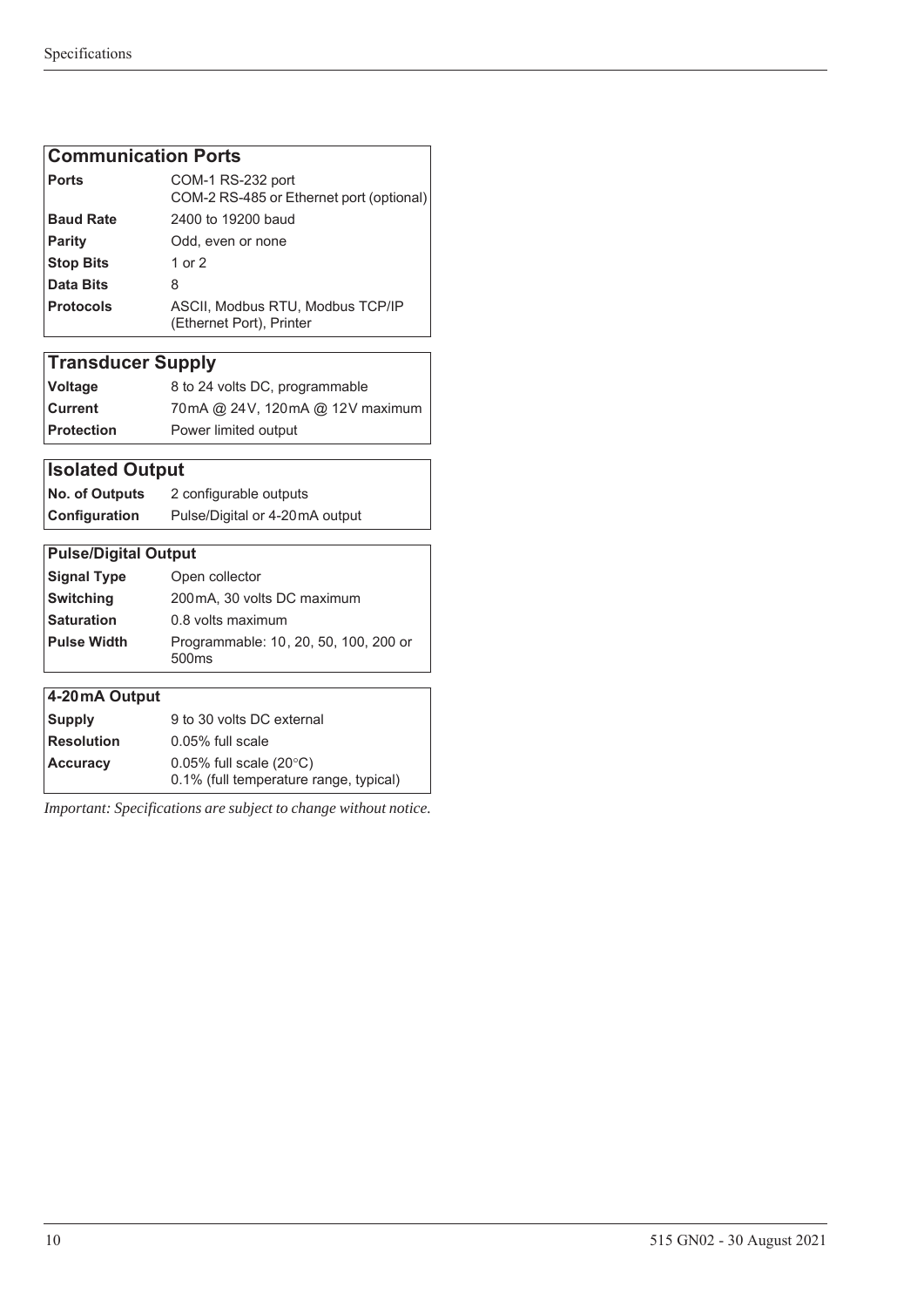# <span id="page-20-5"></span><span id="page-20-0"></span>**Chapter 3 Installation & Maintenance**

# <span id="page-20-1"></span>**Installation Instructions**



The safety of any system incorporating the equipment is the responsibility of the assembler of the system and should be installed such that there is no risk of impact damage.

This instrument is intended for fixed installation only, e.g. within a panel or cabinet, and is not intended for desktop use. It is not suitable for outdoor use unless fitted into an appropriate outdoor enclosure with a minimum type 3, IP54, rating. The instrument has a 'Pollution degree II' rating.

## <span id="page-20-2"></span>**Cleaning and Decontamination**

For general maintenance or to clean an instrument suitable for return to a service centre for repair or inspection, use only a damp cloth and mild detergent. Do not use abrasive cleaners or high pressure water jets. An instrument must be decontaminated before returning.

# <span id="page-20-3"></span>**Panel Mounting**

The instrument should be located in an area with a clean, dry atmosphere that is also relatively free of shock and vibration.

The standard mounting procedure is panel mounting in a cutout that is 139 mm wide by 67 mm high. Two side clips secure the unit into the panel.

[Figure 2](#page-20-4) shows the panel mounting requirements for the 500 Series Instrument.



<span id="page-20-4"></span>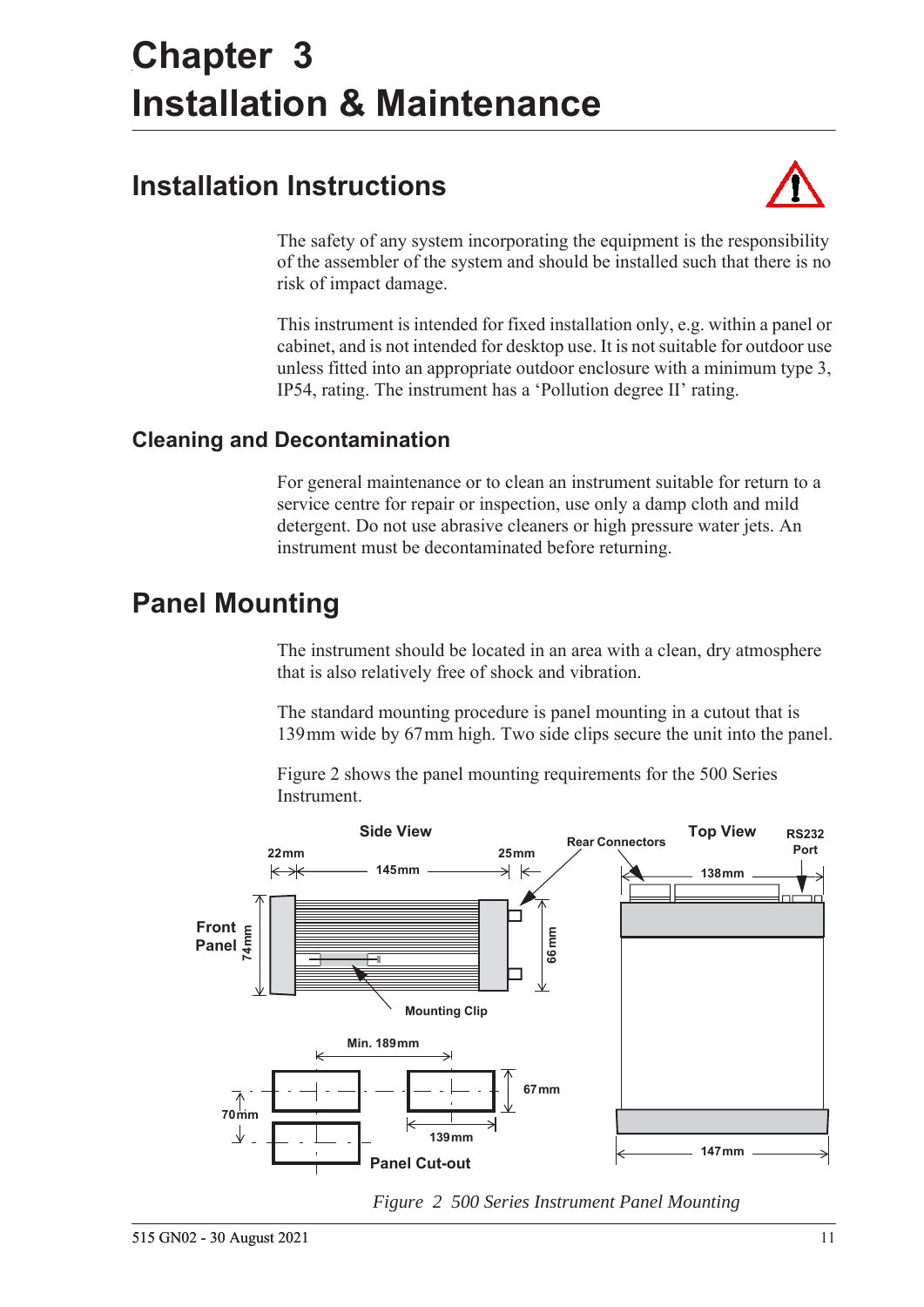# <span id="page-21-0"></span>**Electrical Connection**

# <span id="page-21-1"></span>**Rear Panel Connections**

N.B. Depending on the specification and age of the instrument, there are different versions of the upper output card. Ensure the instrument is wired as per the correct terminal designation printed on the rear of the instrument bezel and below.

[Figure 3](#page-21-2) shows the connections on the rear panel of the instrument where relays 1 to 4 (terminals 32-35) share a single Relay Common (terminal 31).



N.B. The 5 way relay terminal block is GREEN.

*Figure 3 Rear Panel Connections - Original*

<span id="page-21-2"></span>[Figure 4](#page-21-3) shows the connections on the rear panel of the instrument where relays 1 and 2 (terminals 32-33) share Relay Common 1-2 (terminal 31) and relays 3 and 4 (terminals 34-35) share Relay Common 3-4 (terminal 36.

N.B. The 6 way relay terminal block is ORANGE.



<span id="page-21-3"></span>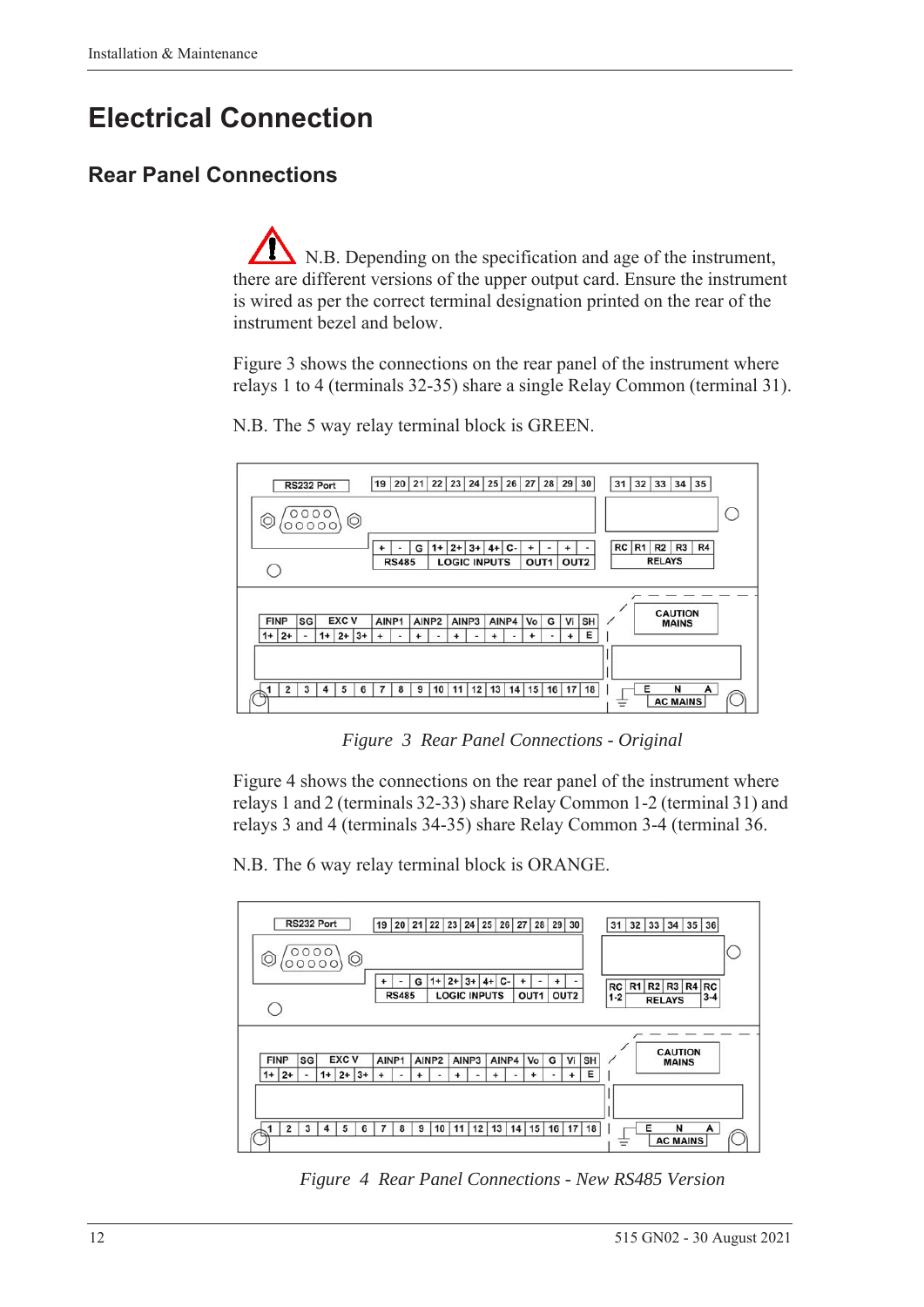[Figure 5](#page-22-1) shows the new option card with the optional Ethernet port in place of RS-485 port (terminals 19-21).



<span id="page-22-1"></span>*Figure 5 Rear Panel Connections - New Ethernet Version*

# <span id="page-22-0"></span>**Terminal Designations**

| <b>Terminal Label</b> |                    |                          | Designation               | <b>Comment</b>          |                 | <b>Terminal Label</b> |                | Designation                        | <b>Comment</b>                                     |
|-----------------------|--------------------|--------------------------|---------------------------|-------------------------|-----------------|-----------------------|----------------|------------------------------------|----------------------------------------------------|
| 1                     | <b>FINP</b>        | $1+$                     | Frequency Input 1+        | Not used                | 19              | <b>RS485</b>          | $\ddot{}$      | RS485 (+)                          | Optional RS485 port may                            |
| 2                     | <b>FINP</b>        | $2+$                     | Frequency Input 2+        | Not used                | 20              | COM-2                 |                | RS485(-)                           | be replaced by Ethernet                            |
| 3                     | SG                 | $\overline{\phantom{a}}$ | Signal ground             |                         | 21              | port                  | G              | RS485 ground                       | port.                                              |
| 4                     | EXC V              | $1+$                     | <b>Excitation Term 1+</b> | Not used                | 22              |                       | $1+$           | Switch 1                           |                                                    |
| 5                     | EXC V              | $2+$                     | <b>Excitation Term 2+</b> | For AINP1 RTD Input     | 23              |                       | $2+$           | Switch 2                           |                                                    |
| 6                     | <b>EXC V</b>       | $3+$                     | <b>Excitation Term 3+</b> | Not used                | 24              | <b>LOGIC</b>          | $3+$           | Switch 3                           | <b>Remote Reset</b>                                |
| $\overline{7}$        | AINP1              | $\ddot{}$                | Analog Input ch $1 (+)$   | Temperature Input       | 25              | <b>INPUTS</b>         | $4+$           | Switch 4                           | CAL Switch - In field                              |
| 8                     |                    |                          | Analog Input ch 1 (-)     |                         |                 |                       |                |                                    | access protection                                  |
| 9                     |                    | $\ddot{}$                | Analog Input ch $2 (+)$   | Pressure Input          | 26              |                       | $C-$           | Signal ground                      |                                                    |
| 10                    | AINP <sub>2</sub>  |                          | Analog Input ch 2 (-)     |                         | $\overline{27}$ | OUT <sub>1</sub>      | $+$            | Output ch $1 (+)$                  |                                                    |
| 11                    |                    | $\ddot{}$                | Analog Input ch $3 (+)$   | Main or Low Flow Input  | 28              |                       |                | Output $ch 1$ (-)                  |                                                    |
| 12                    | AINP3              | $\overline{\phantom{a}}$ | Analog Input ch 3 (-)     |                         | 29              | OUT <sub>2</sub>      | $\ddot{}$      | Output ch $2 (+)$                  |                                                    |
| $\overline{13}$       |                    | $\ddot{}$                | Analog Input ch $4 (+)$   | High Flow Stacked Input | 30              |                       |                | Output $ch 2$ (-)                  |                                                    |
| 14                    | AINP4              |                          | Analog Input ch 4 (-)     |                         | 31              |                       | <b>RC</b>      | Relay Common 1-2                   | Term 31 - Common 1-4<br>on legacy option card      |
| 15                    | Vo                 | $\ddot{}$                | 8-24 volts DC output      | Overload protected      | 32              |                       | R <sub>1</sub> | Relay 1                            |                                                    |
| 16                    | G                  | $\overline{\phantom{a}}$ | <b>DC</b> Ground          |                         | 33              |                       | R2             | Relay 2                            |                                                    |
| 17                    | Vi                 | $\ddot{}$                | DC power input            | DC power in 12-28V      | $\overline{34}$ | <b>RELAYS</b>         | R3             | Relay 3                            |                                                    |
| 18                    | <b>SH</b>          | E                        | Shield terminal           |                         | 35              |                       | R4             | Relay 4                            |                                                    |
| Ε                     |                    | Ε<br>Mains ground        |                           |                         |                 |                       |                |                                    |                                                    |
| N                     | AC<br><b>MAINS</b> | N                        | Mains neutral             | AC power in 100-        | 36              |                       | RC             | Relay common 3-4                   | Term 36 only available on<br>new style option card |
| A                     |                    |                          | Mains active              | <b>240VAC</b>           |                 |                       |                | RS232 COM-1 port 9-pin serial port |                                                    |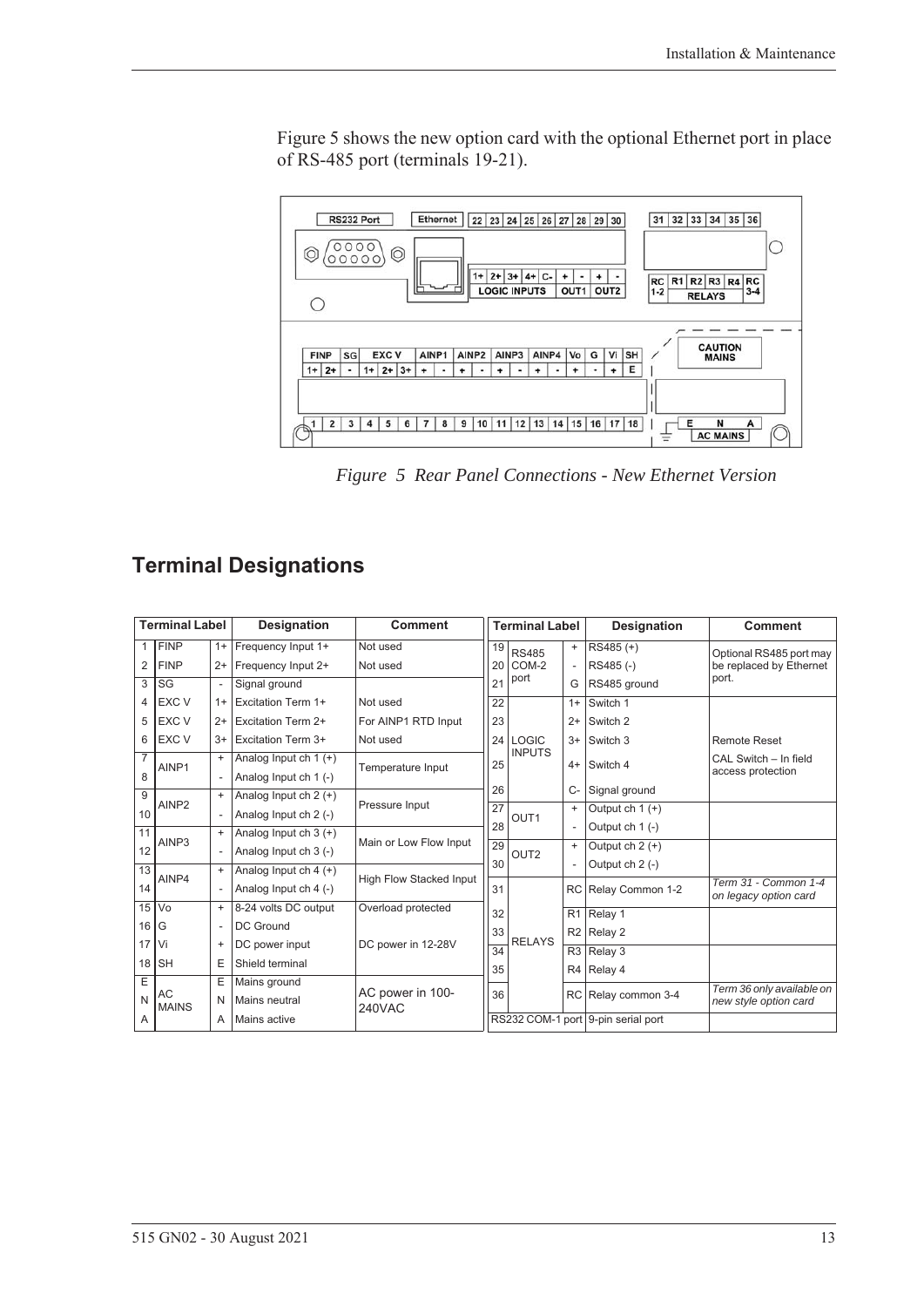# <span id="page-23-0"></span>**Terminal Wiring Insulation**

Terminals 1-30 are all rated at <35Vdc and wiring with basic insulation is adequate.

Use copper conductors only.

# <span id="page-23-1"></span>**Relay Wiring**

Relay terminals are 31-35 or 31-36 depending on the version of option card fitted. When controlling circuits operate at mains voltages, or voltages >35Vdc, it is necessary to use UL/CSA approved cabling with supplementary insulation and a current capacity suitable for the connected circuit. Use copper conductors only. The maximum current must be <5A as stated in sec 2.

Where circuits >35Vdc are connected UL/CSA approved cabling with supplementary insulation. 0.75mm<sup>2</sup>, 6A current capacity is sufficient.

## <span id="page-23-2"></span>**Mains Power Wiring**

Only use UL/CSA approved cabling with supplementary insulation and copper conductors. A minimum cable cross section area of 0.75mm² (18 AWG) is required. However, this must be selected with respect to the installed over-current protection device and in accordance with the local relevant Electrical Code of Practice as dictated by the Authority Having Jurisdiction (AHJ).

The terminal designations (L/N/E) are clearly indicated just above the mains input connector on the rear panel of the instrument.





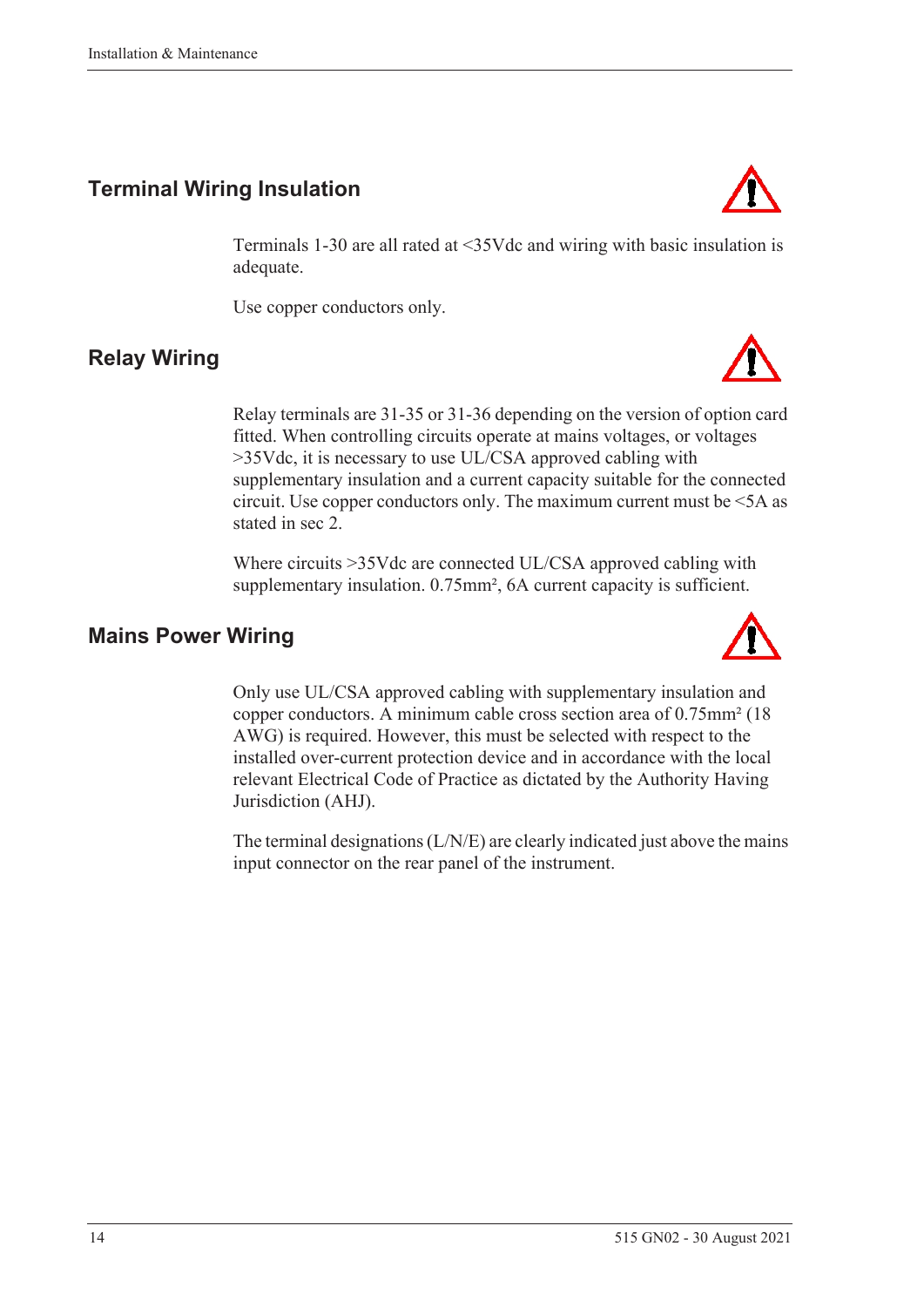# <span id="page-24-0"></span>**Inputs**

## <span id="page-24-1"></span>**Analog Input Connections**

All analog inputs can accept DC signals ranging from 0-5V, 1-5V and current signals from 4 to 20 mA.

Analog Input 1 (AINP1) can also accept an RTD input (PT100 or PT500) as well as the standard  $0-5V$ ,  $1-5V$  and  $4$  to  $20mA$  input.

#### **CAUTION**

Applying levels of input current above the absolute maximum rating (100mA or 30mA for 4-20mA inputs) may cause permanent damage to the input circuitry.

### **0-5 and 1-5 Volt Inputs**

For externally powered voltage transmitters, connect each transmitter to a pair of input terminals as shown in [Figure 6.](#page-24-2) Refer to **[Terminal](#page-22-0)  [Designations](#page-22-0)** on page 13 for specific terminal numbers for this application.



*Figure 6 Externally Powered Voltage Transmitter*

<span id="page-24-2"></span>Connect internally powered voltage transmitters as shown in [Figure 7.](#page-24-3)



<span id="page-24-3"></span>*Figure 7 Internally Powered Voltage Transmitter*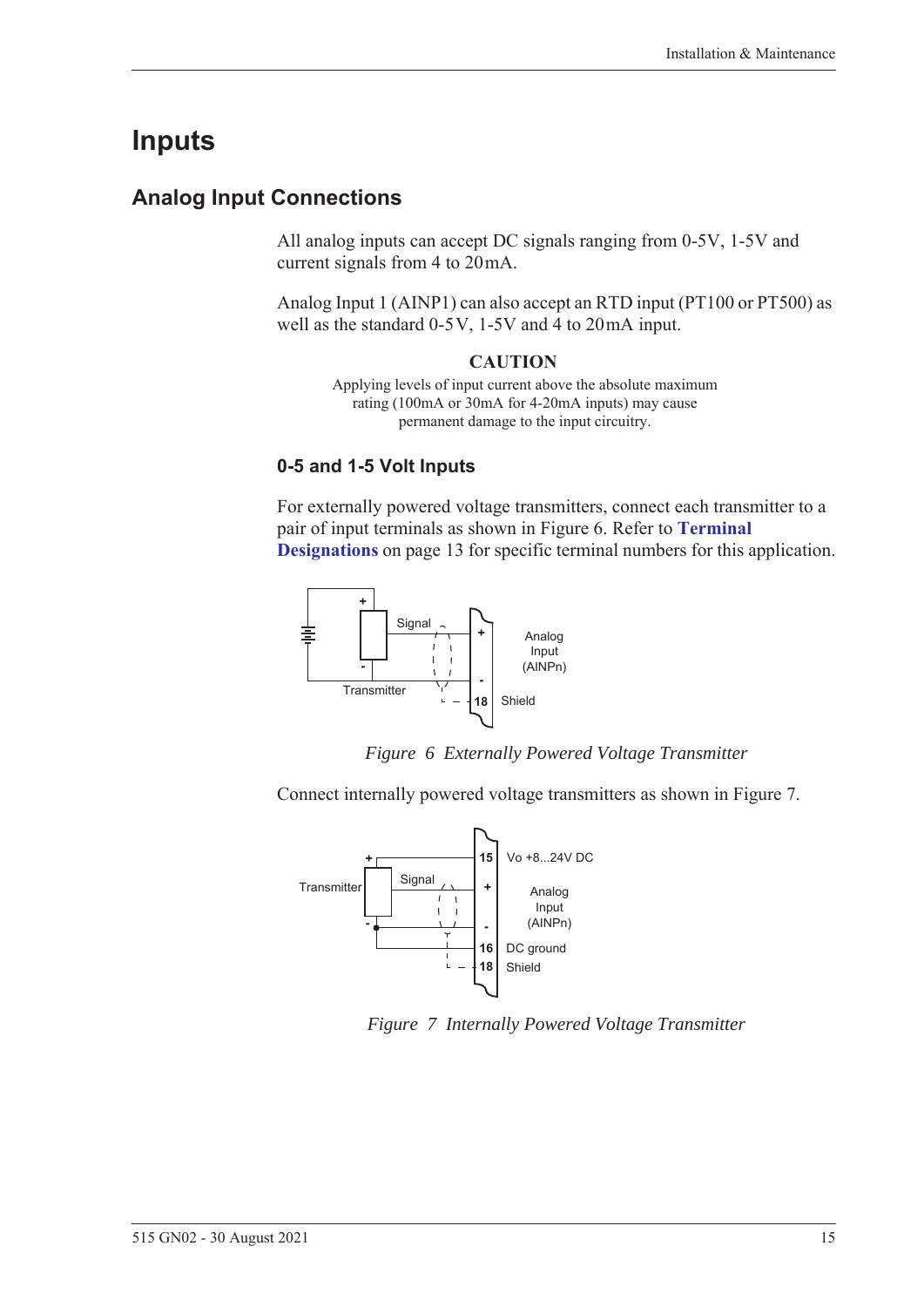### **4-20 mA Inputs**

For an externally powered current loop, connect the transmitter to the input terminals as shown in [Figure 8](#page-25-0). Refer to **[Terminal Designations](#page-22-0)** on page 13 for specific terminal numbers for this application.



*Figure 8 Externally Powered Current Loop*

<span id="page-25-0"></span>The internal overload-protected power supply has sufficient power for three current loops at 24 V DC (more current loops can be supplied by using a reduced voltage setting). Connect internally powered current loops as shown in [Figure 9](#page-25-1).



<span id="page-25-1"></span>

### **RTD Input**

The instrument uses 4-wire RTDs to provide optimum accuracy and stability. It is not necessary to have equal cable lengths for the 4-wire RTDs, but they should be no longer than 50 metres. It is also recommended to use shielded twisted pairs.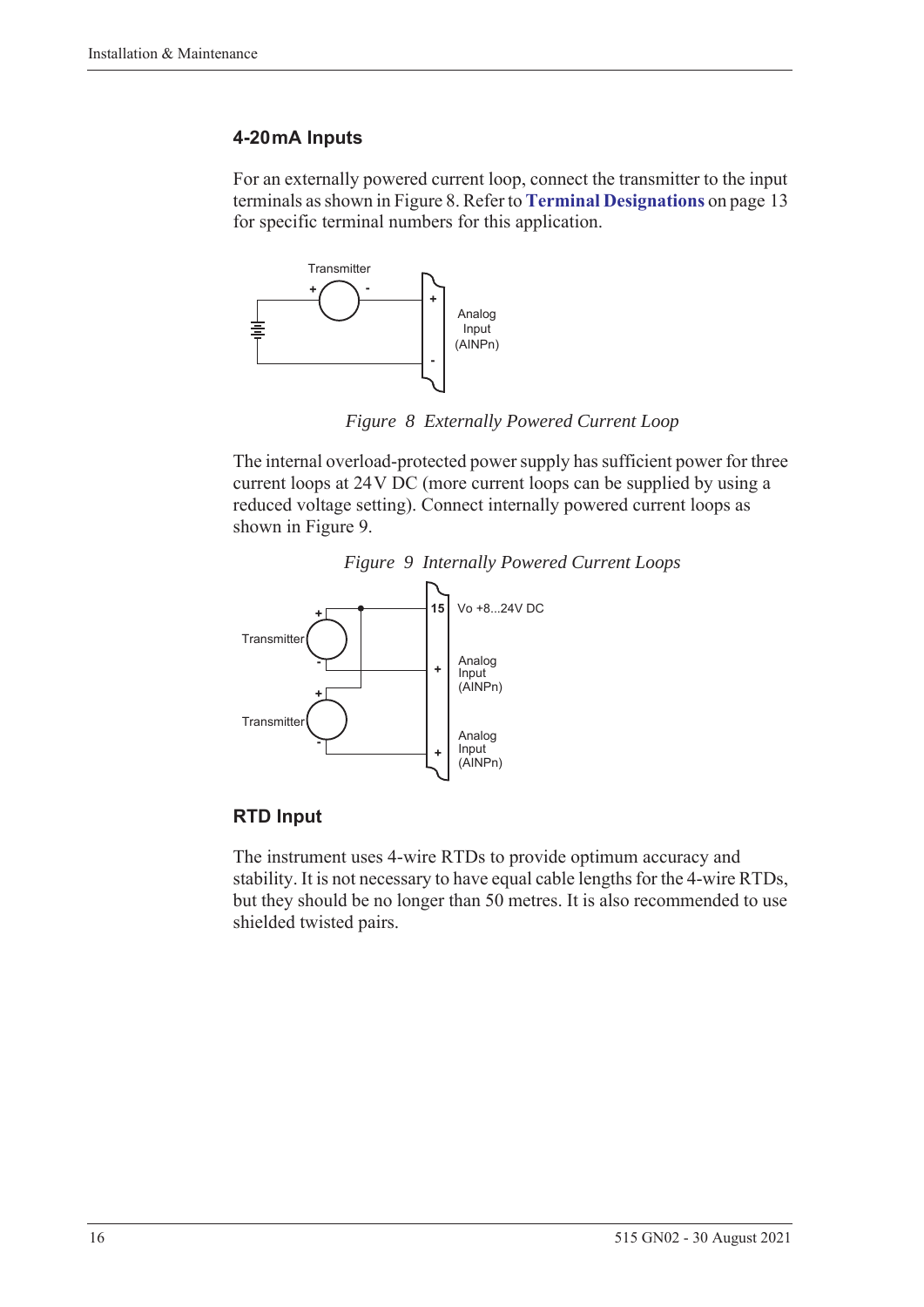

Connect RTD inputs as shown in [Figure 10.](#page-26-1)

*Figure 10 RTD Connection*

<span id="page-26-1"></span>Only Analog Input 1 (AINP1) is available for RTD connection.

Excitation terminal 2 (pin 5) must be used in conjunction with AINP1.

It is possible to use two-wire or three-wire RTDs. However, four wires must be taken to the RTD, with the signal and current wires joined as close to the RTD as possible.

**Note:** The RTD has no polarity and can be connected in either direction. However, the excitation and the positive analog input must be connected to one side of the RTD. Similarly, the Signal Ground and the negative analog input must be connected to the other side of the RTD.

### <span id="page-26-0"></span>**Logic Input Connection**

These input(s) are designed to be connected to CMOS, TTL, open collector signals or a voltage free contact switch. A minimum activation time of 300ms is required to guarantee reading of an input.

It is possible to read the status of all the logic inputs via a Modbus register even if they are not used for a control purpose in the application.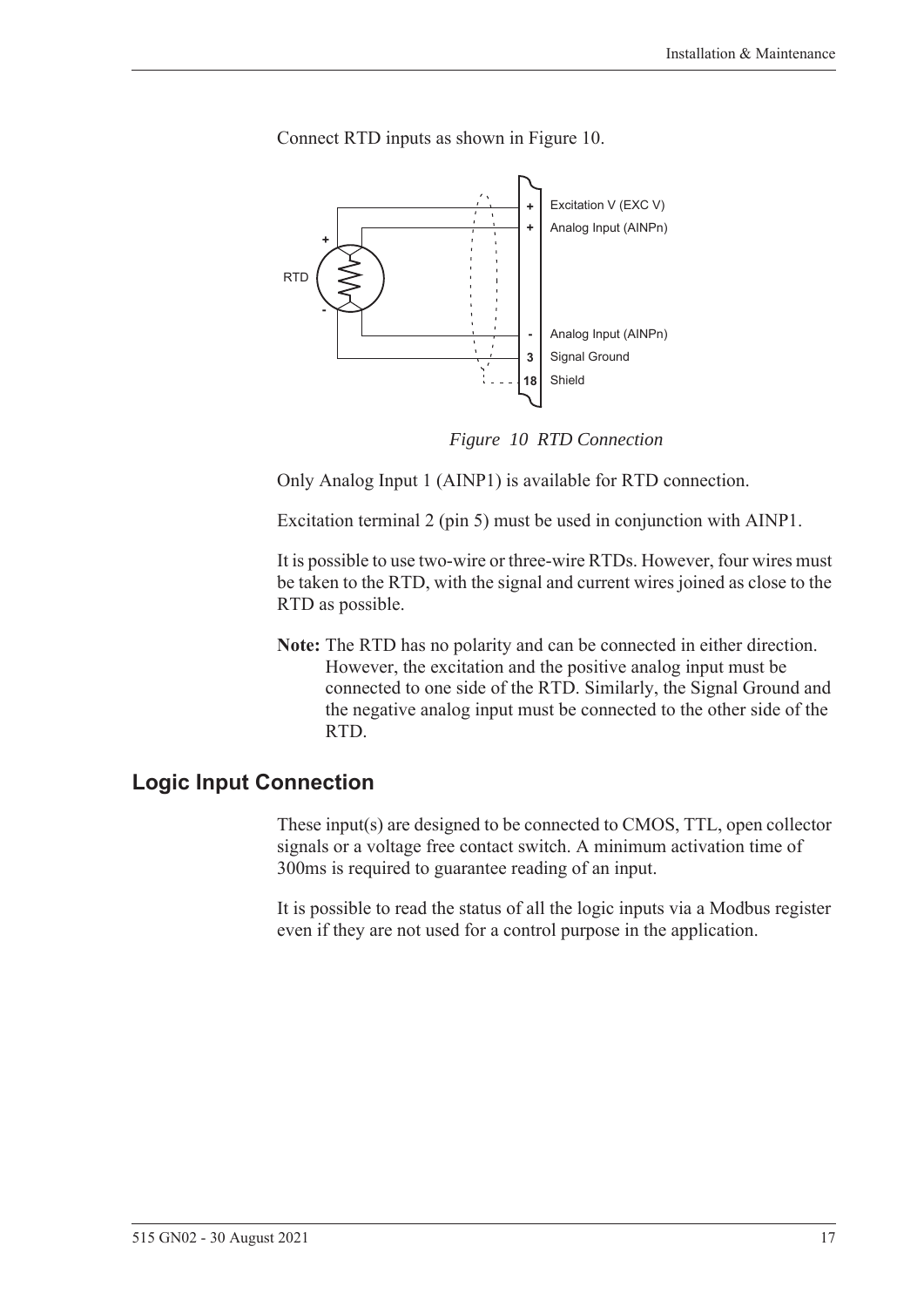A remote push-button key can be connected to the Logic Inputs as shown below in [Figure 11](#page-27-2).



<span id="page-27-2"></span>*Figure 11 Logic Inputs Connection Diagram*

# <span id="page-27-0"></span>**Outputs**

The advanced option for the instrument provides two opto-isolated output ports. Either or both can be used for 4-20 mA or pulse outputs.

### **CAUTION**

Due to the dual-purpose nature of the outputs, take care not to set the output as an open collector pulse type signal when connected to a 4-20 mA loop circuit.

# <span id="page-27-1"></span>**4-20 mA Output Connection**

[Figure 12](#page-28-1) shows the connections for a 4-20 mA output. Output channel 1 uses terminals  $27 (+)$  and  $28 (-)$ , output channel 2 uses terminals  $29 (+)$  and 30 (-).

Maximum Load Resistance =  $(Supply-9) / 0.02$  ohms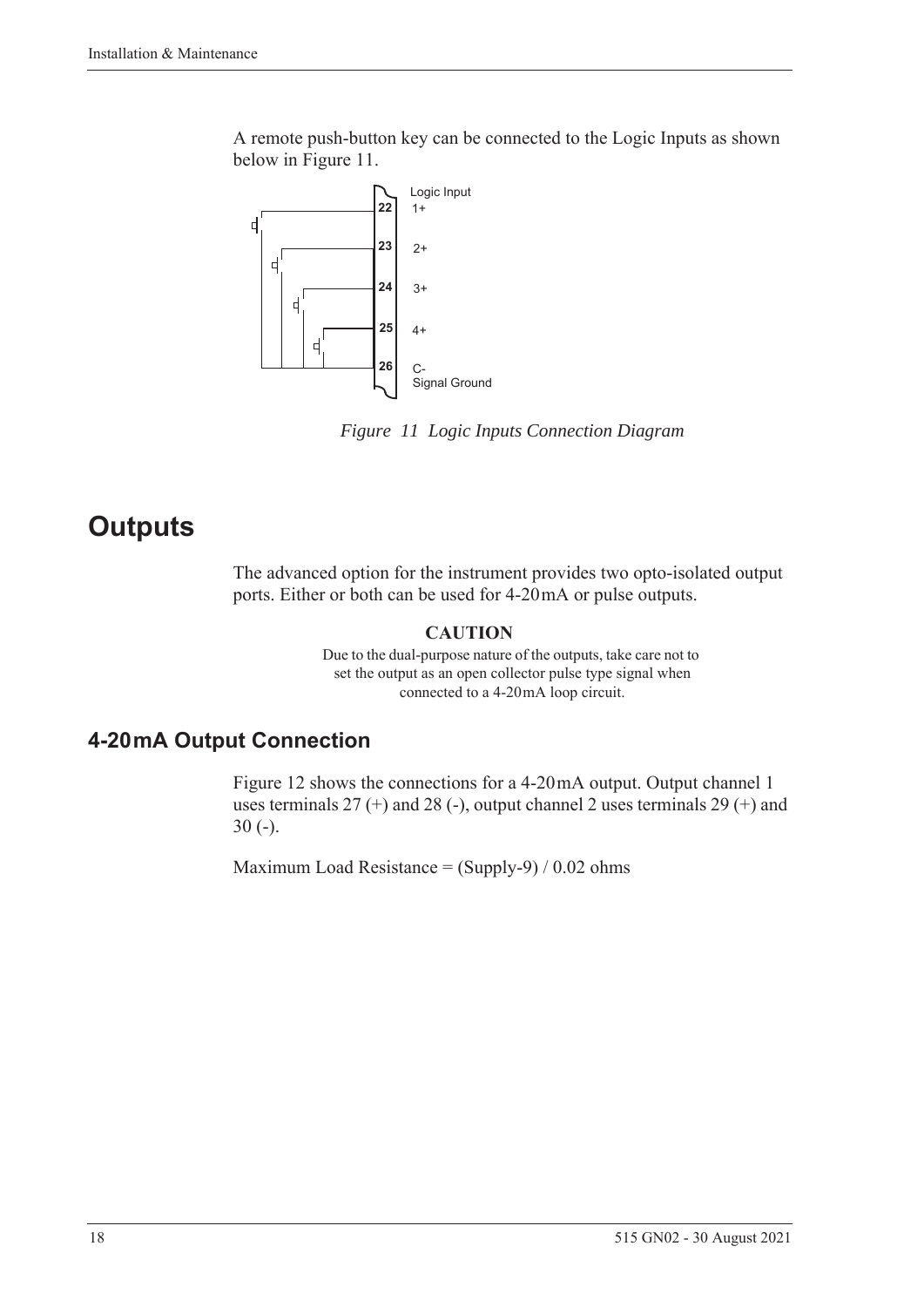

*Figure 12 Output 4-20 mA Connection Diagram*

## <span id="page-28-0"></span>**Pulse Output Connection**

<span id="page-28-1"></span>[Figure 13](#page-28-2) shows a connection example for a pulse output. Output channel 1 uses terminals 27 (+) and 28 (-). Output channel 2 uses terminals 29 (+) and 30 (-).



<span id="page-28-2"></span>*Figure 13 Output Pulse Connection Diagram*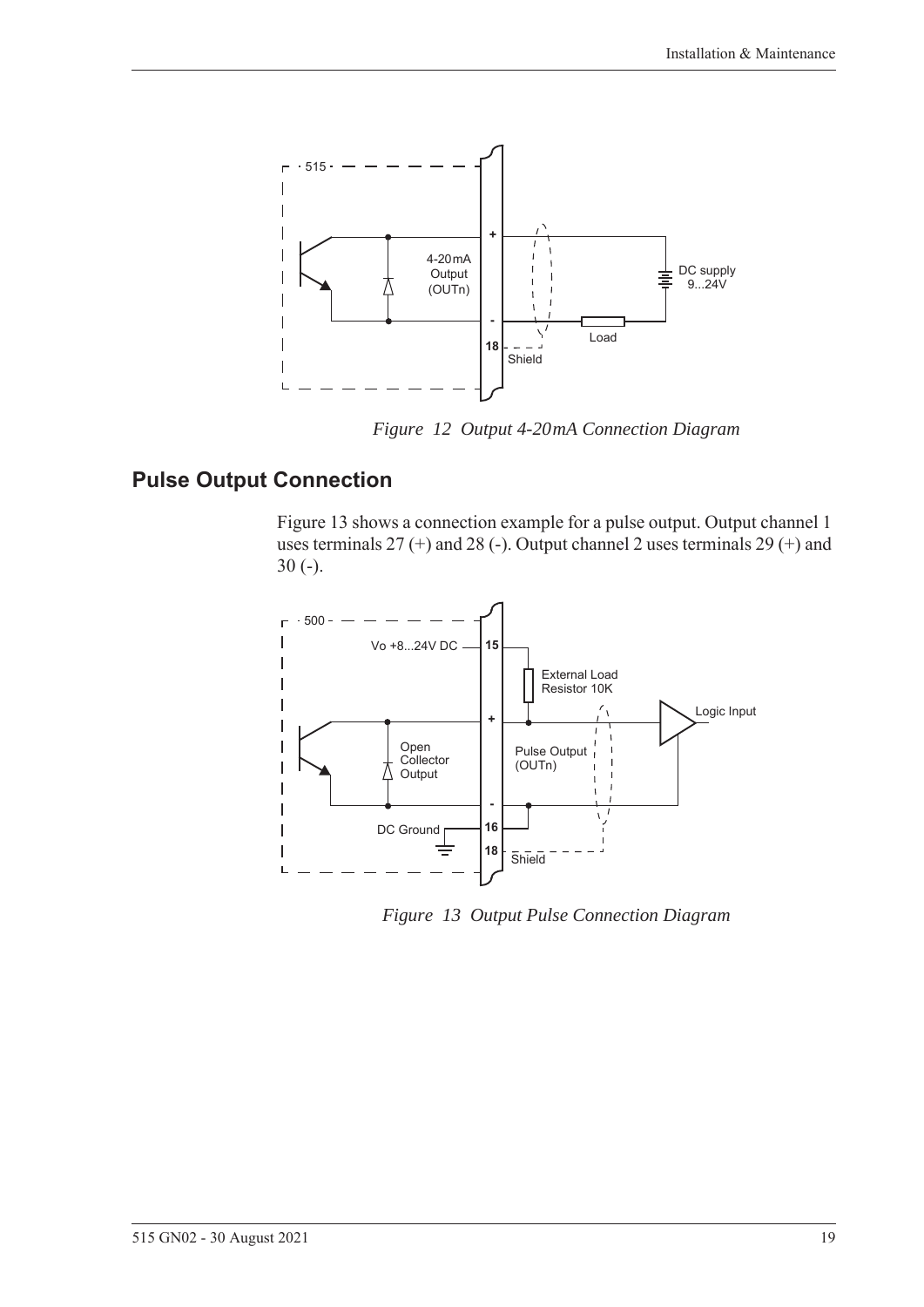# <span id="page-29-0"></span>**Control Relays (Alarms)**

The standard instrument has two alarm relays, which can be used to drive external devices such as external relays, LEDs, and audible alarms. The advanced option has four alarm relays.

The operation of each alarm relay can be set to various modes as described in **Alarms** [on page 49](#page-58-1). On the newer option card the separate common terminal for relays 1 and 2 and another common terminal for relays 3 and 4 allow for different signal or supply types to be connected to the control or alarm devices, as shown in [Figure 14.](#page-29-1)

There is also an equipment failure alarm option. This alarm can have normally closed (open) contacts which open (close) when the instrument displays any error message as listed in **[Error Messages](#page-68-2)** on page 59, or if there is a loss of power to the instrument.

The output characteristics of the relays are:

| Maximum Voltage | 30 volts DC or 250 volts AC |
|-----------------|-----------------------------|
| Maximum Current | 3A for EMR, 1.5A for SSR    |

**Note:** Solid state relays (SSR) use AC voltage only.



<span id="page-29-1"></span>*Figure 14 Relay Connection Diagram*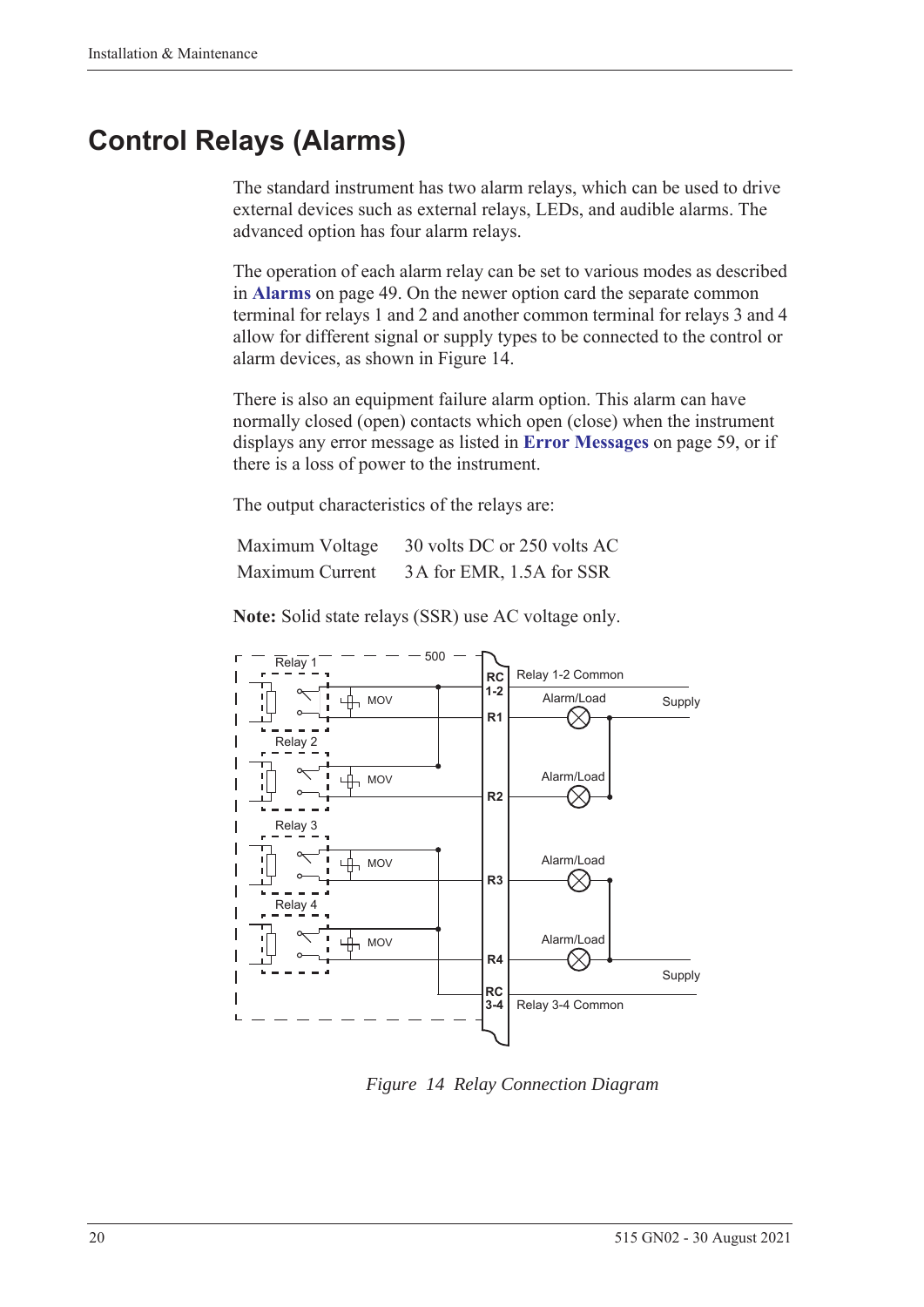### <span id="page-30-0"></span>**RC Network for Interference Suppression**

When driving inductive loads with the relay outputs, it is recommended to use RC suppression networks (often called "Snubbers"), fitted at the load end, for the following reasons:

- **•** To limit the amount of electrical noise caused by arcing across the contacts, which may, in extreme cases, cause the microprocessor to act erratically or cause other unwanted interference with connected signals.
- **•** To protect the relay contacts against premature wear through pitting or SSR (where specified) against premature failure.

RC suppression networks consist of a capacitor and series resistor and are commonly available in the electrical industry. The values of R and C are dependent entirely on the load. However, if the user is unsure of the type of snubber to use, values of  $0.25 \mu$ F and  $100 \Omega$  will usually suffice. Note that only UL and mains approved RC suppression networks should be used.

The basic principle of the operation is that the capacitor prevents a series of sparks arcing across the contact as the contact breaks. The series resistor limits the current through the contact when the contact first makes.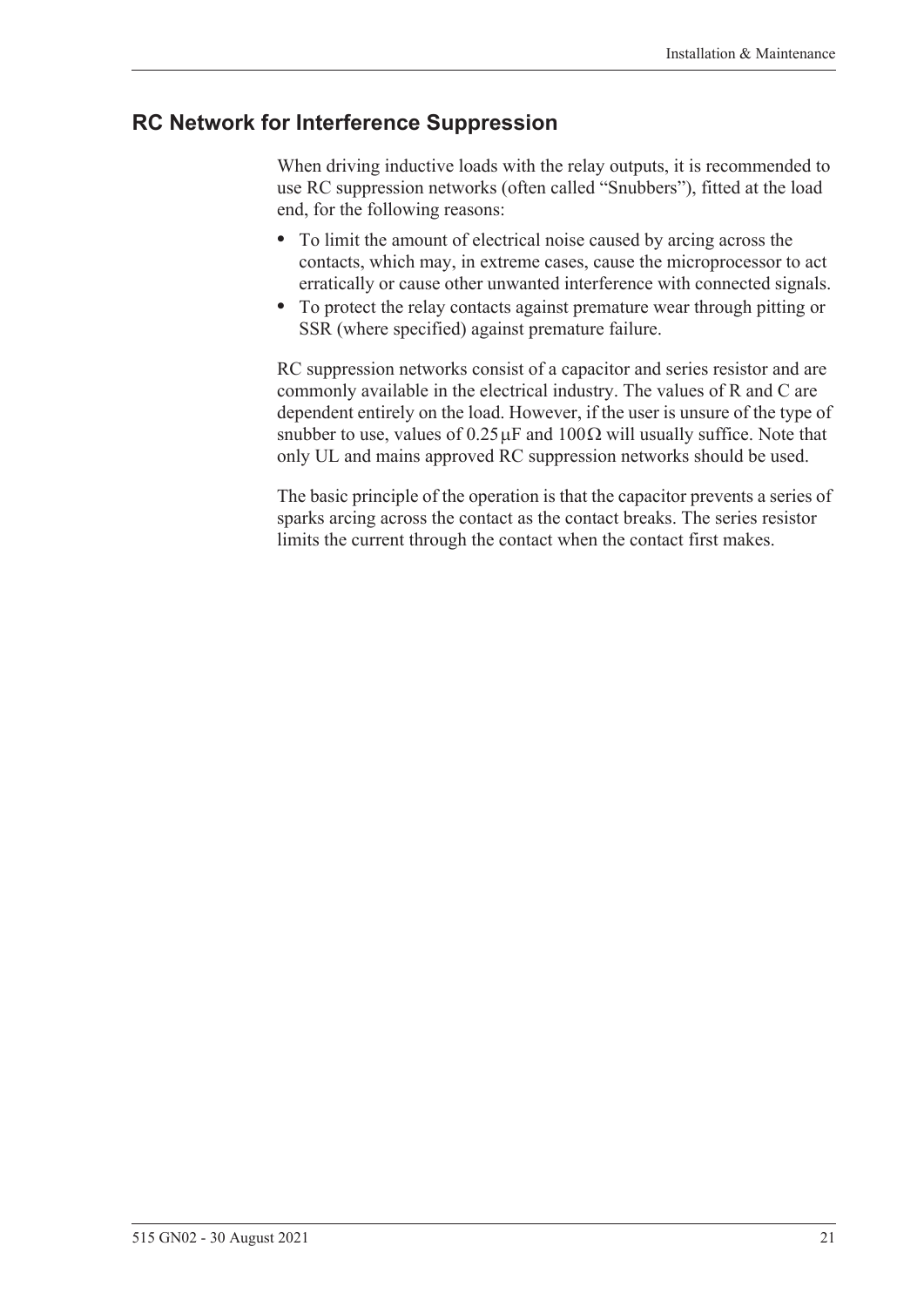# <span id="page-31-0"></span>**Communications**

The communication protocols are described in **Protocols** [on page 65.](#page-74-3)

## <span id="page-31-1"></span>**COM-1 RS-232 Port**

The COM-1 RS-232 port has a 9-pin DB female connector and has the following pinout:



**Note:** The instrument does not require a null-modem cable for connection to a personal computer. Refer to **[Hardware Interconnection](#page-72-4)** on [page 63](#page-72-4) for cable termination requirements.

## <span id="page-31-2"></span>**COM-2 RS-485 Port Option**

Up to 32 units can be connected to a common RS-485 bus. Each unit has a unique address that the host computer uses to identify each instrument. [Figure 15](#page-31-3) shows the connection of several instruments to a computer using the RS-485 port.



<span id="page-31-3"></span>*Figure 15 RS-485 Interface Connections*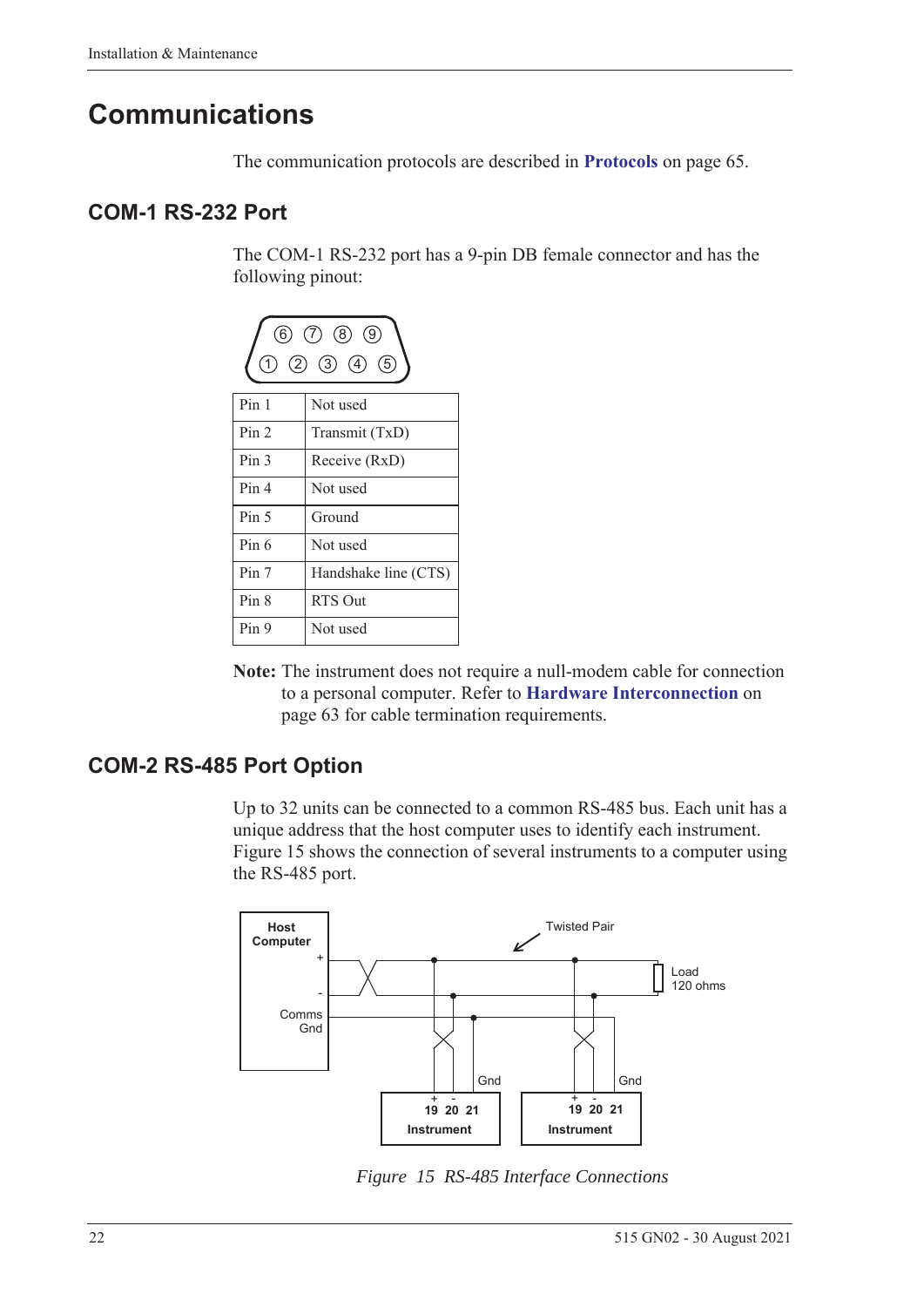## <span id="page-32-0"></span>**COM-2 Ethernet Port Option**

An Ethernet module is an available option, in place of the RS-485 port, if Modbus TCP/IP connection is required. In the programming communication settings, COM-2 should be set to RTU (Modbus), 19200 Baud rate, even parity and 1 stop bit.

# <span id="page-32-1"></span>**Mains Connection**

## <span id="page-32-2"></span>**Earthing and Shielding**

A case earthing point is provided via the mains inlet. Note that this earthing point is for the case only and there is electrical isolation between this point and all electronic circuits. For EMC purposes, or when the instrument is connected to mains, this point must be connected to a good earth.

It is a good practice to use shielded cable for all signal connections to the instrument. Care must be taken to separate signal cables from power cables to minimize interference.

Overall earth should be connected at the instrument end only. This connection should be as short as possible and connected to the earthing point on the rear terminal at pin 18.

### <span id="page-32-3"></span>**Disconnection Device**

When powered from a mains supply this unit requires the provision of a suitable mains isolation device, capable of interrupting both poles of the supply and meeting your local wiring regulations, to be suitably located and easily accessible near to the installed instrument. It must be marked as the disconnecting device for the equipment. It must be suitably rated with respect to the cross sectional area of the supply conductors.

# <span id="page-32-4"></span>**Maintenance Instructions**

Occasionally it may be necessary to open the unit in order to change the Real Time Clock battery. No other service operations are permitted. In order to perform these operations and maintain safety it is essential to follow the instructions below. If mounted in an ExD enclosure, before proceeding, refer to the ExD manual for further information. This work may need to be scheduled and carried out in accordance with the local electrical Code of Practice.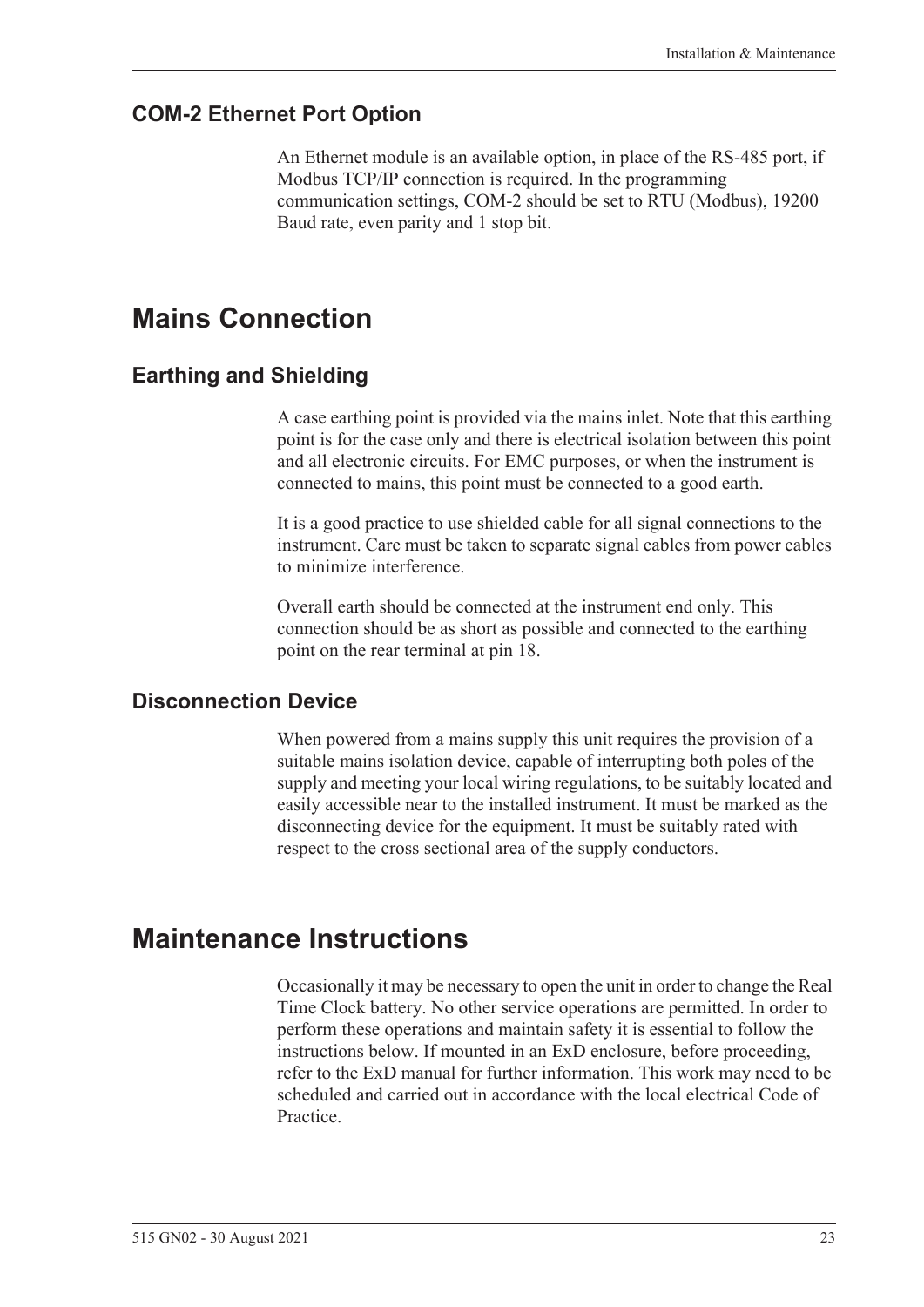# <span id="page-33-0"></span>**Battery Replacement**

### **INSTRUMENT MUST BE POWERED DOWN**



1. Remove the top row of terminal blocks (19-36) Ethernet and RS232 cables if applicable.

2. Remove the two pan head machine screws on each side of the rear panel.

3. Withdraw the option card from the instrument.

4. Firmly press the battery holder tab to release the coin cell battery.

5. Identify the part number of the coin cell which is clearly marked on one side of the cell.

6. Firmly press the replacement coin cell into the holder

7. Reverse steps 1-3 for re assembly.

## <span id="page-33-1"></span>**Battery Type**

### **Only the battery type and manufacturer stated below should be used.**



1. Instruments manufactured with issue 7 option card – CR2450N, Manufacturer RENATA ONLY\*

2. Conformal coated "C" version - Type BR2032, manufacturer Panasonic ONLY.

3. Non Conformally coated versions :- BR2032, CR2032, Sony or Panasonic ONLY.

\*Issue 7 option card can be identified with 6 way (31-36) ORANGE relay connector.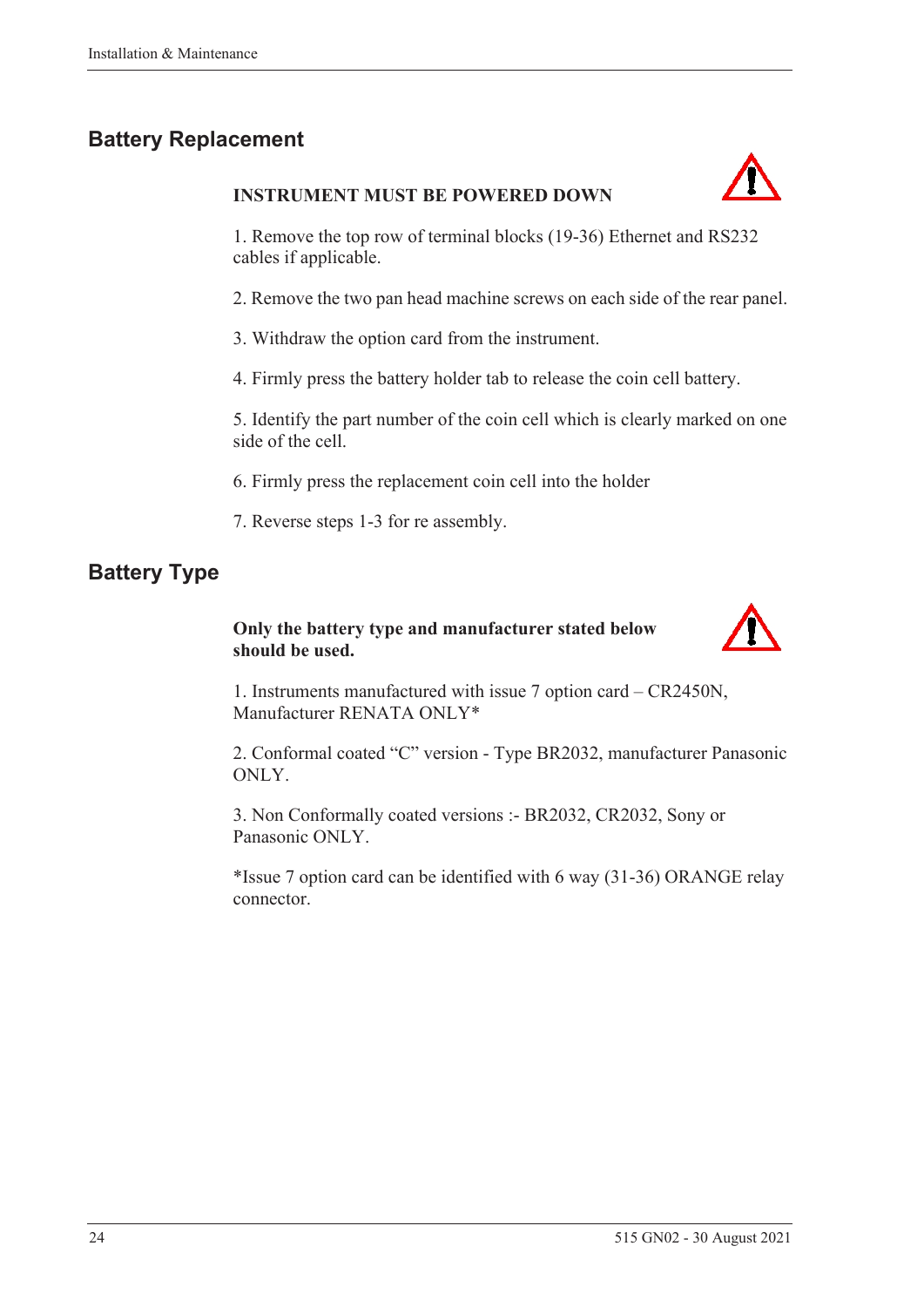# <span id="page-34-0"></span>**Chapter 4 Operation**

# <span id="page-34-1"></span>**Normal Operation**

In normal operation mode, you press the buttons on the front panel to display the values recorded and calculated by the instrument. There are four categories of information that the instrument can display:

- **•** Totals
- **•** Rates
- **•** Process variables
- **•** Instrument settings

For each total, there is an associated rate as follows:

| Total                       | Rate                                |
|-----------------------------|-------------------------------------|
| <i><u><b>Nolume</b></u></i> | <b>Volume Flowrate</b>              |
|                             | Corrected Volume Corrected Flowrate |
| Heat                        | <b>Heat Flowrate</b>                |
| Mass                        | <b>Mass Flowrate</b>                |

# <span id="page-34-2"></span>**Default Total**

In some applications, one set of variables is of more interest than others, and for this reason a default total and its associated rate can be assigned during instrument calibration. This default total can be used in two ways:

- **•** The default variables come first in the sequence of totals and rates that are displayed with the front panel keys.
- **•** If the display timeout option is enabled and no buttons are pressed for the selected period (usually 30 seconds) the display returns to the default total.

### <span id="page-34-3"></span>**Status LEDs**

The status LEDs illuminate to show the following conditions:

| Run   |
|-------|
| Set   |
| Alarm |
| Cal   |

- **Run** The host computer is downloading the application software.
- **Set** The instrument is in Calibrate Set mode.
- **Alarm** The instrument has an error, as indicated on the display panel.
	- **Cal** The instrument is in Calibrate View mode.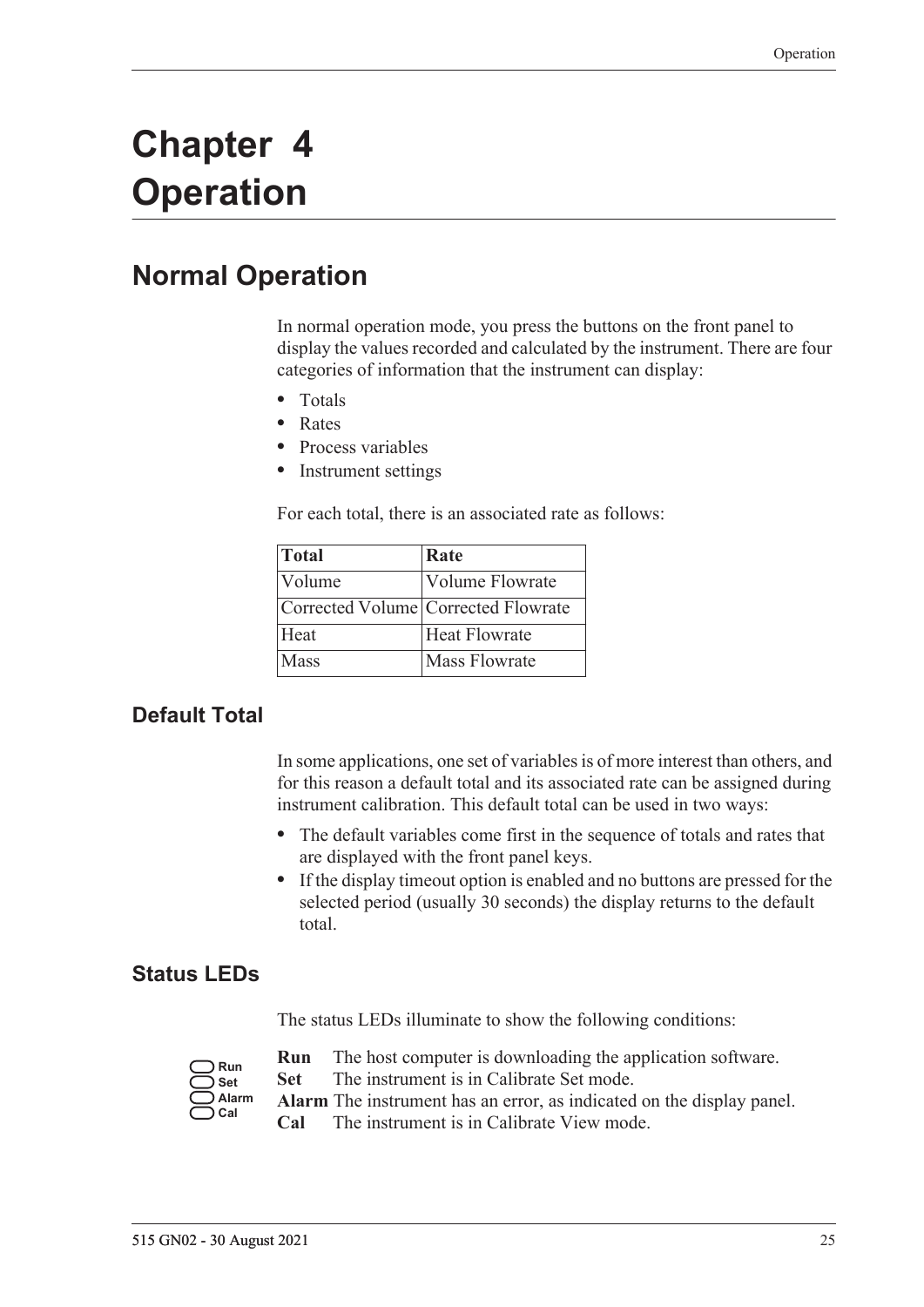## <span id="page-35-0"></span>**Front Panel Keys**

For most actions with the front panel keys, you can hold a key to scroll through the values or options, instead of repeatedly pressing the key.

**RATE** Press the **RATE** key to display the rate that is associated with the currently displayed total. If an item other than a rate or total is displayed, press the RATE key to display the "default rate". When a rate is displayed, press or hold the **RATE** key to display the other rate variables in turn.

**TOTAL** Press the TOTAL key to display the total that is associated with the currently displayed rate. If an item other than a rate or total is displayed, press the **TOTAL** key to display the "default total". When a total is displayed, press or hold the **TOTAL** key to display the other total variables in turn.

**RESET** Use the **RESET** key to clear all resettable totals or to initiate a printout if the printer option has been selected. The printout is activated with a single press while the Total Reset function has different operation modes that are selectable during instrument calibration as follows:

- NONE The user cannot reset the non-accumulated totals.
- INSTANT When the user presses the **RESET** key, the instrument resets all non-accumulated totals.
- DELAYED When the user holds the **RESET** key for two seconds, the instrument resets all non-accumulated totals.

The instrument makes three beeps when it resets the totals and two beeps when a printout is started.

**DISPLAY** Press the **DISPLAY** key to step or scroll through the main menu items.

**ACCUM** Hold the **ACCUM** key to display the accumulated value for the currently displayed total or to display the peak value for the currently displayed flowrate. See below for further details of peak flowrates.

### <span id="page-35-1"></span>**Remote Reset**

The Remote Reset on logic input 3 (LINP3) has the same function as the front **RESET** key, as described above.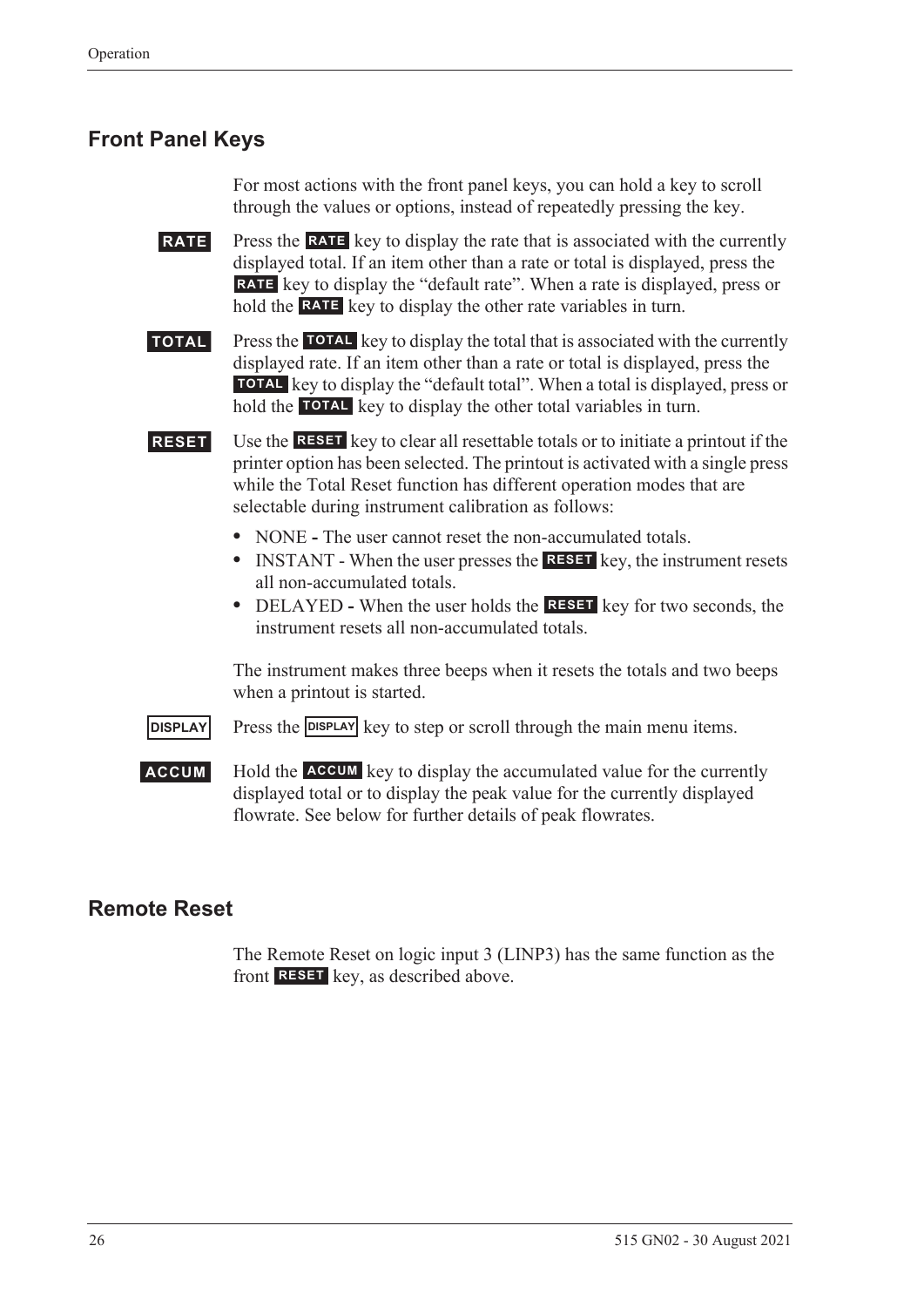# **Main Menu Items**

| The main menu in this instrument consists of the following items. The |
|-----------------------------------------------------------------------|
| DISPLAY key is used to step or scroll through the list.               |

| <b>DISPLAY</b>  | <b>Description</b>                                                     | <b>Options</b>                                                                                                     |
|-----------------|------------------------------------------------------------------------|--------------------------------------------------------------------------------------------------------------------|
| VOLUME          | Volume                                                                 | Hold the ACCUM key to display accumulated total                                                                    |
| $V$ -FLOW       | Volume flowrate                                                        | Hold the <b>ACCUM</b> key to display peak value                                                                    |
| $L - VDL$       | Gas corrected volume                                                   | Hold the ACCUM key to display accumulated total                                                                    |
| $L-FLOW$        | Gas corrected flowrate                                                 | Hold the <b>ACCUM</b> key to display peak value                                                                    |
| HERT            | Gas heat content<br>(energy)                                           | Hold the ACCUM key to display accumulated total                                                                    |
| $H-FLDW$        | Gas heat flowrate<br>(power)                                           | Hold the <b>ACCUM</b> key to display peak value                                                                    |
| <b>MR55</b>     | Mass                                                                   | Hold the ACCUM key to display accumulated total                                                                    |
| $M-FLDW$        | Mass flowrate                                                          | Hold the ACCUM key to display peak value                                                                           |
| TEMP            | Temperature                                                            |                                                                                                                    |
| PRESS           | Pressure                                                               | Hold the $\overline{\text{SET}}$ key to view the absolute value if<br>the type of pressure sensor is set to GAUGE. |
| $Z-FHCT$        | <b>Compressibility Factor</b>                                          |                                                                                                                    |
| REPORT PRINT    | Only shown in Detail<br>Menu if a printer<br>protocol is used          | Hold the SET key to print log report as defined in<br>the TM/LOG section of calibration.                           |
| LOGGED DATA     | Only shown in Detail<br>Menu if real-time clock<br>option is installed | Hold the SET) key to display data logs as<br>described in Data Logs on page 28.                                    |
| MODEL INFO      | Only shown in Detail<br>Menu                                           | Hold the <b>SET</b> key to display the Model<br>information as described in Model Information<br>on page 31.       |
| <b>CAL MENU</b> | Only shown in Detail<br>Menu                                           | Hold the SET) key to enter Calibration View<br>mode as described in Calibration View Mode on<br>page 34.           |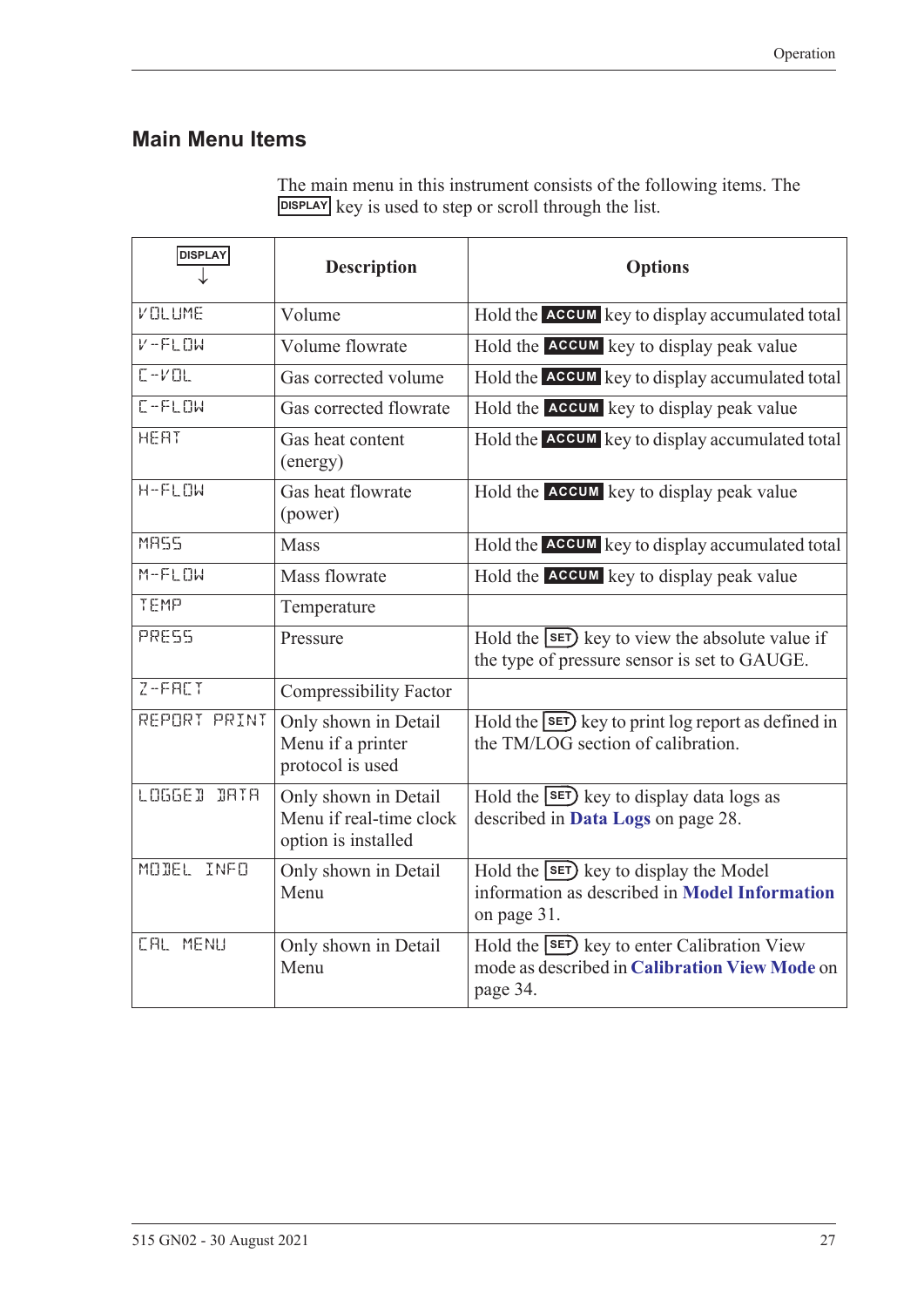### **Detail and Basic Menu**

The 515 instrument has the option to switch the main menu from the full Detail menu to a Basic menu. The Detail menu includes all of the main menu variables and the HOLD SET sub menu items as listed above. In the Basic menu only the application or operator essential main menu variables are shown. The main menu variables to be shown in the basic menu need to be selected in the 500 Series Program Manager (500-PM Software) prior to the application software being downloaded to the instrument. The 500-PM Software is Windows based configuration and resource tool for the 500 Series and is freely available from the www.contrec.co.uk website.

To switch between the Detail and Basic menu, while in the main menu, press and hold the **DISPLAY** and **SET**) keys together for 5 seconds. When switching to the Detail menu the display will briefly show: d 15 PL A Y DETAIL MENU. When switching to the Basic menu the display will briefly show: d 15PLAY BASIC MENU.

When the application software is first installed, the default is the Detail menu. From that point, the menu type is saved and restored on power cycle. The menu type will need to be Detail to access the CAL MENU

### **Peak Flowrates**

The peak value for the currently displayed flowrate can be viewed by holding the **ACCUM** key. The peak value is the average over a 15 minute period since the last reset of totals or powering on of the instrument. Dashes are shown for this value after a reset or power on until the first averaging period has passed.

#### <span id="page-37-0"></span>**Data Logs**

The instrument will log the main-menu variables if real-time clock option is installed. The logs are at fixed intervals of hours, days, weeks, months and years. The instrument can store a total of more than 1000 log entries.

If the number of log entries exceeds the programmed number for a particular time interval, the oldest log entry is overwritten by the newest one for that time interval.

Also note that the totals are saved as accumulated totals.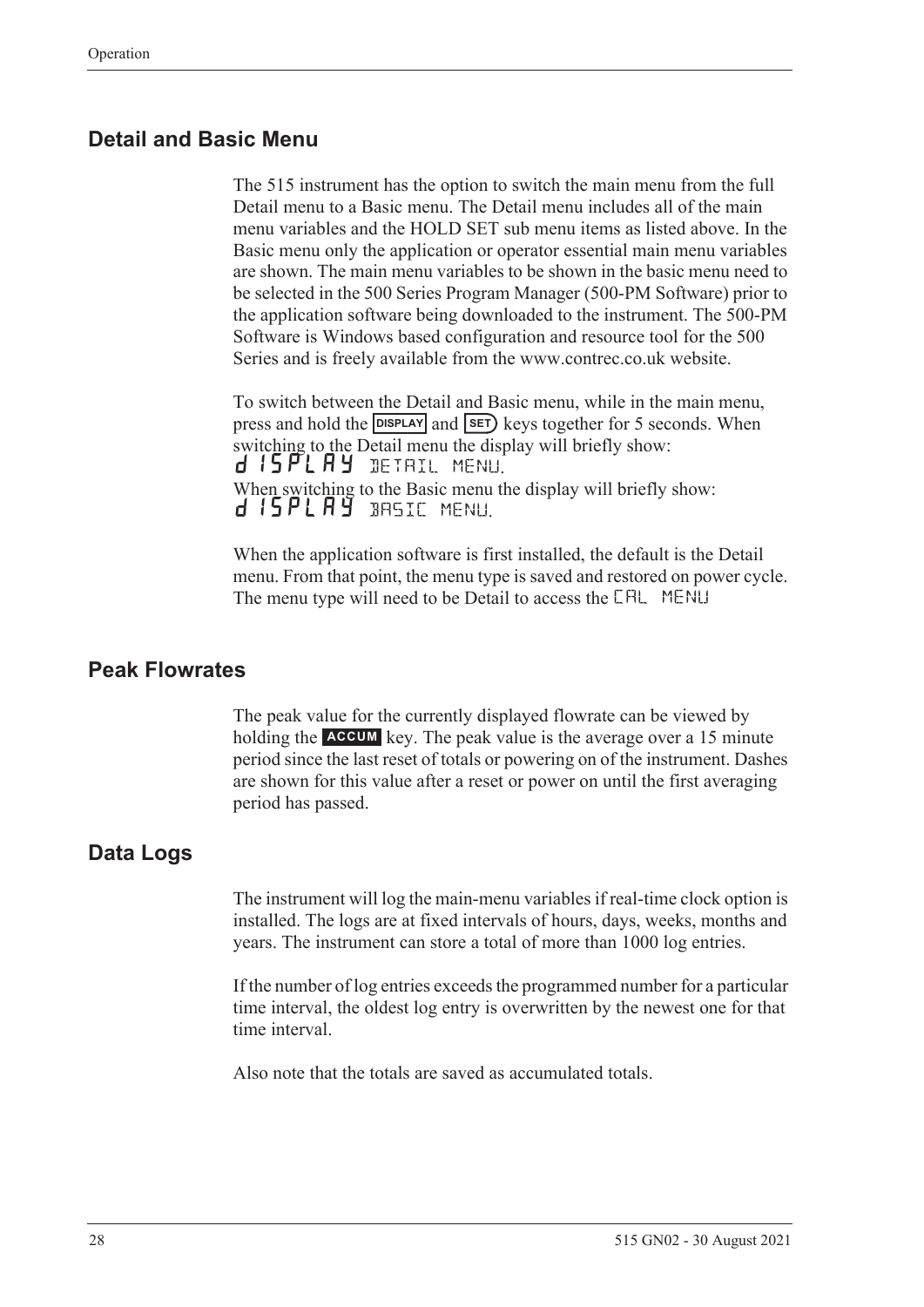The log entries are recorded at the following times:

HOUR 00 minutes each hour DAY 00 hours and 00 minutes each day WEEK 00 hours and 00 minutes each Monday MONTH 00 hours and 00 minutes on the first day of the month YEAR 00 hours and 00 minutes on the first day of the year.

#### **View Data Logs**

Use the following procedure to view the data that has been logged by the instrument:

- **1.** Press the **DISPLAY** key to scroll through the menu to the LOGGE D DATA prompt.
- **2.** Hold the  $\overline{\text{SET}}$  key.

The system displays the hourly log. The timebase and number of the log are shown, for example LH-001.

**3.** While holding the **DISPLAY** key use the **RESET** key to print the data for the displayed log if the printer option has been selected.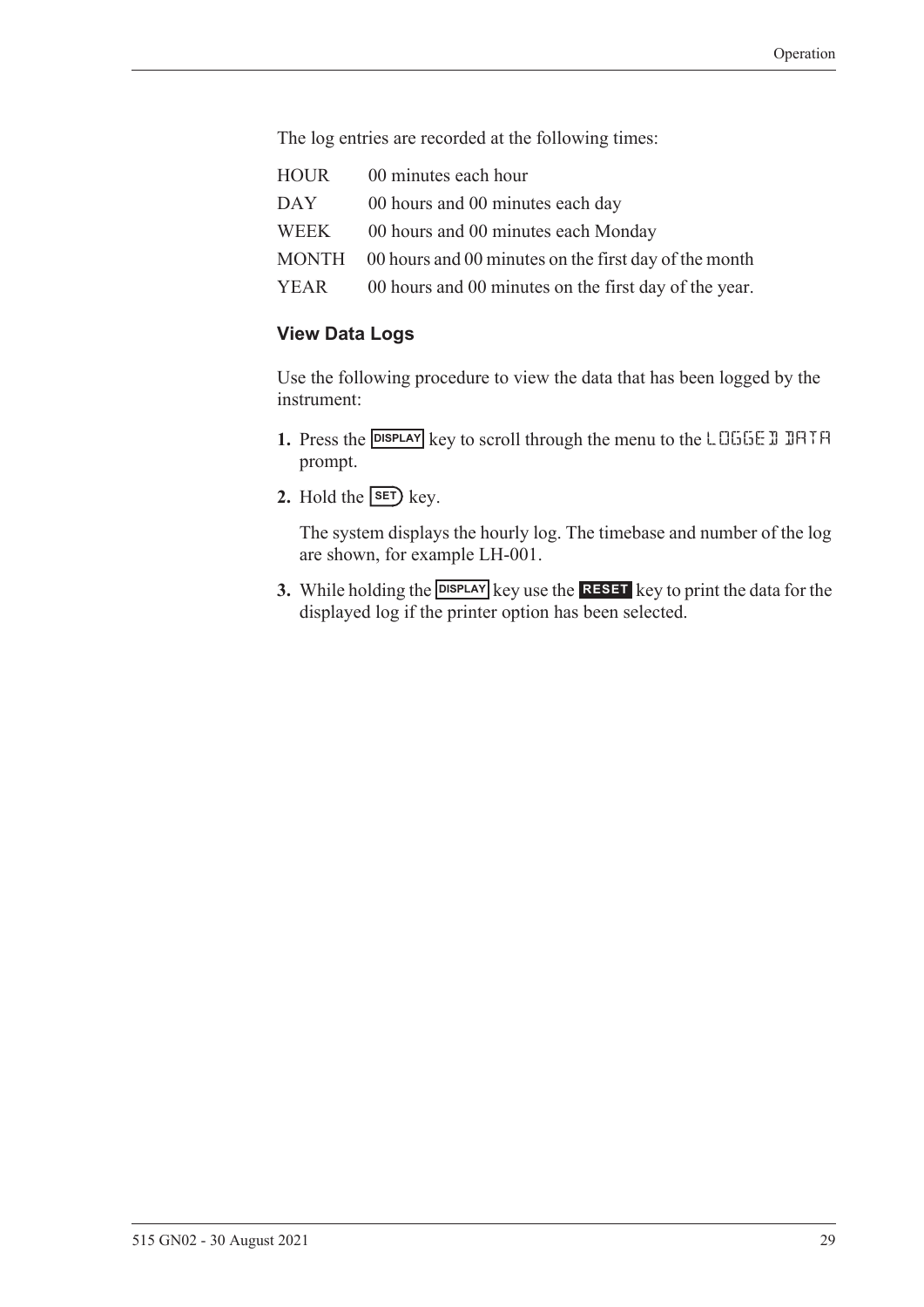The following example shows the hourly log number 006 at 15:00 (3:00 pm) on 16 January 2019. The day and month alternate with the year in the bottom right hand corner.



[Figure 16](#page-39-0) shows how to display the logged data.



<span id="page-39-0"></span>*Figure 16 Logged Data Display Methods*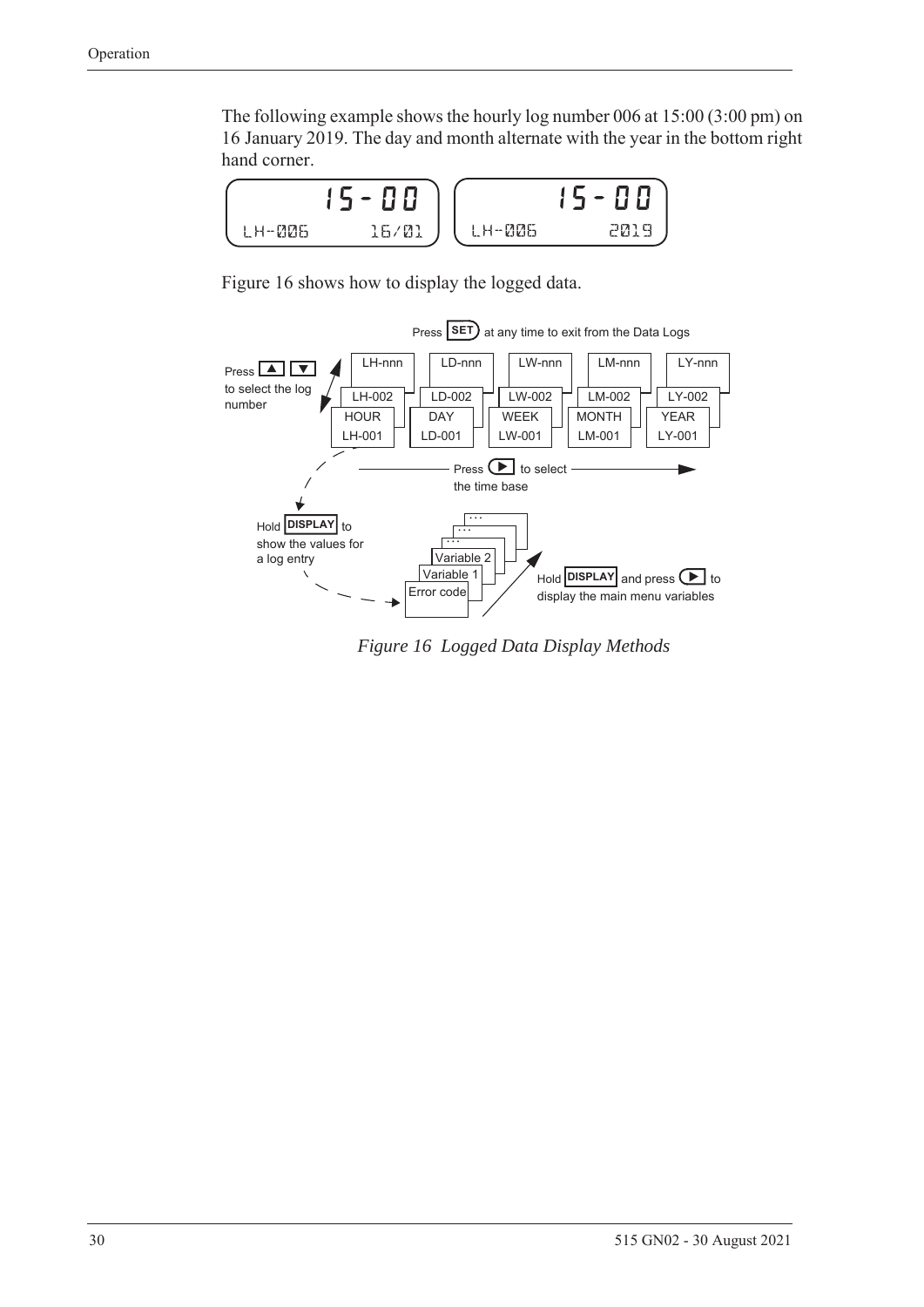# <span id="page-40-1"></span><span id="page-40-0"></span>**Model Information**

The model information items display the hardware, software and application versions of the instrument. This information is mainly for service personnel.

| <b>DISPLAY</b>                    | <b>Description</b>                                                                                                                                                                                                                                                                                                      |
|-----------------------------------|-------------------------------------------------------------------------------------------------------------------------------------------------------------------------------------------------------------------------------------------------------------------------------------------------------------------------|
| $7 - 1 - 5 -$<br>SIS MODEL        | The hardware model code. Refer to Product Codes on<br>page 85 for more information.                                                                                                                                                                                                                                     |
| $  EPLH$<br>GN02 INPUT            | The Application number and the assignment of the inputs.<br>Refer to Application Information Code on page 86 for<br>more information.                                                                                                                                                                                   |
| 3.0.000<br>SØØ-PM VERS            | The version of 500-Series Program Manager from which<br>the application software was compiled.                                                                                                                                                                                                                          |
| 026357<br>CUSTOM VERS             | The Customer version code for this installation. Refer to<br>Custom Version Codes on page 86 for more information.                                                                                                                                                                                                      |
| 123456<br>RBE123 5/N              | The instrument serial number and unit tag. The serial<br>number is on the top line and unit tag is on the bottom left.<br>Both items are entered when the instrument application<br>software is initially loaded. If the unit tag is not used the<br>default tag, UNIT, will be used.                                   |
| $15 - 15$<br>EDITED 27/08<br>2019 | The time and date when the calibration of the instrument<br>was last edited. The format of the time and date is the same<br>as for the data logs. This example shows $16:15(4:15pm)$<br>on the 27th August 2019. This function is available only if<br>the instrument has the real time clock option.                   |
| [LA55-3<br>FLASH<br>$V - 219$     | The instrument Class and Flash (bootloader) version.                                                                                                                                                                                                                                                                    |
| 5<br>POWER EYELE                  | The number of power cycles that have occurred since the<br>application software was installed.                                                                                                                                                                                                                          |
| WIT<br>RESET                      | The number of 'watchdog timer' (WDT) resets that have<br>occurred since the application software was installed. The<br>WDT Reset count is only shown if a WDT Reset has<br>occurred.                                                                                                                                    |
| HOLd.PSE<br>CONFIG<br>PRINT       | If the printer protocol is assigned to one of the<br>communication ports, the prompt to print the full program<br>configuration report will be shown. Hold Reset to start the<br>printing of the configuration report. The report will be in<br>a similar format to the report generated by the 500<br>Program Manager. |

Press **SET**) at any time to exit from the Model information.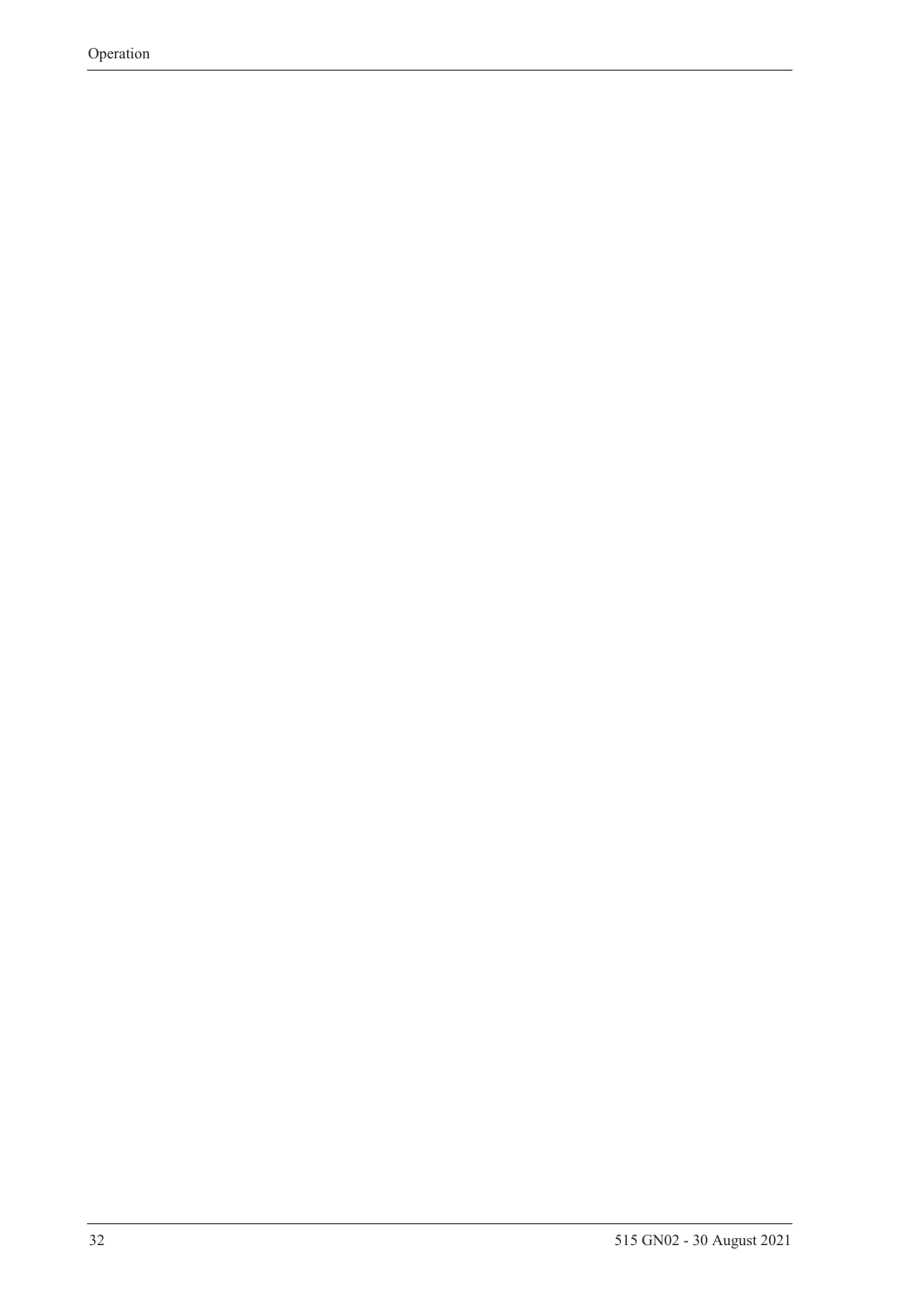# **Chapter 5 Instrument Calibration**

# **Introduction**

The 500 Series instrument calibration settings can be programmed via the front panel, according to program access levels explained below, or via the 500 Series Program Manager - a freely available Windows based configuration and resource tool.

After an instrument has been configured by either means to suit the application requirements, the settings can be recorded or application software backups or instrument clones created as explained further in **[Program Backup & Reports](#page-46-0)** on page 37.

You can view or change the settings of the instrument according to the access level for each parameter, as set by the 500 Series Program Manager. There are five levels of access to the parameters as follows:

- **• Not visible** you cannot display or edit the parameter.
- **• Display only** you can display the parameter, but you cannot change the setting.
- **• Programmable** you can change the setting of the parameter in Calibration Set mode.
- **• Password protected** you can change the setting of the parameter in Calibration Set mode only if you enter the correct password.
- **• CAL switch protected**  you can change the setting of the parameter in Calibration Set mode only if you enter by using the CAL switch on Logic Input 4 to accept the password.
- **Note:** When you enter Calibration Set mode, the instrument prompts to enter a password. Any value will allow to change the settings of the "programmable" parameters, but the correct password must be entered to change the password-protected parameters. Likewise, the CAL switch (Logic Input 4) must be used to accept the password to change the CAL switch protected parameters.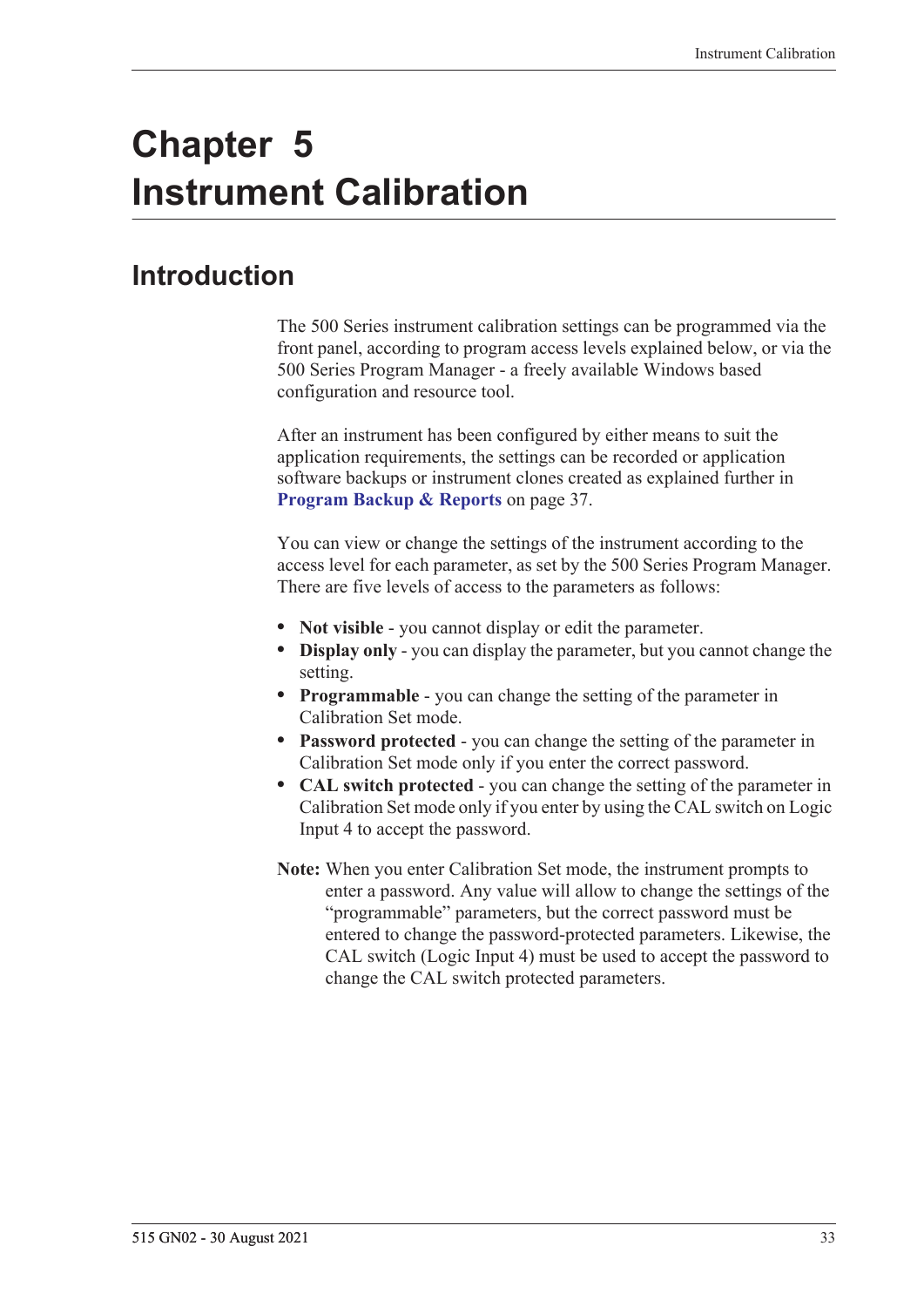# <span id="page-43-0"></span>**Calibration View Mode**

Use the following procedure to view the calibration settings of the instrument:

- 1. Press **DISPLAY** to scroll to the **CAL** MENLI prompt.
- **2.** Hold the  $\overline{\text{SET}}$  key.

| Run   |
|-------|
| Set   |
| Alarm |
| Cal   |

The instrument beeps once, illuminates the **Cal** indicator and shows CAL on the display panel.

- Press  $\left( \blacktriangleright \right)$  to scroll through the flashing menu headings.
- Press **SET**) to scroll through submenu items.
- Hold **DISPLAY** to return to the main calibration menu.
- **3.** To exit from the Calibration View mode, press  $\Box$  to scroll to the END option and press **SET**).

The instrument returns to Normal Operation mode.

# **Calibration Set Mode**

In Calibration Set mode, you can change the settings of the "programmable" parameters. You must enter the system password to change the setting of the "password-protected" parameters and you must use the CAL switch on Logic Input 4 to access the "Cal switch protected" parameters.

Use the following procedure to enter Calibration Set mode:

- **1.** Press **DISPLAY** to scroll to the **CAL** MENLI prompt.
- **2.** Hold the  $\overline{\text{SET}}$  key.



The instrument beeps once, illuminates the **Cal** indicator and shows CAL on the display panel.

- **3.** Press  $\left( \blacktriangleright \right)$  to select any flashing menu heading except END.
- **4.** Hold the **SET** key for two seconds, or if "Cal switch protected" items exist the CAL switch can be closed for two seconds.

The instrument prompts for a password to be entered if the password is non-zero, otherwise the password prompt is skipped.

- **5.** If the password prompt is shown, press  $\boxed{\blacktriangle}$  or  $\boxed{\blacktriangledown}$  to change the value of the current digit. To select the next digit, press  $\left( \blacktriangleright \right)$ .
- **6.** Press **SET** or use the CAL switch on Logic Input 4 (if "Cal switch protected" items exist) to accept the password and proceed.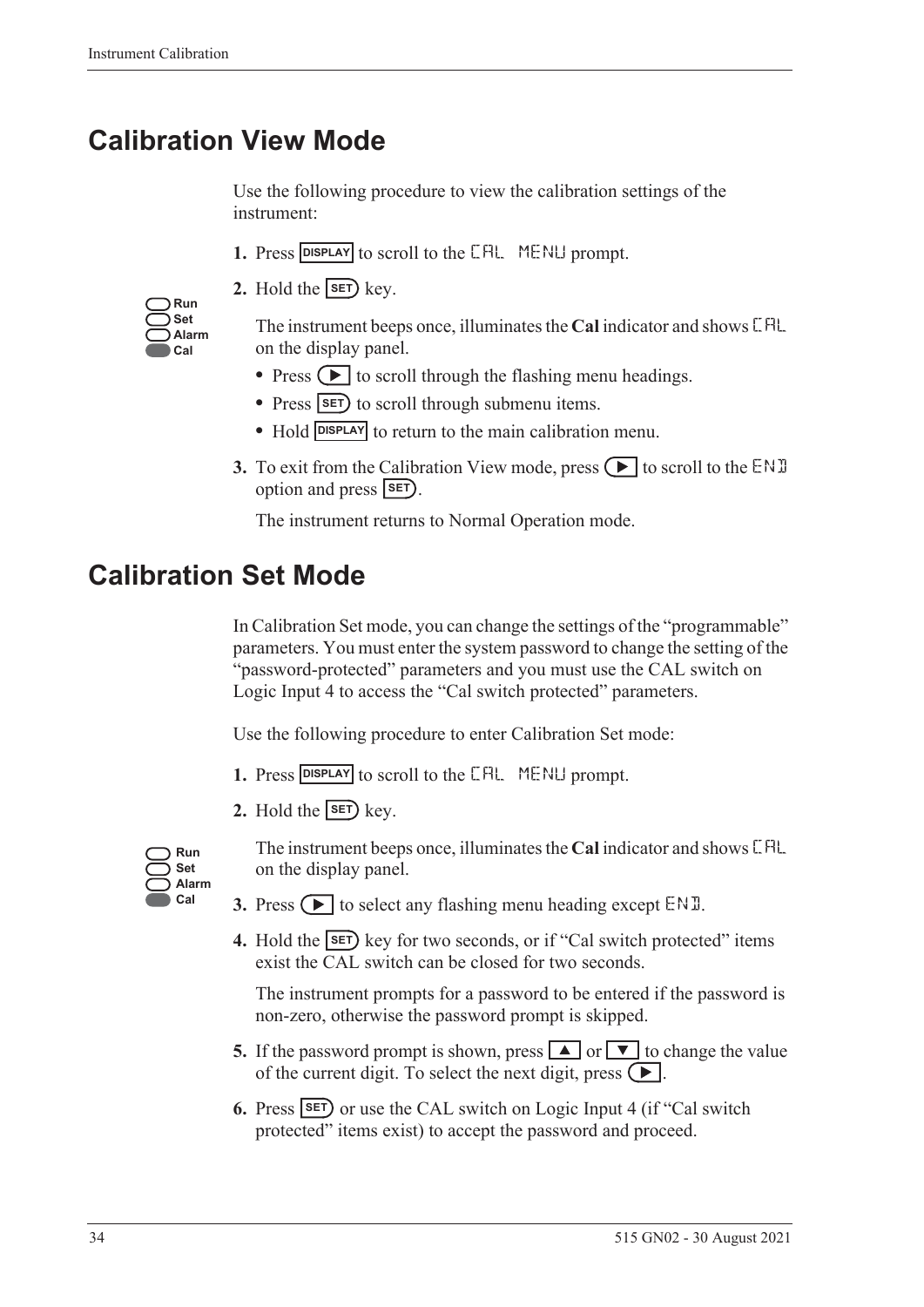- **7.** Proceed and observe the access confirmations.
	- **•** If the CAL switch is used and the password is correct, the instrument makes two beeps and displays message: - Ed IL - CS\_PW MODE

and enables you to change "programmable", "password protected" and "CAL switch protected" parameters.

**•** If the CAL switch is used but the password has been skipped or is incorrect, the instrument makes one beep and displays message: -EDIT- CAL\_SW MODE

and enables you to change "programmable" and "CAL switch protected" parameters.

• If the **SET**) key is pressed and the password is correct the instrument makes two beeps and displays the message:

 $-Ed$  it - PASSW MODE

and enables you to change the "programmable" and "passwordprotected" parameters.

• If the **SET**) key is pressed but the password has been skipped or is incorrect, the instrument makes one beep and displays the message: -EDIT- PROG MODE

and enables you to change only the "programmable" parameters.



The instrument illuminates both the **Cal** and **Set** indicators.

- **8.** Edit the instrument parameters as required. The programmable values are indicated by the flashing display.
	- To change a numerical value, press **A** to increase a value, or press  $\blacktriangledown$  to decrease a value. Press a key momentarily to change the value one number at a time. Hold a key to scroll through the numbers. To proceed to next digit, press  $( \blacktriangleright ).$
	- To change an option setting, press **A** or  $\bullet$  to scroll through the options.
- **9.** Press **SET** to accept the currently displayed value and proceed to the next parameter. You can press **DISPLAY** to briefly view the current edit mode:  $-Ed$   $E - \frac{2}{x}$  XXXXXX MODE, as described in step 6 above. Continue to hold the **DISPLAY** key to return to the main calibration menu.
- **10.**To exit from Calibrate Set mode, press  $\left( \blacktriangleright \right)$  to scroll through the main calibration menu to  $ENI$ , then press  $SET$ . Otherwise, to quick exit from any menu, you can press and hold **SET** for two seconds or, if "Cal switch protected" items exist, the CAL switch can be closed for two seconds.

**Run Set Alarm Cal**

The instrument makes two beeps and cancels the **Cal** and **Set** indicators.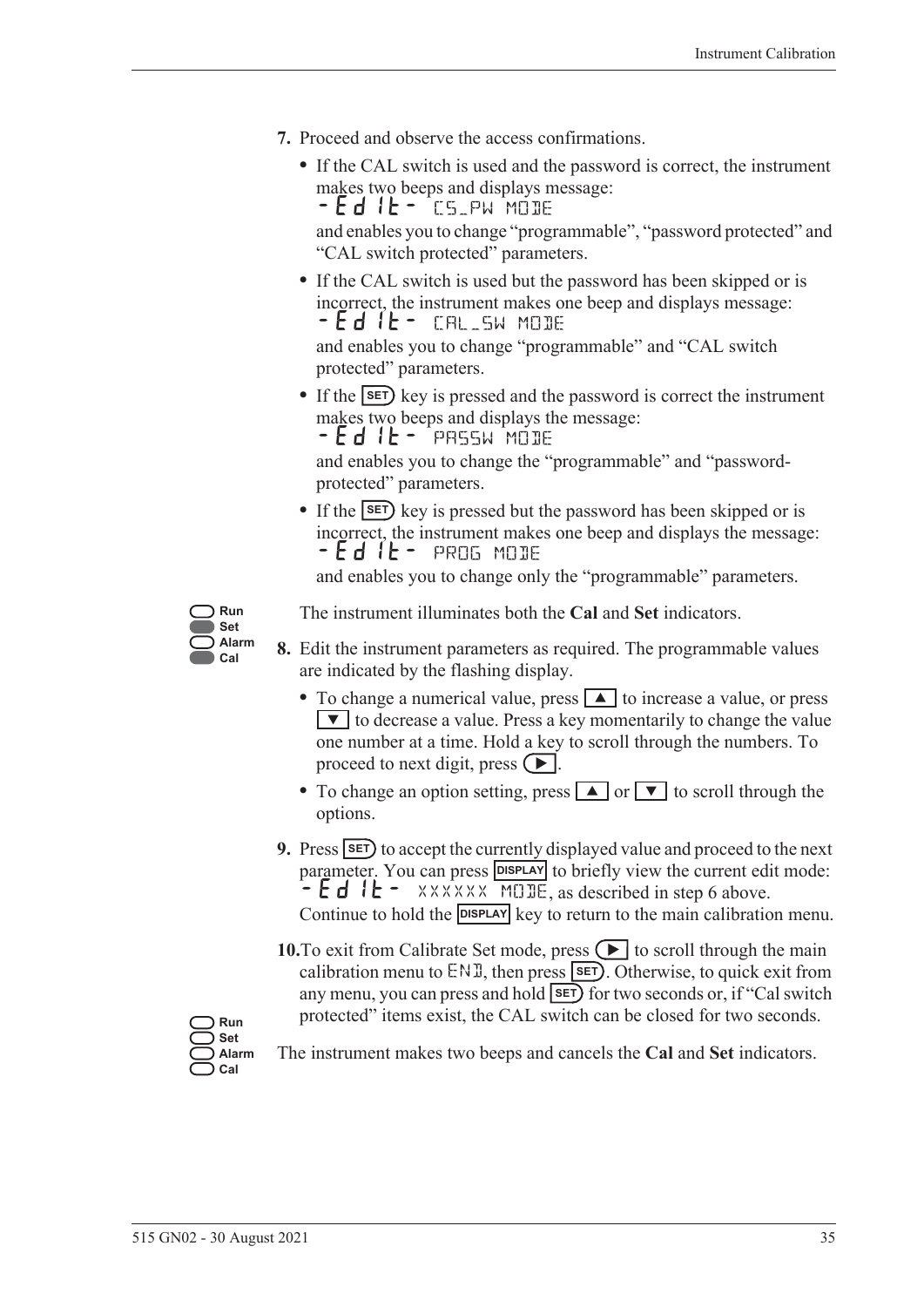## **Changing the Instrument Settings**

In Calibration Set mode, the display flashes the item that can be changed. For option settings, the display flashes the complete option. For a numeric parameter, the display flashes one digit at a time, you can change the value of the flashing digit as required, then move the flashing cursor to change another digit.

**Note:** When you change the setting of a parameter, the instrument records the result as soon as you move to another parameter, or exit from the Calibration Set mode.

### **Changing Option Settings**

When you display an option that can be changed, the entire option flashes on the display, such as the choices of ODD, EVEN or NONE for the communications parity bit checking. Press  $\boxed{\blacktriangle}$  or  $\boxed{\blacktriangledown}$  to change the option. You can "scroll" through the options in either direction to make a selection as shown below.



#### **Changing Numeric Settings**

The display flashes the digit that can be changed.

第第89.123

Press  $\left( \blacktriangleright \right)$  to select the digit that you wish to change.

Press  $\boxed{\blacktriangle}$  or  $\boxed{\blacktriangledown}$  to increase or decrease the value of the selected digit.

#### **Changing the Decimal Point**

To change the position of the decimal point, press  $\Box$  to move the flashing selection until the decimal point flashes. Press  $\boxed{\blacktriangle}$  or  $\boxed{\blacktriangledown}$  to move the decimal point to the right or left as required.

#### **Units of Measurement**

The calibration of some parameters is based on the units that are defined for the relevant variables. These units of measurement can been viewed in the UNITS menu in the Instrument Settings section below.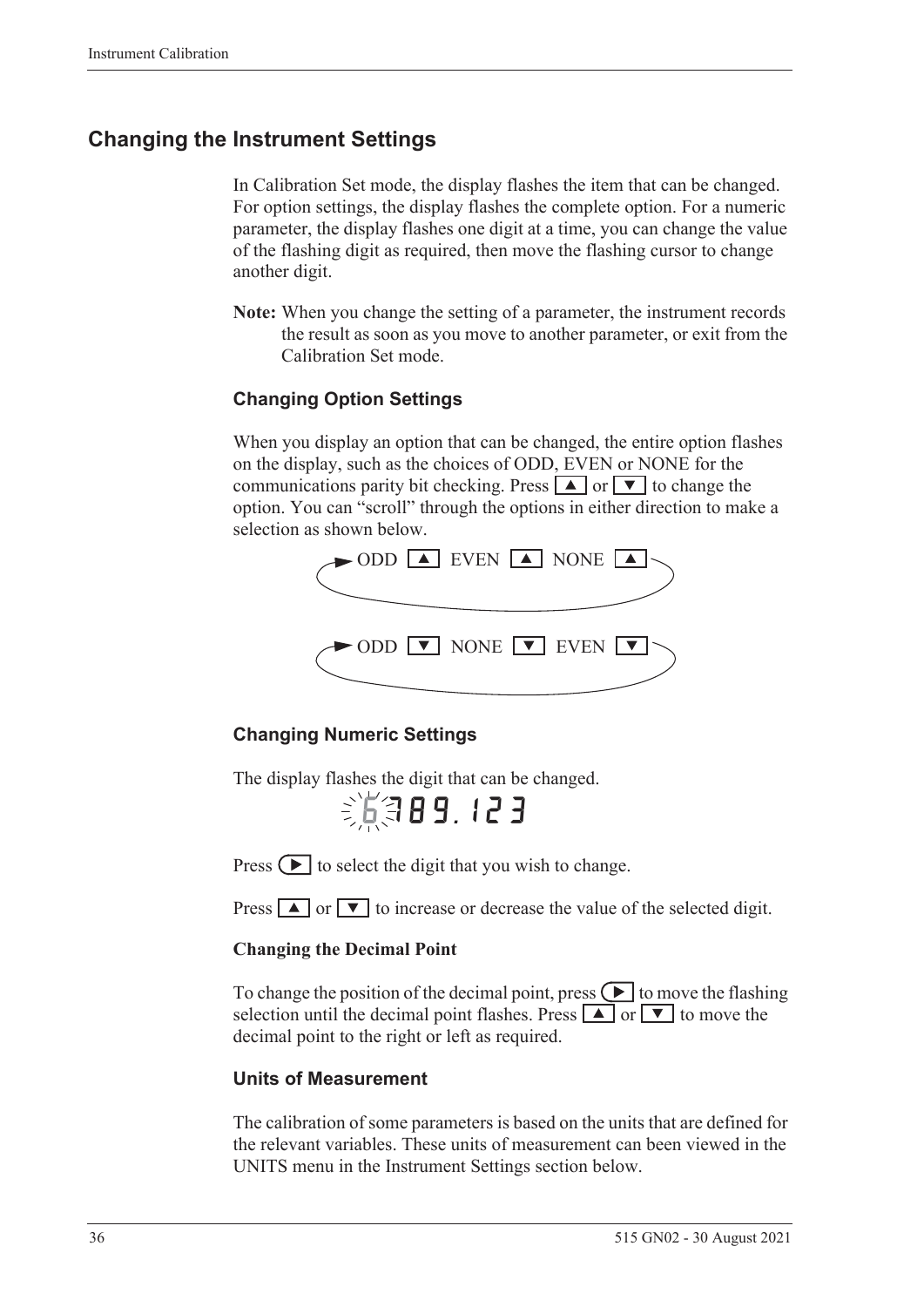# <span id="page-46-0"></span>**Program Backup & Reports**

### **Backup via 500 Series Program Manager**

As well as programming the 500 Series instruments via the front panel (according to program access levels), the 500 Series Program Manager (500- PM) can be used to create a custom version of the application software and program parameters preset prior to downloading the application software. Backups of customised applications can be saved as download-able APX or APL files and the full configuration reports printed or saved as PDF. The 500- PM is a Windows based programming tool and resource centre and is freely available from the Contrec www.contrec.co.uk website.

Instruments are often supplied from the factory with the default application software, but it is by using 500-PM software that program access levels are set, USER text and messages customised and print headers and footers entered.

### **Printing Configuration Report**

To assist in keeping an audit trail of the program settings and changes made via the front panel, the 515 instrument provides the ability to print the configuration to a local printer if one has been connected and assigned to one of the 515 communication ports.

The prompt to hold the Reset key to print the configuration report HOLd:P5E config print is found at the end of the Model Info menu, described in **[Model Information](#page-40-1)** [on page 31](#page-40-1). The report can be lengthy and adequate printer paper must be available (Note: This feature is available starting from version 3.0.377).

### **Upload and Clone of Application Software**

To assist in maintaining a backup for important applications and installations, the 500-Series Program Utility software (500-LT, version 3.0.377 or higher) can be used to upload the instruments application software with all of the current program settings.

The 500-LT (PM Lite) program is a Windows based computer program which can be downloaded for free from the Contrec www.contrec.co.uk website and is part of the package when the Contrec 500 Series Program Manager is installed. The 500-LT provides the option to 'Upload Application' or 'Upload Report Only'. To use either upload functionality, the 515 port being used must have printer (PRN) protocol assigned to it.

Once uploaded to the 500-LT, the report can be viewed or printed. The Upload Application is automatically saved as an APL file. The file can be used then or reopened later to download to another 515 instrument (of the same or higher class) to create a clone of the original instrument.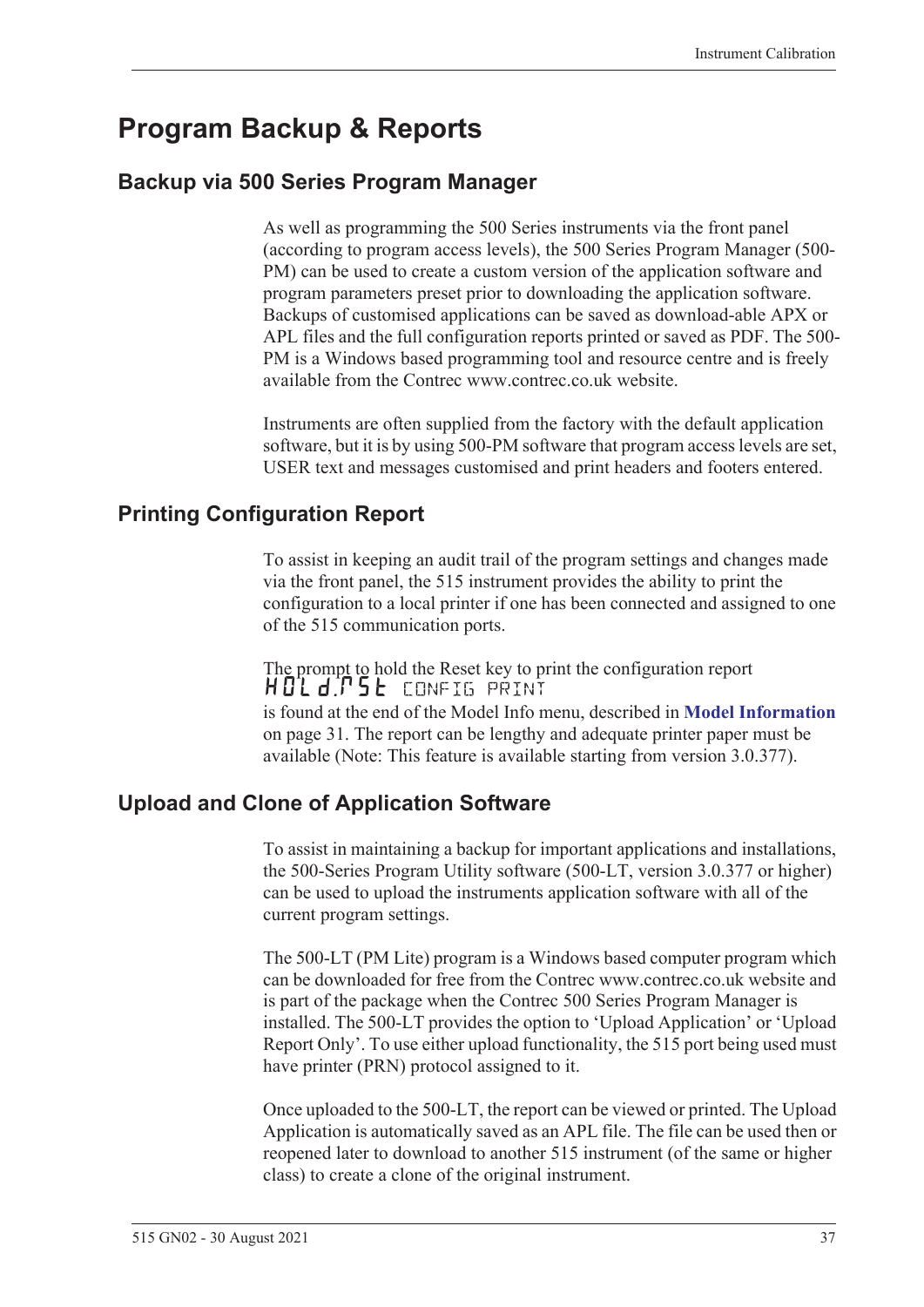# **Calibration Menu Tree**

[Figure 17](#page-47-0) and [Figure 18](#page-48-0) show the keys for moving around the calibration menu tree in Calibration View or Set mode.



<span id="page-47-0"></span>*Figure 17 Calibration Menu Tree Sheet 1*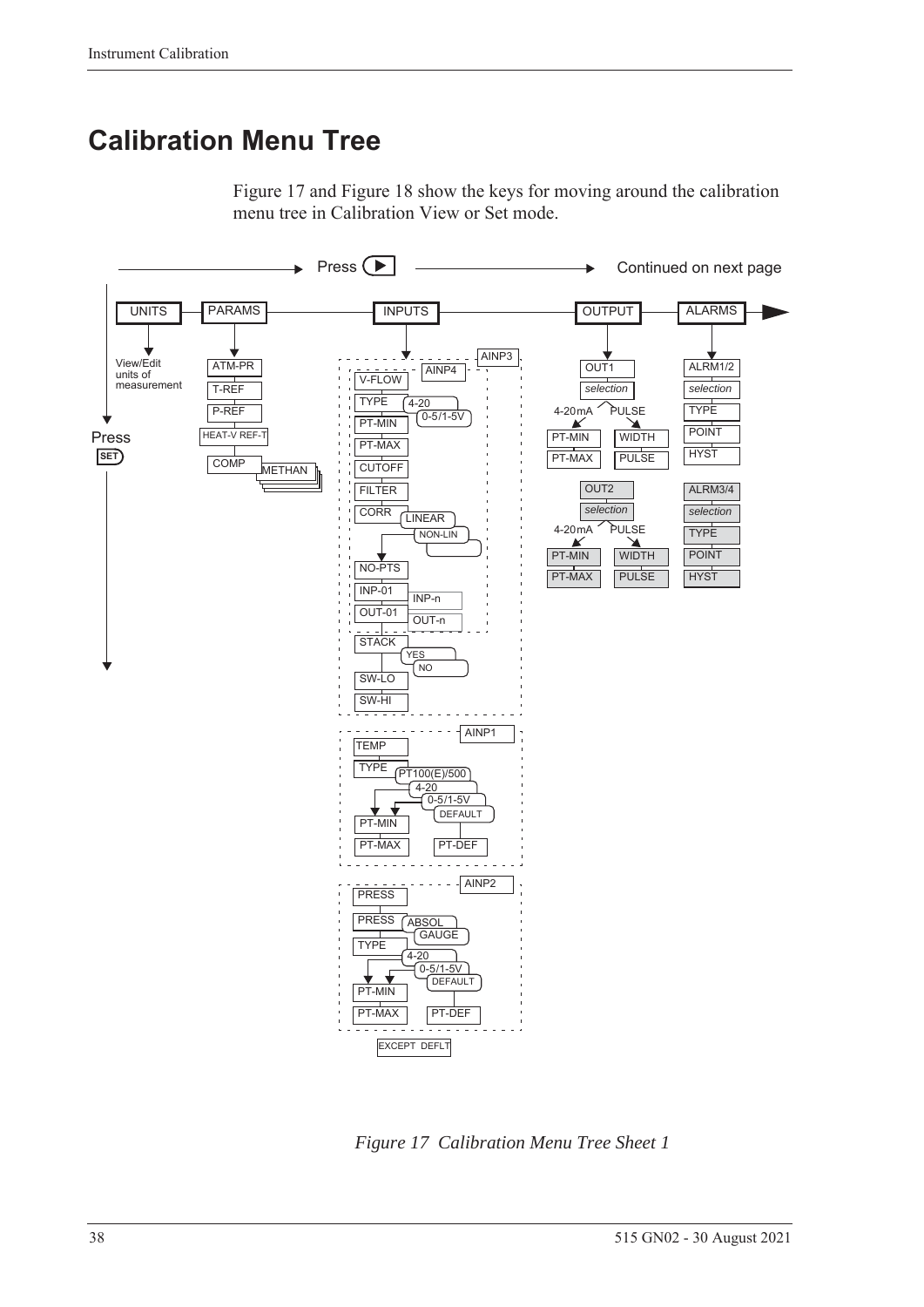

The shaded boxes indicate hardware options

Hold **DISPLAY** at any point to return to the main calibration menu.

Press  $\Box$  at any I/O assignment position to move to the next I/O assignment in the submenu (eg pressing  $\left( \blacktriangleright \right)$  on ALRM1 will move you to ALRM2 if it exists)

<span id="page-48-0"></span>*Figure 18 Calibration Menu Tree Sheet 2*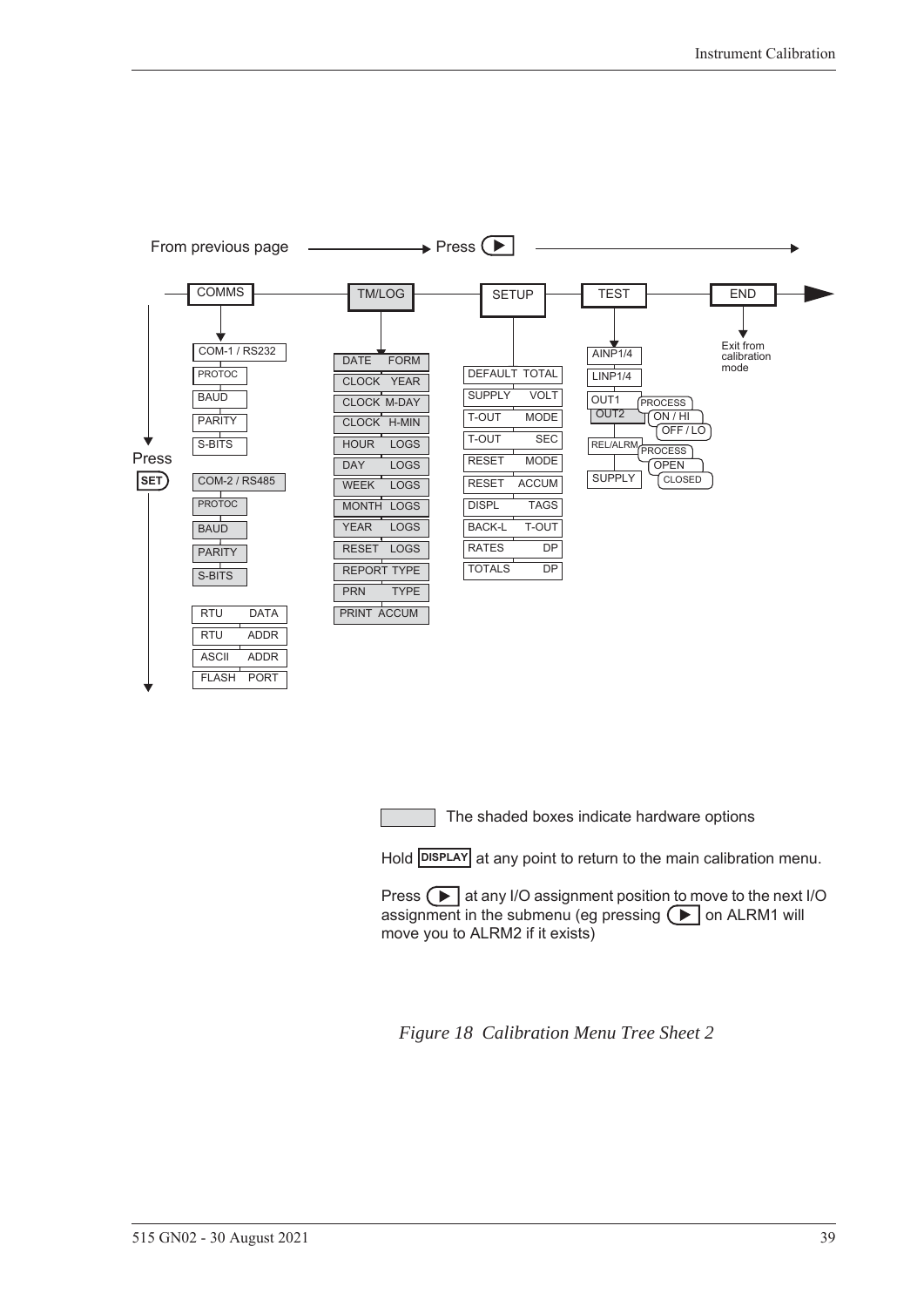# **Instrument Settings**

## **Units of Measurement**

The Units menu allows the units to be viewed and edited, if accessibility has previously been selected/enabled, without the reloading of new application software. Any change in units will result in a full reset to initially downloaded settings. Therefore, any required changes to units of measurement should be made before changing any other settings.

| <b>SET</b>             | $\blacktriangleright$ $\rightarrow$ UNITS params inputs outputs alarms comms tm/log setup test end                                                                                                                                                                              |  |
|------------------------|---------------------------------------------------------------------------------------------------------------------------------------------------------------------------------------------------------------------------------------------------------------------------------|--|
| ITEMn<br>unit          | The units for main menu or calibration items can be viewed by pressing<br>the $\left  \text{set} \right $ key.                                                                                                                                                                  |  |
|                        | The units of measurement are password protected or will be protected by<br>the CAL switch if any instrument setting has an access level of 'CAL<br>Switch Protected'. To edit the units the correct password must be entered<br>or CAL switch used on entry to EDIT mode.       |  |
|                        | Press $\boxed{\blacktriangle}$ or $\boxed{\blacktriangledown}$ to select the required units.                                                                                                                                                                                    |  |
| <b>ACCEPT</b><br>UNIT5 | The Accept Units prompt will only appear if one or more of the units<br>have been changed.                                                                                                                                                                                      |  |
|                        | <b>IMPORTANT:</b> Accepting the change of units will initiate a master<br>reset. All calibration parameters will revert to their default value (i.e.<br>those values included in the downloaded instrument software). All totals<br>and any logged information will be cleared. |  |
|                        | Press $\Box$ or $\nabla$ to select YES, then press the <b>SET</b> ) key. The instrument<br>makes three beeps to confirm the reset command.                                                                                                                                      |  |
|                        | The message -RESET- PLEASE WAIT will be displayed as the<br>instrument exits calibration mode and completes a full re-boot sequence.                                                                                                                                            |  |

### **Parameters**

| <b>SET</b> |      | $\left(\blacktriangleright\right)\rightarrow$ units PARAMS inputs outputs alarms comms tm/log setup test end                                                                                                                                                                 |
|------------|------|------------------------------------------------------------------------------------------------------------------------------------------------------------------------------------------------------------------------------------------------------------------------------|
| IATM-PR    |      | <i>unit</i> If the pressure sensor is configured as a Gauge type sensor, the instrument<br>adds the atmospheric pressure to the measured pressure to determine the<br>absolute pressure. Set the atmospheric pressure (absolute) according to<br>the height above sea level. |
| $T-RFF$    | unit | Enter the reference temperature for the calculation of corrected natural<br>gas volume flow.                                                                                                                                                                                 |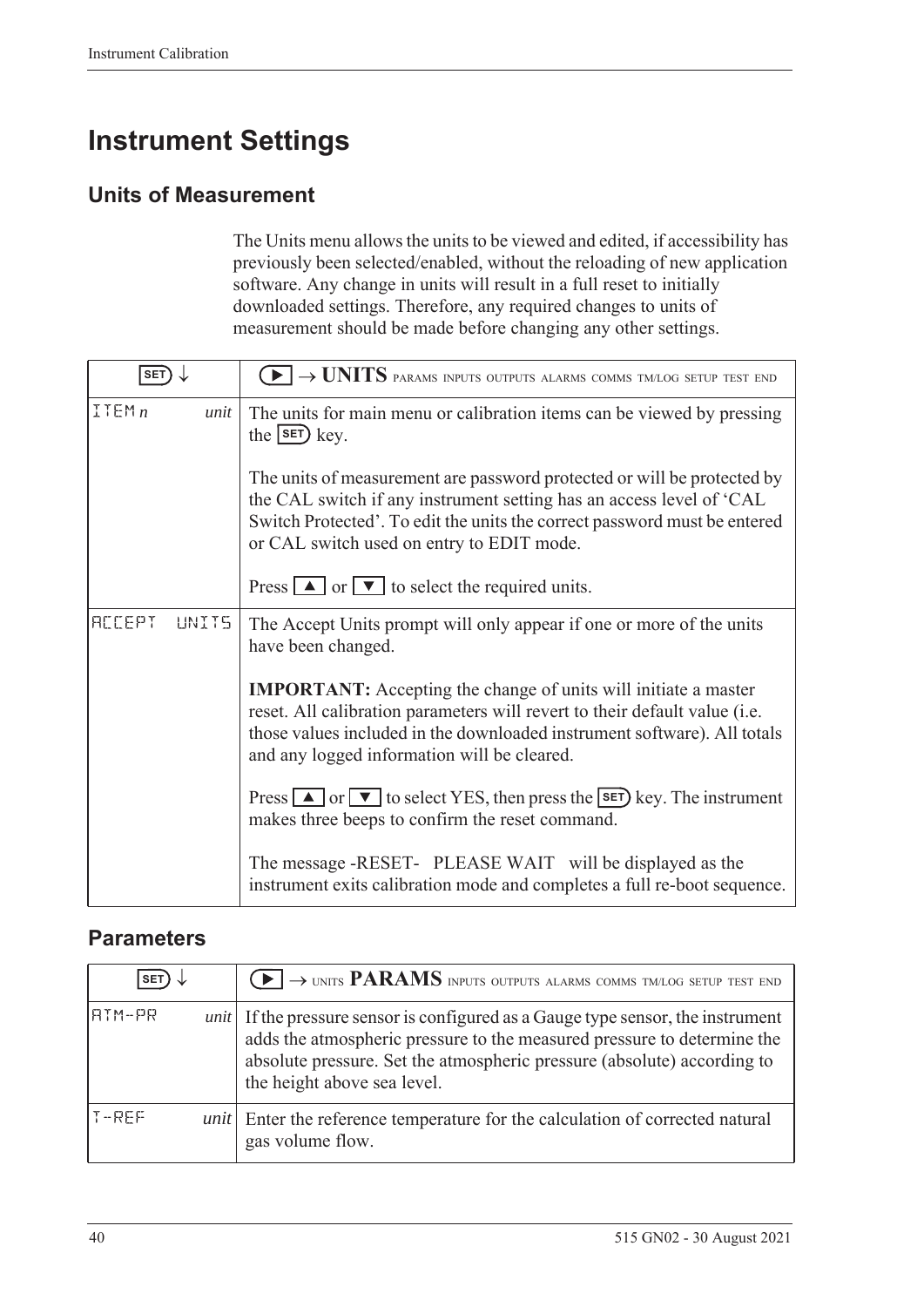| SET)           |              | $\blacktriangleright$ $\rightarrow$ units PARAMS inputs outputs alarms comms tm/log setup test end                                                                                                                                               |
|----------------|--------------|--------------------------------------------------------------------------------------------------------------------------------------------------------------------------------------------------------------------------------------------------|
| P-REF          | unit         | Enter the reference pressure (absolute) for the calculation of the corrected<br>natural gas volume flow.                                                                                                                                         |
| HERT-V         | $REF-T$      | Select the combustion reference temperature for the calculation of the<br>natural gas heating value.                                                                                                                                             |
|                |              | Press $\boxed{\blacktriangle}$ or $\boxed{\blacktriangledown}$ to select 0°C, 15°C, 20°C, 25°C, 60°F or 77°F.                                                                                                                                    |
|                |              | <b>Modbus Accessible Parameters</b>                                                                                                                                                                                                              |
|                |              | The following PARAMS menu items are also accessible via Modbus communications. For<br>Modbus register listing, refer to Instrument Configuration Parameters on page 76.                                                                          |
|                |              | Note: The instrument uses the compressibility factors for natural gas<br>according to AGA-8. Refer to the American Gas Association (AGA)<br><i>Report No. 8</i> for the applicability to ranges of gas composition,<br>temperature and pressure. |
|                |              | Enter the following values as $00.000\%$ to 99.999%.                                                                                                                                                                                             |
| <b>METHAN</b>  | MOLEX        | Enter the mole percent of Methane.                                                                                                                                                                                                               |
| <b>NITROG</b>  | <b>MOLEX</b> | Enter the mole percent of Nitrogen.                                                                                                                                                                                                              |
| $L - IIIIX$    | <b>MOLEX</b> | Enter the mole percent of Carbon Dioxide.                                                                                                                                                                                                        |
| ETHANE         | MOLEX        | Enter the mole percent of Ethane.                                                                                                                                                                                                                |
| PROPAN         | <b>MOLEX</b> | Enter the mole percent of Propane.                                                                                                                                                                                                               |
| WRTER          | <b>MOLEX</b> | Enter the mole percent of Water.                                                                                                                                                                                                                 |
| H-SULP         | <b>MOLEX</b> | Enter the mole percent of Hydrogen Sulphide.                                                                                                                                                                                                     |
| <b>HY JROG</b> | MOLEX        | Enter the mole percent of Hydrogen.                                                                                                                                                                                                              |
| $C - MON$      | MOLEX        | Enter the mole percent of Carbon Monoxide.                                                                                                                                                                                                       |
| OXYGEN         | MOLEX        | Enter the mole percent of Oxygen.                                                                                                                                                                                                                |
| $I - B$ $UN$   | MOLEX        | Enter the mole percent of i-Butane.                                                                                                                                                                                                              |
| N-BUIN         | MOLEX        | Enter the mole percent of n-Butane.                                                                                                                                                                                                              |
| I-PENT         | MOLEX        | Enter the mole percent of i-Pentane.                                                                                                                                                                                                             |
| PENTAN         | MOLEX        | Enter the mole percent of n-Pentane.                                                                                                                                                                                                             |
| <b>HEXRNE</b>  | MOLEX        | Enter the mole percent of n-Hexane.                                                                                                                                                                                                              |
| HEPTAN         | MOLEX        | Enter the mole percent of n-Heptane.                                                                                                                                                                                                             |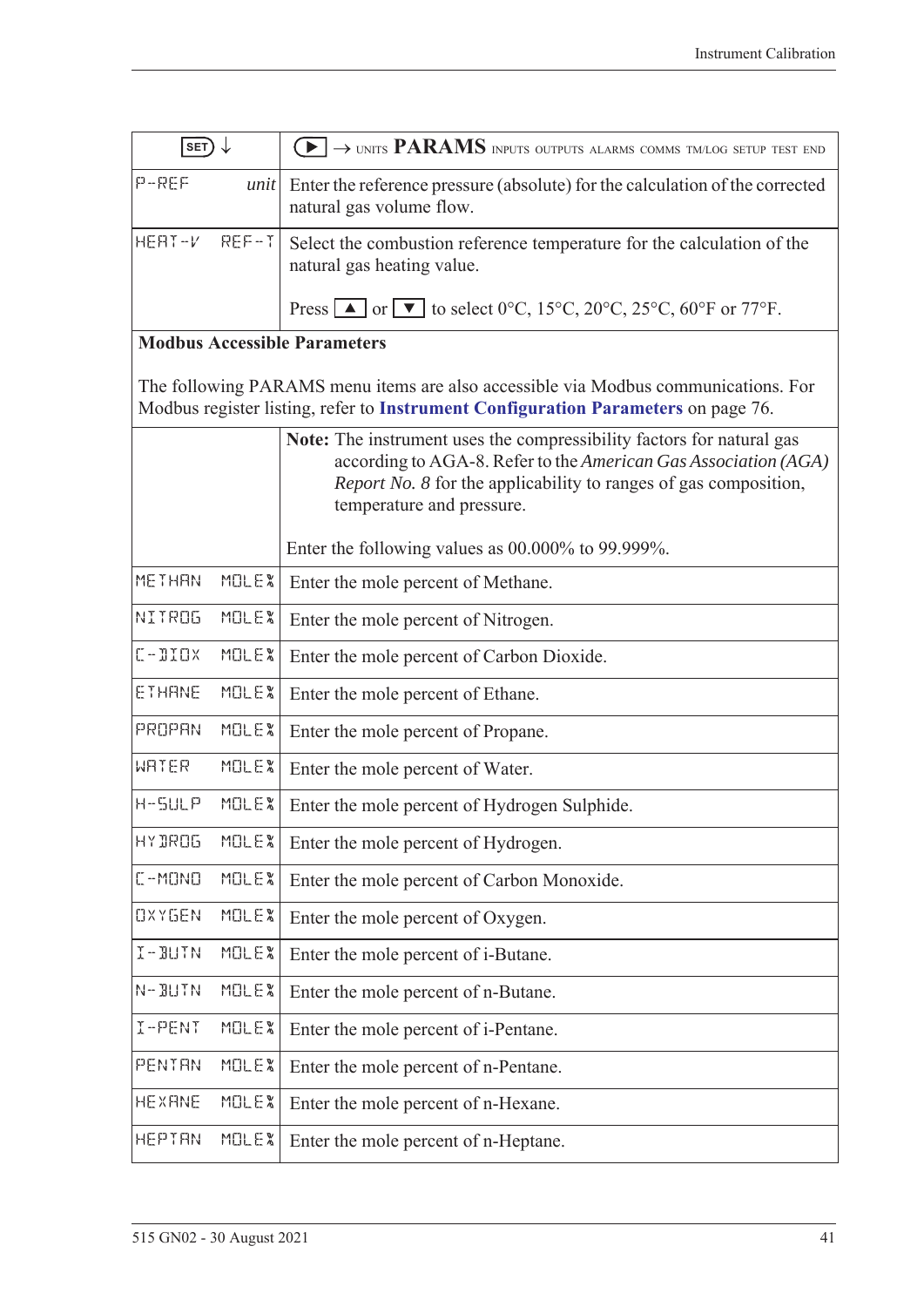| $ $ SET $)\downarrow$ | $\textcolor{blue}{\blacktriangleright} \rightarrow$ units PARAMS inputs outputs alarms comms tm/log setup test end |
|-----------------------|--------------------------------------------------------------------------------------------------------------------|
| [OCTRNE MOLEX]        | Enter the mole percent of n-Octane.                                                                                |
| NONANE MOLEX          | Enter the mole percent of n-Nonane.                                                                                |
|                       | <b>JEERNE</b> MOLE <b>X</b>   Enter the mole percent of n-Decane.                                                  |
|                       | $ HELIUM$ MOLE $X $ Enter the mole percent of Helium.                                                              |
| <b>ARGON</b>          | MULE $\ $ Enter the mole percent of Argon.                                                                         |

# **Inputs**

| SET)                                                          |                              | $\blacktriangleright$ $\rightarrow$ units params INPUTS outputs alarms comms tm/log setup test end                                                                                                                                                                                                                                                                                                                                                                                                                                                                                                                                                                                                               |  |
|---------------------------------------------------------------|------------------------------|------------------------------------------------------------------------------------------------------------------------------------------------------------------------------------------------------------------------------------------------------------------------------------------------------------------------------------------------------------------------------------------------------------------------------------------------------------------------------------------------------------------------------------------------------------------------------------------------------------------------------------------------------------------------------------------------------------------|--|
| Analog Input 3 and optional Analog Input 4 for stacked meters |                              |                                                                                                                                                                                                                                                                                                                                                                                                                                                                                                                                                                                                                                                                                                                  |  |
| INPUE<br>$V - FLOW$                                           | <b>AINP3</b><br><b>AINP4</b> | For this application, Analog Input 3 is assigned to volumetric flowrate<br>main input (if not stacked) or low range input if stacked with Analog<br>Input 4.                                                                                                                                                                                                                                                                                                                                                                                                                                                                                                                                                     |  |
| TYPE                                                          | <b>AINP3</b><br><b>AINP4</b> | Select the type of analog input source.<br>Press $\boxed{\blacktriangle}$ or $\boxed{\blacktriangledown}$ to select 0-5V, 1-5V or 4-20mA.                                                                                                                                                                                                                                                                                                                                                                                                                                                                                                                                                                        |  |
| PT-MIN<br>PT-MAX                                              | RINP3<br><b>AINP4</b>        | Enter the value of the measured parameter (in the assigned engineering<br>units) that corresponds to the minimum input signal level. The minimum<br>point is commonly set at a base flowrate of 0.0.<br>Enter the value of the measured parameter (in the assigned engineering<br>units) that corresponds to the maximum input signal level. The maximum<br>point is the same as the base value (set at the minimum point) plus the<br>span value.<br>For example, if the source signal is 4mA at a minimum volumetric<br>flowrate of $2m3/M$ , enter 2 as the minimum point. If the source signal is<br>20mA at a maximum volumetric flowrate of $250 \text{m}^3/\text{M}$ , enter 250 as the<br>maximum point. |  |
| CUTOFF                                                        | <b>AINP3</b><br><b>AINP4</b> | The Cut-off is the lowest value that the instrument reads from the input<br>sensor. The cut-off setting is the percentage of the span of the input<br>values.<br>All inputs at or below the cut-off value are considered negligible to the<br>instrument and are ignored. In this case, the instrument uses the minimum<br>value (set at PT-MIN).                                                                                                                                                                                                                                                                                                                                                                |  |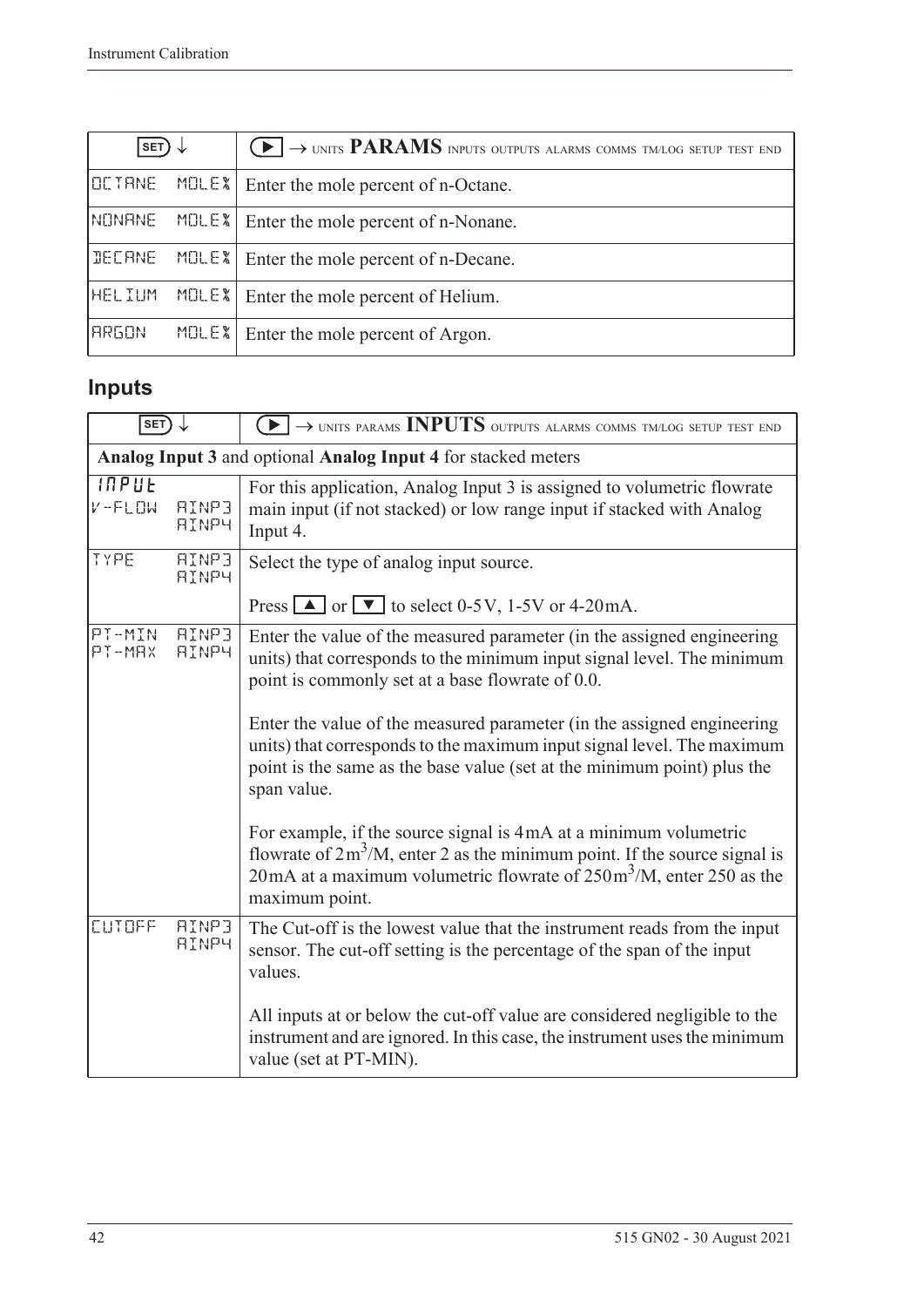| SET)                                        |                                                                                                                                                                                                                                                                                                                                                          | $\textcolor{blue}{\blacktriangleright} \rightarrow$ units params INPUTS outputs alarms comms tm/log setup test end                                                                   |                                       |
|---------------------------------------------|----------------------------------------------------------------------------------------------------------------------------------------------------------------------------------------------------------------------------------------------------------------------------------------------------------------------------------------------------------|--------------------------------------------------------------------------------------------------------------------------------------------------------------------------------------|---------------------------------------|
| FILTER<br><b>AINP3</b><br><b>AINP4</b>      | Input fluctuations caused by pulsating flow tend to create distortion in the<br>input readings of the rate. The instrument has a digital filter that averages<br>out these fluctuations.<br>As a guide to the degree of filtering to use, the following table shows the<br>response time (in seconds) to reach 90% and 99% of a step change in<br>input. |                                                                                                                                                                                      |                                       |
|                                             |                                                                                                                                                                                                                                                                                                                                                          | The value A is the filter constant that the user can set.                                                                                                                            |                                       |
|                                             | <b>Filter setting A</b>                                                                                                                                                                                                                                                                                                                                  | Seconds to reach 90%<br>of full swing                                                                                                                                                | Seconds to reach 99%<br>of full swing |
|                                             | $\theta$                                                                                                                                                                                                                                                                                                                                                 | $\overline{0}$                                                                                                                                                                       | $\theta$                              |
|                                             | $\overline{2}$                                                                                                                                                                                                                                                                                                                                           | $\overline{2}$                                                                                                                                                                       | $\overline{4}$                        |
|                                             | $\overline{4}$                                                                                                                                                                                                                                                                                                                                           | $\overline{4}$                                                                                                                                                                       | 8                                     |
|                                             | 6                                                                                                                                                                                                                                                                                                                                                        | 5                                                                                                                                                                                    | 10                                    |
|                                             | 10                                                                                                                                                                                                                                                                                                                                                       | 8                                                                                                                                                                                    | 15                                    |
|                                             | 15                                                                                                                                                                                                                                                                                                                                                       | 12                                                                                                                                                                                   | 23                                    |
|                                             | 20                                                                                                                                                                                                                                                                                                                                                       | 14                                                                                                                                                                                   | 27                                    |
|                                             | 25                                                                                                                                                                                                                                                                                                                                                       | 18                                                                                                                                                                                   | 34                                    |
|                                             | 35                                                                                                                                                                                                                                                                                                                                                       | 25                                                                                                                                                                                   | 48                                    |
|                                             | 45                                                                                                                                                                                                                                                                                                                                                       | 32                                                                                                                                                                                   | 62                                    |
|                                             | 60                                                                                                                                                                                                                                                                                                                                                       | 42                                                                                                                                                                                   | 82                                    |
|                                             | 75                                                                                                                                                                                                                                                                                                                                                       | 52                                                                                                                                                                                   | 102                                   |
|                                             | 90                                                                                                                                                                                                                                                                                                                                                       | 62                                                                                                                                                                                   | 122                                   |
|                                             | 99                                                                                                                                                                                                                                                                                                                                                       | 68                                                                                                                                                                                   | 134                                   |
|                                             | there is no filtering.                                                                                                                                                                                                                                                                                                                                   | The input filter range is from 0 to 99. A setting of $0$ (zero) means that                                                                                                           |                                       |
| <b>CORR</b><br><b>AINP3</b><br><b>AINP4</b> | <b>LINEAR</b><br>$\bullet$                                                                                                                                                                                                                                                                                                                               | Analog input non-linearity can be corrected as follows:<br>NON-LINEAR to use the following linearity correction parameters<br>Use $\Box$ or $\nabla$ to select LINEAR or NON-LINEAR. |                                       |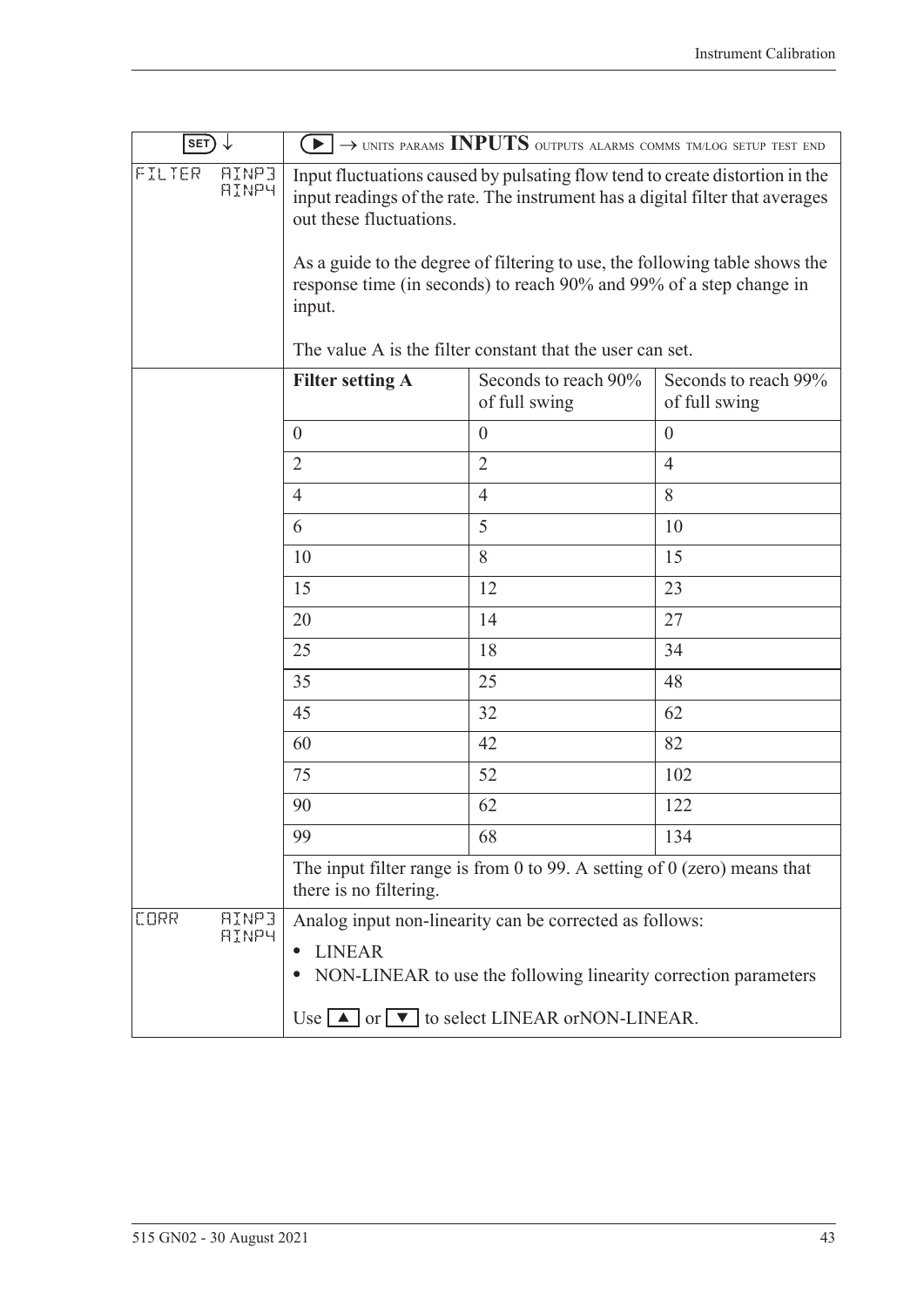| <b>SET</b>                          |                              | $\rightarrow$ UNITS PARAMS INPUTS OUTPUTS ALARMS COMMS TM/LOG SETUP TEST END                                                                                                                                                                                                                                                                             |  |
|-------------------------------------|------------------------------|----------------------------------------------------------------------------------------------------------------------------------------------------------------------------------------------------------------------------------------------------------------------------------------------------------------------------------------------------------|--|
| NO-PIS                              | RINP3<br><b>AINP4</b>        | This parameter is available for viewing and editing only when the<br>correction type is set to Non-linear.                                                                                                                                                                                                                                               |  |
|                                     |                              | Enter the number of non-linearity correction points.                                                                                                                                                                                                                                                                                                     |  |
|                                     |                              | Press $\Box$ or $\nabla$ to select a number between 1 and 20 for the number<br>of correction points.                                                                                                                                                                                                                                                     |  |
| $INP - Q1$<br>to<br>$INP - n$       | <b>AINP3</b><br><b>AINP4</b> | This parameter is available for viewing and editing only when the<br>correction type is set to Non-linear.                                                                                                                                                                                                                                               |  |
|                                     |                              | Enter the normalised input value for the correction point.                                                                                                                                                                                                                                                                                               |  |
|                                     |                              | The instrument uses linear interpolation between the correction points.<br>An input and an output value are entered for each correction point. The<br>values are normalised between the minimum point $(0.0)$ and the<br>maximum point $(1.0)$ . Only the points between 0 and 1 are required to be<br>entered and should be entered in ascending order. |  |
|                                     |                              | The following diagram shows a 5 point linearised representation of the<br>input for a hypothetical flowmeter. The heavy black line represents the<br>actual input from the flowmeter. The light black line is the approximation<br>that the instrument uses.                                                                                             |  |
|                                     |                              | Normalised<br>Output<br>1.0<br>Value                                                                                                                                                                                                                                                                                                                     |  |
|                                     |                              | <b>OUT-05</b><br>OUT-04<br>OUT-03<br><b>OUT-02</b><br><b>OUT-01</b>                                                                                                                                                                                                                                                                                      |  |
|                                     |                              | <b>Normalised</b><br>Input<br><b>INP-01</b><br>INP-02 INP-03<br>0.0<br><b>INP-04</b><br><b>INP-05</b><br>1.0<br>Value                                                                                                                                                                                                                                    |  |
|                                     |                              | You can hold the DISPLAY key to skip the non-linear points and go to the<br>next item.                                                                                                                                                                                                                                                                   |  |
| $UUT - 21$<br>to<br>$[[] \cup [-n]$ | <b>AINP3</b><br><b>AINP4</b> | This parameter is available for viewing and editing only when the<br>correction type is set to Non-linear.                                                                                                                                                                                                                                               |  |
|                                     |                              | Enter the normalised output value for the correction point.                                                                                                                                                                                                                                                                                              |  |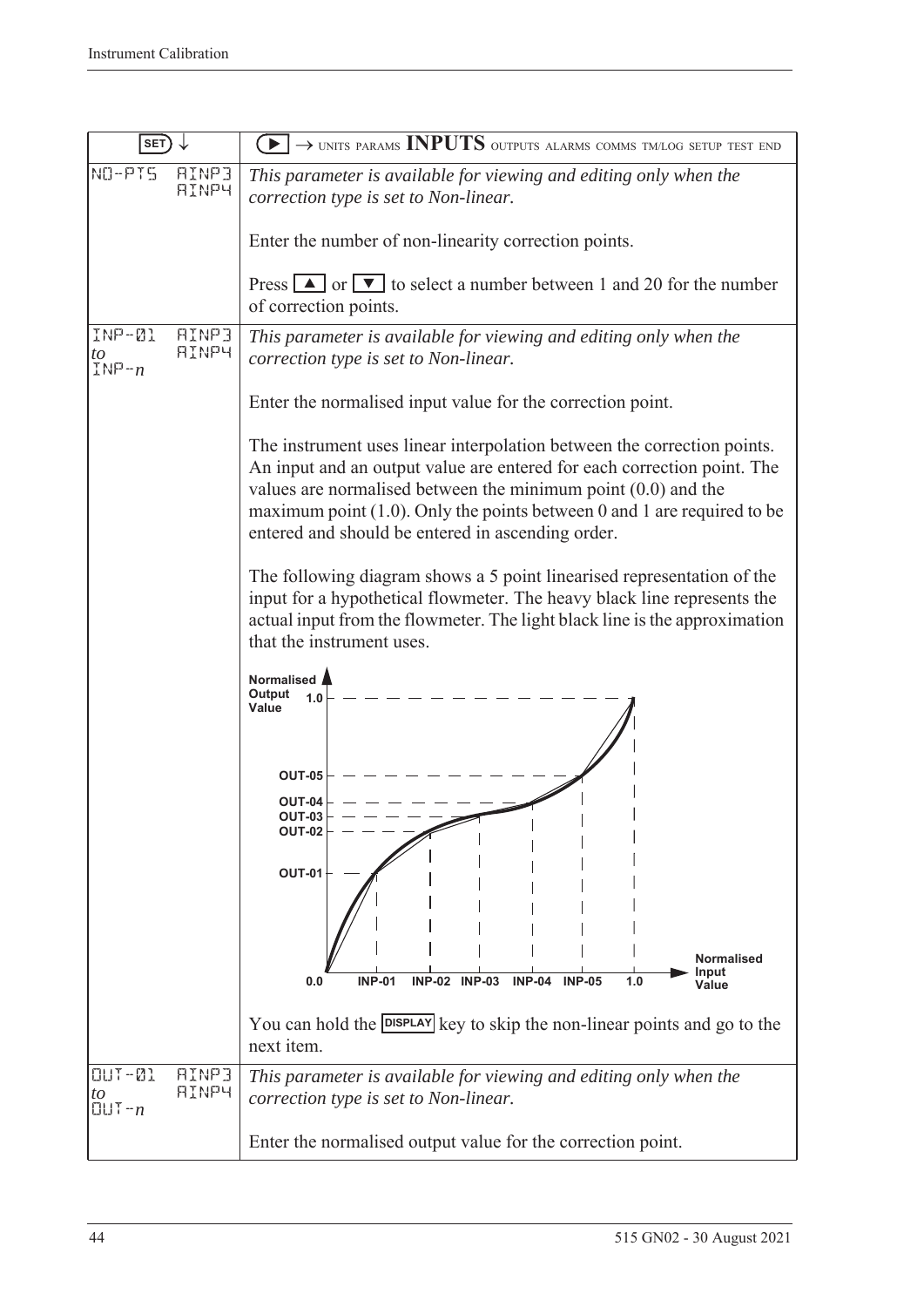| SET)                                 | $\left(\blacktriangleright\right)\rightarrow$ units params INPUTS outputs alarms comms tm/log setup test end                                                                                                                                                                         |
|--------------------------------------|--------------------------------------------------------------------------------------------------------------------------------------------------------------------------------------------------------------------------------------------------------------------------------------|
| <b>STACK</b><br><b>AINP3</b>         | Select YES to stack AINP3 as the low range input with AINP4 as the high<br>range input.                                                                                                                                                                                              |
|                                      | Select NO to use AINP3 as the only flow input.                                                                                                                                                                                                                                       |
| <b>AINP3</b><br>$5W - L0$<br>5W-HI   | These parameters are available for viewing and editing only when the<br>Stack option is set to Yes.                                                                                                                                                                                  |
|                                      | Stacked DP switching is based on the low-range input (AINP3). When<br>the input is less than the SW-LO value, the instrument switches to the<br>low-range input (AINP3). When the input is greater than the SW-HI<br>value, the instrument switches to the high-range input (AINP4). |
|                                      | The switch settings are percentages of the span of the unadjusted input to<br>AINP3. For example, with a 4-20mA input, a setting of 90% is 18.4mA<br>and 95% is 19.2mA.                                                                                                              |
|                                      | $\frac{(20-4) \times 90}{100} + 4 = 18.4$ $\frac{(20-4) \times 95}{100} + 4 = 19.2$                                                                                                                                                                                                  |
|                                      | Enter SW-LO and SW-HI values as 0 to 99%. SW-HI should be set<br>sufficiently higher than SW-LO to avoid rapid toggling between the two<br>inputs.                                                                                                                                   |
| <b>Analog Input 1</b>                |                                                                                                                                                                                                                                                                                      |
| <b>INPUE</b><br>TEMP<br><b>AINP1</b> | For this application, Analog Input Channel 1 is assigned to Temperature.                                                                                                                                                                                                             |
| <b>AINP1</b><br>TYPE                 | Select the type of analog input source.                                                                                                                                                                                                                                              |
|                                      | Press $\Delta$ or $\nabla$ to select 0-5V, 1-5V, 4-20mA, PT100, PT100-E,<br>PT500 or DEFAULT.                                                                                                                                                                                        |
|                                      | Note: PT100-E allows for extended temperature range (-200 to 800 °C).                                                                                                                                                                                                                |
| <b>AINP1</b><br>PT-DEF               | The Default Point is a fixed value that the instrument uses when the Input<br>Type is set to DEFAULT or Default Value On Exception has been<br>chosen. You can use the Default value instead of a sensor signal for<br>testing purposes, or if the sensor is faulty.                 |
|                                      | You can set the Default value during instrument commissioning so that it<br>is available immediately if you select the Default input type at a later<br>date.                                                                                                                        |
|                                      | Enter the value in the engineering units of assigned variable.                                                                                                                                                                                                                       |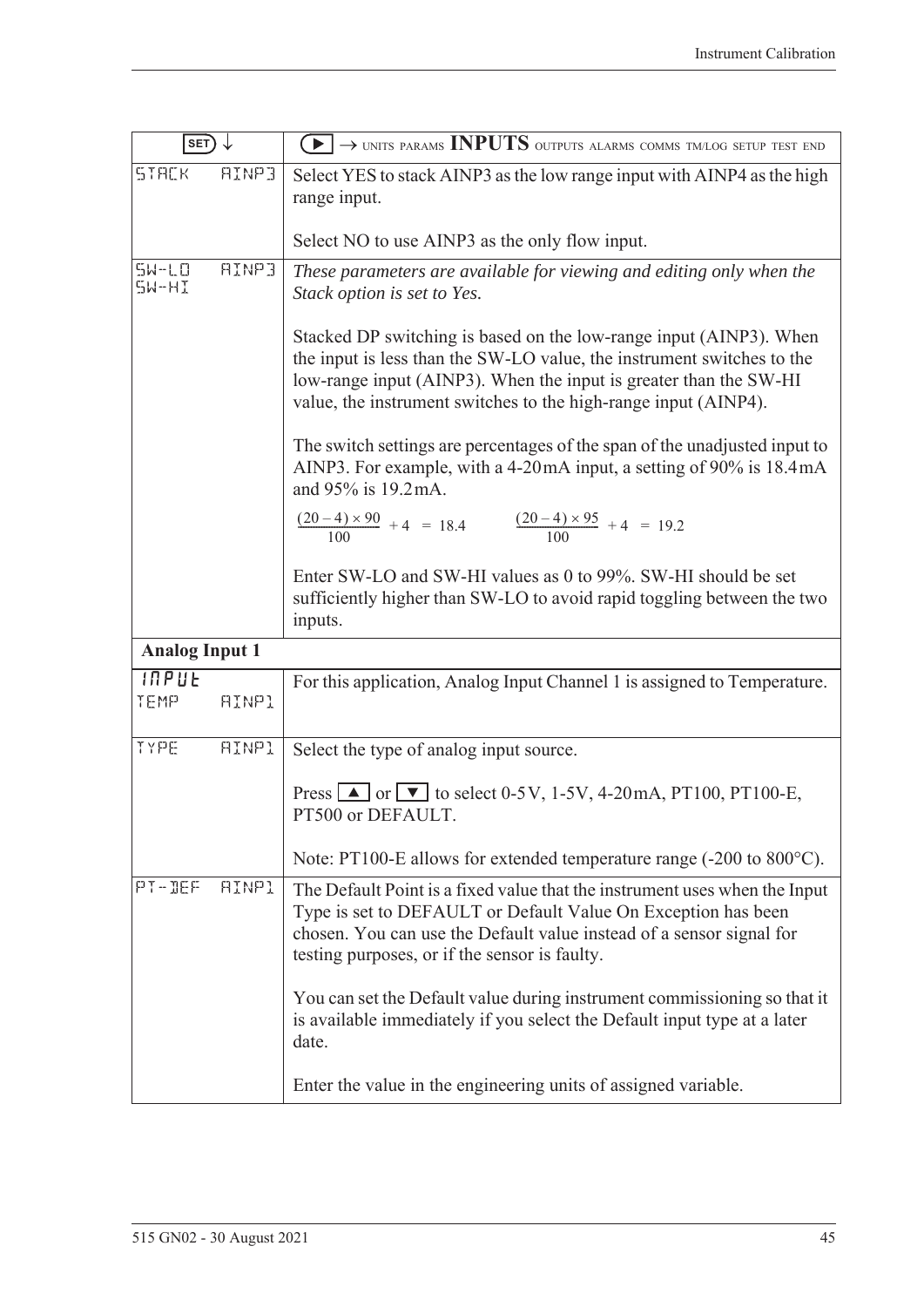| SET                   |              | $\blacktriangleright$ $\rightarrow$ units params INPUTS outputs alarms comms tmlog setup test end                                                                                                                                                                    |
|-----------------------|--------------|----------------------------------------------------------------------------------------------------------------------------------------------------------------------------------------------------------------------------------------------------------------------|
| PT-MIN<br>PT-MRX      | AINP1        | The Minimum Point and Maximum Point parameters are only for 0-5V,<br>$1-5V$ and 4-20mA inputs.                                                                                                                                                                       |
|                       |              | Enter the value of the measured parameter that corresponds to the<br>minimum input signal level. The minimum point is commonly referred to<br>as the base value.                                                                                                     |
|                       |              | Enter the value of the measured parameter that corresponds to the<br>maximum input signal level. The maximum point is the same as the base<br>value (set at the minimum point) plus the span value.                                                                  |
|                       |              | For example, if the source signal is $4mA$ for a temperature of $10^{\circ}$ C, enter<br>10 for the minimum point. If the source signal is 20 mA for a temperature<br>of 2000°C, enter 2000 as the maximum point.                                                    |
| <b>Analog Input 2</b> |              |                                                                                                                                                                                                                                                                      |
| <b>INPUE</b><br>PRESS | <b>AINP2</b> | For this application, Analog Input Channel 2 is assigned to Pressure.                                                                                                                                                                                                |
| PRESS                 | <b>AINP2</b> | Select the type of analog pressure sensor. For a gauge type sensor, the<br>instrument adds the atmospheric pressure as defined in the Parameters<br>menu.                                                                                                            |
|                       |              | The pressure will be displayed as absolute or gauge, whichever is<br>selected and indicated with an 'A' or 'G' at the end of the pressure units.<br>However the pressure value when logged or read via serial<br>communications will always be absolute.             |
|                       |              | Press $\boxed{\blacktriangle}$ or $\boxed{\blacktriangledown}$ to select ABSOL or GAUGE.                                                                                                                                                                             |
| TYPE                  | SANTR        | Select the type of analog input source.                                                                                                                                                                                                                              |
|                       |              | Press $\Box$ or $\nabla$ to select 0-5V, 1-5V, 4-20mA or DEFAULT.                                                                                                                                                                                                    |
| PT-DEF                | <b>AINP2</b> | The Default Point is a fixed value that the instrument uses when the Input<br>Type is set to DEFAULT or Default Value On Exception has been<br>chosen. You can use the Default value instead of a sensor signal for<br>testing purposes, or if the sensor is faulty. |
|                       |              | You can set the Default value during instrument commissioning so that it<br>is available immediately if you select the Default input type at a later<br>date.                                                                                                        |
|                       |              | Enter the value in the engineering units of assigned variable.                                                                                                                                                                                                       |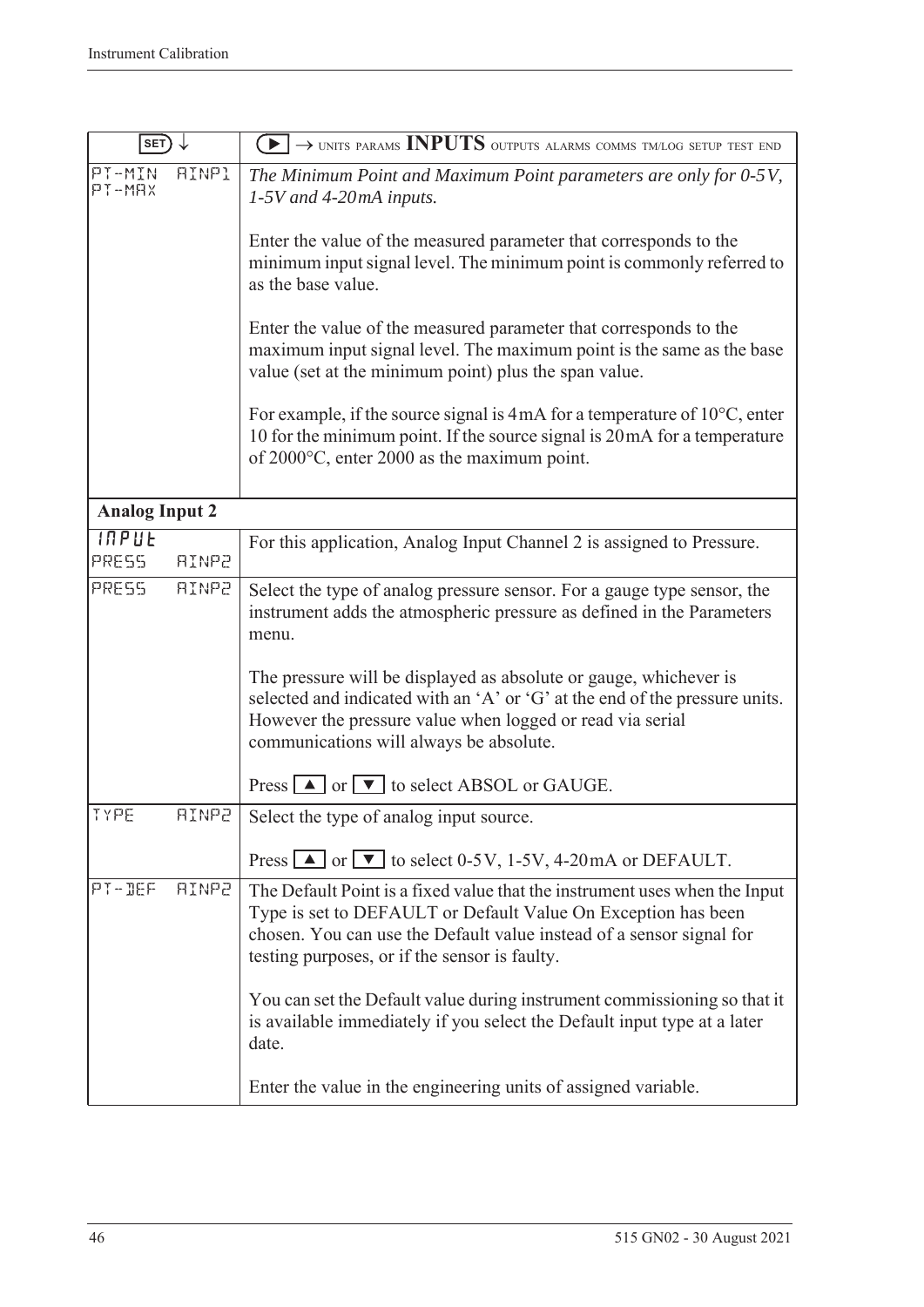| <b>SET</b>             | $\rightarrow$ UNITS PARAMS INPUTS OUTPUTS ALARMS COMMS TM/LOG SETUP TEST END                                                                                                                                                                                                                                                                    |
|------------------------|-------------------------------------------------------------------------------------------------------------------------------------------------------------------------------------------------------------------------------------------------------------------------------------------------------------------------------------------------|
| PT-MIN<br><b>AINP2</b> | The Minimum Point and Maximum Point parameters are only for 0-5V,                                                                                                                                                                                                                                                                               |
| PT-MAX                 | $1-5V$ and 4-20mA inputs.                                                                                                                                                                                                                                                                                                                       |
|                        | Enter the value of the measured parameter that corresponds to the<br>minimum input signal level. The minimum point is commonly referred to<br>as the base value.                                                                                                                                                                                |
|                        | Enter the value of the measured parameter that corresponds to the<br>maximum input signal level. The maximum point is the same as the base<br>value (set at the minimum point) plus the span value.                                                                                                                                             |
|                        | For example, if the source signal is 4mA for a pressure of 1.00<br>megaPascals, enter 1.00 as the minimum point. If the source signal is<br>20 mA for a pressure of 5.00 megaPascals, enter 5.00 as the maximum<br>point.                                                                                                                       |
| EXCEPT<br><b>DEFLT</b> | If Default Value On Exception is enabled, the instrument will use the<br>default value for the analog input that raised the exception. This will<br>allow calculations to continue, however the exception message will<br>continue to be displayed until the error is rectified or the input type is set<br>to DEFAULT in calibration set mode. |
|                        | Press $\Box$ or $\nabla$ to select ENABLE or DISABLE.                                                                                                                                                                                                                                                                                           |

# **Outputs**

| <b>SET</b>            |      | $\rightarrow$ UNITS PARAMS INPUTS OUTPUTS ALARMS COMMS TM/LOG SETUP TEST END                                                                                                                               |
|-----------------------|------|------------------------------------------------------------------------------------------------------------------------------------------------------------------------------------------------------------|
| PULSE<br> or<br> 닉-근Q | [[]] | You can assign any of the "main menu" variables to an output. The nature<br>of the output depends on the assigned variable. Totals are output as pulses<br>and rates are output as 4-20mA passive signals. |
|                       |      | Press $\Box$ or $\nabla$ to select the variable that is required as an output. The<br>top of the display shows the type of output signal that is assigned to the<br>variable.                              |
|                       |      | <b>CAUTION</b><br>Due to the dual-purpose nature of the outputs, take care not to<br>set the output as an open collector pulse type signal when<br>connected to a 4-20mA loop circuit.                     |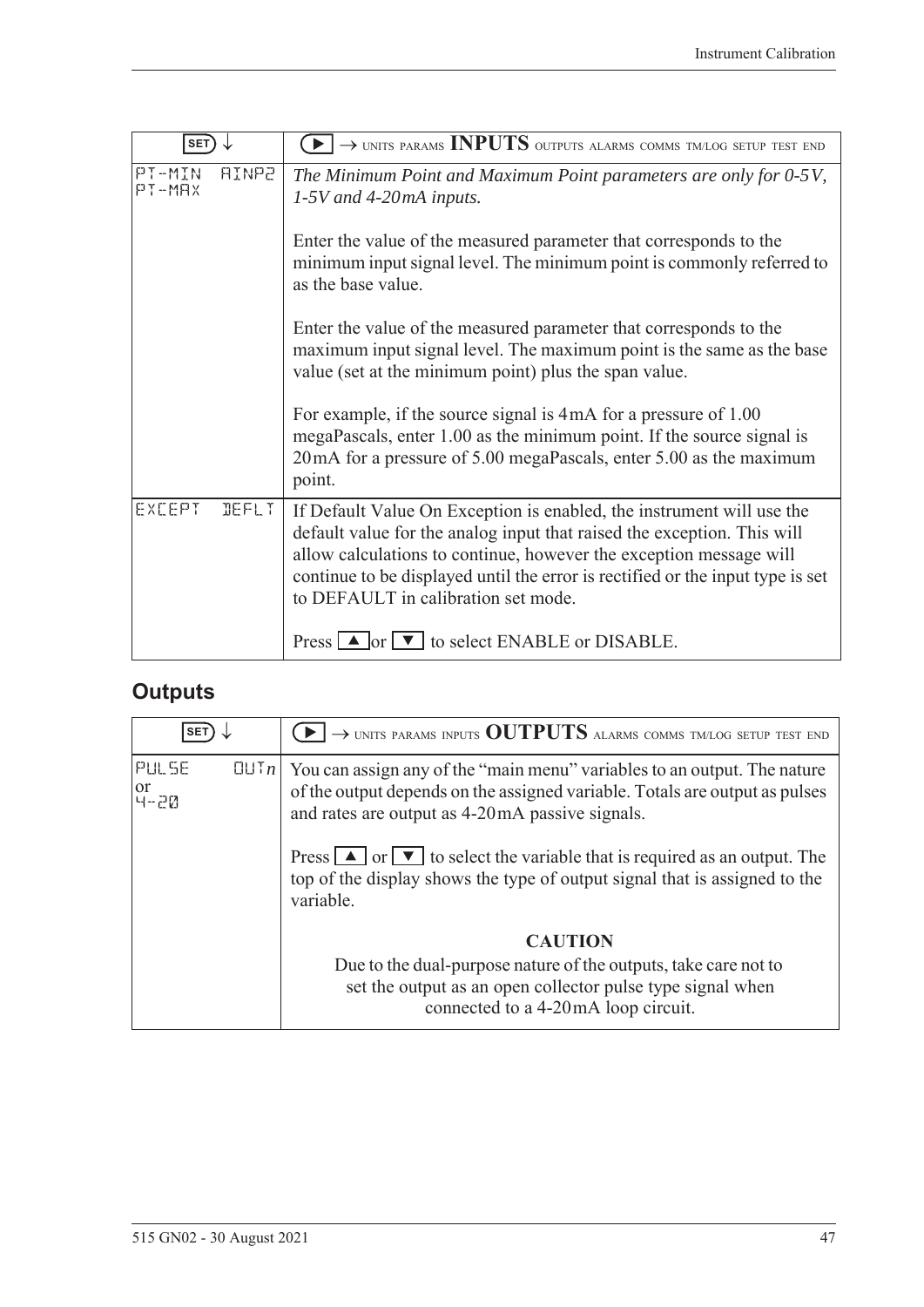| SET)             |                                           | $\rightarrow$ units params inputs OUTPUTS alarms comms tm/log setup test end<br>$\blacktriangleright$ 1                                                                                                                                                                                                                                                                                         |
|------------------|-------------------------------------------|-------------------------------------------------------------------------------------------------------------------------------------------------------------------------------------------------------------------------------------------------------------------------------------------------------------------------------------------------------------------------------------------------|
| WIJTH            | QUTn                                      | The Output Pulse Width is available for viewing and editing only when<br>the assigned variable is a total (pulse output) type.                                                                                                                                                                                                                                                                  |
|                  |                                           | Pulse output is usually used to drive remote counters. Set the pulse width<br>(in milliseconds) as required by the remote counter.                                                                                                                                                                                                                                                              |
|                  |                                           | Press $\triangle$ or $\triangledown$ to set to: 10, 20, 50, 100, 200 or 500 ms.                                                                                                                                                                                                                                                                                                                 |
| PULSE            | QUTn                                      | The Output Pulse Factor is available for viewing and editing only when<br>the assigned variable is a total (pulse output) type.                                                                                                                                                                                                                                                                 |
|                  |                                           | The Output Pulse Factor is the scaling factor for the retransmission of the<br>measured total quantity.                                                                                                                                                                                                                                                                                         |
|                  |                                           | For example, if "volume" is chosen as an output variable and engineering<br>unit is cubic metres, then a pulse factor of 1.000 generates one pulse for<br>$1 \text{ m}^3$ . Similarly, a pulse factor of 3.000 generates one pulse for $3 \text{ m}^3$ .                                                                                                                                        |
|                  |                                           | For more information, see Output Pulse Factor on page 49.                                                                                                                                                                                                                                                                                                                                       |
|                  |                                           | The output pulse factor cannot be $0$ (zero).                                                                                                                                                                                                                                                                                                                                                   |
| PT-MIN<br>PT-MRX | $\Box$ l $Tn$<br>$\Box$ $\Box$ $\Box$ $n$ | The Output Minimum Point and Maximum Point are available for<br>viewing and editing only when the assigned variable is a rate (4-20mA<br>output) type.                                                                                                                                                                                                                                          |
|                  |                                           | The output minimum value corresponds to the 4mA point and the output<br>maximum value corresponds to the 20mA point.                                                                                                                                                                                                                                                                            |
|                  |                                           | Setting the output range differently from the input range enables the<br>instrument to amplify the input signal. You can drive a chart recorder that<br>"zooms in" on a specified range of values instead of displaying the full<br>operating range of the transducer.                                                                                                                          |
|                  |                                           | For example, if "volume flow" is chosen as an output variable and<br>engineering unit is cubic metres per minute, then setting the minimum<br>point to 30 and the maximum point to 100 would reflect the volumetric<br>flow rate range of 30 to $100 \text{m}^3/\text{min}$ . At rates above the maximum and<br>below the minimum points, the output remains at 20 mA and 4 mA<br>respectively. |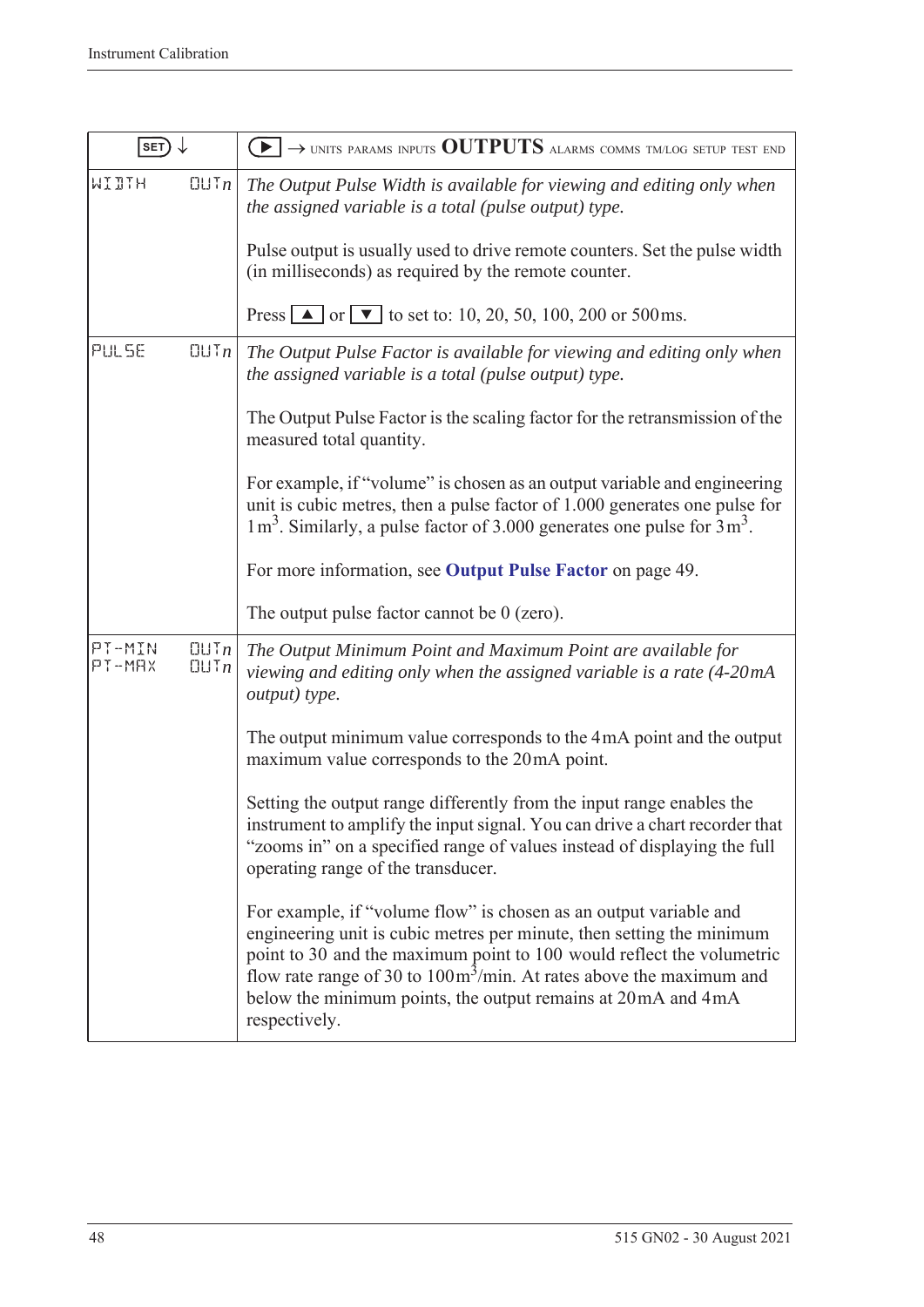#### <span id="page-58-0"></span>**Output Pulse Factor**

Increasing the output pulse width reduces the maximum frequency at which a total variable can be retransmitted. Pulses will be missed if the output cannot "keep up" with the rate of total counts. You can use the output pulse factor to ensure that this maximum is not reached.

The maximum pulse output frequency is determined by:

 $\frac{1000}{(2 \times \text{pulse width in ms})} \text{Hz}$ 

The minimum pulse factor required is determined by:

max rate of total max pulse output frequency ------------------------------------------------------------------

For example: To calculate the required pulse factor to avoid losing counts in retransmission if a total counts at a maximum rate of 75 units/sec (Hz) and the required pulse width of a remote counter is at least 50 ms:

The maximum pulse output frequency is:  $\frac{1000}{2 \times 50}$  = 10Hz The minimum pulse factor for that frequency is:  $\frac{75}{10}$  $\frac{73}{10}$  = 7.5

#### **Alarms**

The alarm relay(s) can be assigned to rate variables such as flowrate, or set as an equipment failure alarm.

The alarm switches "on" whenever an alarm condition exists. The alarm switches "off" when the alarm condition no longer exists. However, you may need to configure external alarm devices that require acknowledgement for cancelling an alarm.

#### **Equipment Failure Alarm**

Any alarm relay can be assigned as an equipment failure alarm. This alarm setting can have normally closed (open) contacts that open (close) when the instrument displays any error message as listed in **[Error Messages](#page-68-0)** on page [59.](#page-68-0)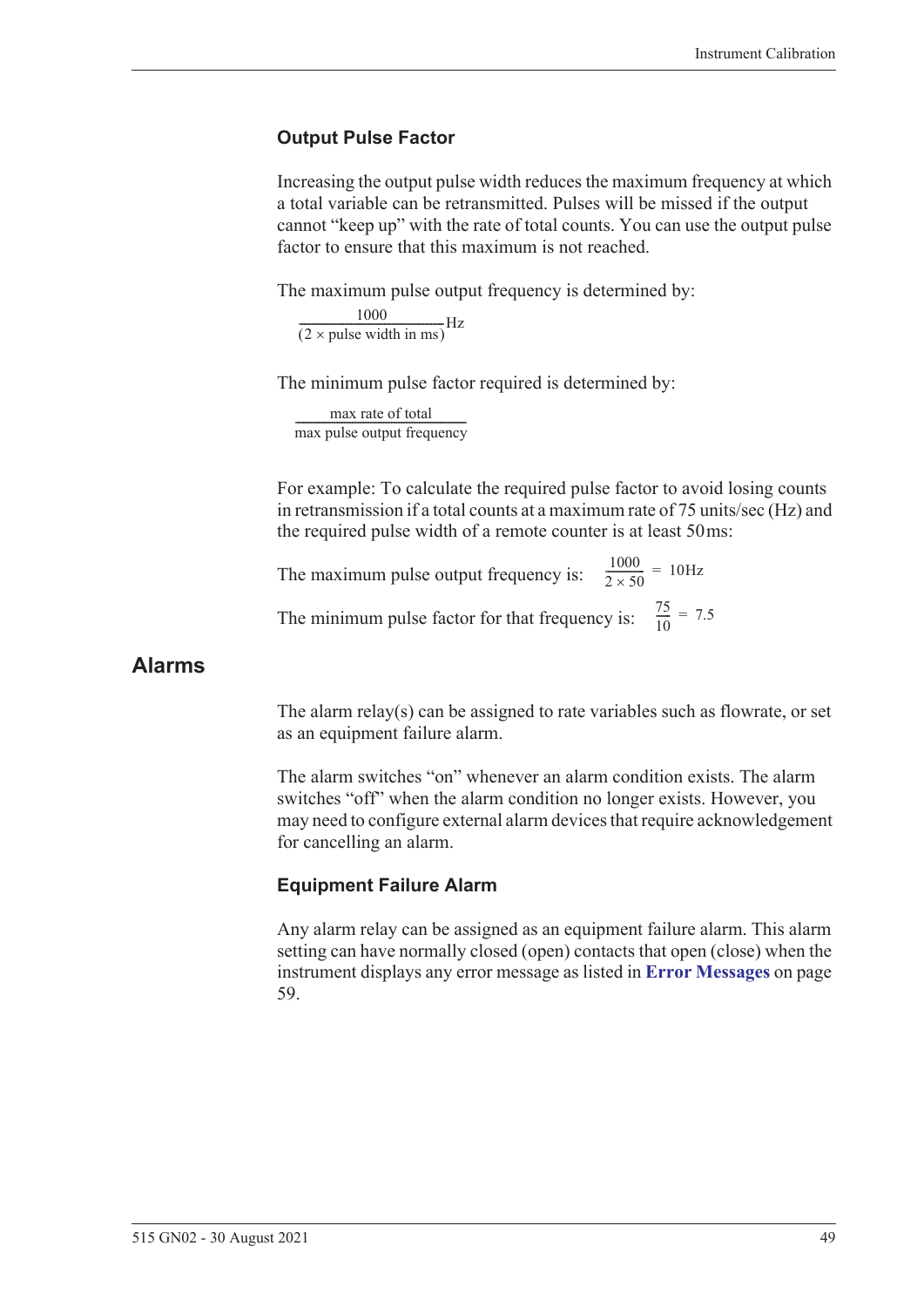| SET)  |       | $\rightarrow$ units params inputs outputs $ALARMS$ comms tm/log setup test end                                                                                                                                                                                                                                                                                                                                                                                                                                                                                                              |
|-------|-------|---------------------------------------------------------------------------------------------------------------------------------------------------------------------------------------------------------------------------------------------------------------------------------------------------------------------------------------------------------------------------------------------------------------------------------------------------------------------------------------------------------------------------------------------------------------------------------------------|
| RELAY | HLRMn | Select a rate variable to assign to the alarm relay.<br><b>Note:</b> If the alarm type is set to "equipment alarm", this relay assignment<br>setting is ignored.<br>Press $\boxed{\blacktriangle}$ or $\boxed{\blacktriangledown}$ to select the variable that is required as an alarm.                                                                                                                                                                                                                                                                                                     |
| TYPE  | HLRMn | The options available for alarm types are as follows:<br>HI-NO — High Alarm, Normally Open contacts<br>HI-NC — High Alarm, Normally Closed contacts<br>$\bullet$<br>LO-NO — Low Alarm, Normally Open contacts<br>$\bullet$<br>LO-NC — Low Alarm, Normally Closed contacts<br>BD-NO — Band Alarm, Normally Open contacts<br>$\bullet$<br>BD-NC — Band Alarm, Normally Closed contacts<br>٠<br>AL-NO — Equipment Alarm, Normally Open contacts<br>$\bullet$<br>AL-NC — Equipment Alarm, Normally Closed contacts<br>$\bullet$<br>Press $\Box$ or $\Box$ to select the type of alarm required. |
| POINT | HLRMn | The Alarm Setpoint is available for viewing and editing for any alarm<br>type except 'equipment alarms'.<br>The Alarm Setpoint is the value (in engineering units of assigned<br>variable) at which the alarm condition occurs and therefore the alarm is<br>on.<br>Each alarm is completely independent, e.g. a High alarm does NOT need<br>to have a higher setpoint than the a Low alarm.                                                                                                                                                                                                |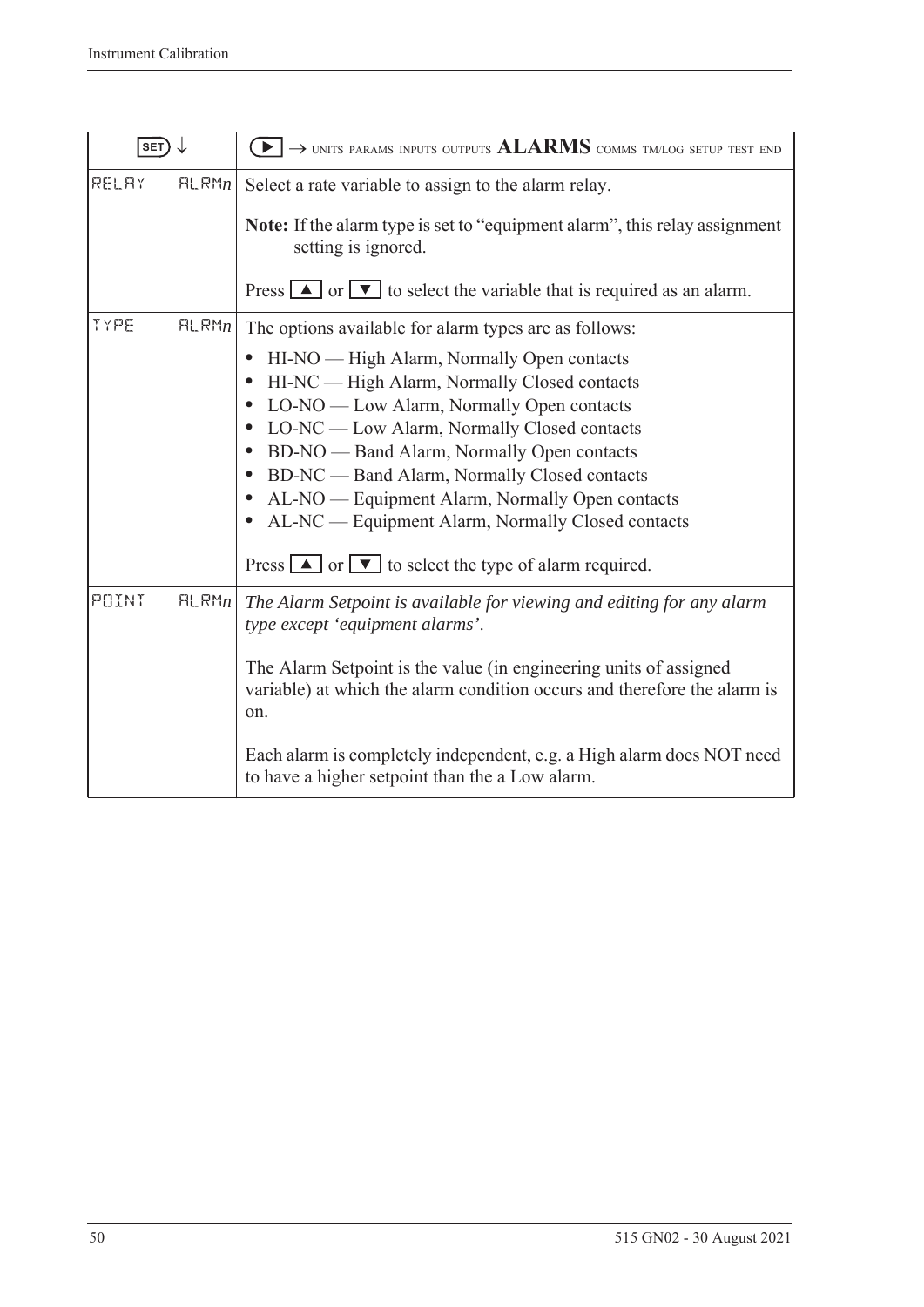| <b>SET</b>           | $\blacktriangleright$ $\rightarrow$ units params inputs outputs $ALARMS$ comms tm/log setup test end                                                                                                                                                                                                                                                                                     |
|----------------------|------------------------------------------------------------------------------------------------------------------------------------------------------------------------------------------------------------------------------------------------------------------------------------------------------------------------------------------------------------------------------------------|
| <b>HY5T</b><br>FLRMn | The Alarm Hysteresis is available for viewing and editing for any alarm<br>type except 'equipment alarms'.                                                                                                                                                                                                                                                                               |
|                      | Alarm hysteresis loops occur when the alarm toggles continuously on and<br>off when the process variable is close to the setpoint.                                                                                                                                                                                                                                                       |
|                      | For a high alarm, the alarm activates when the value of the variable rises<br>above the alarm setpoint and deactivates when the value falls below the<br>alarm setpoint minus the amount of the hysteresis setting (if any).                                                                                                                                                             |
|                      | For a low alarm, the alarm activates when the value of the variable falls<br>below the alarm setpoint and deactivates when the value rises above the<br>alarm setpoint plus the amount of the hysteresis setting (if any).                                                                                                                                                               |
|                      | For a band alarm, the alarm activates whenever the value of the variable<br>is outside the setpoint plus or minus the amount of the hysteresis.                                                                                                                                                                                                                                          |
|                      | For example, with a high alarm setpoint of 200, and a hysteresis setting<br>of zero, a value oscillating between 197 and 202 will cause the alarm to<br>toggle on at 200 and toggle off below 200. However, if the hysteresis is<br>set to 5, the value of the variable must fall below 195 to cancel the alarm.<br>The alarm will reactivate only when the value again rises above 200. |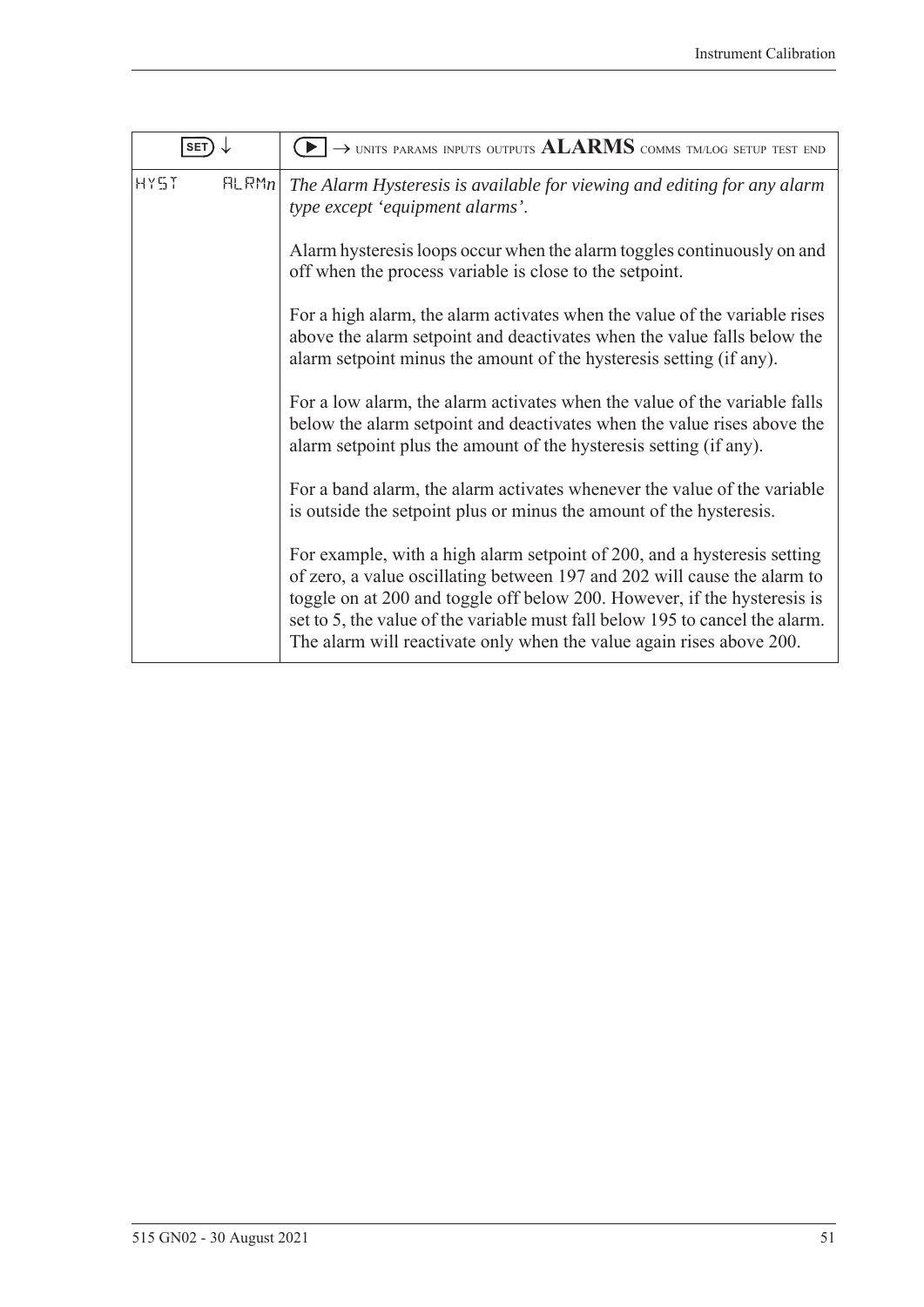# **Communications**

The instrument has the following communication ports:

- **• COM-1 RS-232 Port** A 9-pin female connector on the rear panel of the instrument.
- **• COM-2 RS-485 or Ethernet Port** (optional) Terminals or socket on the rear panel. Ethernet connection requires COM-2 setting to be: RTU (Modbus), 19200 Baud rate, even parity and 1 stop bit.
- **• COM-3 Port** A special communications port that is only applicable to some applications.

| SET)                               | $\left(\blacktriangleright\right)\rightarrow$ units params inputs outputs alarms $\text{COMMS}$ tm/log setup test end                                                                                                                             |
|------------------------------------|---------------------------------------------------------------------------------------------------------------------------------------------------------------------------------------------------------------------------------------------------|
| PROTOC<br>$CDM - n$                | The Communications Protocols can be assigned to the communication<br>ports as follows (a protocol cannot be assigned to more than one port at<br>a time):                                                                                         |
|                                    | <b>ASCII</b><br>- Simple ASCII<br>- Modbus RTU<br><b>RTU</b><br>- Printer Protocol<br><b>PRN</b><br><b>NONE</b><br>- If a port is not being used, set the protocol to NONE.                                                                       |
|                                    | Printer Protocol (PRN) is only available if the option with Real Time<br>Clock is installed.                                                                                                                                                      |
|                                    | For the selected port, press $\Box$ or $\Box$ to select the desired protocol.                                                                                                                                                                     |
| $CDM - n$<br><b>BAUD</b>           | The Baud setting is the speed of the communication port in data bits per<br>second.                                                                                                                                                               |
|                                    | The baud rate of the instrument must match the baud rate of the<br>communication device that the instrument is connected to.                                                                                                                      |
|                                    | Use 1 or $\bullet$ or $\bullet$ to select 2400, 4800, 9600 or 19200 baud.                                                                                                                                                                         |
| PARITY<br>$CDM - n$                | The Parity bit helps to detect data corruption that might occur during<br>transmission.                                                                                                                                                           |
|                                    | The parity bit setting of the instrument must match the parity bit setting<br>of the communication device that the instrument is connected to.                                                                                                    |
|                                    | Press $\Box$ or $\nabla$ to select EVEN, ODD, or NONE.                                                                                                                                                                                            |
| $5 - B1$ <sup>T</sup><br>$CDM - n$ | The Stop bit indicates the end of a transmission. Stop bits can be 1 or 2<br>bit periods in length. The stop bit setting of the instrument must match<br>the stop bit setting of the communication device that the instrument is<br>connected to. |
|                                    | Press $\boxed{\blacktriangle}$ or $\boxed{\blacktriangledown}$ to select 1 or 2 stop bits.                                                                                                                                                        |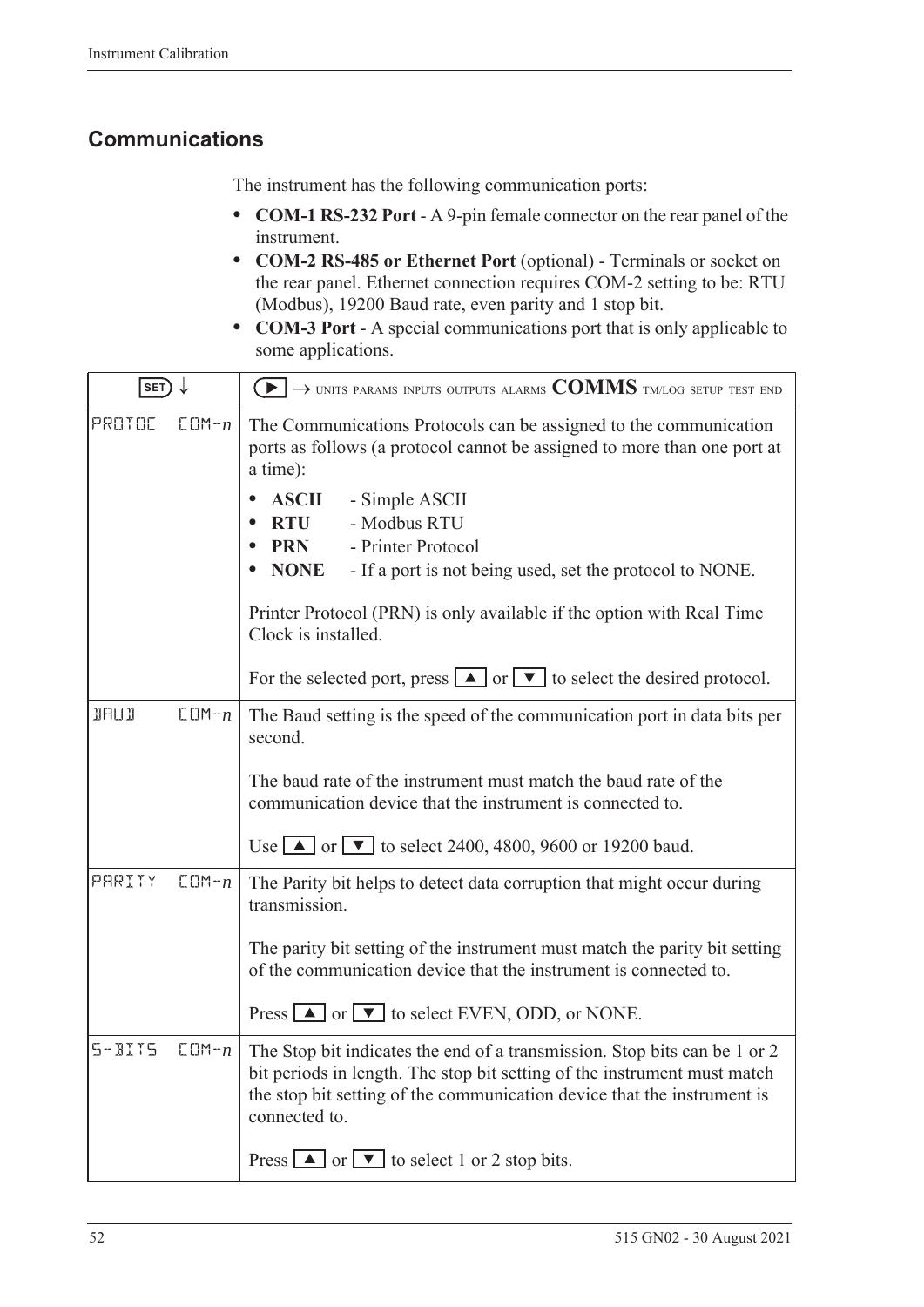| <b>SET</b>   |             | $\rightarrow$ units params inputs outputs alarms $\text{COMMS}$ tm/log setup test end                                                                                                                |
|--------------|-------------|------------------------------------------------------------------------------------------------------------------------------------------------------------------------------------------------------|
| RTU          | <b>JATA</b> | The Modbus RTU data format for the 2-register (4-byte) values can be<br>set as either floating point or long integer values.                                                                         |
|              |             | Use $\Box$ or $\nabla$ to select FLOAT or INTEGER.                                                                                                                                                   |
| RTU          | <b>ALLR</b> | The Modbus RTU protocol address must be in the range of 1 to 247.<br>When multiple instruments (slaves) are connected to one communication<br>device (master), each assigned address must be unique. |
|              |             | <b>Note:</b> The master device uses the RTU address 0 (zero) for broadcasting<br>to all connected slave units.                                                                                       |
| <b>ASCII</b> | AIIR        | The ASCII protocol address identifies each communicating device.                                                                                                                                     |
|              |             | The address must be in the range of 1 to 255. When multiple instruments<br>(slaves) are connected to one computer (master), each assigned address<br>must be unique.                                 |
| FLASH        | PORT        | The Flash Driver Port assignment defines the communication port for<br>downloading software into the instrument.                                                                                     |
|              |             | The default setting of this assignment is the RS-232 port. The Ethernet<br>port, if fitted, can not be used as the Flash port.                                                                       |
|              |             | Press $\Box$ or $\nabla$ to select RS-232 (COM-1), RS-485 (COM-2) or<br>NONE.                                                                                                                        |

### **Time Settings and Data Logging**

#### **Instrument Clock**

**Note:** The real-time clock is part of the advanced option package.

The instrument has a real-time clock for recording logged events. The clock displays the time and the date. The date format can be set to European format (day/month/year) or American format (month/day/year). The time clock uses the 24-hour format.

The clock will continue to operate for up to 5 years (typically) on the internal battery if there is no power connected to the instrument. Therefore, after an interruption to the power supply, the instrument recommences normal operation although there will be no data recorded during the period without a power supply.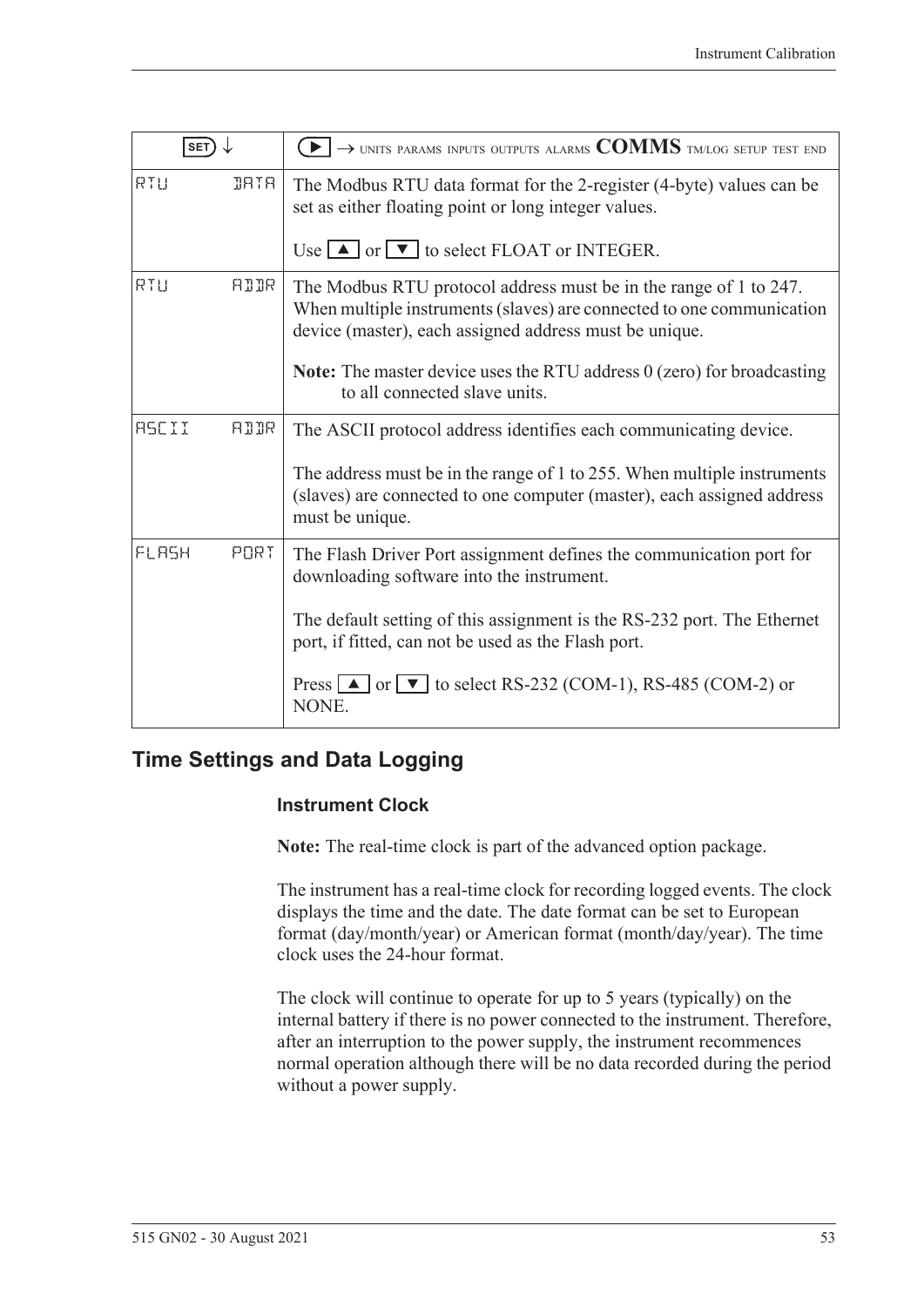**Note:** If there is an interruption to the power supply and the battery has failed, the instrument displays an error message when the power supply is restored. In this case, you should set the current time and date so that the instrument continues to log data at the correct times.

### **Data Logging**

The instrument will log the main-menu variables if real-time clock option is installed. The logs are at fixed intervals of hours, days, weeks, months and years. The instrument can store a total of 1530 log entries which are distributed over the log intervals as follows:

- 800 hourly logs
- 400 daily logs
- 200 weekly logs
- 100 monthly logs
- 30 yearly logs

If the number of log entries exceeds the programmed number for a particular time interval, the oldest log entry is overwritten by the newest one for that time interval.

Also note that the totals are saved as accumulated totals.

The log parameters (below) also determine the number of records to be included in a report printout if the printing option is used.

| <b>SET</b>   |           | $\rightarrow$ units params inputs outputs alarms comms $TM/LOG$ setup test end                                                                                                          |
|--------------|-----------|-----------------------------------------------------------------------------------------------------------------------------------------------------------------------------------------|
| <b>JATE</b>  | FORM      | <b>Clock Date Format</b>                                                                                                                                                                |
|              |           | The European date format is: dd/mm/yyyy or (Day-Month).                                                                                                                                 |
|              |           | The American date format is: mm/dd/yyyy or (Month-Day).                                                                                                                                 |
|              |           | Press $\Delta$ or $\nabla$ to select DAY-M or M-DAY                                                                                                                                     |
| <b>ELDEK</b> | YEAR      | The Clock Year defines the current year for the real-time clock.                                                                                                                        |
| <b>CLOCK</b> | $M - JHY$ | The Clock M-DAY setting defines the current month and date for the<br>real-time clock. This parameter is programmed in Month-Day format for<br>both European and American date formats. |
| <b>ELDEK</b> | H-MIN     | The Clock H-MIN setting is the current time in hours and minutes for the<br>real-time clock.                                                                                            |
| HOUR         | LOG5      | Set the number of Hourly Logs to appear on the printed log report.                                                                                                                      |
|              |           | The hourly log entry occurs at 00 minutes each hour.                                                                                                                                    |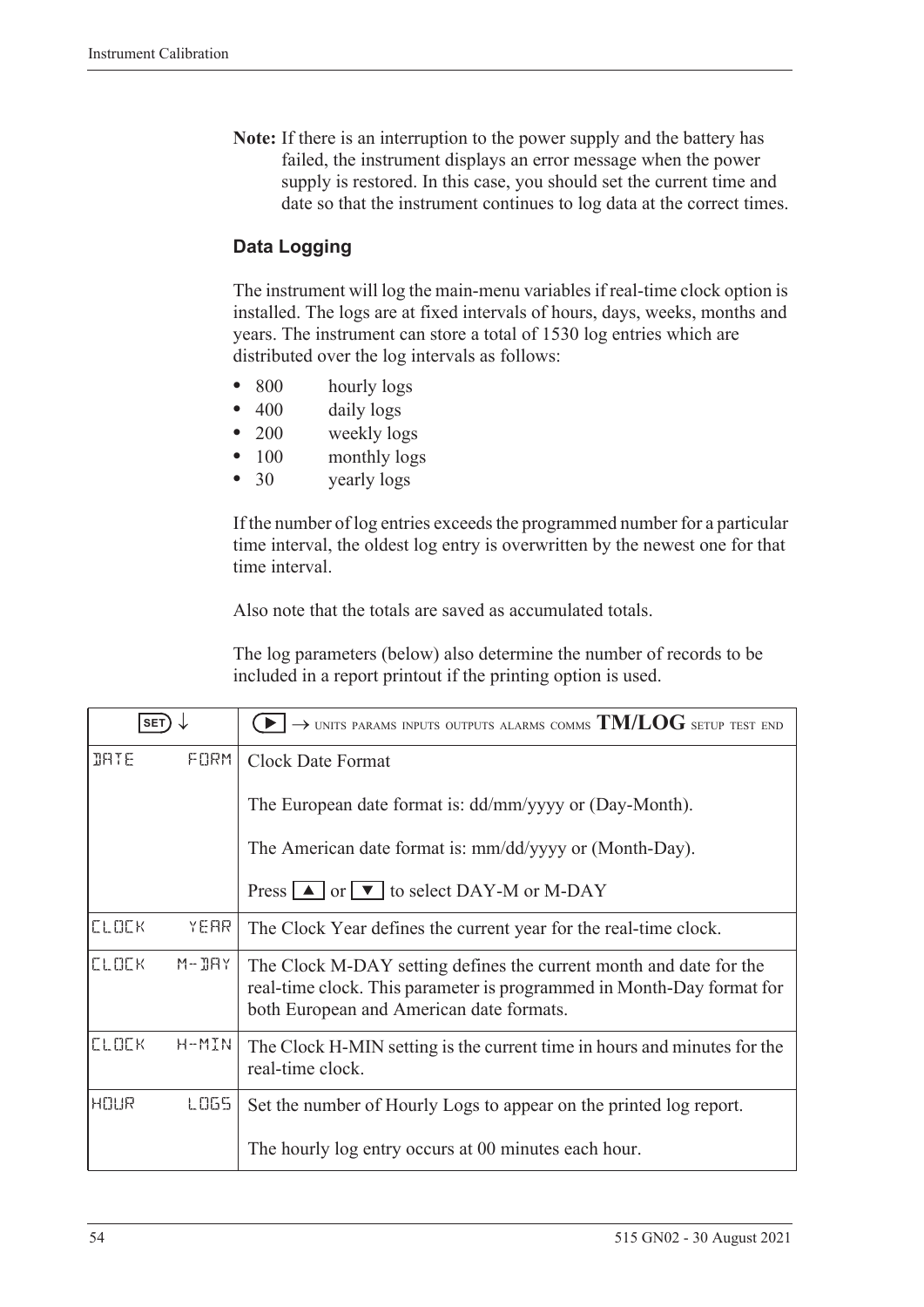| SET)         |             | $\blacktriangleright$ $\rightarrow$ units params inputs outputs alarms comms TM/LOG setup test end                                                                                                                                                                                                                    |
|--------------|-------------|-----------------------------------------------------------------------------------------------------------------------------------------------------------------------------------------------------------------------------------------------------------------------------------------------------------------------|
| <b>IRY</b>   | <b>LOGS</b> | Set the number of Daily Logs to appear on the printed log report.                                                                                                                                                                                                                                                     |
|              |             | The daily log entry occurs at 00 hours and 00 minutes each day.                                                                                                                                                                                                                                                       |
| <b>WEEK</b>  | <b>LOGS</b> | Set the number of Weekly Logs to appear on the printed log report.                                                                                                                                                                                                                                                    |
|              |             | The weekly log entry occurs at 00 hours and 00 minutes each Monday.                                                                                                                                                                                                                                                   |
| <b>MONTH</b> | LO65        | Set the number of Monthly Logs to appear on the printed log report.                                                                                                                                                                                                                                                   |
|              |             | The monthly log entry occurs at 00 hours and 00 minutes on the first day<br>of the month.                                                                                                                                                                                                                             |
| YEAR         | LO65        | Set the number of Yearly Logs to appear on the printed log report.                                                                                                                                                                                                                                                    |
|              |             | The yearly log entry occurs at 00 hours and 00 minutes on the first day of<br>the year.                                                                                                                                                                                                                               |
| RESET        | LOG5        | Reset the logged data. You may need to reset (clear) the logged data if<br>you change the time/log settings.                                                                                                                                                                                                          |
|              |             | Press $\Box$ or $\nabla$ to select YES, then press the <b>SET</b> ) key. The instrument<br>makes three beeps to confirm the reset command.                                                                                                                                                                            |
| REPORT       | TYPE        | The Printer Protocol Report Type determines the nature of the printout<br>from the REPORT PRINT - HOLD.SET prompt in the main menu. The<br>following report types available in this instrument are:                                                                                                                   |
|              |             | $REP-01$<br><b>Hourly Logs Report</b><br>$\bullet$<br>Daily Logs Report<br><b>REP-02</b><br><b>Weekly Logs Report</b><br>$REP-03$<br>Monthly Logs Report<br>$REP-04$<br><b>REP-05</b><br><b>Yearly Logs Report</b><br><b>REP-06</b><br>Previous Day's 24 Hour Report (0Hr - 23Hr, minimum<br>48 hourly logs required) |
|              |             | Press $\boxed{\blacktriangle}$ or $\boxed{\blacktriangledown}$ to select Report Type.                                                                                                                                                                                                                                 |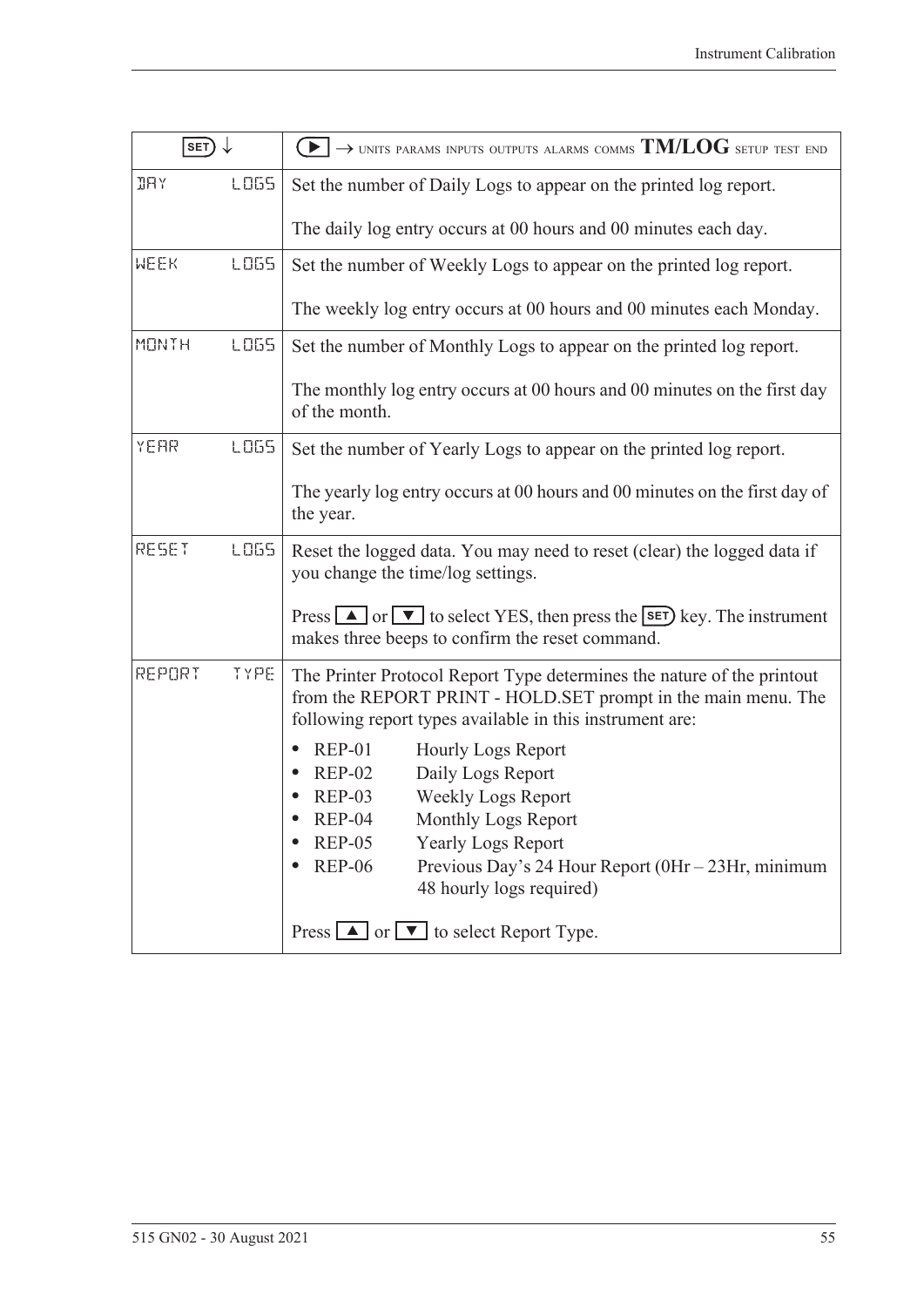| <b>SET</b> |              | $\rightarrow$ units params inputs outputs alarms comms $\mathrm{TM}/\mathrm{LOG}$ setup test end                                                                   |
|------------|--------------|--------------------------------------------------------------------------------------------------------------------------------------------------------------------|
| PRN        | <b>TYPE</b>  | The Printer Protocol Printer Type allows the nature of the printer being<br>used to be specified. The following printer types available in this<br>instrument are: |
|            |              | PRN-01<br>Generic computer printer                                                                                                                                 |
|            |              | <b>PRN-02</b><br>Generic roll printer (prints first line first)<br>$\bullet$                                                                                       |
|            |              | Slip printer TM295<br><b>PRN-03</b><br>٠                                                                                                                           |
|            |              | <b>PRN-04</b><br>Label (roll) printer - Citizen CMP30L<br>$\bullet$                                                                                                |
|            |              | Press $\boxed{\blacktriangle}$ or $\boxed{\blacktriangledown}$ to select Printer Type.                                                                             |
| PRINT      | <b>ACCUM</b> | Select whether the accumulated totals are printed in addition to the non-<br>accumulated totals for printer protocol.                                              |

# <span id="page-65-0"></span>**General Setup Parameters**

| SET)                             | $\rightarrow$ units params inputs outputs alarms comms tm/log $\operatorname{SETUP}$ test end                                                                      |
|----------------------------------|--------------------------------------------------------------------------------------------------------------------------------------------------------------------|
| DEFAULT TOTAL                    | The instrument displays the default Total when the user presses the<br>TOTAL key.                                                                                  |
|                                  | If the display timeout is enabled, the instrument displays the default Total<br>when there is no user action for the period of the display time out period.        |
|                                  | Press $\boxed{\blacktriangle}$ or $\boxed{\blacktriangledown}$ to select the default total display.                                                                |
| <b>SUPPLY</b><br>$V \square L$ T | The instrument provides a power-limited supply for external transducers.                                                                                           |
|                                  | Press $\boxed{\blacktriangle}$ or $\boxed{\blacktriangledown}$ to set the transducer supply voltage between 8 and 24<br>volts DC as required.                      |
| $T - 11T$<br>MODE                | If the Display Timeout mode is enabled, and there is no user activity for<br>the defined timeout period, the display panel returns to the default<br>display.      |
|                                  | This function is useful for the following reasons:                                                                                                                 |
|                                  | to return the display to a preferred variable after the user has finished<br>$\bullet$<br>reading other information,                                               |
|                                  | to cancel the calibration mode and return to the default display if the<br>user does not exit from the calibration mode for any reason.                            |
|                                  | Press $\boxed{\blacktriangle}$ or $\boxed{\blacktriangledown}$ to select the display timeout function as follows:                                                  |
|                                  | <b>DISABLE</b> - Timeout is completely disabled.<br>$\bullet$<br><b>EN DISP</b> - Timeout is enabled during Normal mode and Calibration<br>$\bullet$<br>View mode. |
|                                  | <b>EN EDIT</b> - Timeout is enabled during Calibration Set mode.<br>$\bullet$<br><b>EN ALL</b> - Timeout is enabled for all modes.                                 |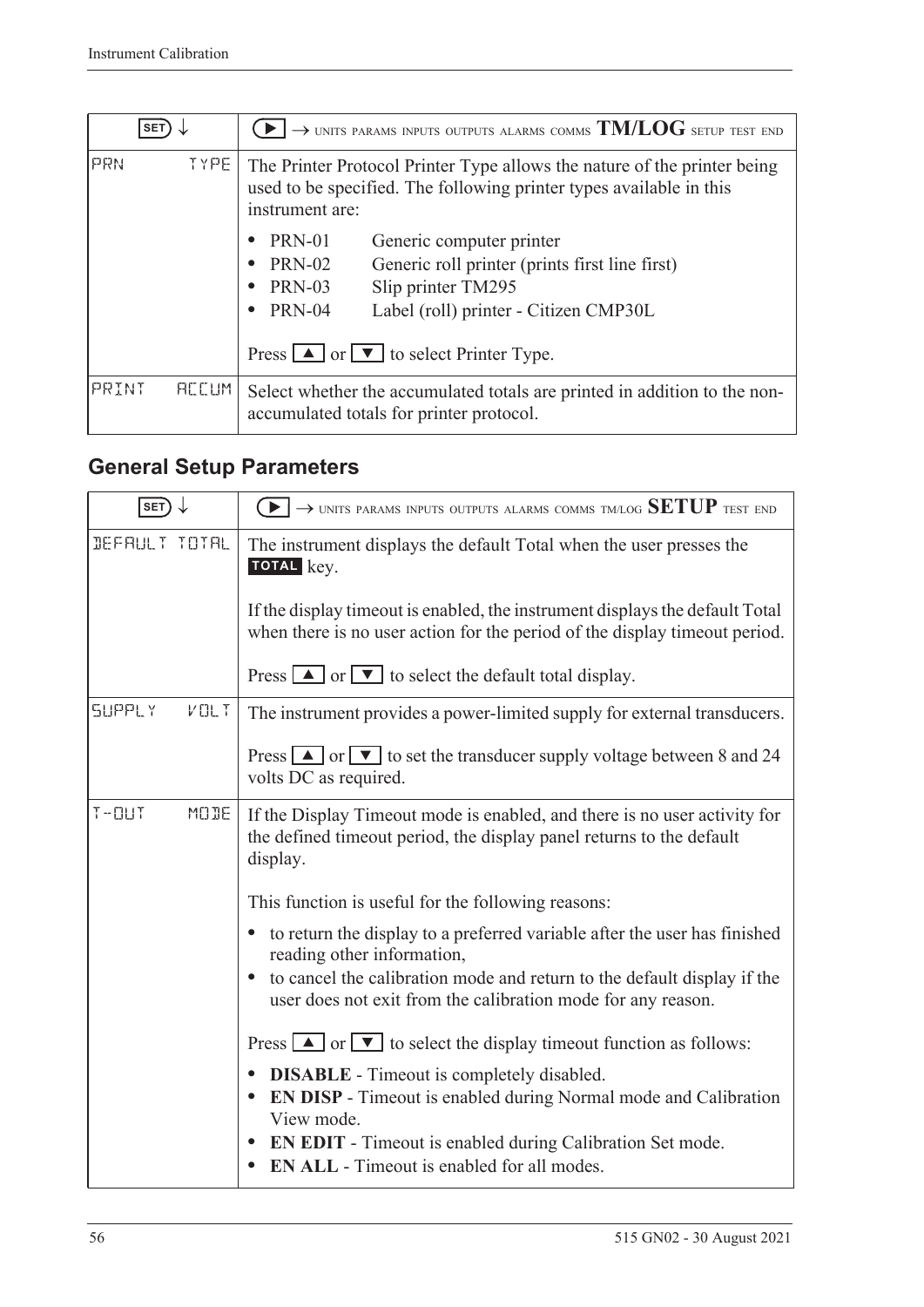| SET)          |              |                                                                                                                                                                                                                                                                                                                                                     |
|---------------|--------------|-----------------------------------------------------------------------------------------------------------------------------------------------------------------------------------------------------------------------------------------------------------------------------------------------------------------------------------------------------|
| $T - 111T$    | <b>SEC</b>   | The Display Timeout period defines the delay for the Display Timeout<br>mode if it is enabled.                                                                                                                                                                                                                                                      |
|               |              | The display timeout period can be from 5 to 99 seconds.                                                                                                                                                                                                                                                                                             |
| RESET         | MODE         | The Totals Reset mode can be configured to reset the non-accumulated<br>totals to zero.                                                                                                                                                                                                                                                             |
|               |              | Press $\boxed{\blacktriangle}$ or $\boxed{\blacktriangledown}$ to select the reset mode as follows:                                                                                                                                                                                                                                                 |
|               |              | <b>NONE</b> - The user cannot reset the non-accumulated totals.<br><b>INSTANT</b> - When the user presses the <b>RESET</b> key, the instrument<br>resets all non-accumulated totals.<br><b>DELAYED</b> - When the user presses the <b>RESET</b> key and holds it for<br>$\bullet$<br>two seconds, the instrument resets all non-accumulated totals. |
| RESET         | <b>REEUM</b> | The Reset Accumulated Totals function clears all of the accumulated<br>totals and the non-accumulated totals.                                                                                                                                                                                                                                       |
|               |              | Press $\Box$ or $\nabla$ to select YES, then press the <b>SET</b> ) key. The instrument<br>makes three beeps to confirm the reset command.                                                                                                                                                                                                          |
| <b>IISPL</b>  | <b>TRGS</b>  | The Display Tags option determines whether the instrument displays the<br>default display tags or the user-defined tags. The display tag setting also<br>defines whether the instrument displays the default error and warning<br>messages, or the user-defined messages.                                                                           |
|               |              | Note: The user-defined tags can be entered into the instrument only by<br>the manufacturer or the distributor.                                                                                                                                                                                                                                      |
|               |              | Press $\Box$ or $\Box$ to select the Display Tags option as follows:                                                                                                                                                                                                                                                                                |
|               |              | <b>DEFAULT</b> - the instrument displays the default (English) tags<br><b>USER</b> - the instrument displays the user-defined tags.                                                                                                                                                                                                                 |
| $B H L K - L$ | $T - 11T$    | If the backlight timeout is enabled, and there is no user activity (any keys<br>pressed) for a period of 10 seconds, the display backlight switches off to<br>save power. The backlight switches on when a key is pressed. Select the<br>backlight timeout mode as required.                                                                        |
|               |              | Press $\Box$ or $\Box$ to select ENABLE or DISABLE.                                                                                                                                                                                                                                                                                                 |
| RATES         | IJΡ          | This parameter sets the maximum number of decimal places for<br>displaying or printing main menu rates.                                                                                                                                                                                                                                             |
| TOTALS        | IJΡ          | This parameter sets the maximum number of decimal places for<br>displaying or printing main menu totals.                                                                                                                                                                                                                                            |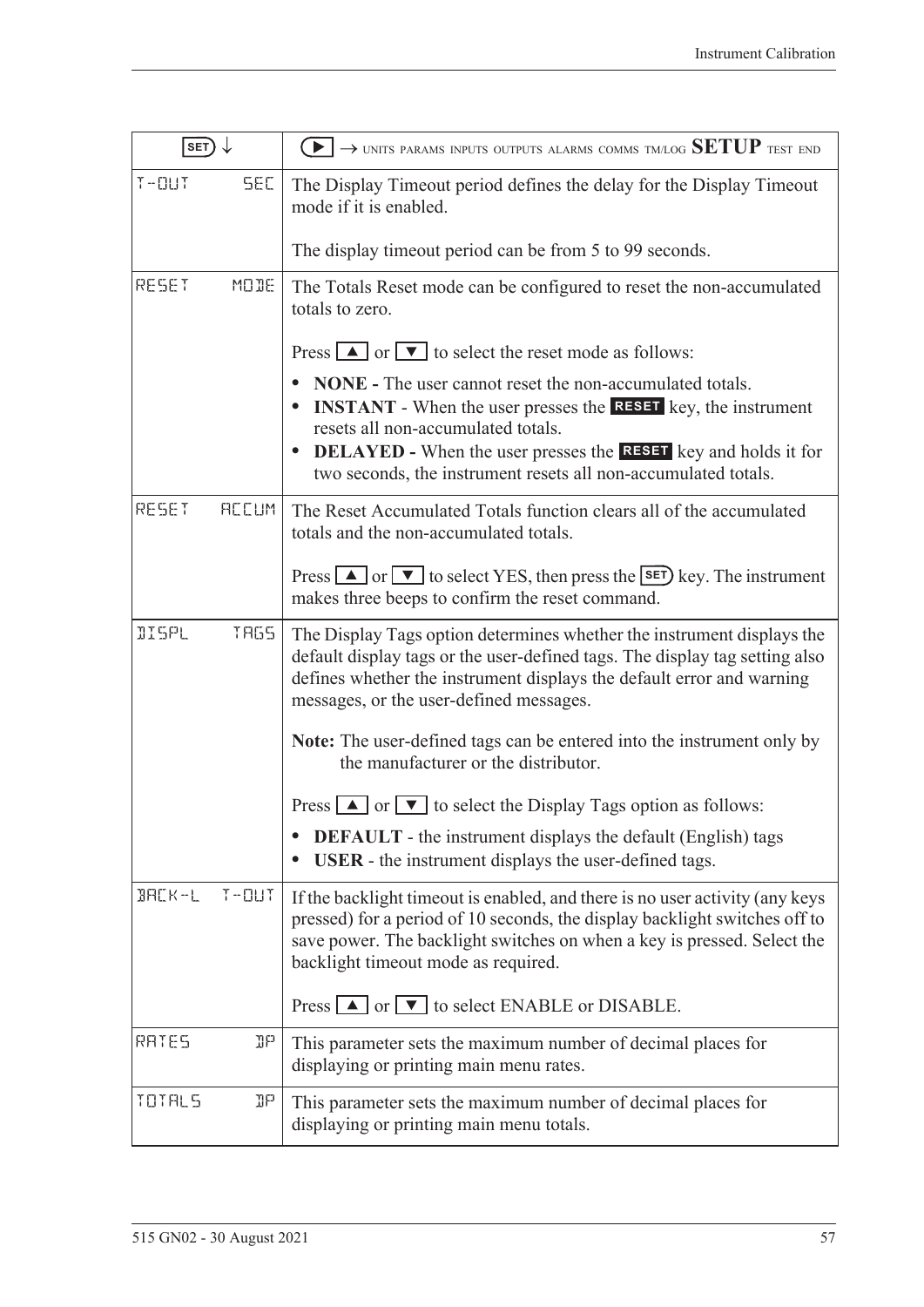# **Test Menu**

The Test menu enables you to view the inputs and outputs to and from the instrument.

In Calibration Set mode, (by entering the system password) you can control the outputs and the alarms as described in the table below.

| $\overline{\text{SET}}$  |              | $\blacktriangleright$ $\blacktriangleright$ UNITS PARAMS INPUTS OUTPUTS ALARMS COMMS TM/LOG SETUP $\text{TEST}$ end                                                                                                                                              |
|--------------------------|--------------|------------------------------------------------------------------------------------------------------------------------------------------------------------------------------------------------------------------------------------------------------------------|
| $\text{HIMP}_n$          | units        | The units are displayed according to the calibration setup for the analog<br>input. If unused or set to Default the input is 4-20mA and displayed in<br>mA.                                                                                                      |
| $L$ INP $n$              | <b>STRTE</b> | You can view the state of the logic inputs. If the input is an open contact<br>or inactive it will display HI. If the input is a closed contact or active it<br>will display LO.                                                                                 |
| UUTn                     | <b>STRTE</b> | You can control the state of the outputs. Press the $\Box$ or $\nabla$ keys to set<br>the output state as follows:                                                                                                                                               |
|                          |              | <b>PROCESS</b> - the output depends on the current values of the inputs<br>and the calculations that the instrument performs.                                                                                                                                    |
|                          |              | For a pulse output, such as a total, the output produces a pulse train as<br>follows:                                                                                                                                                                            |
|                          |              | <b>ON</b> - a pulse train with a pulse width as set in the Outputs menu.<br>OFF - no output.                                                                                                                                                                     |
|                          |              | For a 4-20mA output, such as a rate, the output is as follows:                                                                                                                                                                                                   |
|                          |              | $HI$ - the output is set to $20mA$ .                                                                                                                                                                                                                             |
|                          |              | $LO$ - the output is set to 4mA.                                                                                                                                                                                                                                 |
| HLRMn<br>or<br>$REL - n$ | <b>STRTE</b> | You can control the state of the relays (alarms). Press the $\boxed{\blacktriangle}$ or $\boxed{\blacktriangledown}$<br>keys to set the selected relay as follows:                                                                                               |
|                          |              | <b>PROCESS</b> - the relay operates according to the current values of the<br>inputs and the relay settings as programmed.<br><b>OPEN</b> - the relay output contacts are set to "open".<br>$\bullet$<br>CLOSED - the relay output contacts are set to "closed". |
| <b>SUPPLY</b>            | V            | You can display the actual DC output supply voltage, which may help<br>with troubleshooting.                                                                                                                                                                     |
|                          |              | If the actual supply voltage is lower than the preset value (refer to<br>General Setup Parameters on page 56) it may indicate that the output is<br>overloaded.                                                                                                  |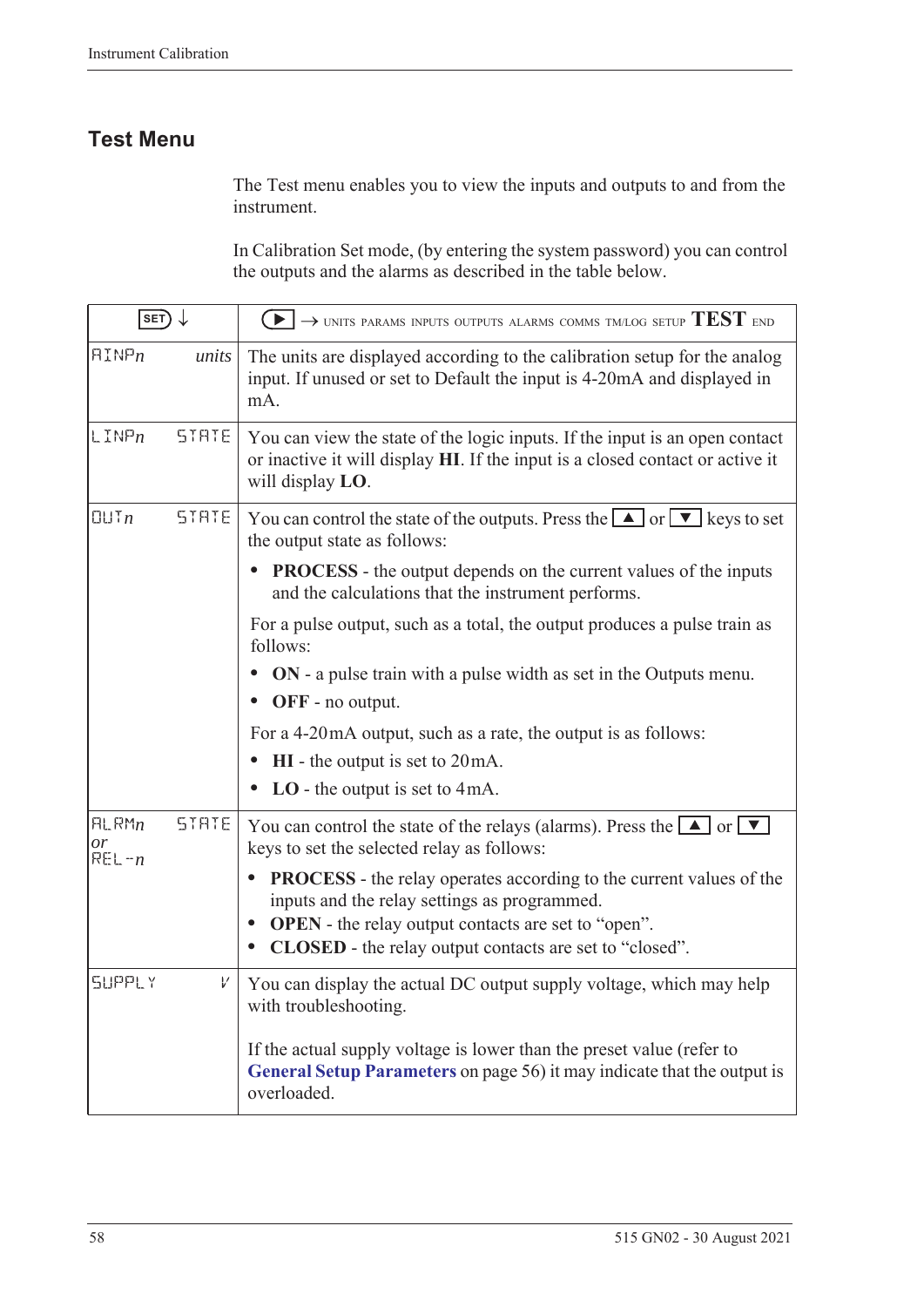# **System Messages**

The instrument displays messages for defined events and fault conditions.

The manufacturer or distributor can enter user-defined text for the messages. This user-defined text is displayed, instead of the default (English) messages, when the Display Tags option in the Setup menu is set to USER.

### <span id="page-68-0"></span>**Error Messages**

#### **Failure of Analog Input Sensor**

If there is a failure of an analog input sensor for a process parameter such as temperature or pressure etc, the instrument sets the value of that parameter to 0 and displays the relevant error message. The input sensor and connections need to be inspected and may require replacement.

The instrument also sets the results of calculations that depend on the failed input(s) to 0. For example, if the temperature sensor fails, the instrument displays a temperature reading of 0 and the calculated energy flow as 0.

### **Default Value on Exception**

If Default Value On Exception has been enabled in the INPUTS section of calibration, the default value will automatically be used so that all calculations can continue. The error message will still continue to scroll across the display until the fault is corrected at which point the calculations will revert to using the live input.

#### **Override Error Condition**

While a fault is being rectified on an analog input for a process parameter, an operator with calibration access can set the Analog Input Signal Type to DEFAULT and the Analog Input Default Point to a typical process value. If there are no other faults, the instrument continues to operate by using the default value.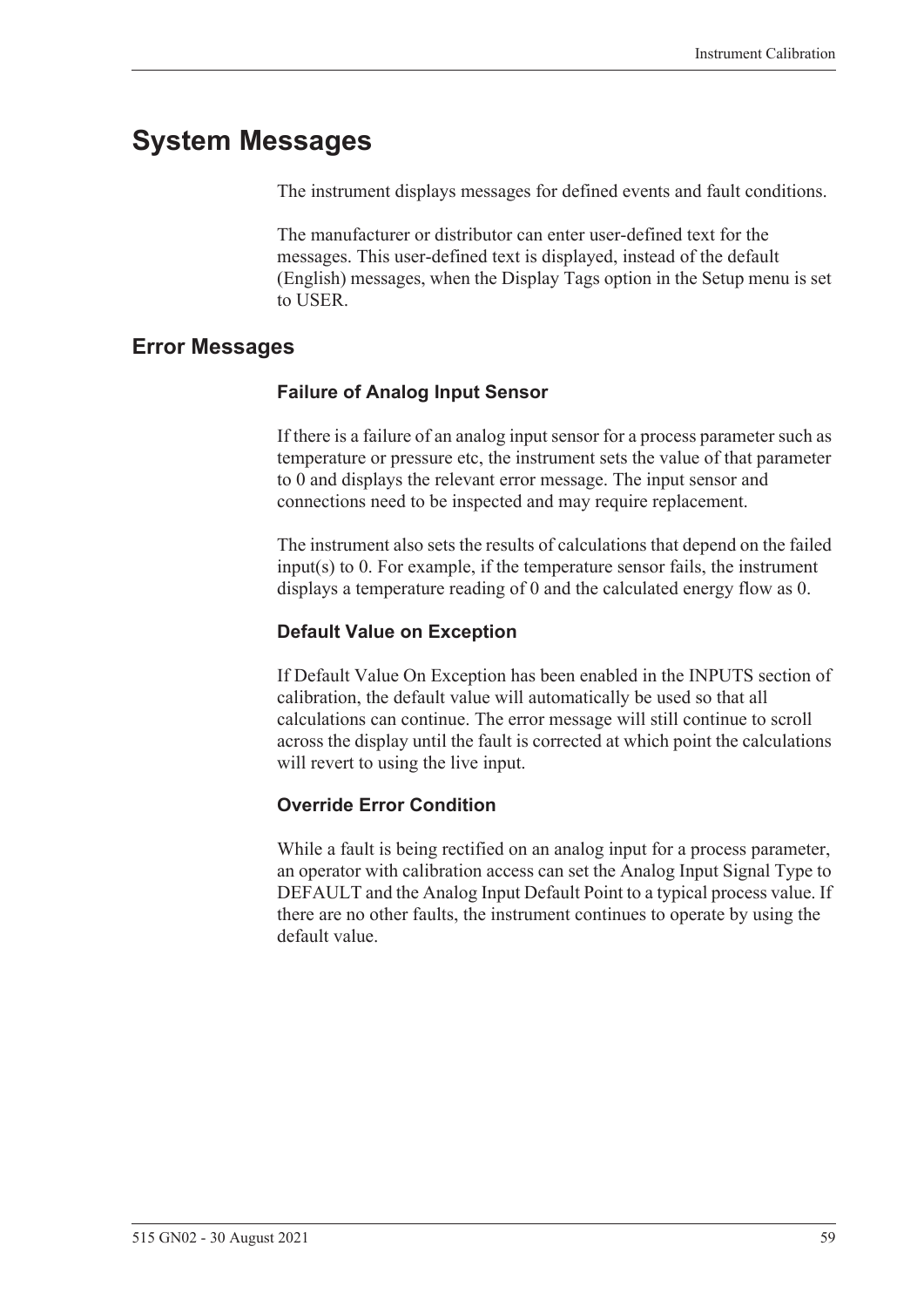| <b>Error</b><br><b>Messages</b>      | <b>Status</b><br>Code | <b>Description</b>                                                                                                                                                                                                                                 |
|--------------------------------------|-----------------------|----------------------------------------------------------------------------------------------------------------------------------------------------------------------------------------------------------------------------------------------------|
| CPU Card<br>Failure                  | 20                    | There are failed components on the CPU card and technical support<br>is required.                                                                                                                                                                  |
| Power Supply<br>is Low               | 21                    | The input and/or output power supply voltage is too low, ensure<br>that:<br>(a) input power supply voltage is within the specified range<br>(b) output power supply is not overloaded.                                                             |
| New/Failed<br>Battery - Set<br>Time  | 22                    | The real-time clock has lost the correct time because the battery has<br>failed, or there is a new battery. Set the current time and date (in the<br>TM/LOG menu) to clear the error message and to continue data<br>logging at the correct times. |
|                                      |                       | Note: The instrument can continue operating with a failed battery,<br>but the correct time will be lost if there are interruptions to<br>the power supply.                                                                                         |
| Temperature<br><b>Sensor Failure</b> | 01                    | The temperature sensor (analog input 1) has failed. To deactivate<br>the error, the Analog Input Signal Type can be set to DEFAULT to<br>use a programmed default value instead of the sensor signal.                                              |
| Pressure<br><b>Sensor Failure</b>    | 02                    | The pressure sensor (analog input 2) has failed. To deactivate the<br>error, the Analog Input Signal Type can be set to DEFAULT to use<br>a programmed default value instead of the sensor signal.                                                 |
| Lo Range<br>Flow Input<br>Failure    | 03                    | The low range flow transmitter (analog input 3) has failed.                                                                                                                                                                                        |
| Hi Range Flow<br>Input Failure       | 04                    | The high range flow transmitter (analog input 4) has failed.                                                                                                                                                                                       |
| Invalid<br>Reference<br>Parameter    | 06                    | The reference parameter is outside of the allowed range. Reference<br>temperature and pressure (specified in the Parameters menu) should<br>be within the AGA-8 limits.                                                                            |
| Temp/Pressure<br>is Out of<br>Range  | 10                    | The temperature and/or pressure inputs are outside of the allowed<br>calculation range.                                                                                                                                                            |

The system displays error messages as described in the following table: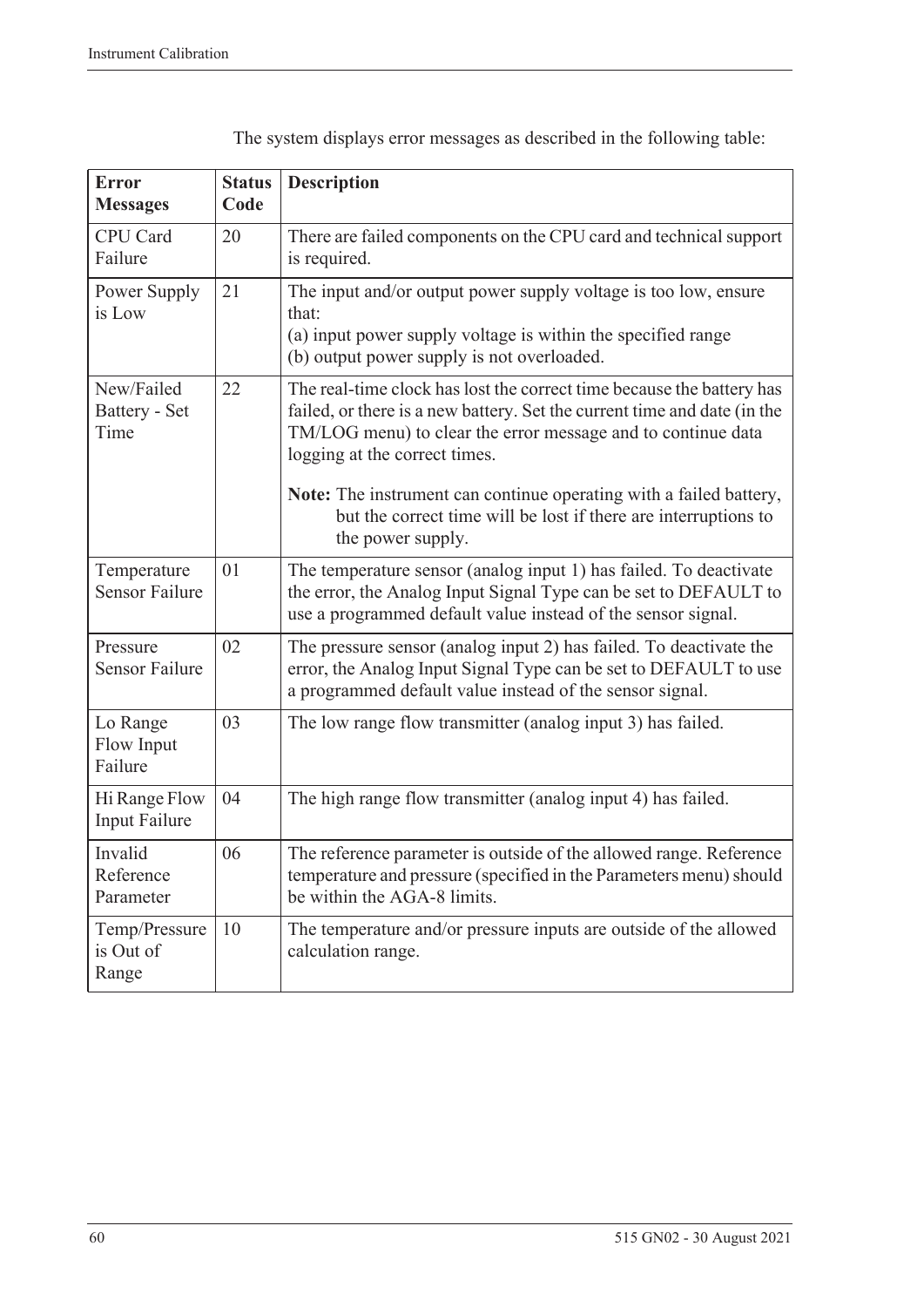# **Warning Messages**

| <b>Warning Messages</b>           | <b>Description</b>                                                                                                                                                         |
|-----------------------------------|----------------------------------------------------------------------------------------------------------------------------------------------------------------------------|
| Value Has Been Set to<br>Default  | You have entered an invalid value for a parameter. Therefore, the<br>instrument has set the default value.                                                                 |
| Over Total Limit -<br>Maximum Set | You have exceeded the maximum number of logging entries for the<br>combined time bases. The instrument has set the current log setting to<br>the remaining maximum number. |
| Already Assigned to<br>Other Port | You have tried to assign a particular protocol type to more than one<br>serial communication port. The instrument has set the protocol to<br>NONE.                         |

The system displays warning messages as described in the following table: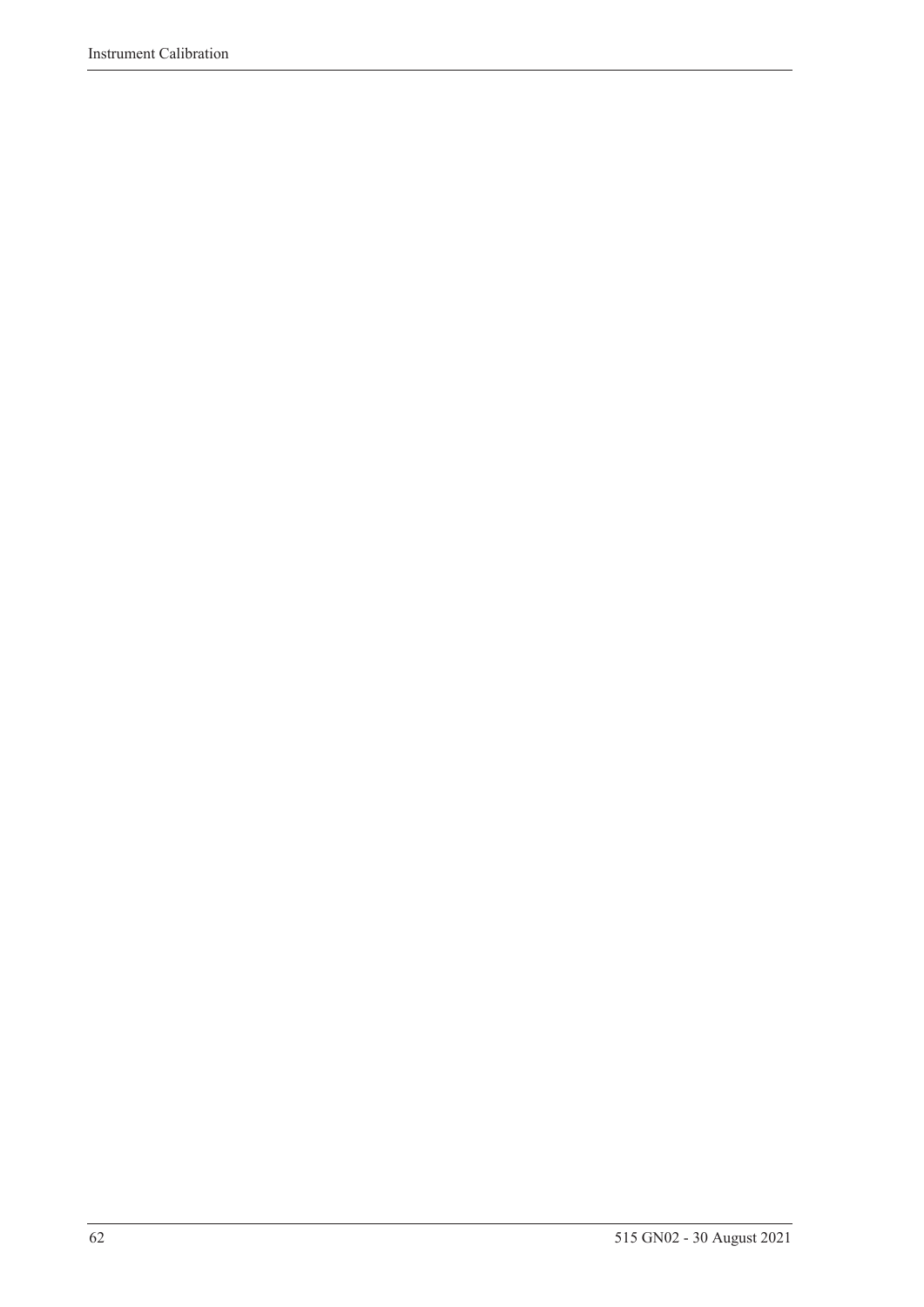# **Chapter 6 Communications**

# **Overview**

<span id="page-72-2"></span>This chapter describes the communications between the instrument and another communicating device such as a computer or a printer. You should have relevant information about the devices to which the instrument will be connected. Some connection examples are included in this manual, however, the operation and connection of other devices is outside the scope of this manual.

# **Hardware Interconnection**

<span id="page-72-3"></span>The instrument has two communication ports:

- **•** COM-1 RS-232 port on the rear panel (DB9 female connector)
- **•** COM-2 RS-485 port on the rear panel (optional) or Ethernet (optional)

The appropriate interface and protocols are selected during calibration.

#### <span id="page-72-1"></span>**COM-1 RS-232 Port**

The COM-1 RS-232 port provides communication between the instrument and one other device such as a host computer or a printer.

**Note:** A printer must have a serial port to be able to be directly connected to the flow computer. It is not possible to communicate directly with a printer via a parallel port.

Computers use either a DB9 or a DB25 connector, and the connections to each type are shown in [Figure 19.](#page-72-0)



<span id="page-72-0"></span>*Figure 19 RS-232 Cable Connections to a Computer*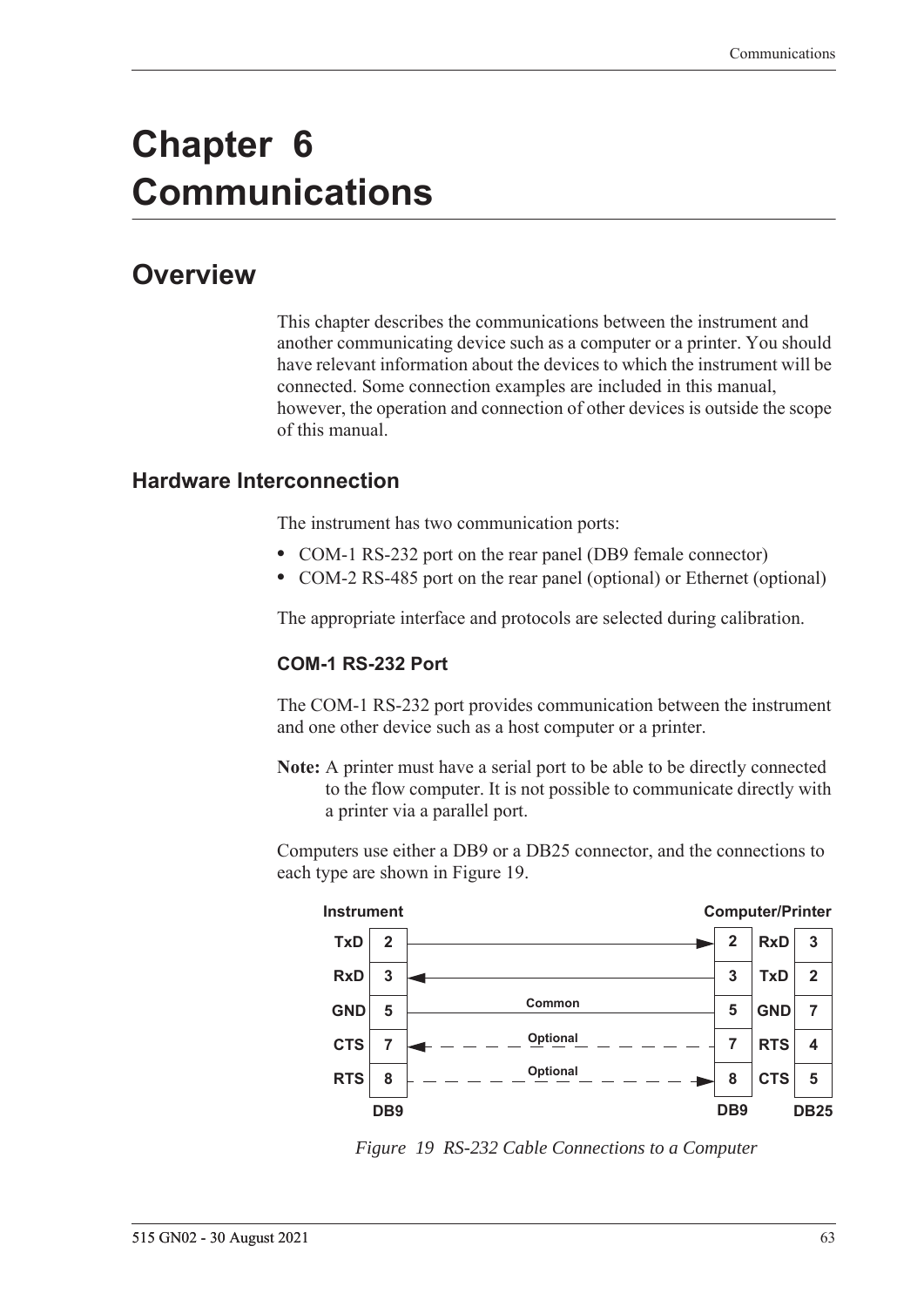**Note:** The instrument requires a cable with straight-through connections. Do not use a null modem cable for RS-232 connection to a computer.

#### <span id="page-73-1"></span>**COM-2 RS-485 Port Option**

The COM-2 RS-485 port enables communication with multiple devices. Each device has a unique address so that the "master" device can communicate with specific "slave" devices.

On RS-485 links, an external terminating resistor must be connected at the furthest end of the cable. When multiple instruments are connected, they should be "daisy chained" in a multidrop configuration as shown in Figure [20](#page-73-0). Up to 32 units can be connected to the interface at a maximum distance of 1200 metres.



<span id="page-73-2"></span>*Figure 20 RS-485 Connections*

#### <span id="page-73-0"></span>**COM-2 Ethernet Port Option**

An Ethernet module is an available option, in place of the RS-485 port, if Modbus TCP/IP connection is required. In the programming communication settings, COM-2 should be set to RTU (Modbus), 19200 Baud rate, even parity and 1 stop bit.

For further advice and example of Ethernet port usage and setup, refer to **[Ethernet Port & Setup](#page-97-0)** on page 88 in the Appendix.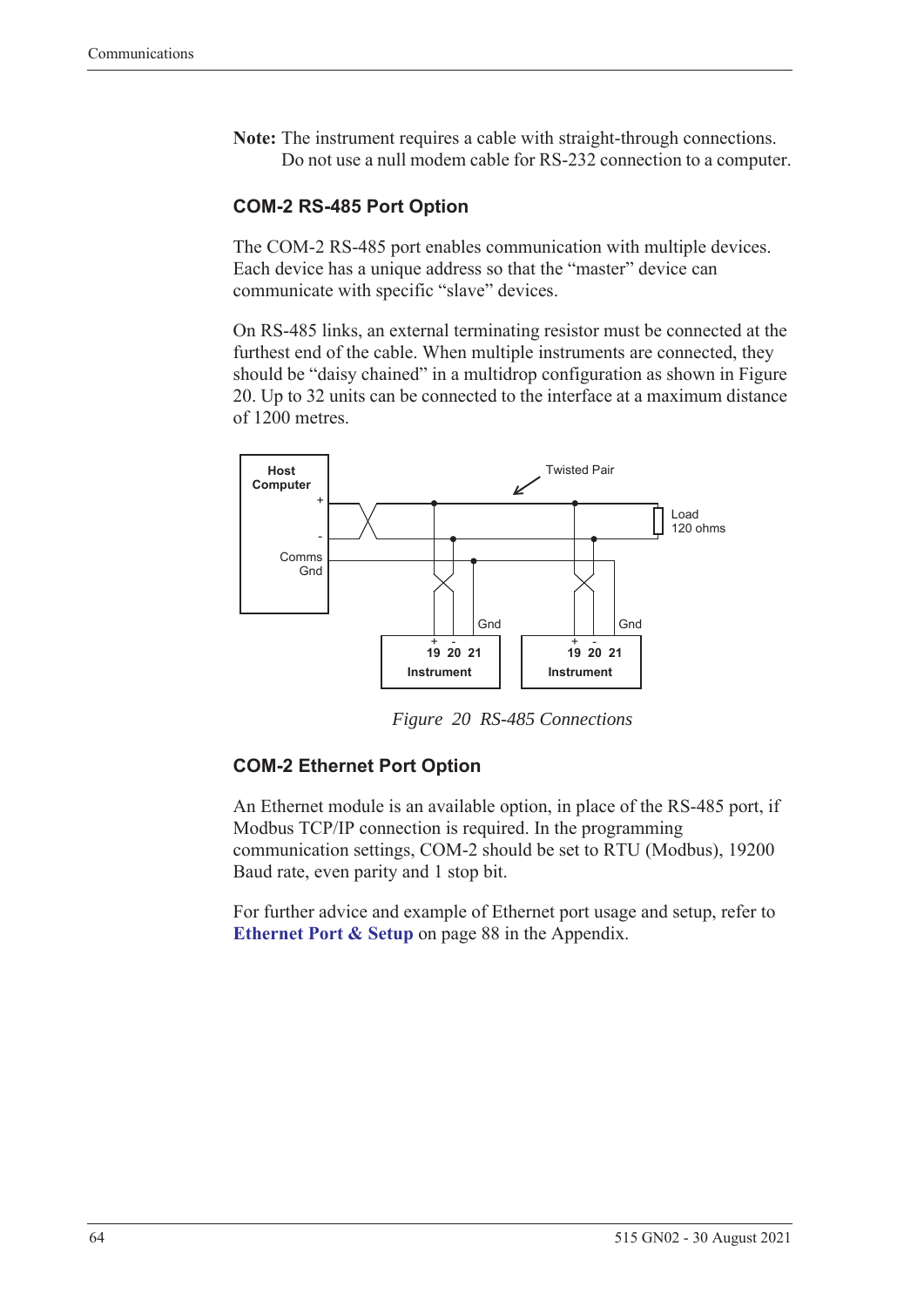# **Protocols**

<span id="page-74-1"></span>The communications protocols can be assigned to the communication ports on the instrument as follows:

- **• ASCII** Simple ASCII
- **• RTU** Modbus RTU
- **• PRN** Printer Protocol
- **• NONE** If a port is not being used, set the protocol to NONE.
- **Note:** The Printer Protocol is only available if the option with Real Time Clock is installed. Also a protocol cannot be assigned to more than one port at a time as described in **[Communications](#page-61-0)** on page 52.
- **• ASCII** In this ASCII protocol each command and response is a string of ASCII characters. This proprietary protocol is developed by Contrec to allow for simple information interchange. The main advantages of this mode are that it allows extended time intervals to occur between characters without causing a timeout error and that messages can be sent and monitored easily with a simple ASCII terminal.
- **• Modbus RTU** Modbus RTU is an industry-standard protocol which allows the instrument to be easily connected to computers running supervisory software systems. The main advantage of this mode is that its greater character density allows better data throughput than ASCII mode, however each message must be transmitted in a continuous stream.
- <span id="page-74-0"></span>**• Printer** - In the Printer protocol there is a selection of printer types. Please refer to the **[Printer Protocol](#page-87-0)** on page 78 for full details.

# **Simple ASCII Protocol**

This simple ASCII protocol requires that all requests are initiated with a colon (:) and terminated with a carriage return  $\binom{C_R}{R}$ . The message termination can include a linefeed before the carriage-return  $(\mathsf{L}_\mathsf{F}^\mathsf{C}_{\mathsf{R}})$ , but it is the carriage-return that acts as the message termination.

<span id="page-74-2"></span>All responses by the instrument are terminated with a linefeed and a carriage-return  $(L_F^C_R)$ .

# **Requests Format**

The format of a request to the instrument is as follows:

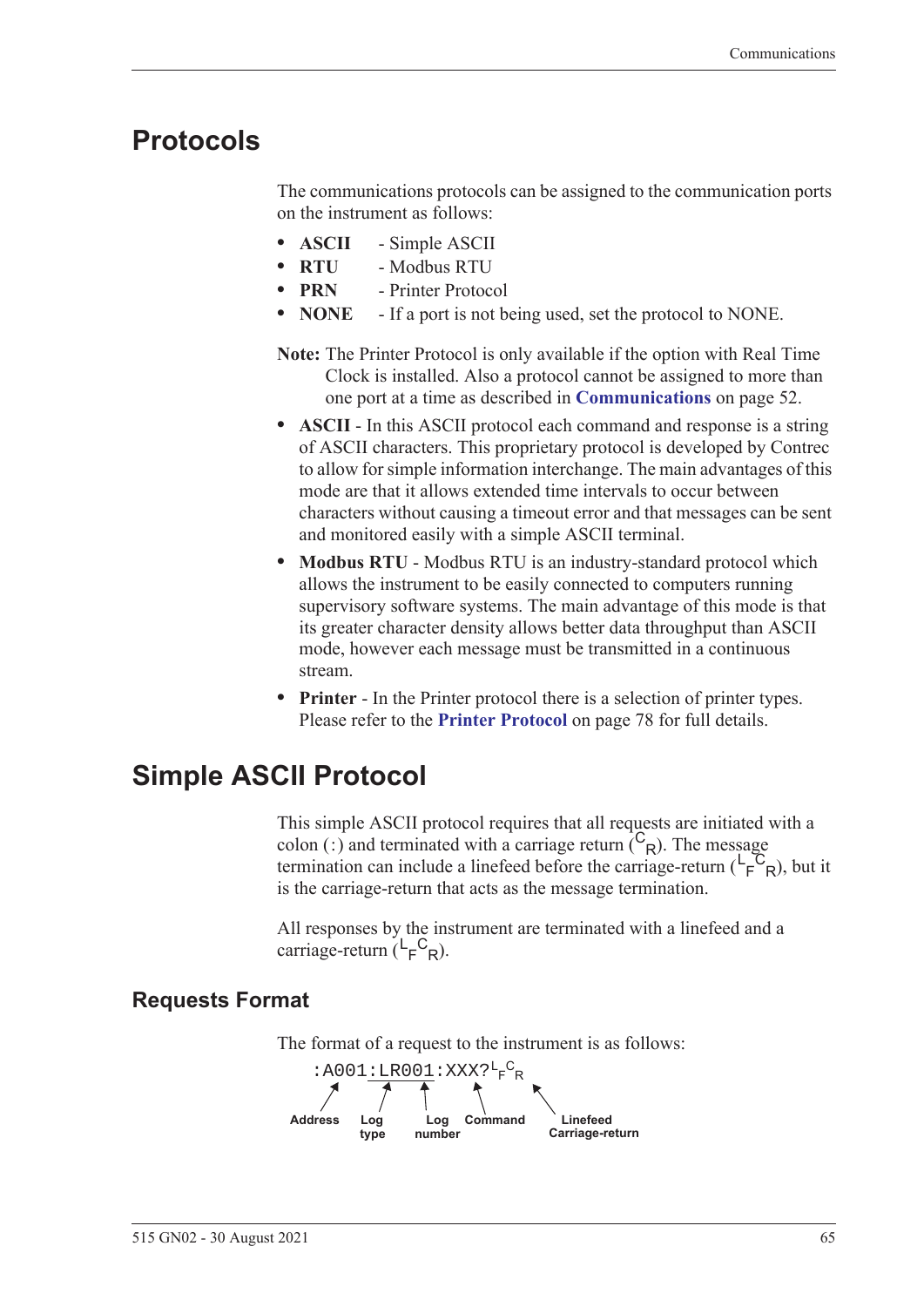Each request must include the address and command portions. The underlined section is an optional part of the request string.

#### <span id="page-75-0"></span>**Address**

In multipoint communications, each instrument must have a unique address and it is essential in the request for identifying a particular instrument. However, it may be set to 000, for special broadcast commands.

For single-instrument communications, the address can also be set to 000 in the request.

Refer to **[Communications](#page-61-0)** on page 52 for setting the instrument address.

**Note:** The instrument always responds with its address in the header regardless of the type of request.

#### **Log Type and Number**

The log type and number enables a communicating device to retrieve data from the instrument. The data can be from timebased and/or event-based logs. Data can also be from the current process variables with the either accumulated or non-accumulated (resettable) totals.

All logged records of the process variables contain the accumulated totals.

The log request is optional. If the log request is not included, or the log number is set to 000, the instrument returns the current process variables. If the log request is included, the log number defines the specific log entry by counting backwards. The most recent log entry for a timebase is 001.

The "last edit" log records the process variables at the time of the last exit from the calibration edit mode. There is only one "last edit" log, therefore, if a number is included in the request, the instrument ignores the number and returns the data at the time of the last edit. Likewise, there is only one set of current process variables with "non-accumulated totals", therefore it also ignores any log number included in the request.

The types of logs applicable to this instrument are as follows:

| Log Type                                         |
|--------------------------------------------------|
| LH - hourly log                                  |
| LD - daily log                                   |
| LW - weekly log                                  |
| LM - monthly log                                 |
| $LY$ - yearly log                                |
| LE - last edit log                               |
| LN - current totals displayed as Non-accumulated |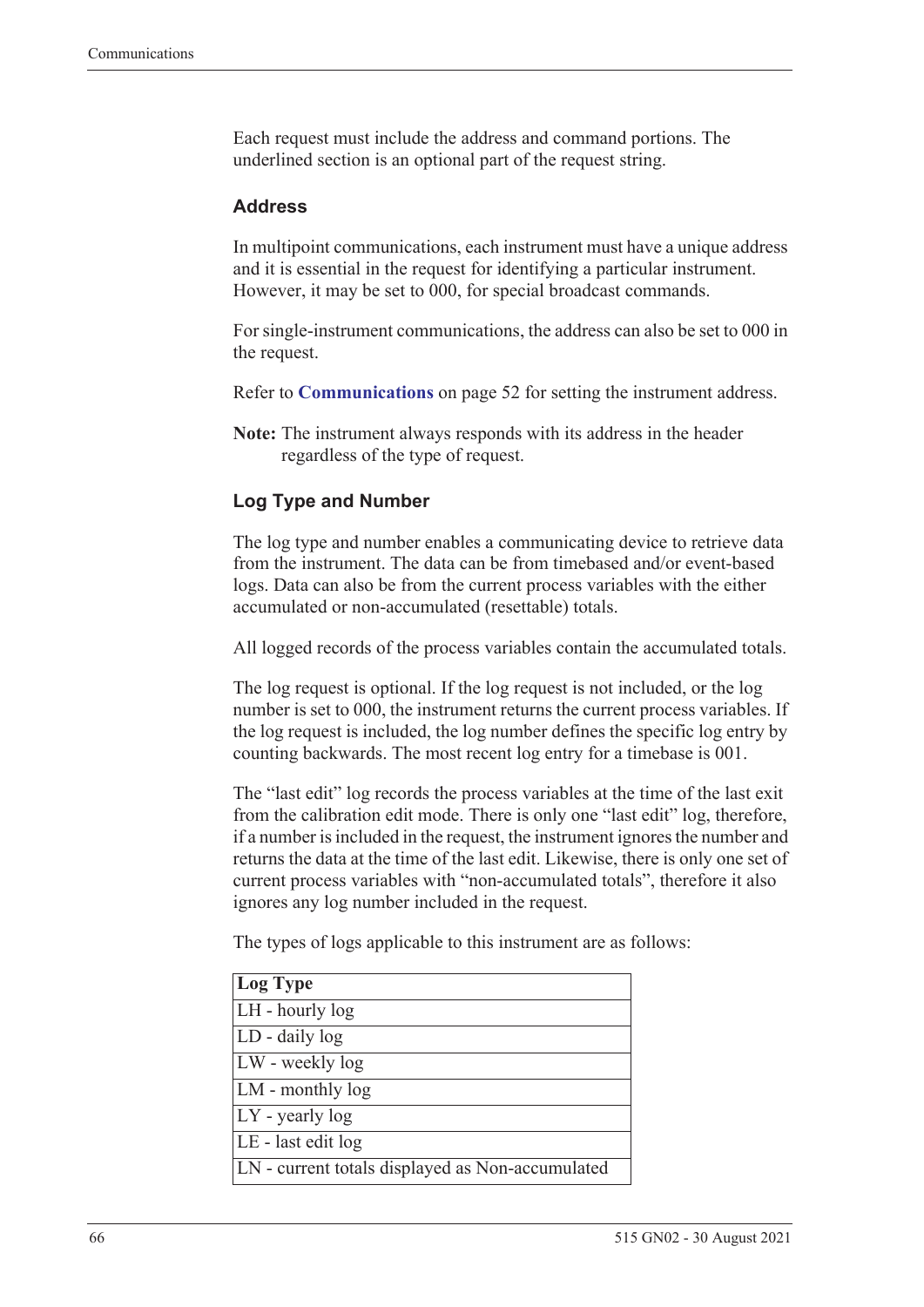The number of the log entry is the same as shown on the front panel of the instrument. For example, a request for LH003 would return the data for the log entry two hours prior to the most recent hourly log entry. If the current time is between 9:00 am and 10:00 am, the most recent hourly log LH001 was recorded at 9:00. Therefore, LH002 is for 8:00 and LH003 is for 7:00. After 10:00 am in this example, LH003 becomes the 8:00 log.

#### **Instrument Responses**

<span id="page-76-1"></span>The instrument response time to any enquiry is not more than 300 ms. The responses from the instrument are in the following format:

```
HEADER<sup>L</sup>F<sup>C</sup>R
DATA<sup>L</sup>F<sup>C</sup>R
DATA<sup>L</sup>F<sup>C</sup>R
.
.
.
DATA<sup>L</sup>F<sup>C</sup>R
L_F^C<sub>R</sub>
```
The components of the response message are as follows:

#### **Header**

The format of the response header from the instrument is as follows:



<span id="page-76-0"></span>The instrument **Exception Status** codes that the instrument returns for the ASCII protocol are the same as those described for the Modbus RTU protocol in **[Instrument Exception Status](#page-84-0)** on page 75.

#### **Data**

The format of the data variables from the instrument is as follows:

|                       |  |  |  |  | 89123.456 |  |  |                                                                                                                                                               |  | M W h |  |  |  |  | E N E R G Y |  |  |
|-----------------------|--|--|--|--|-----------|--|--|---------------------------------------------------------------------------------------------------------------------------------------------------------------|--|-------|--|--|--|--|-------------|--|--|
|                       |  |  |  |  |           |  |  |                                                                                                                                                               |  |       |  |  |  |  |             |  |  |
| Value (aligned right) |  |  |  |  |           |  |  | $\begin{bmatrix} \frac{8}{9} \\ \frac{8}{9} \end{bmatrix}$ Unit (aligned left) $\begin{bmatrix} \frac{8}{9} \\ \frac{8}{9} \end{bmatrix}$ Item (aligned left) |  |       |  |  |  |  |             |  |  |

**Note:** The decimal point in the Value is always at character position 8. Therefore whole numbers are aligned right at the decimal point, with trailing zeroes.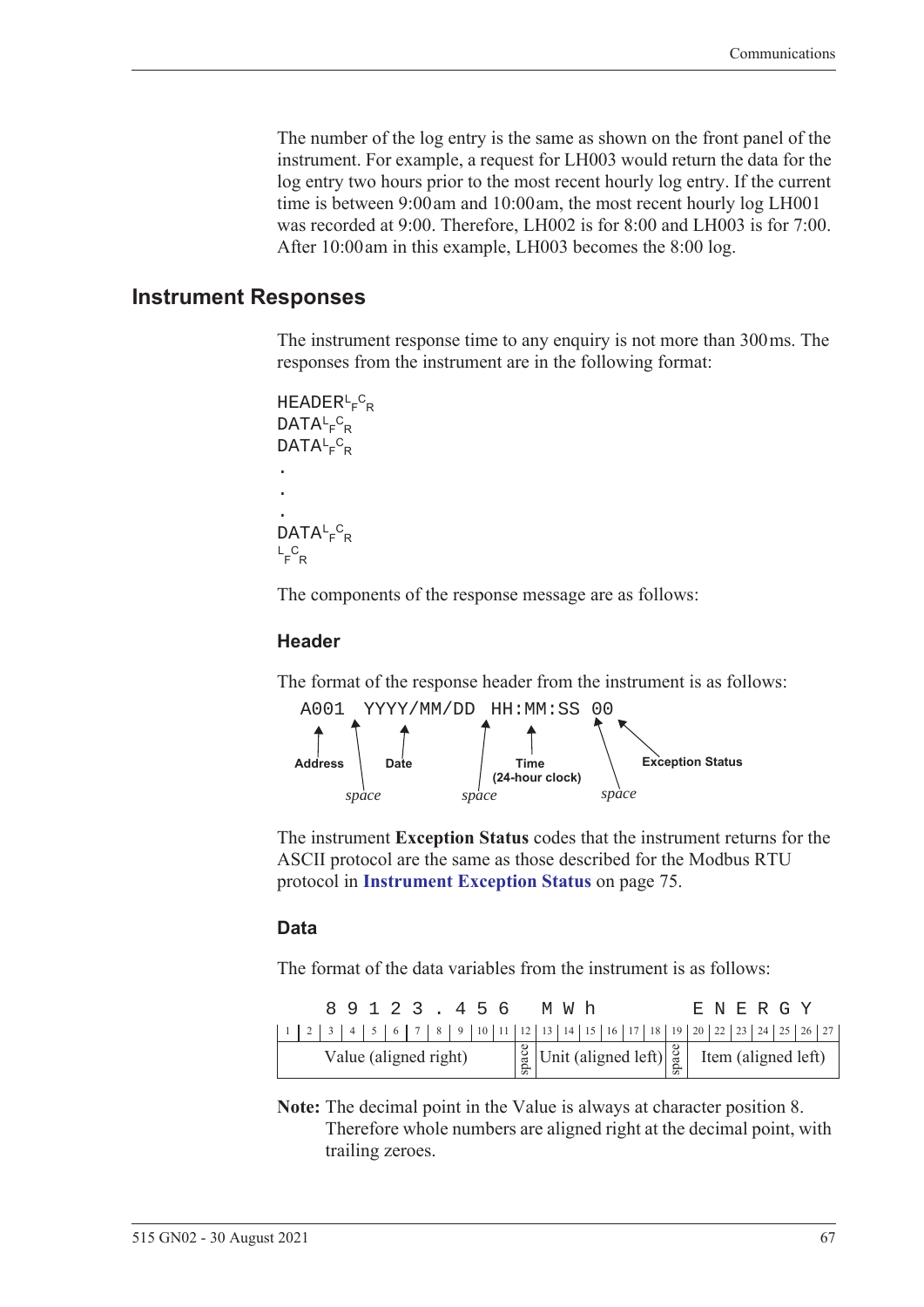#### **Variables Request**

The variables request asks the instrument to return the value of one or more requested variables. All totals are transmitted as accumulated totals.

|                  | <b>Command</b> Description                                                                                                                      |
|------------------|-------------------------------------------------------------------------------------------------------------------------------------------------|
| :RVA?            | Return all variables                                                                                                                            |
| :RVD?            | Return the default Total and Rate                                                                                                               |
| $:RV0?$<br>:RV9? | Return the specific variable. The numbers relate to the<br>position in the variables menu. For example, V0 is Energy,<br>V1 is Power and so on. |

#### **Variables Request and Response Example**

The following request is for the only instrument that is connected to the communication port to return the values of all main menu variables.

:  $A 0 0 1 : R V A ? \frac{c}{r} c_R$ 

The following is an example of a hypothetical instrument response. Refer to [on page 3](#page-12-0) for the list of variables that would be returned for this application.

|             |  |  |  |          |  |              |  |                  | $A\ 0\ 0\ 1\ 2\ 0\ 0\ 2\ / \ 0\ 3\ / \ 1\ 4\ 1\ 8\ :\ 2\ 5\ : \ 0\ 0\ 0\ 0\ _\mathsf{F}\ ^\mathrm{c}_\mathsf{R}$ |  |         |  |                                    |  |                 |  |
|-------------|--|--|--|----------|--|--------------|--|------------------|------------------------------------------------------------------------------------------------------------------|--|---------|--|------------------------------------|--|-----------------|--|
|             |  |  |  |          |  |              |  |                  | 6.116 MWh $ENERGY$ $\vdash$ ${}^C_R$                                                                             |  |         |  |                                    |  |                 |  |
|             |  |  |  |          |  | 16.573 MW    |  |                  |                                                                                                                  |  |         |  | POWER                              |  | $L_F$ $C_R$     |  |
|             |  |  |  |          |  | 1320.530 m 3 |  |                  |                                                                                                                  |  |         |  | VOLUME <sup>L</sup> <sup>C</sup> R |  |                 |  |
|             |  |  |  |          |  |              |  |                  | 58.300 m 3 / M V - F L O W 'F <sup>C</sup> R                                                                     |  |         |  |                                    |  |                 |  |
|             |  |  |  | 7627.117 |  | КG           |  |                  |                                                                                                                  |  | MASS    |  |                                    |  | $L_F$ $C_R$     |  |
|             |  |  |  | 344.460  |  |              |  | K G / M          |                                                                                                                  |  |         |  | M – F L O W                        |  | $L_{F}$ $C_{R}$ |  |
|             |  |  |  | 230.000  |  |              |  | D E G C          |                                                                                                                  |  | T E M P |  |                                    |  | $L_F$ $C_R$     |  |
|             |  |  |  | 1.260    |  | МРА          |  |                  |                                                                                                                  |  |         |  | PRESS                              |  | $L_F$ $C_R$     |  |
|             |  |  |  |          |  |              |  | $0.174$ m $3/KG$ |                                                                                                                  |  |         |  | $S P - V O L$                      |  | $L_{F}$ $C_{R}$ |  |
|             |  |  |  |          |  |              |  | 2886.760 KJ/KG   |                                                                                                                  |  |         |  | $S$ $P$ – $E$ $N$ $T$              |  | $L_{F}$ $C_{R}$ |  |
| $L_F$ $C_R$ |  |  |  |          |  |              |  |                  |                                                                                                                  |  |         |  |                                    |  |                 |  |

The following message to an instrument, requests the current values for the default rate and total:

: A 0 0 1 : R V D ?  $L_F$   $C_R$ 

The instrument response would be similar to the following:

A001 2002/03/14 18:25:00  $F$   $\circ$ <sub>R</sub>  $126.455 m3$ <sup>F</sup> <sup>C</sup> R  $20.437$  m  $3/M$  $F$   $\circ$ <sub>R</sub> L <sup>F</sup> <sup>C</sup> R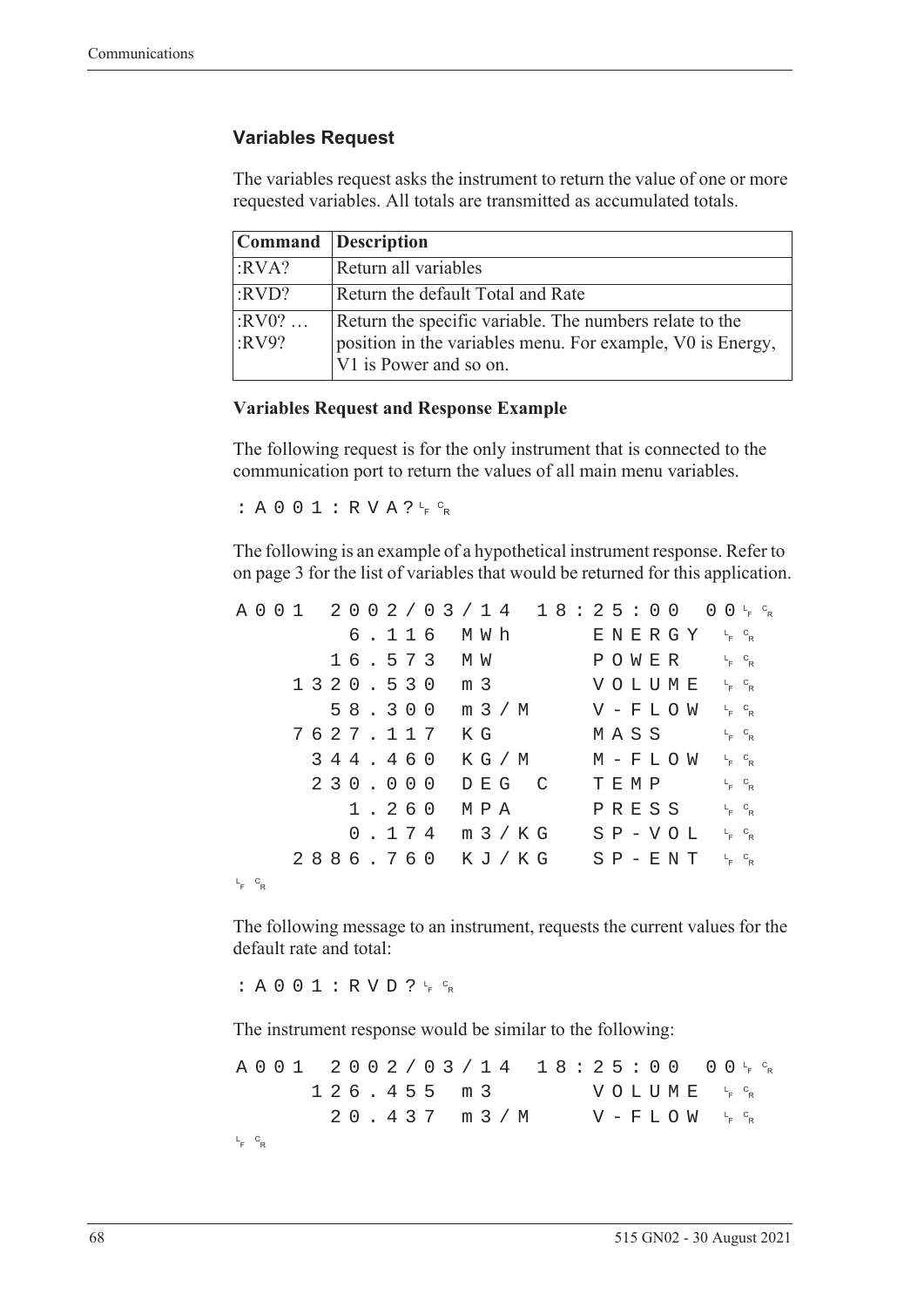#### **Log Request**

The log request asks the instrument how many logs it stores in the particular timebase. These are the values described in **[Time Settings and Data](#page-62-0)  Logging** [on page 53](#page-62-0).

|       | Command Description                                      |
|-------|----------------------------------------------------------|
| :RLH? | Return the number of hourly logs                         |
| :RLD? | Return the number of daily logs                          |
| :RLW? | Return the number of weekly logs                         |
| :RLM? | Return the number of monthly logs                        |
| :RLY? | Return the number of yearly logs                         |
| :RLR? | Return the number of log records (non-timebased logging) |

#### **Log Response Example**

The following message asks the instrument with address 001 to return the number of logs that the instrument stores:

 $: A 0 0 1 : R L R ? \nmid R$ 

The instrument response would be similar to the following:

A001 2002/03/14 18:25:00  $F$   $\circ$ R  $24r$ <sub>F</sub>  $c_R$ L <sup>F</sup> <sup>C</sup> R

#### **Clear Data Request**

The clear data request asks the instrument to clear the data in the selected registers.

| Command Description |                                                 |
|---------------------|-------------------------------------------------|
| :RCN?               | Clear the non-accumulated (resettable) totals   |
| :RCA?               | Clear the accumulated totals                    |
| :RCL?               | Clear the logs except for the "last edited" log |

#### **Clear Data Request Example**

The following message asks the instrument with address 001 to clear the logged data that the instrument stores:

: A 0 0 1 : R C L ?  $L_F$   $c_R$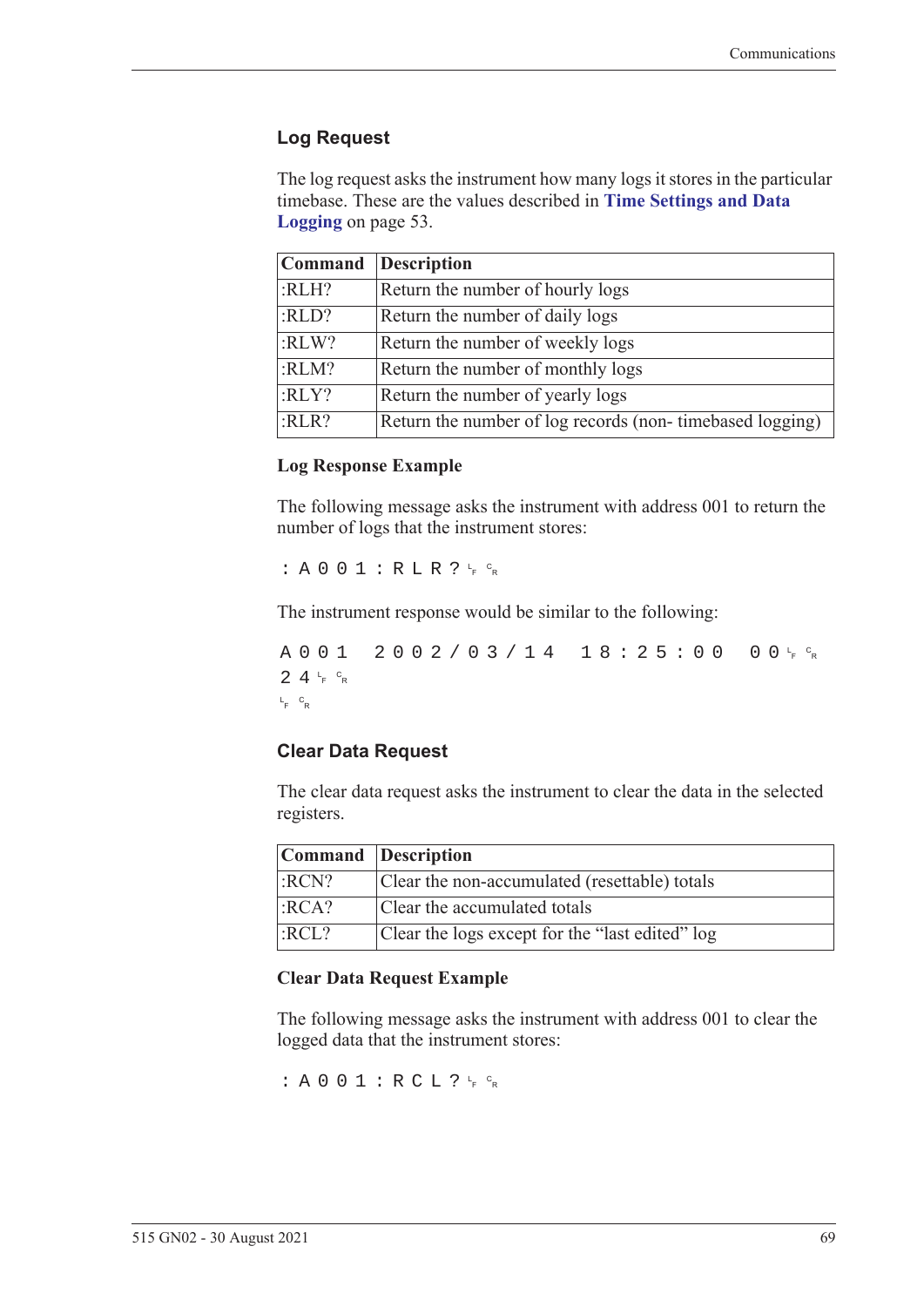The instrument response would be similar to the following:

A001 2002/03/14 18:25:00  $F$   $\circ$ <sub>R</sub> L <sup>F</sup> <sup>C</sup> R

#### **Instrument Information Request**

The Instrument Information request asks the instrument to return the general information about the model and version codes. The instrument exception status is returned as a part of the header as it is with the header for all command responses.

|      | Command Description                                                                                                      |
|------|--------------------------------------------------------------------------------------------------------------------------|
| RIG? | Return the general information about the instrument such as                                                              |
|      | Model number, Application number, Version and Serial                                                                     |
|      | numbers etc. These items are returned as a block in the same<br>format as shown on the display in the "Model Info" menu. |

#### **Instrument Information Response Example**

The following message asks the instrument with address 001 to return the general information about the instrument:

: A 0 0 1 : R I G ?  $L_F$   $C_R$ 

The following is an example of a hypothetical instrument response:

A001 2002/03/14 18:25:00 <sup>F</sup> <sup>C</sup> R  $515$   $MODEL$   $-11-F-F_{R}^{c}$  $S$  C O  $1$  I N P U T F - T P - - <sup>L</sup><sub>F</sub> <sup>C</sup>R  $S$  C O  $1$  V E R S O  $1$  O  $1$  J  $1$  , O  $0$   $1$   $1$   $1$   $6$   $8$ CUSTOM VERS 000001<sup>t</sup>F<sup>c</sup>r  $\texttt{UNIT}$  S/N 123456<sup>L</sup>F <sup>C</sup>R L <sup>F</sup> <sup>C</sup> R 1 2 3 4 5 6 7 8 9 10 11 12 13 14 15 16 17 18 19 20 21 22 23 24 25 26 27 28 29

### **Corrupted or Invalid Requests**

If the instrument receives a corrupted or incomplete request, there is no response. The instrument discards any partial request and waits for the next enquiry.

If the instrument receives a request message in the correct format, but for a non-existent option, it returns only the message header. For example, if the instrument received the following request variables message :A001:RVT? it will return only the header because there is no T option for the 'Variables Request' message.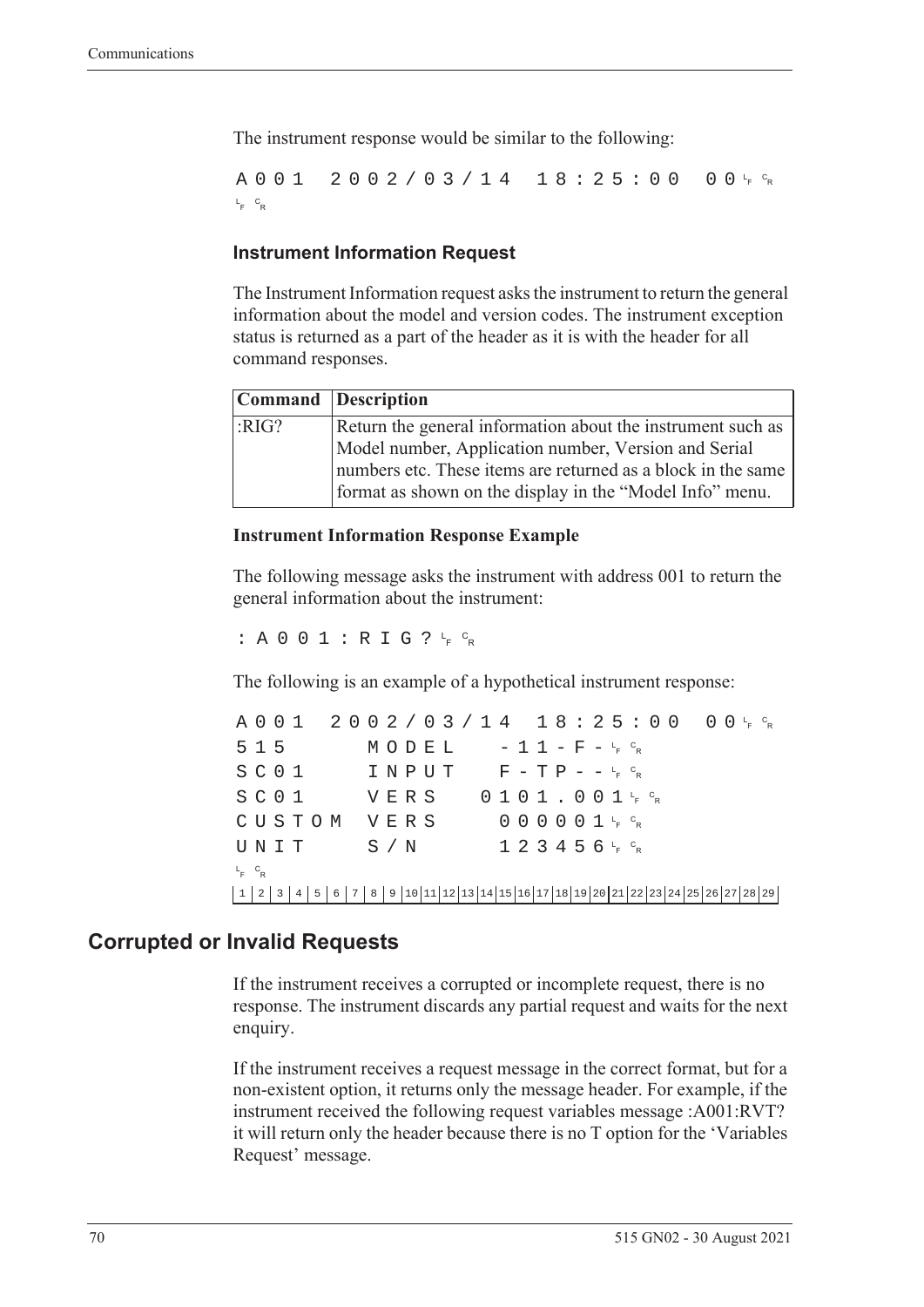# **Modbus RTU Protocol**

<span id="page-80-0"></span>Modbus RTU (remote terminal unit) is an industry standard protocol that allows the instrument to be easily interfaced to other communication devices.

The instrument implements the Modbus protocol as detailed in the *Modicon Modbus Protocol Reference Guide* PI-MBUS-300 Rev J (June 1996).

#### **Message Format**

In RTU mode, messages start with a silent interval of at least 3.5 character times. The first field transmitted is the device address. Following the last transmitted character, a similar interval of at least 3.5 character times marks the end of the message. A new message can begin after this interval. The entire message frame must be transmitted as a continuous stream. A typical message frame is shown below:

| <b>Address</b> | <b>Function</b> | Data    | <b>CRC</b> Check |  |  |  |  |
|----------------|-----------------|---------|------------------|--|--|--|--|
| $ 1$ byte      | 1 byte          | n bytes | 2 bytes          |  |  |  |  |

Except for broadcast messages, when a master device sends a query to a slave device, it expects a normal response. One of four possible events can occur from the master's query:

- **•** If the slave device receives the query without a communication error, and can handle the query normally, it returns a normal response.
- **•** If the slave does not receive the query due to a communication error, no response is returned. The master program has to process a timeout condition for the query.
- **•** If the slave receives the query, but detects a communications error (parity or CRC), no response is returned. The master program has to process a timeout condition for the query.
- **•** If the slave receives the query without a communication error, but cannot handle it (for example, if the request is to read a nonexistent register), the slave will return an exception response informing the master of the nature of the error.

### **Instrument Address**

The address of the instrument is programmable in the range from 1 to 247. Some addresses are reserved according to PI-MBUS-300 and have a special meaning:

- 0 = Broadcast, no response required from slave devices
- **•** 248 to 255 Reserved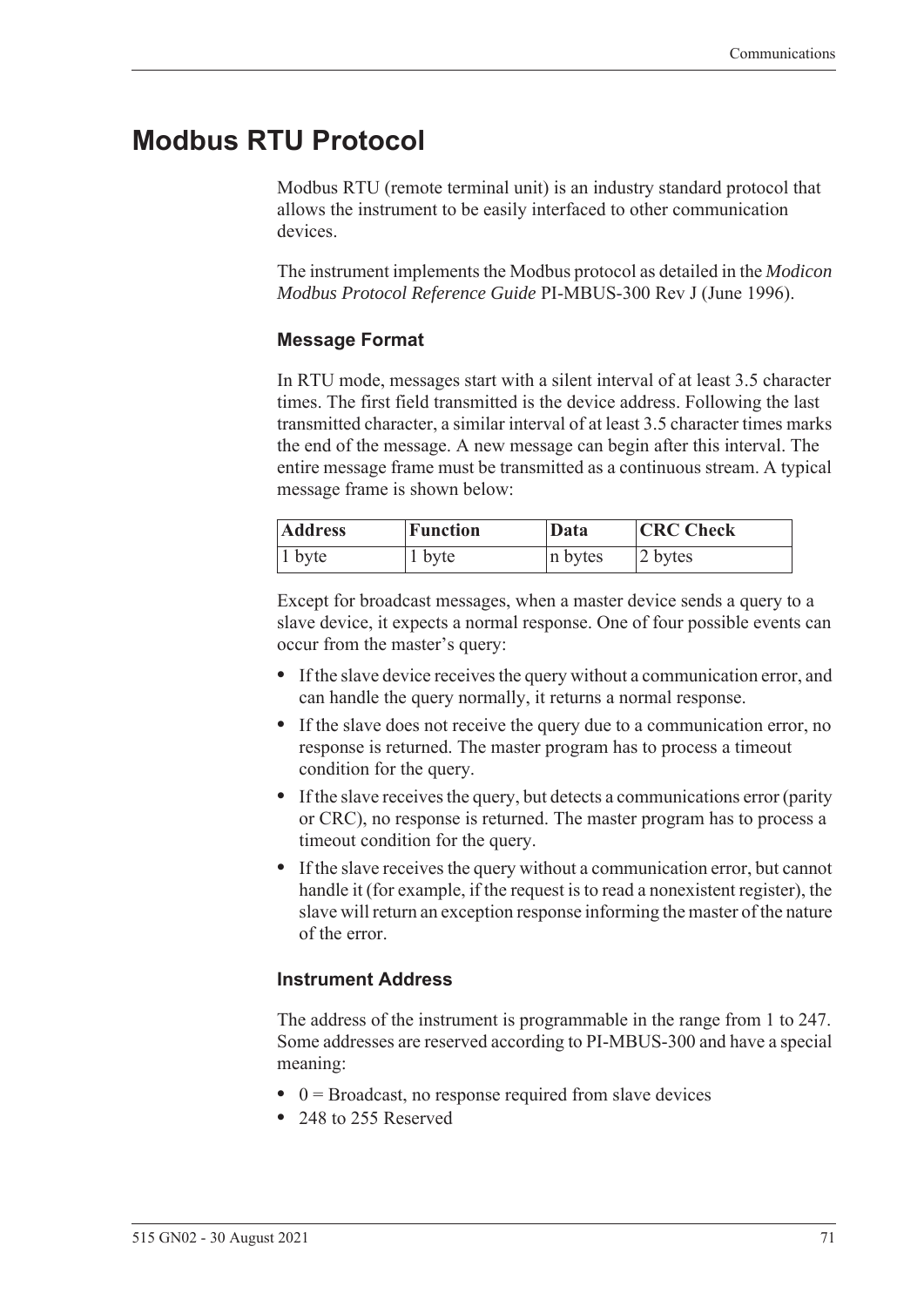## **Function Codes**

| Code            | <b>Name</b>           | <b>Description</b>                                                    |
|-----------------|-----------------------|-----------------------------------------------------------------------|
| 03              | Read data register(s) | Obtain the content of one or more 2-byte<br>data registers.           |
| 06              | Preset data register  | Preset one 2-byte data register.                                      |
| $\overline{07}$ | Read status register  | Obtain the content of 1-byte status register.                         |
| 16              |                       | $ $ Preset data register(s) Preset one or more 2-byte data registers. |

The instrument accepts the following function codes:

#### **Exception Response**

The instrument forms an exception response by adding 80H to the function code and using an exception code as the 1-byte data field in the returned frame. Implemented exception codes are as follows:

| Code | Name                    | <b>Description</b>                                                                                                                                   |
|------|-------------------------|------------------------------------------------------------------------------------------------------------------------------------------------------|
| 01   | <b>Illegal</b> function | The function code is not a legal action for<br>the slave.                                                                                            |
| 02   | Illegal data address    | The data address is not a legal address for<br>the slave.                                                                                            |
| 03   | Illegal data value      | The data value is not a legal value for the<br>slave.                                                                                                |
| 05   | Acknowledge             | The slave has accepted the request and is<br>processing it, but a long duration of time<br>will be required to do so.                                |
| 06   | Slave device busy       | The slave is engaged in processing a long<br>duration program command. The master<br>should re-transmit the message later when<br>the slave is free. |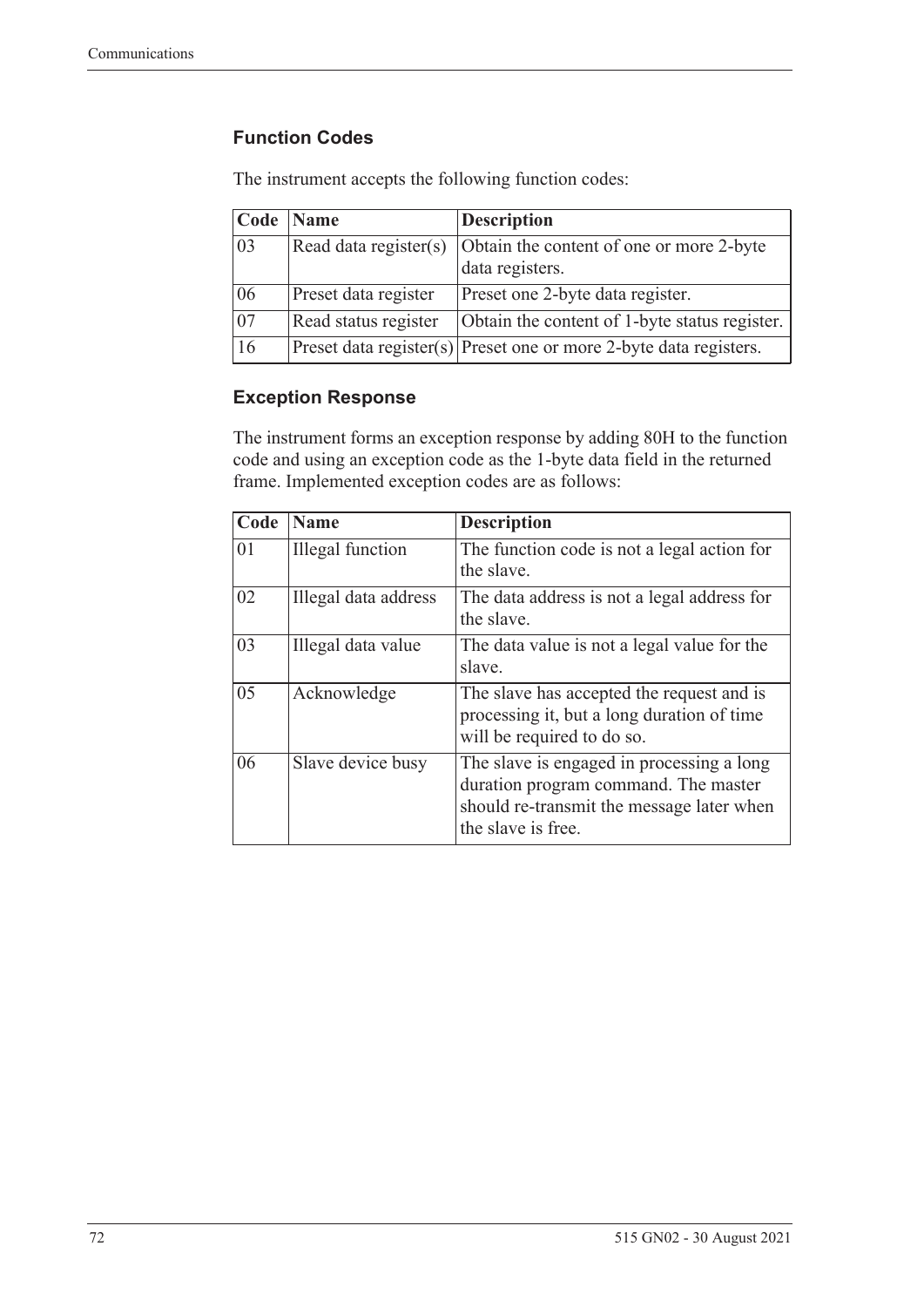# **List of Data Registers**

The following tables describe the addresses and meaning of the data registers in the instrument. The registers are grouped in blocks that relate to a particular function of the instrument. The data values are expressed in the engineering units that were selected for the variables when the instrument settings were configured.

**Note:** Conventional numbering of registers often starts from 1, therefore be aware that "register 1" in this case has "address 0" and so on.

The data registers represent different data types as specified in the tables:

- I Integer, 2 bytes (Holding Register)
- L Long Integer, 4 bytes (2 registers)
- P Programmable Format, 4 bytes (2 registers)

The "Programmable Format" data type for 4-byte (2 registers) data values can be set as either Floating Point or Long Integer via the "Data Type" program item as described in **[Communications](#page-61-0)** on page 52.

The Floating Point variable is represented in IEEE-754 Floating Point 4-byte format and requires two 2-byte data registers:

| <b>IEEE-754</b> | <b>Modicon Registers</b>    |
|-----------------|-----------------------------|
| 1st byte        | low byte (register $X$ )    |
| 2nd byte        | high byte (register X)      |
| 3rd byte        | $ low byte (register X+1) $ |
| 4th byte        | high byte (register $X+1$ ) |

This means that two data registers must be read or written to obtain, or preset, one data value.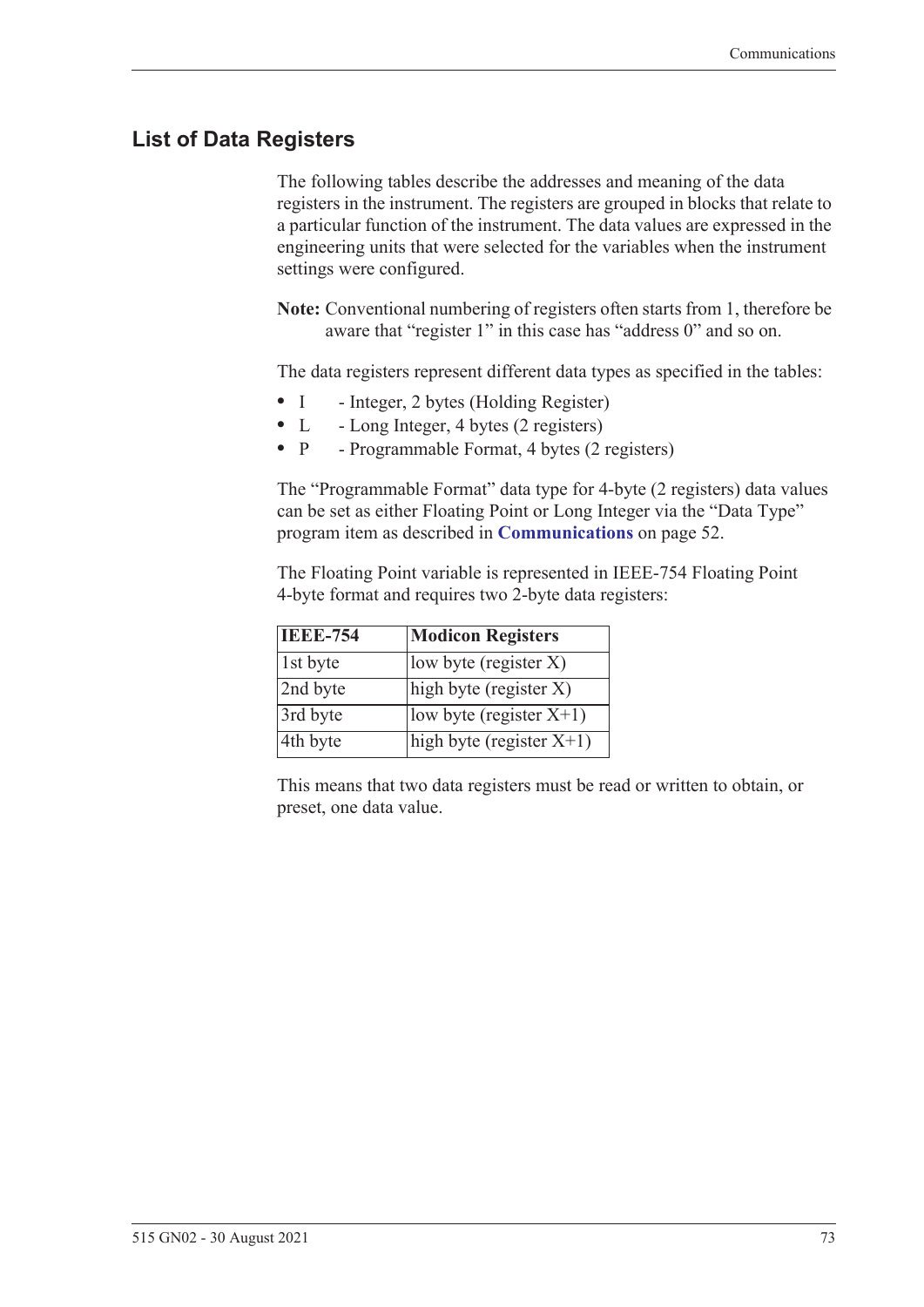## **Current and Logged Process Data**

This block of registers is available for the retrieval of current or logged process data with its matching time and date information.

Use the log type and log number to retrieve the logged information from the appropriate register. If a particular log number does not exist, or the instrument does not have the optional real-time clock, the time and date stamp and associated variables are set to zero.

| Register        | <b>Name</b>                   | <b>Comments</b>                                                                                                                                                                                                | <b>Read Only or</b><br><b>Read/Write</b> | <b>Type</b>             |
|-----------------|-------------------------------|----------------------------------------------------------------------------------------------------------------------------------------------------------------------------------------------------------------|------------------------------------------|-------------------------|
| $\overline{1}$  | Volume                        |                                                                                                                                                                                                                | R                                        | P                       |
| $\overline{3}$  | <b>Volume Flowrate</b>        |                                                                                                                                                                                                                | R                                        | $\overline{\mathsf{P}}$ |
| $\overline{5}$  | <b>Corrected Volume</b>       |                                                                                                                                                                                                                | R                                        | P                       |
| $\overline{7}$  | <b>Corrected Flowrate</b>     |                                                                                                                                                                                                                | R                                        | P                       |
| $\overline{9}$  | Heat                          |                                                                                                                                                                                                                | R                                        | P                       |
| $\overline{11}$ | <b>Heat Flowrate</b>          | Process Variables                                                                                                                                                                                              | $\overline{R}$                           | $\overline{\mathsf{P}}$ |
| $\overline{13}$ | Mass                          |                                                                                                                                                                                                                | $\overline{\mathsf{R}}$                  | P                       |
| 15              | <b>Mass Flowrate</b>          | By default totals are the Accumulated values. If<br>current Non-accumulated (resettable) totals are                                                                                                            | $\overline{\mathsf{R}}$                  | P                       |
| $\overline{17}$ | Temperature                   | required, set register 37 to 06. All logged totals                                                                                                                                                             | $\overline{\mathsf{R}}$                  | $\overline{P}$          |
| $\overline{19}$ | Pressure (absolute)           | are the Accumulated values.                                                                                                                                                                                    | R                                        | P                       |
| 21              | <b>Compressibility Factor</b> |                                                                                                                                                                                                                | R                                        | P                       |
| $\overline{23}$ |                               |                                                                                                                                                                                                                | $\overline{\mathsf{R}}$                  | P                       |
| $\overline{25}$ |                               |                                                                                                                                                                                                                | R                                        | $\overline{\mathsf{P}}$ |
| $\overline{27}$ |                               |                                                                                                                                                                                                                | $\overline{R}$                           | $\overline{\mathsf{P}}$ |
| $\overline{29}$ |                               |                                                                                                                                                                                                                | R.                                       | P                       |
| $\overline{31}$ | Year                          |                                                                                                                                                                                                                | R/W                                      | L                       |
| $\overline{32}$ | Month                         | Current Date/Time or                                                                                                                                                                                           | $\overline{R/W}$                         | $\mathsf{I}$            |
| $\overline{33}$ | Date                          | Logged Date/Time Stamp                                                                                                                                                                                         | $\overline{R/W}$                         | L                       |
| $\overline{34}$ | Hour                          | (see register 38 Log Number).                                                                                                                                                                                  | R/W                                      | $\overline{1}$          |
| $\overline{35}$ | Minute                        | Only current Date/Time can be edited                                                                                                                                                                           | $\overline{R/W}$                         | $\mathsf{I}$            |
| $\overline{36}$ | Second                        |                                                                                                                                                                                                                | $\overline{\mathsf{R}}$                  | $\overline{1}$          |
| $\overline{37}$ | Log Type                      | 00 - hourly or log records<br>$01 - \text{daily}$<br>02 - weekly<br>03 - monthly<br>04 - yearly<br>05 - last edit of calibration<br>06 - current totals are non-accumulated values,<br>register 38 is ignored. | R/W                                      | $\overline{1}$          |
| 38              | Log Number                    | If set to 0, current variables and Date/Time are<br>retrieved                                                                                                                                                  | R/W                                      | T                       |
| 39              | <b>Clear Data</b>             | 01 - clear logs<br>02 - clear accumulated totals<br>03 - clear non-accumulated totals                                                                                                                          | W                                        | $\mathbf{I}$            |
| 40              | Reserved                      |                                                                                                                                                                                                                |                                          |                         |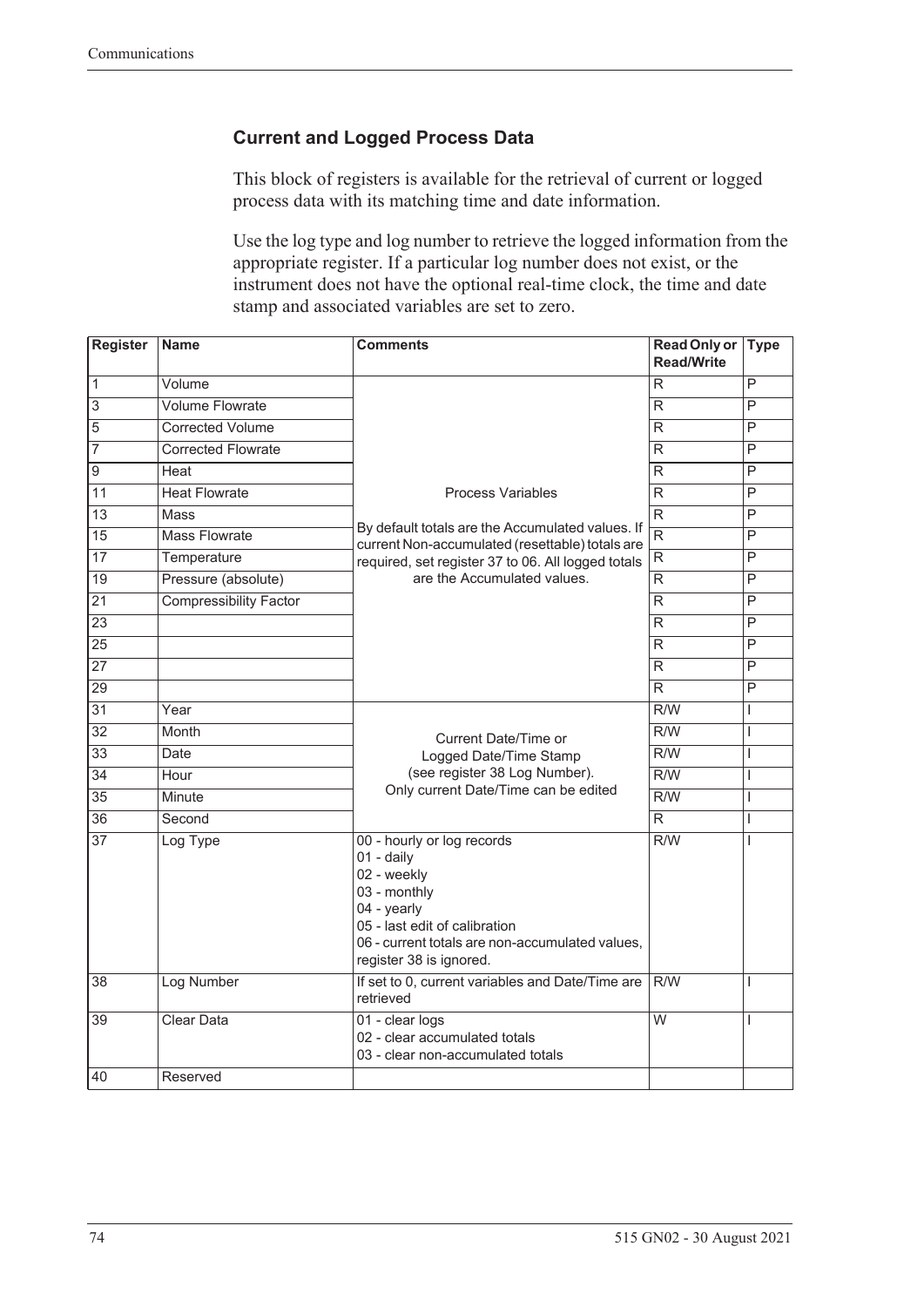## <span id="page-84-1"></span><span id="page-84-0"></span>**Instrument Exception Status**

This register is available to verify the status of the instrument.

| <b>Register</b> | <b>Name</b> | <b>Comments</b>                        | <b>Read Only or</b><br><b>Read/Write</b> | <b>Type</b> |
|-----------------|-------------|----------------------------------------|------------------------------------------|-------------|
| 41              | Exception   | $00 = no error$                        | R                                        |             |
|                 | Status      | $01$ = analog input 1 failure          |                                          |             |
|                 |             | 02 = analog input 2 failure            |                                          |             |
|                 |             | 03 = analog input 3 failure            |                                          |             |
|                 |             | $04$ = analog input 4 failure          |                                          |             |
|                 |             | 05 = invalid calibration parameter     |                                          |             |
|                 |             | 06 = invalid reference parameter       |                                          |             |
|                 |             | $07$ = invalid property                |                                          |             |
|                 |             | 08 to 09 reserved                      |                                          |             |
|                 |             | $10$ = process parameters out of range |                                          |             |
|                 |             | $11 =$ input is over limit             |                                          |             |
|                 |             | $12$ = flow error detected             |                                          |             |
|                 |             | $20 =$ system failure                  |                                          |             |
|                 |             | $21$ = power supply is low             |                                          |             |
|                 |             | $22$ = new or failed clock battery     |                                          |             |
|                 |             | 23 to 29 reserved                      |                                          |             |
|                 |             | $30 =$ alarm 1 active                  |                                          |             |
|                 |             | $31$ = alarm 2 active                  |                                          |             |
|                 |             | $32$ = alarm 3 active                  |                                          |             |
|                 |             | $33$ = alarm 4 active                  |                                          |             |

#### **Instrument Control and I/O**

This block of registers is available in some applications to give access to monitor and/or control some of the instrument.

| <b>Register</b> | <b>Name</b>        | <b>Comments</b>                                                                                                                                          | <b>Read Only or</b><br><b>Read/Write</b> | <b>Type</b> |
|-----------------|--------------------|----------------------------------------------------------------------------------------------------------------------------------------------------------|------------------------------------------|-------------|
| 42              | Reserved           |                                                                                                                                                          |                                          |             |
| 43              | Logic Inputs       | 0 to 15 Binary representation of logic inputs                                                                                                            | R                                        |             |
|                 |                    | $B0 = 0/1$ (LSB)<br>input 1 activated/deactivated<br>$B1 = 0/1$<br>input 2 activated/deactivated<br>$B2 = 0/1$<br>input 3 activated/deactivated          |                                          |             |
|                 |                    | $B3 = 0/1$<br>input 4 activated/deactivated                                                                                                              |                                          |             |
| 44              |                    | Operation Mode   Representation of operation mode<br>$0 =$ Idle/Local<br>Idle state                                                                      | R                                        |             |
| 45              | <b>Relay State</b> | 0 to 15 Binary representation of relay state.<br>$0 =$ open; $1 =$ closed.<br>$B0 =$ relay 1 (LSB)<br>$B1 =$ relay 2<br>$B2 =$ relay 3<br>$B3 =$ relay 4 | R                                        |             |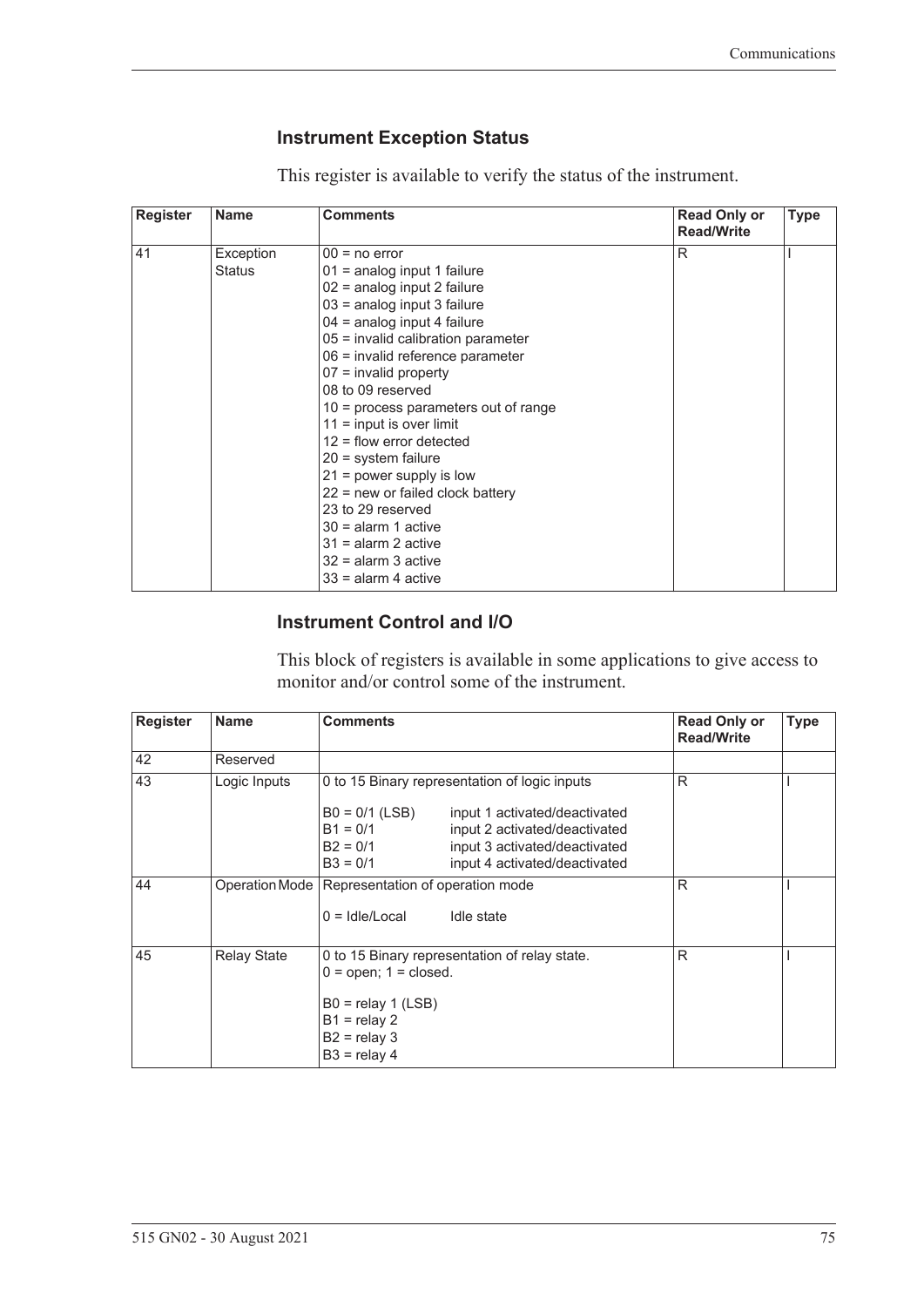| <b>Register</b> | <b>Name</b>              | <b>Comments</b>                                                                                                                                                                                                                           | <b>Read Only or</b><br><b>Read/Write</b> | <b>Type</b> |
|-----------------|--------------------------|-------------------------------------------------------------------------------------------------------------------------------------------------------------------------------------------------------------------------------------------|------------------------------------------|-------------|
| 46              | Relay Control            | 0 to 15 Binary representation of relay control.<br>$0 =$ open; $1 =$ close.<br>$B0 =$ relay 1 (LSB)<br>$B1 =$ relay 2<br>$B2 =$ relay 3<br>$B3 =$ relay 4                                                                                 | R/W                                      |             |
| 47              | Relay Control<br>Source  | 0 to 15 Binary representation of relay control source.<br>$0 =$ Local (controlled by instrument operation) $1 = RTU$<br>(controlled by Modbus register 46).<br>$B0 =$ relay 1 (LSB)<br>$B1$ = relay 2<br>$B2 =$ relay 3<br>$B3 =$ relay 4 | R/W                                      |             |
| 48              | Reserved                 |                                                                                                                                                                                                                                           | R                                        | L           |
| 51 to 99        | Instrument<br>Parameters | See next table for details.                                                                                                                                                                                                               | R/W                                      | P           |
| 101             | Analog Inp.1             | Raw analog input data.                                                                                                                                                                                                                    | R                                        | P           |
| 103             | Analog Inp.2             | 4-20mA inputs are read in Amperes.                                                                                                                                                                                                        | $\mathsf{R}$                             | P           |
| 105             | Analog Inp.3             | 0-5V or 1-5V inputs are read in Volts<br>RTD inputs are read in degrees Kelvin.                                                                                                                                                           | R                                        | P           |
| 107             | Analog Inp.4             | Unused inputs are configured as 4-20mA.                                                                                                                                                                                                   | R                                        | P           |

### **Instrument Configuration Parameters**

This block of registers is available in applications to give access to some important instrument parameters (i.e. fluid properties etc).

The usage of these parameters can be dependent on other instrument settings. For full description, please refer to the "Modbus Accessible Parameters" in **[Parameters](#page-49-0)** on page 40.

| <b>Register</b> | <b>Name</b>              | <b>Comments</b> | Read Only or Type<br><b>Read/Write</b> |   |
|-----------------|--------------------------|-----------------|----------------------------------------|---|
| 51              | Methane Mole %           |                 | R/W                                    | P |
| 53              | Nitrogen Mole %          |                 | R/W                                    | P |
| 55              | Carbon Dioxide Mole %    |                 | R/W                                    | P |
| 57              | Ethane Mole %            |                 | R/W                                    | P |
| 59              | Propane Mole %           |                 | R/W                                    | P |
| 61              | Water Mole %             |                 | R/W                                    | P |
| 63              | Hydrogen Sulphide Mole % |                 | R/W                                    | P |
| 65              | Hydrogen Mole %          |                 | R/W                                    | P |
| 67              | Carbon Monoxide Mole %   |                 | R/W                                    | P |
| 69              | Oxygen Mole %            |                 | R/W                                    | P |
| $\overline{71}$ | i-Butane Mole %          |                 | R/W                                    | P |
| 73              | n-Butane Mole %          |                 | R/W                                    | P |
| 75              | i-Pentane Mole %         |                 | R/W                                    | P |
| 77              | n-Pentane Mole %         |                 | R/W                                    | P |
| 79              | n-Hexane Mole %          |                 | R/W                                    | P |
| 81              | n-Heptane Mole %         |                 | R/W                                    | P |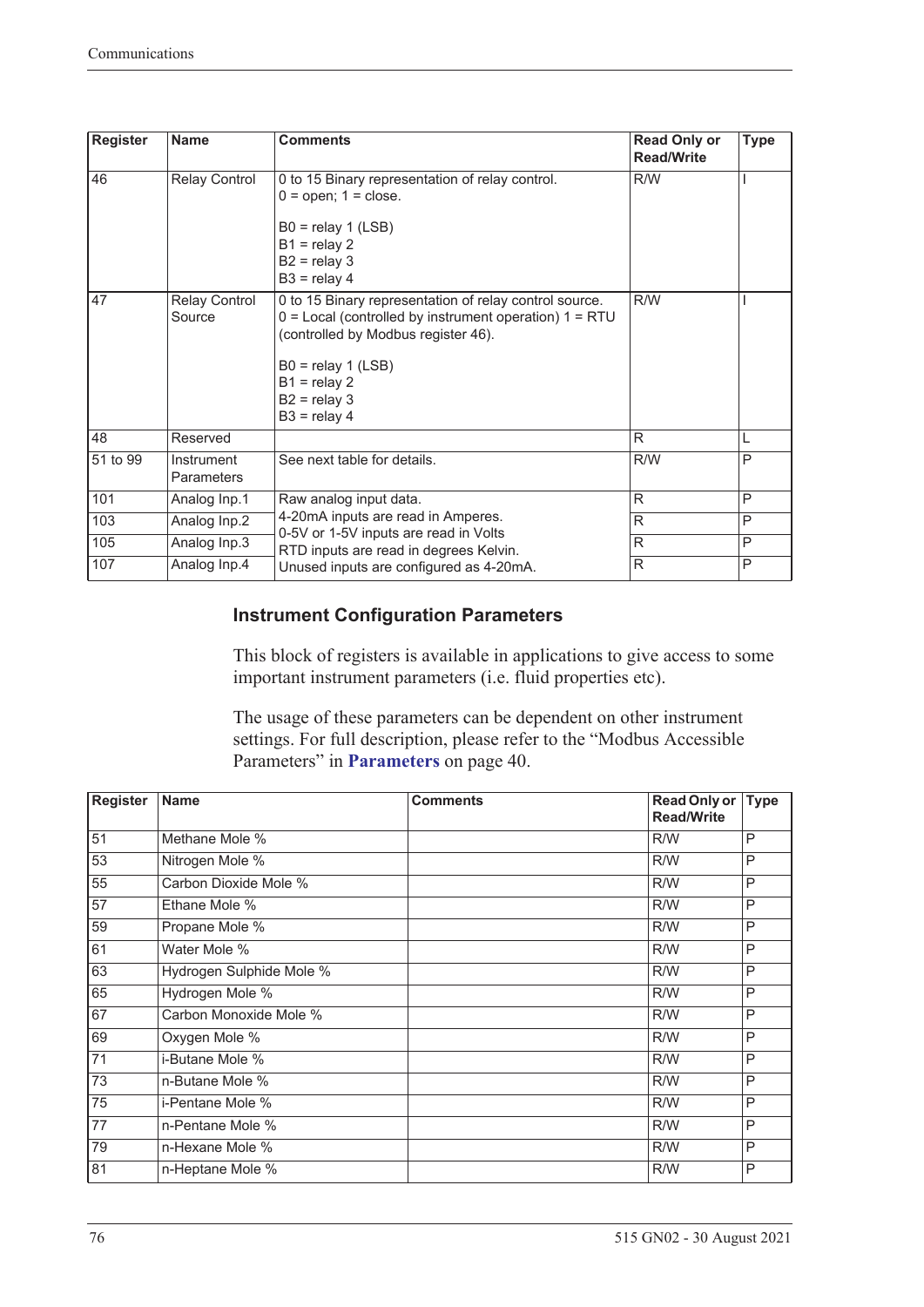| <b>Register</b> | <b>Name</b>     | <b>Comments</b> | Read Only or Type<br><b>Read/Write</b> |   |
|-----------------|-----------------|-----------------|----------------------------------------|---|
| 83              | n-Octane Mole % |                 | R/W                                    | P |
| 85              | n-Nonane Mole % |                 | R/W                                    | P |
| $\overline{8}$  | n-Decane Mole % |                 | R/W                                    | P |
| 89              | Helium Mole %   |                 | R/W                                    | P |
| 91              | Argon Mole %    |                 | R/W                                    | P |
| 93to 99         | Reserved        |                 | R/W                                    | P |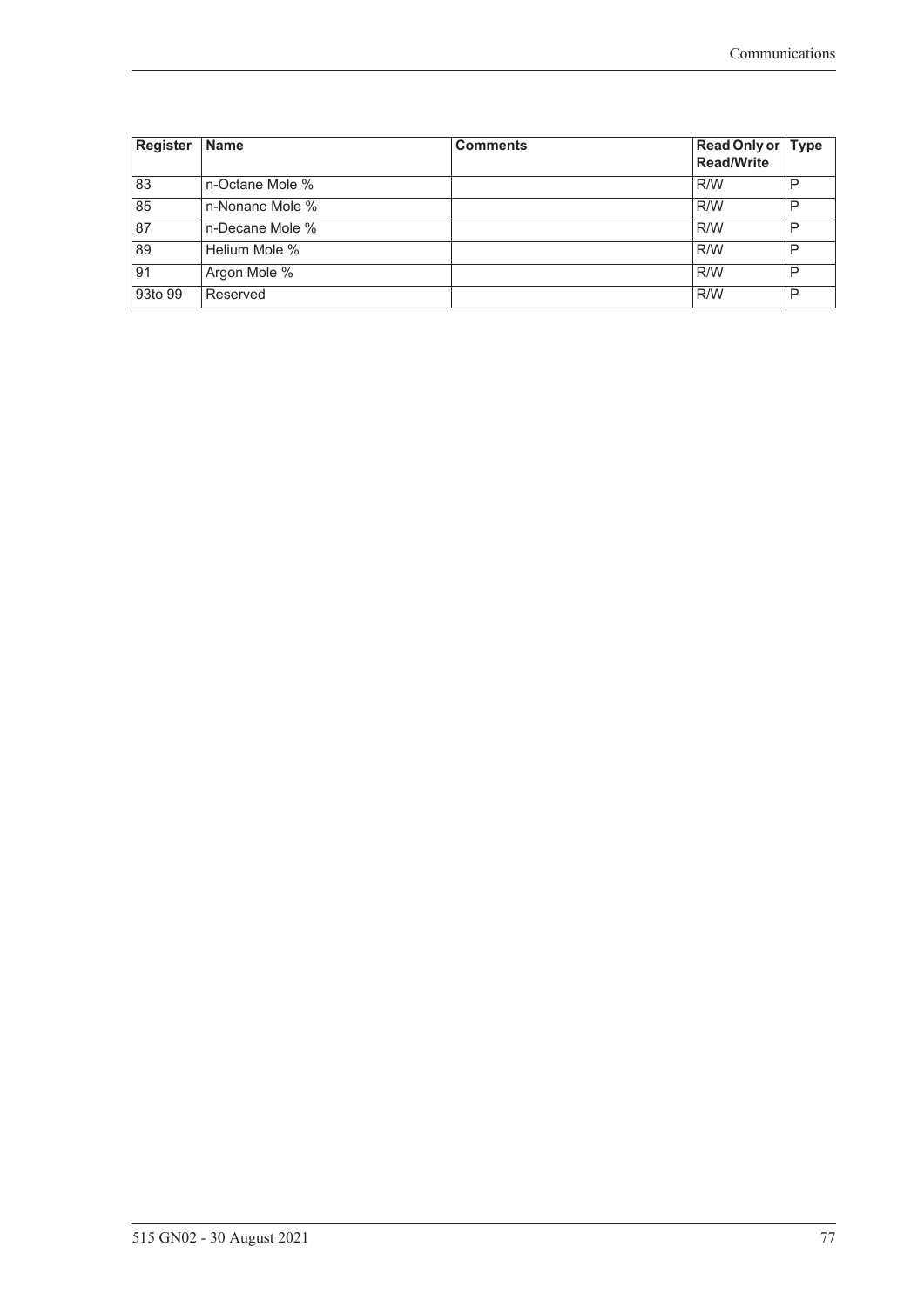# <span id="page-87-0"></span>**Printer Protocol**

<span id="page-87-2"></span>A printer protocol is available in the 500 Series. It provides the ability to print out live data, individual logged data and to do some report-style printing of logged data. The method of printing these and the format of the printouts is described below.

**Note:** Printer output is only available if the Real Time Clock option is fitted.

The selection of Printer Protocol can be made for the Communications Protocol options for the COM-1 RS232 or COM-2 RS485 port. A list of log report types and printer types available at the end of the TM-LOG calibration menu.

### <span id="page-87-3"></span>**Report Types**

The list of report types is as follows:

- REP-01 Hourly Logs Report
- **•** REP-02 Daily Logs Report
- **•** REP-03 Weekly Logs Report
- **•** REP-04 Monthly Logs Report
- **•** REP-05 Yearly Logs Report
- REP-06 Previous Day Hourly Logs (0Hr 23Hr, minimum 48 hourly logs required)

The number of logs printed in each report is determined by the values programmed in the TM-LOG menu.

#### <span id="page-87-4"></span>**Printer Types**

The list of available printers is as follows:

- PRN-01 Generic computer printer
- PRN-02 Generic roll printer (printing first line first)
- **•** PRN-03 Slip Printer TM295
- **•** PRN-04 Label (roll) printer Citizen CMP30L

#### <span id="page-87-1"></span>**Customizing a Printout**

A customized printout can be provided which can have up to 6 header lines and 6 footer lines. It is also possible to include or exclude each main menu item on the printout. If any customizing of the printout is required discuss this with the distributor.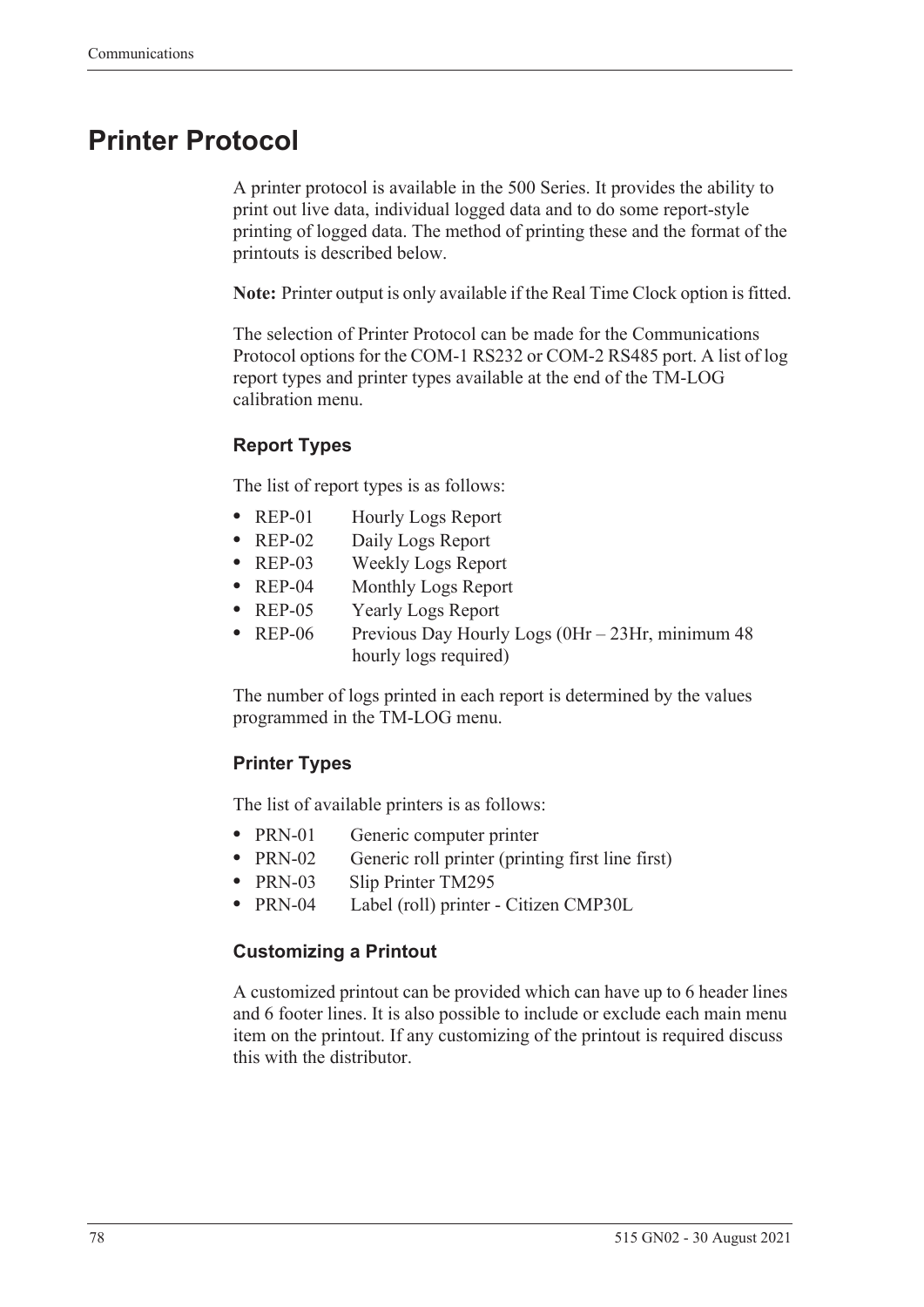# <span id="page-88-1"></span>**Types of Printouts**

#### <span id="page-88-0"></span>**Live Data**

The RESET key, when in main menu, is shared as the PRINT key if the printer protocol has been selected. A printout will be initiated whenever this key is pressed. If printing is not required, do not select printer protocol.

The format of this printout will be:

*Custom Header Lines*

*Current Docket No.* 

*Instrument Serial No. & Tag*

| unit | value | $\langle$ Resettable total first $\rangle$        |
|------|-------|---------------------------------------------------|
|      |       | $\leq$ Accumulated total second $>$               |
| unit | value |                                                   |
| unit | value |                                                   |
|      |       |                                                   |
|      |       | Current Date & Time & Status<br>unit value $(ac)$ |

*Custom Footer Lines ------------------------------------------- <separation line>*

(Note that blank header and footer lines are not printed).

#### **Docket Number**

The docket number that appears on the live data printout indicates the print number. This number is cleared when the Accumulated totals are reset. If the Reset Mode is set for Delayed, where a print can be generated without resetting the non-accumulated totals, an additional number in brackets will be shown that indicates the number of prints since the last reset. i.e.

*DOCKET No. 000256 (000036)*

#### **Instrument Serial Number and Unit Tag**

The instrument serial number and unit tag is the same as the information shown in the Model Info menu. For more details refer to **[Model](#page-40-0)  [Information](#page-40-0)** on page 31.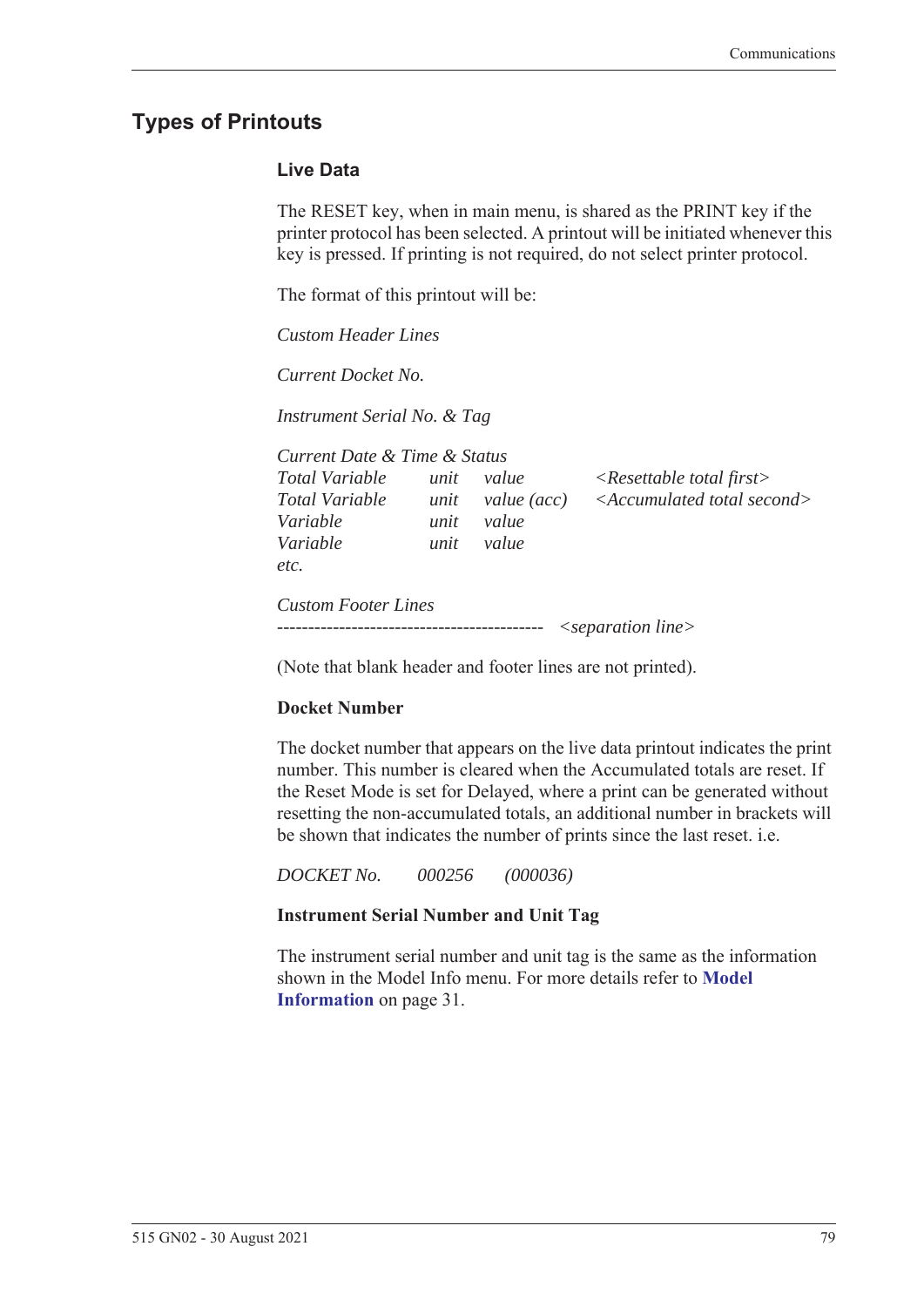#### <span id="page-89-0"></span>**Individual Log Data**

When in the Log Menu and while holding the DISPLAY key to view the data of the log of interest the RESET key can be pressed to initiate a printout of that log entry. The printout will have the time and date stamp corresponding to when the log was taken. After the print has been initiated there will be the opportunity to scroll to view another log entry and print again.

Since in each log entry all totals are stored as the Accumulated value, the printout will not have any resettable totals. The format of the printout with this exception is the same as the LIVE DATA printout:

*Custom Header Lines*

*Instrument Serial No. & Tag*

| Log Date & Time & Status   |      |       |                                     |
|----------------------------|------|-------|-------------------------------------|
| Variable                   | unit | value | $\leq$ example: total as Accum only |
| Variable                   | unit | value |                                     |
| etc.                       |      |       |                                     |
| <b>Custom Footer Lines</b> |      |       |                                     |

*-------------------------------------------- <separation line>*

### <span id="page-89-1"></span>**Log Report Printing**

As there is the likelihood that the reports can be of a considerable length it is strongly recommended that only the 80 Column printer with Z fold (tractor feed) paper be used. This is just as much for the memory storage of printer as it is for the reliable paper supply.

There is a HOLD.SET REPORT PRINT prompt under the main menu with the ability to print the pre-selected type of report. Pressing and holding the SET key for two seconds will initiate the printout. Any of the Log Reports will have the following format:

*Custom Header Lines*

*Title of Report*  $\langle$  *internally set, indicates report type Current Date & Time Instrument Serial No. & Tag -------------------------------------------- <separation line> Log No. Date & Time & Status Variable unit value <example: total as Accum only> Variable unit value etc.*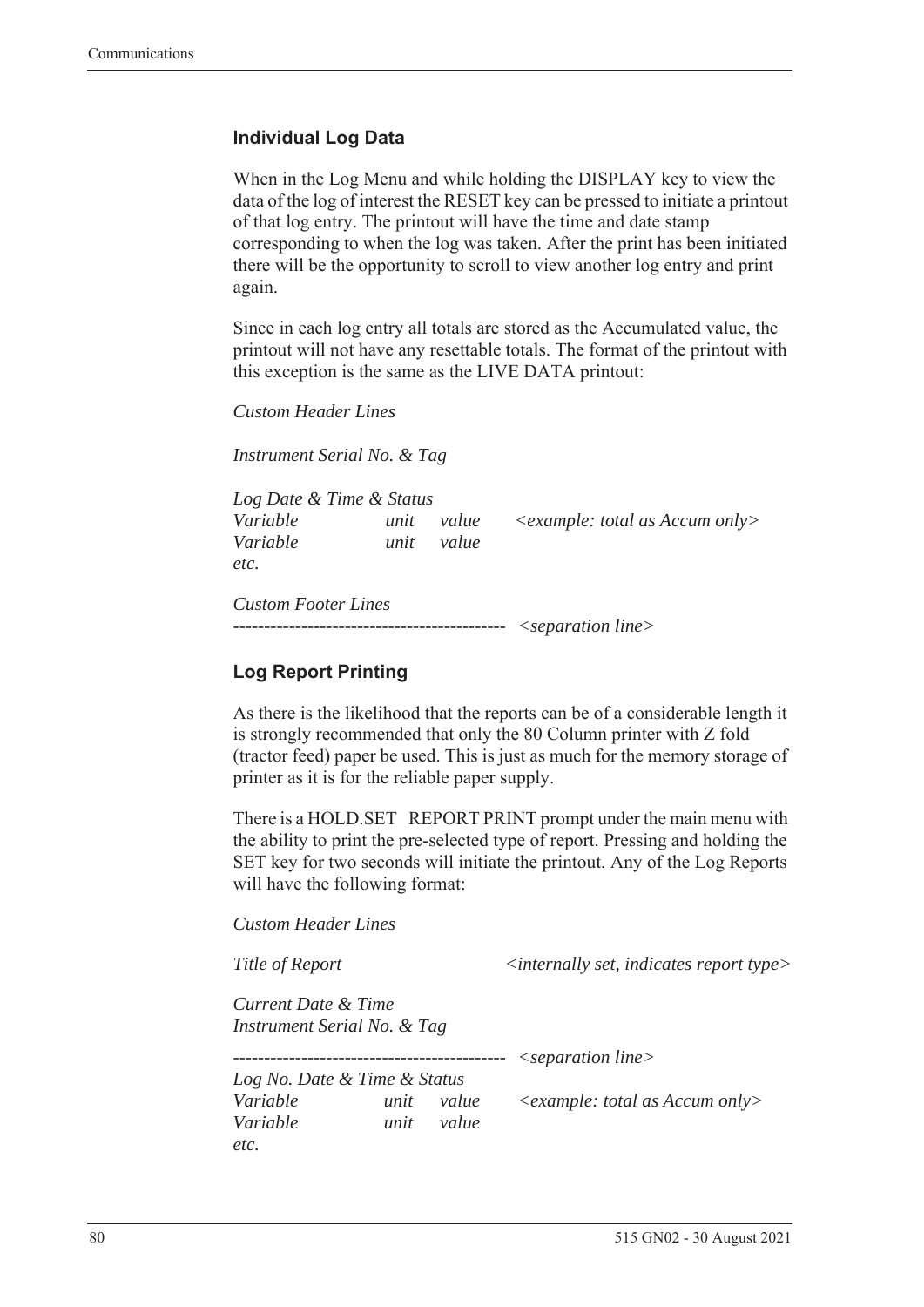|                              |      |       | $\leq$ separation line $>$              |
|------------------------------|------|-------|-----------------------------------------|
| Log No. Date & Time & Status |      |       |                                         |
| Variable                     | unit | value | $\leq$ example: total as Accum only $>$ |
| Variable                     | unit | value |                                         |
| etc.                         |      |       |                                         |
|                              |      |       | $\leq$ separation line $>$              |
| Log No. Date & Time & Status |      |       |                                         |
| Variable                     | unit | value | $\leq$ example: total as Accum only>    |
| Variable                     | unit | value |                                         |
| etc.                         |      |       |                                         |
| <b>Custom Footer Lines</b>   |      |       |                                         |

*-------------------------------------------- <separation line>*

Reports will print in the historical order, and for those logs that have no data (e.g. unit was powered off at the time) the print will show "Data not available", i.e.

| Log No. Date & Time & Status        |      |            |                                      |
|-------------------------------------|------|------------|--------------------------------------|
| Variable                            | unit | value      | $\leq$ example: total as Accum only> |
| Variable                            | unit | value      |                                      |
| etc.                                |      |            |                                      |
|                                     |      |            | $\leq$ separation line $>$           |
| Log No. Data Not Available          |      |            |                                      |
| ----------------------------------- |      | ---------- | $\leq$ separation line $>$           |
| Log No. Date & Time & Status        |      |            |                                      |
| Variable                            | unit | value      | $\leq$ example: total as Accum only> |
| Variable                            | unit | value      |                                      |
| etc.                                |      |            |                                      |

If the unit is programmed for 0 logs for a particular time base then the report for that time base will only consist of the header and ID information and a "Data Not Available" message. Likewise for the 0Hr to 23Hr report to print the complete report there must be a minimum of 48 hourly logs programmed otherwise "Data Not Available" will be printed for the missing logs.

*Custom Header Lines*

*Title of Report*

*Current Date & Time Instrument Serial No. & Tag*

*Data Not Available*

*Custom Footer Lines* 

*-------------------------------------------- <separation line>*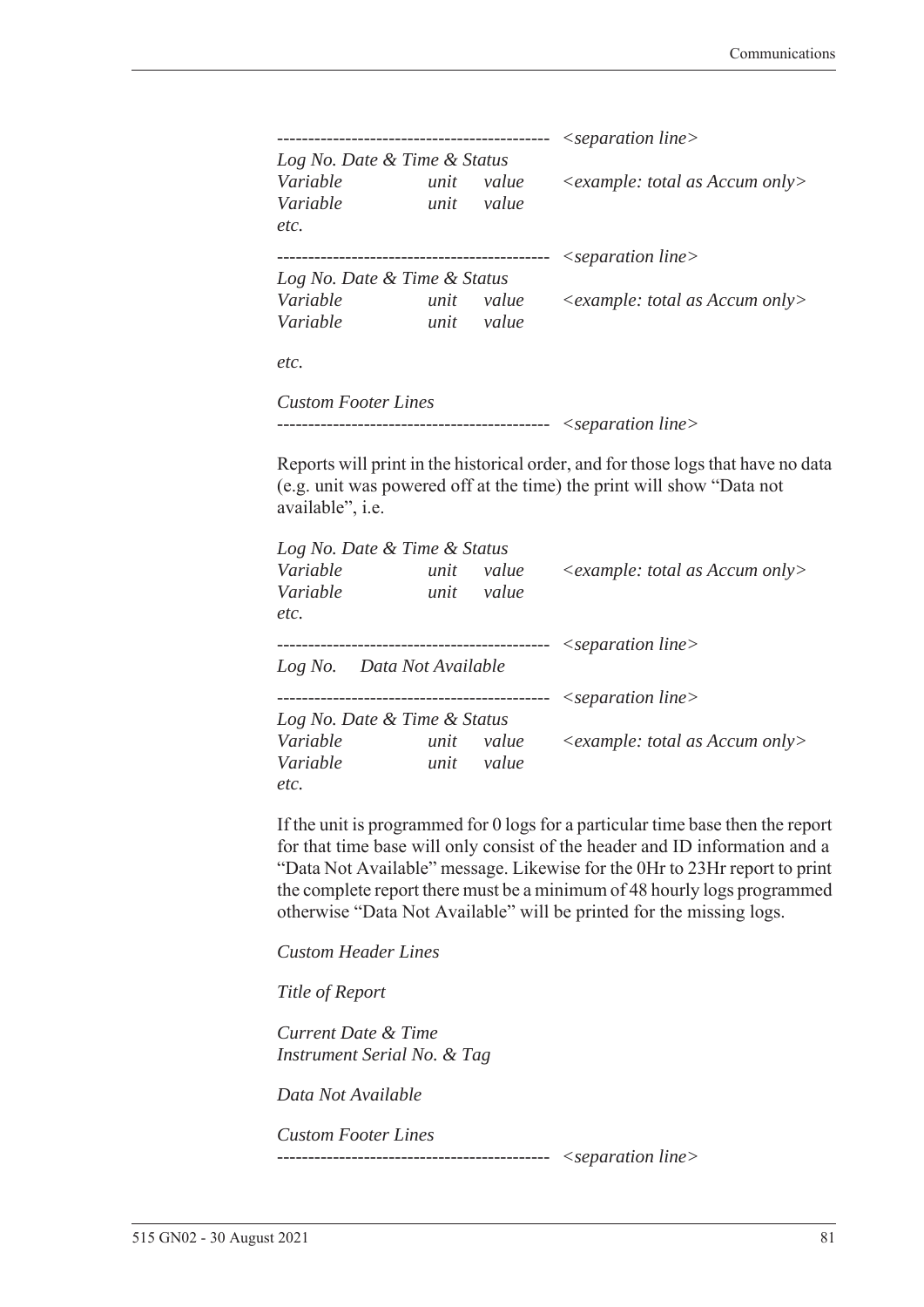# <span id="page-91-0"></span>**Printer Data Control**

Some printers have limited data buffers and are therefore unable to collect all the print data being transmitted. The 500 Series has the capability of software handshaking. The Xon/Xoff characters can be used by any of the printer types to control the flow of data to ensure that data is not lost.

Some printers will also transmit an Xoff character in response to other events such as printer being off-line, print head not engaged or power being removed. The specific behaviour of the printer being used should be noted.

#### <span id="page-91-1"></span>**Error Messages**

There are two printer error messages that can be displayed.

#### **PAPER OUT**

This message is related to the Printer Type PRN-03 TM295 Slip printer. It is standard procedure with this printer to check for paper status before printing. If a print is attempted but there is no paper the PAPER OUT message will be scrolled. The instrument will continue to poll the printer for paper and if paper is detected before a communications timeout expires the print will commence.

#### **COMMS TIMEOUT**

This message is relevant for all printer types and will be activated for the following conditions.

1. If the flow of data is stopped due to software or hardware handshaking and is not allowed to resume before the communications timeout.

2. If Printer Type is PRN-03 Slip printer and a paper status is requested but no response is received within the timeout period.

3. Paper Out has been detected for Printer Type PRN-03 but no paper is inserted within the timeout period.

When a communications timeout error has been activated the message COMMS TIMEOUT will be scrolled once, the request to print will be cleared and the instrument will return to its normal mode.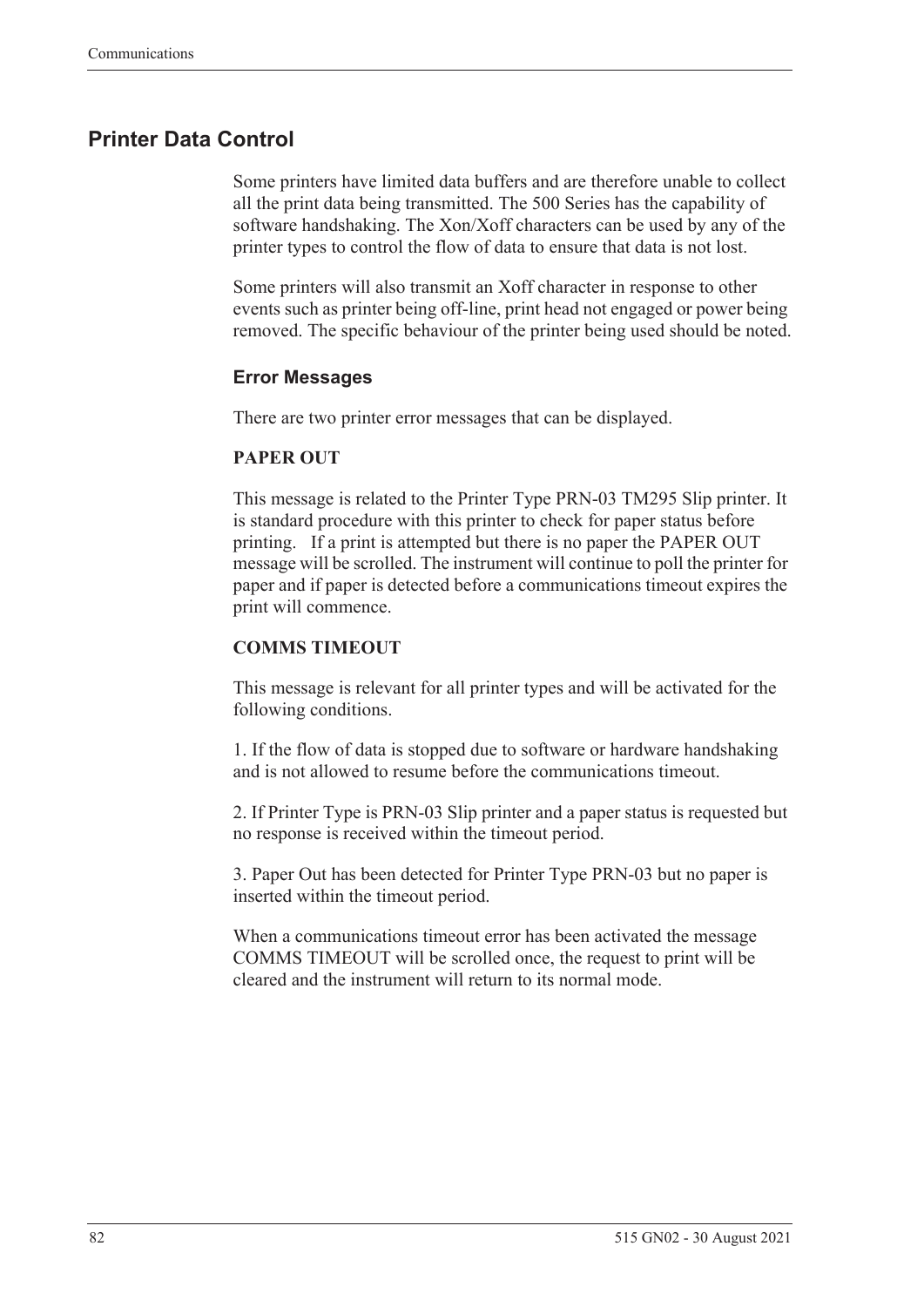# <span id="page-92-1"></span>**Appendix A Glossary**

<span id="page-92-0"></span>

| 500-PM<br><b>Software</b>                 | The 500 Series Program Manager (500-PM software) is a Windows based<br>program that is freely available from the download section of the Contrec<br>website. The program is a comprehensive configuration tool and resource<br>centre that can be used to tailor an instrument to suit specific application<br>needs including program settings, units of measurement, custom tags/text,<br>access levels and more. Custom versions can be saved and configuration<br>reports generated as a PDF. |  |  |  |  |  |  |  |
|-------------------------------------------|---------------------------------------------------------------------------------------------------------------------------------------------------------------------------------------------------------------------------------------------------------------------------------------------------------------------------------------------------------------------------------------------------------------------------------------------------------------------------------------------------|--|--|--|--|--|--|--|
| $AGA-8$                                   | American Gas Association AGA-8 is the equation to predict the<br>compressibility of natural gas mixtures with higher inert contents (up to<br>50% $N_2$ and /or CO <sub>2</sub> ) and higher pressure and temperature than the NX-19<br>equation is used for.                                                                                                                                                                                                                                     |  |  |  |  |  |  |  |
| <b>ASCII</b>                              | American Standard Code for Information Interchange. For the ASCII<br>protocol, the instrument receives and transmits messages in ASCII, with all<br>command strings to the instrument terminated by a carriage return. Replies<br>from the instrument are terminated with a line-feed and a carriage-return.                                                                                                                                                                                      |  |  |  |  |  |  |  |
| <b>Absolute</b>                           | Absolute Pressure = Atmospheric Pressure + Gauge Pressure.                                                                                                                                                                                                                                                                                                                                                                                                                                        |  |  |  |  |  |  |  |
| <b>Pressure</b>                           | It is the combined local atmospheric pressure and the gauge pressure. All<br>calculations are based on absolute values for pressure. Some sensors can<br>directly measure the absolute pressure value while others measure gauge<br>pressure. Pressure can be displayed as absolute or gauge and is indicated<br>with an 'A' or 'G' appended to the pressure units of measure.                                                                                                                    |  |  |  |  |  |  |  |
| Atmospheric<br>& Gauge<br><b>Pressure</b> | Some sensors only measure gauge pressure, in this case the atmospheric<br>pressure must be programmed to determine the absolute value. The<br>atmospheric value is affected by the altitude of the installation. The<br>atmospheric pressure default is 101.325 kPa (14.696 psia) which is the<br>standard value at sea level.                                                                                                                                                                    |  |  |  |  |  |  |  |
| <b>Modbus RTU</b>                         | The Modbus protocol is a message structure for communications between<br>controllers and devices regardless of the type of network. In RTU (remote<br>terminal unit) mode, each 8-bit byte in a message contains two 4-bit<br>hexadecimal characters. This mode has greater character density than<br>ASCII and allows better data throughput than ASCII for the same baud rate.                                                                                                                  |  |  |  |  |  |  |  |
| <b>Normal</b>                             | Normal conditions are defined as:                                                                                                                                                                                                                                                                                                                                                                                                                                                                 |  |  |  |  |  |  |  |
| <b>Conditions</b>                         | $0^{\circ}$ C (273.15K) and 101.325 kPa<br>32°F (491.67°R) and 14.696 psia.                                                                                                                                                                                                                                                                                                                                                                                                                       |  |  |  |  |  |  |  |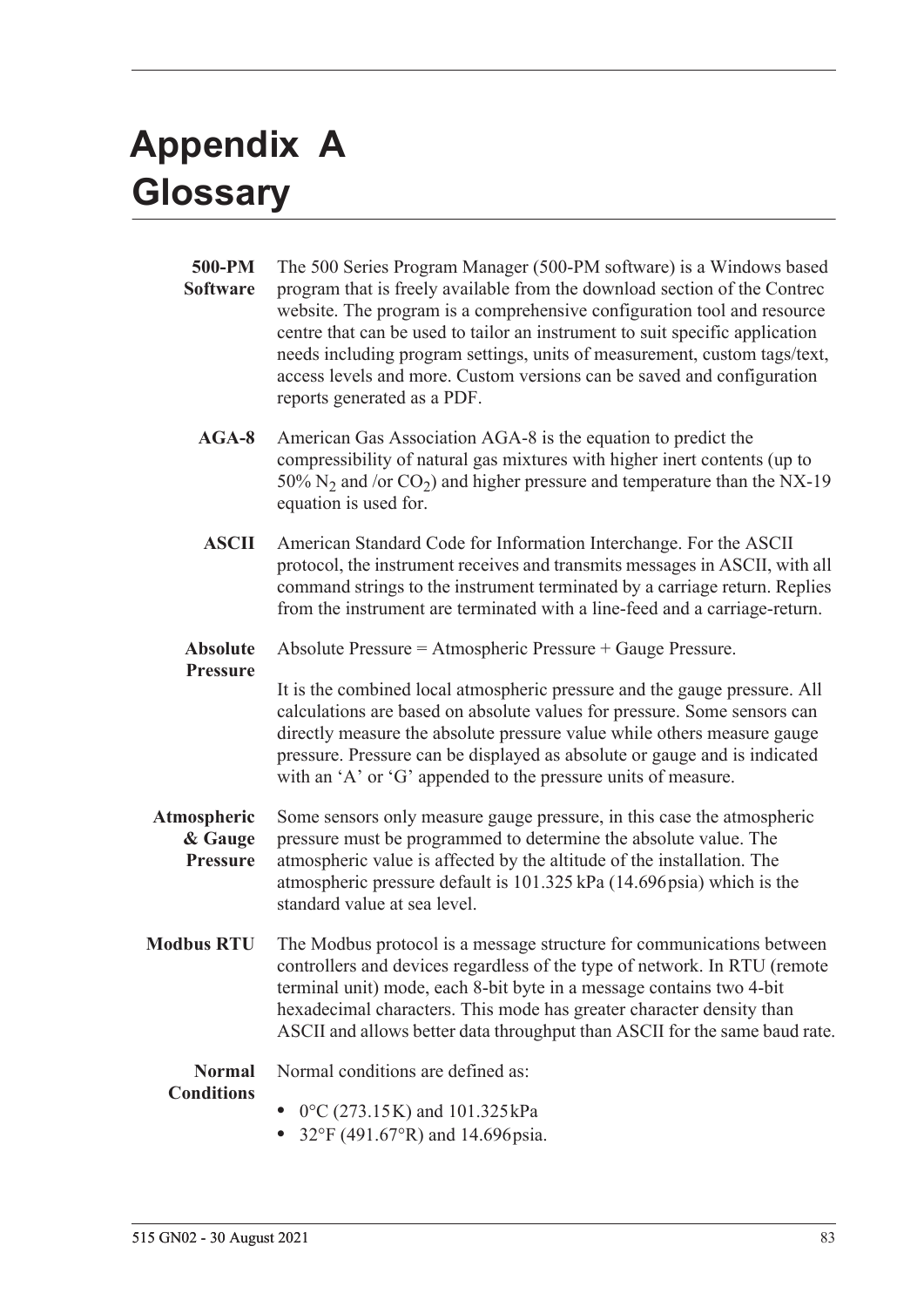|                                                                                                                                                  | A flow rate at normal conditions is indicated with an 'N' in the front of the<br>corrected volume units of measure. Compare with Standard conditions.                                          |  |  |  |  |  |
|--------------------------------------------------------------------------------------------------------------------------------------------------|------------------------------------------------------------------------------------------------------------------------------------------------------------------------------------------------|--|--|--|--|--|
| <b>Normalised</b><br>Input                                                                                                                       | A normalised input ranges from 0 to 1.000. For 4-20 mA input, the signal is<br>set to 0 at 4mA and the signal is set to 1.000 at 20mA.                                                         |  |  |  |  |  |
| A set of equations for calculating compressibility of natural gas as a<br><b>NX-19</b><br>function of temperature, pressure and gas composition. |                                                                                                                                                                                                |  |  |  |  |  |
| <b>Passive Output</b><br><b>Signal</b>                                                                                                           | Requires an external power supply.                                                                                                                                                             |  |  |  |  |  |
| <b>RTD</b>                                                                                                                                       | Resistance Temperature Device                                                                                                                                                                  |  |  |  |  |  |
| <b>Standard</b><br><b>Conditions</b>                                                                                                             | Standard conditions are defined as:                                                                                                                                                            |  |  |  |  |  |
|                                                                                                                                                  | • 15°C (288.15K) and 101.325kPa, or<br>• 59°F (518.67°R) and 14.696 psia.                                                                                                                      |  |  |  |  |  |
|                                                                                                                                                  | A flow rate at standard conditions is indicated with an 'S' in the front of the<br>corrected volume units of measure. Compare with Normal conditions.                                          |  |  |  |  |  |
| Watchdog<br>Timer (WTD)                                                                                                                          | The WDT is used to monitor the activity of the micro processor and will<br>force a reboot if the micro processor stops, while power is applied, due to<br>any internal or external influences. |  |  |  |  |  |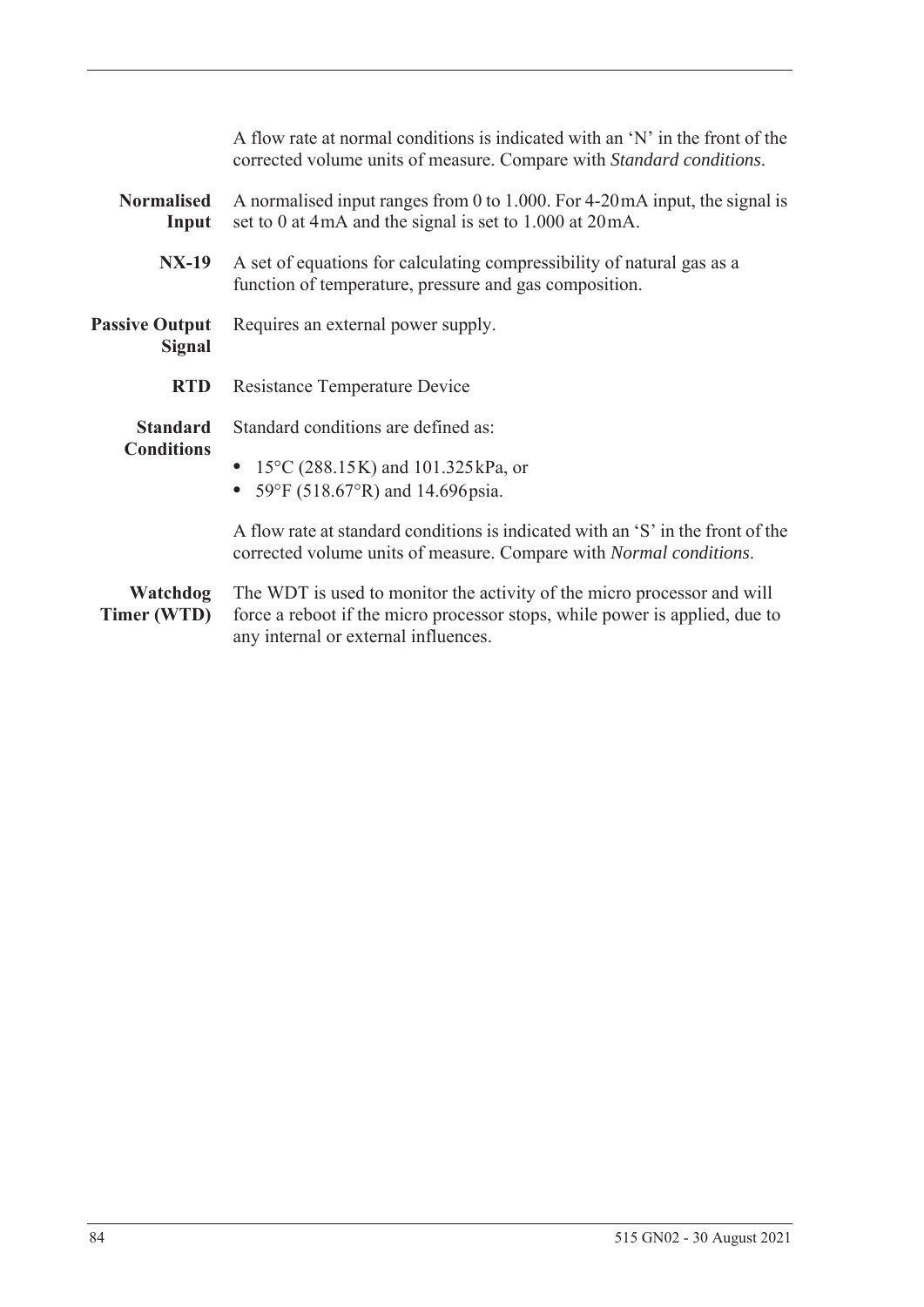# <span id="page-94-1"></span>**Appendix B Model Numbers**

# <span id="page-94-0"></span>**Product Codes**

| <b>Model</b>                                                                                                                                                                          | <b>Supplementary Code</b>        |              |   |   |                                                                                                                                        | <b>Description</b>                           |                                                                          |                                                                                                                             |  |
|---------------------------------------------------------------------------------------------------------------------------------------------------------------------------------------|----------------------------------|--------------|---|---|----------------------------------------------------------------------------------------------------------------------------------------|----------------------------------------------|--------------------------------------------------------------------------|-----------------------------------------------------------------------------------------------------------------------------|--|
| 515                                                                                                                                                                                   |                                  |              |   |   |                                                                                                                                        |                                              | - GN02                                                                   |                                                                                                                             |  |
|                                                                                                                                                                                       | $\mathbf{1}$                     |              |   |   |                                                                                                                                        |                                              |                                                                          | Panel mount enclosure                                                                                                       |  |
|                                                                                                                                                                                       | $\overline{2}$                   |              |   |   |                                                                                                                                        |                                              |                                                                          | Field mount enclosure (NEMA 4X / IP66)                                                                                      |  |
| <b>Enclosure</b>                                                                                                                                                                      | 3/5                              |              |   |   |                                                                                                                                        |                                              | Explosion proof Ex d (IECEx/ATEX), metric glands<br>(5 specifies heater) |                                                                                                                             |  |
|                                                                                                                                                                                       | 4/6                              |              |   |   |                                                                                                                                        |                                              |                                                                          | Explosion proof Ex d (CSA), NPT glands<br>(6 specifies heater)                                                              |  |
|                                                                                                                                                                                       |                                  | 0            |   |   |                                                                                                                                        |                                              |                                                                          | 4 logic inputs, 1 isolated output, 2 relays (only relay type 1 is<br>available), RS232 (DB9) communication port             |  |
| <b>Output Options</b>                                                                                                                                                                 |                                  | $\mathbf{1}$ |   |   |                                                                                                                                        |                                              |                                                                          | 4 logic inputs, 2 isolated outputs, 4 relays, real-time clock data<br>logging, RS232 (DB9) and RS485 communication ports    |  |
|                                                                                                                                                                                       |                                  | 2/3          |   |   |                                                                                                                                        |                                              |                                                                          | 4 logic inputs, 2 isolated outputs, 4 relays, real-time clock data<br>logging, RS232 (DB9) and Ethernet communication ports |  |
|                                                                                                                                                                                       |                                  |              | 1 |   |                                                                                                                                        |                                              |                                                                          | Electromechanical relays only                                                                                               |  |
| <b>Relay Type</b>                                                                                                                                                                     | $\overline{2}$<br>$\overline{3}$ |              |   |   |                                                                                                                                        | 2 electromechanical and 2 solid state relays |                                                                          |                                                                                                                             |  |
|                                                                                                                                                                                       |                                  |              |   |   |                                                                                                                                        |                                              | Solid state relays only                                                  |                                                                                                                             |  |
| <b>Power Supply</b>                                                                                                                                                                   |                                  |              |   | U |                                                                                                                                        |                                              |                                                                          | Inputs for 12-28VDC and 100-240 VAC, 50-60Hz<br>(Previous Models: $A = 110/120$ VAC, $E = 220/240$ VAC)                     |  |
|                                                                                                                                                                                       |                                  |              |   | D |                                                                                                                                        |                                              |                                                                          | Input for 12-28VDC power only                                                                                               |  |
| <b>Display Panel Options</b>                                                                                                                                                          |                                  |              |   |   | S                                                                                                                                      |                                              |                                                                          | Standard option (now with backlight & LCD backup)<br>(original Full option: F, with Infra-Red comms, no longer available)   |  |
| C<br><b>PCB Protection</b>                                                                                                                                                            |                                  |              |   |   | Conformal coating - required for maximum environmental<br>operating range. Recommended to avoid damage from<br>moisture and corrosion. |                                              |                                                                          |                                                                                                                             |  |
| N                                                                                                                                                                                     |                                  |              |   |   | None - suitable for IEC standard 654-1 Climatic Conditions up<br>to Class B2 (Heated and/or cooled enclosed locations)                 |                                              |                                                                          |                                                                                                                             |  |
| <b>GN02</b><br><b>Application Pack Number</b>                                                                                                                                         |                                  |              |   |   |                                                                                                                                        |                                              |                                                                          | Defines the application software to be loaded into the<br>instrument                                                        |  |
| For example: Model No. 515.111USC<br>Displayed on the 500 Series as:<br>Note: The first character represents the CPU installed<br>(factory use only). The remaining 6 characters only |                                  |              |   |   |                                                                                                                                        |                                              |                                                                          | $2 - 1 - 5 -$<br>MODEL<br>515                                                                                               |  |
| represent hardware that affects the operation.                                                                                                                                        |                                  |              |   |   |                                                                                                                                        |                                              |                                                                          |                                                                                                                             |  |

**Note:** Example full product part number is 515.111USC-GN02 (This is the number used for placing orders).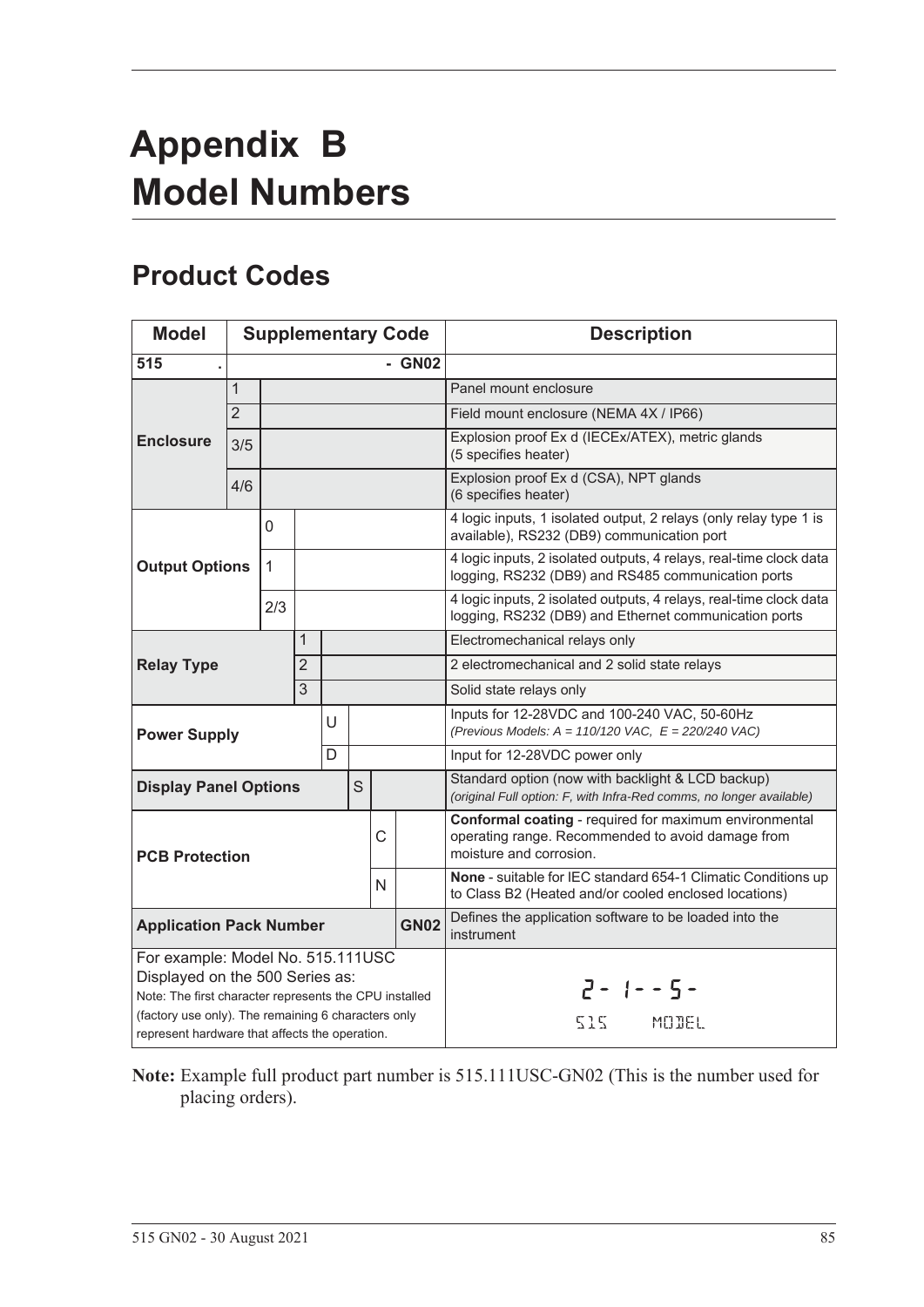# <span id="page-95-1"></span>**Custom Version Codes**

|                                                               | Code |                        |                                                                                                | <b>Description</b>                            |  |  |
|---------------------------------------------------------------|------|------------------------|------------------------------------------------------------------------------------------------|-----------------------------------------------|--|--|
|                                                               | 00   |                        |                                                                                                | <b>Factory Default Application</b>            |  |  |
|                                                               | 01   |                        |                                                                                                | Contrec Systems Pty. Ltd. Melbourne Australia |  |  |
|                                                               | 02   |                        |                                                                                                | Contrec Limited. West Yorkshire UK            |  |  |
| <b>Origin Code</b>                                            | 03   |                        |                                                                                                |                                               |  |  |
| <b>Identifies</b><br><b>Distributor</b>                       | 04   |                        |                                                                                                | Contrec - USA, LLC. Pelham AL 35124 USA       |  |  |
|                                                               | 05   |                        |                                                                                                | Flowquip Ltd. Halifax UK                      |  |  |
|                                                               | 06   |                        |                                                                                                |                                               |  |  |
|                                                               | etc. |                        |                                                                                                |                                               |  |  |
|                                                               |      | English (Default)<br>0 |                                                                                                |                                               |  |  |
|                                                               |      | $\mathbf{1}$           |                                                                                                | German                                        |  |  |
|                                                               |      | $\overline{2}$         |                                                                                                | <b>Dutch</b>                                  |  |  |
| 3<br><b>User Language</b><br>$\overline{4}$<br>$\overline{5}$ |      |                        |                                                                                                | French                                        |  |  |
|                                                               |      |                        |                                                                                                | Spanish                                       |  |  |
|                                                               |      |                        |                                                                                                |                                               |  |  |
|                                                               |      | etc.                   |                                                                                                |                                               |  |  |
|                                                               | 000  |                        |                                                                                                |                                               |  |  |
| <b>Distributor's Code</b><br>$\cdots$<br>999                  |      |                        | Distributor's own choice. Possibly a code that identifies the<br>customer and the application. |                                               |  |  |
|                                                               |      |                        |                                                                                                |                                               |  |  |
| For example: 02 3 157                                         |      |                        |                                                                                                | 023157                                        |  |  |
| Displayed on the 500 Series as:                               |      |                        | CUSTOM VERS                                                                                    |                                               |  |  |

# **Application Information Code**

The Application Information code is an aid for users and service personnel to determine the type of inputs that are used in a particular application. The Application Information code is displayed on the instrument as shown below.

<span id="page-95-0"></span>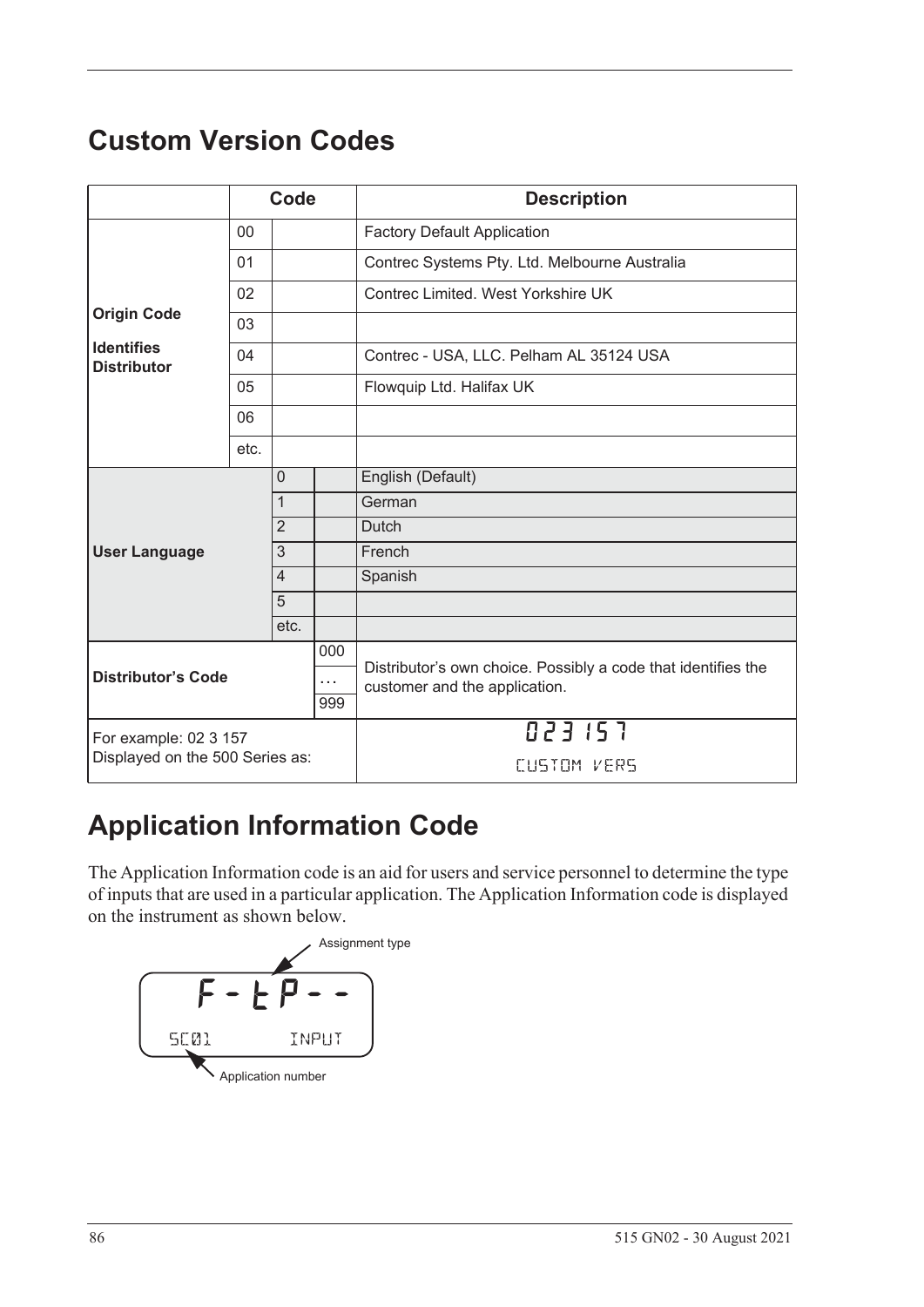The Application number identifies the application as in the following examples:

- **•** SC01 steam flow computer for frequency flow meter
- **•** GN02 natural gas flow computer for analog flow meter

The Input Assignment type indicates the physical input that is assigned to each input on the instrument. The code is made up from six characters as follows:

| FINP1   FINP2   AINP1   AINP2   AINP3   AINP4 |  |  |  |
|-----------------------------------------------|--|--|--|
|                                               |  |  |  |

The codes are as follows:

- - not used in this application
- **A** indicates a generic analog input such as for density or level etc.
- **•** C indicates a user code input
- d indicates a density input
- **•** F indicates a generic flow input such as for volume or mass etc.
- H indicates a high flow input for stacked inputs
- **•** L indicates a low flow input for stacked inputs
- **•** P indicates a pressure input
- **q** indicates a quadrature input
- *k* indicates a temperature input.

For example,  $F - F - i$  is an instrument with FINP1 (frequency input 1) assigned to a flow input, AINP1 assigned to a temperature input and AINP2 assigned as a pressure input. The other inputs are not used.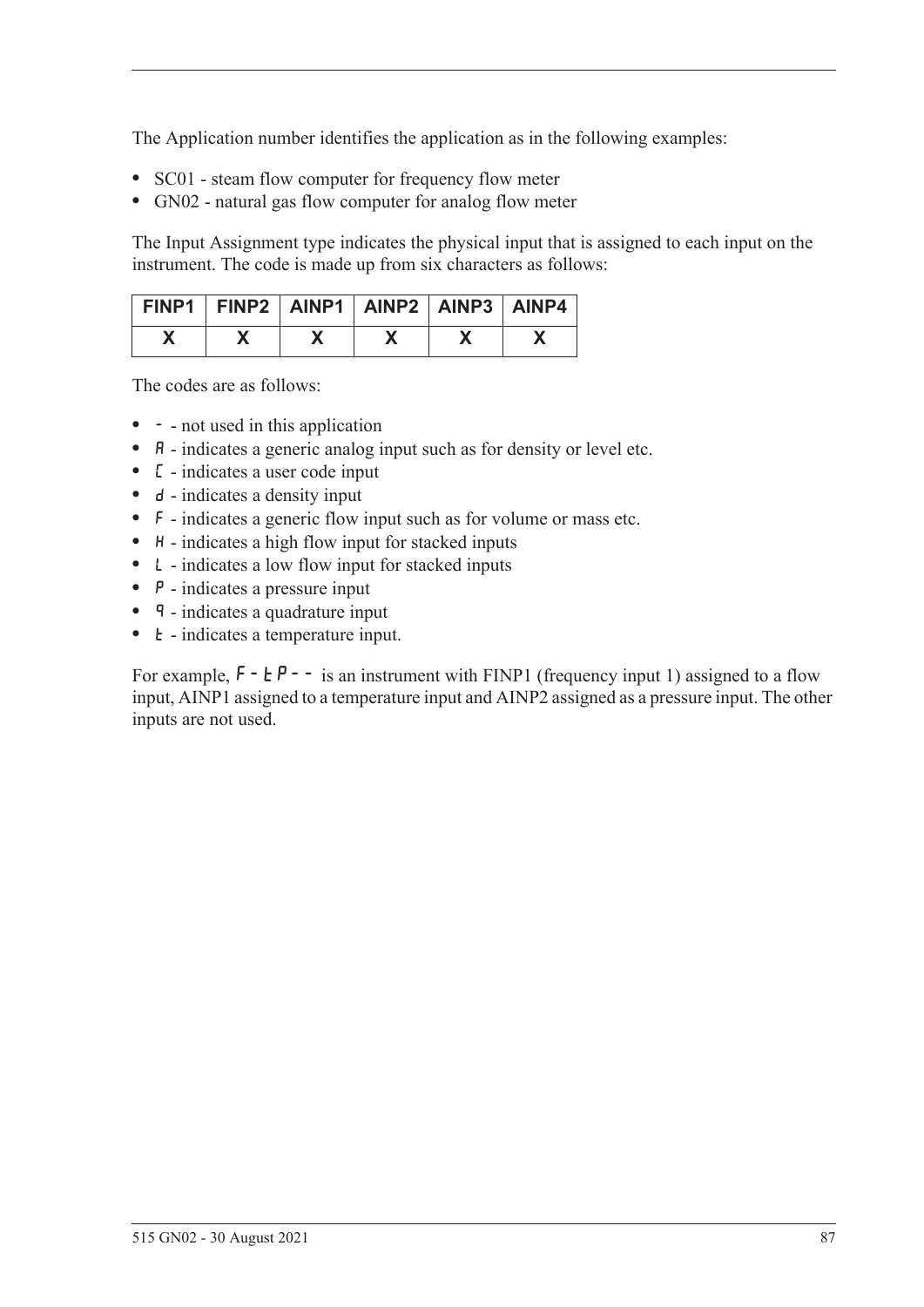# <span id="page-97-0"></span>**Appendix C Ethernet Port & Setup**

# **Ethernet Port**

The optional Ethernet port simplifies the communication network and avoids the need for an external 3rd party Serial to Ethernet converter. It allows communications via an existing Ethernet network. In some installations you will need to speak with your network (IT) administrator in order to correctly set up your network. Applications, such as DataMod (available via Contrec), can communicate over the Ethernet network to perform remote monitoring and Data Logging operations.

Within the instrument's calibration menus the Ethernet port uses the settings for the RS-485 port that need to match a supplied Ethernet unit as follows:

- **•** Protocol: RTU
- **•** Baud Rate: 19200
- **•** Data Bits: 8
- **•** Parity: Even
- **•** Stop Bits: 1

Data mapping follows the same convention applied to Modbus registers.

# **Connecting 515 Ethernet to Networks/Routers**

Ethernet 515s are set as default to DHCP (Dynamic Host Configuration Protocol), which should allow your network/router to automatically find and assign an IP address to the instrument (providing there are addresses available). If your network cannot locate the instrument you may need to run the 'Digi Discovery' tool (Contrec guide available on request) or enter the Ethernet module's MAC address within your router settings. If required, the instrument can also be set to a static IP address, however it is strongly advised that only IT competent persons access and edit site network and 515 Ethernet settings. All Ethernet instruments are supplied with the Ethernet module MAC address printed on the outside of the enclosure and also printed directly onto the Ethernet Module itself (the Option card would need to be removed to view the physical Digi Ethernet module).

Contrec Limited will not be held responsible for any changes made to customer router and network settings. Further guides on how to access the module settings and discovering IP address' can be supplied upon request.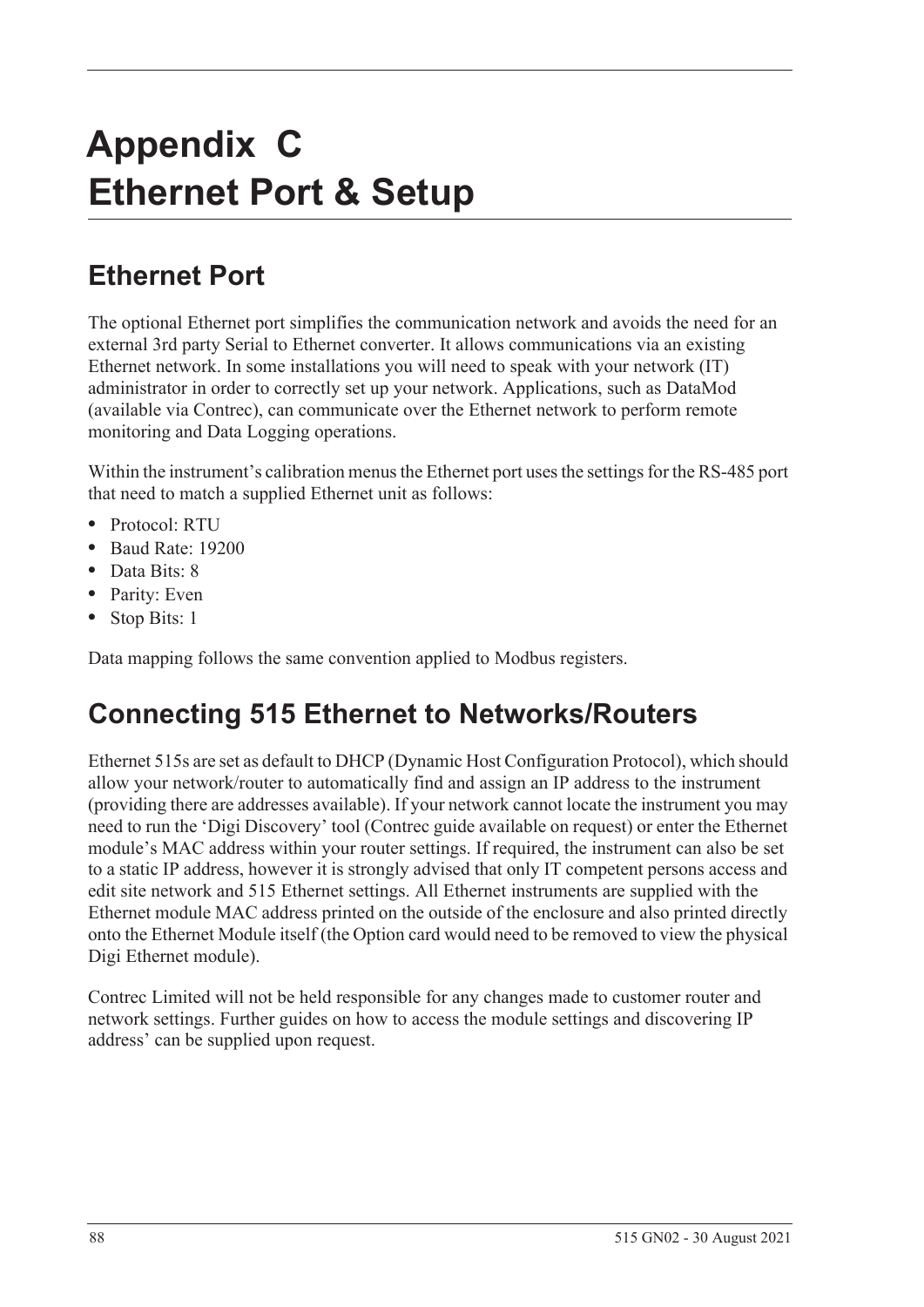# **Connecting DataMod via Ethernet**

Using the IP address that you or the network/router has assigned to the 515 instrument, enter this into the **Host Name / IPv4 Address** tab within DataMod's Modbus Connection Settings as per [Figure 21.](#page-98-0)

Ensure all other settings are correct as per the **Datamod User Guide** and the **515 Ethernet Guide - Establishing a Connection to Datamod**. Both of these documents are available from Contrec on request.

| Transmission Mode-                                   |                 |                     |                      |
|------------------------------------------------------|-----------------|---------------------|----------------------|
| C RTU Serial                                         | <b>C</b> TCP/IP | C RTU over TCP/IP   |                      |
| -RTU Serial Settings-                                |                 |                     |                      |
| Serial Port:                                         |                 | Baud Rate (bps):    |                      |
| COM1                                                 |                 | 19200               | $\blacktriangledown$ |
| -Data Bits-                                          |                 | -Parity-            |                      |
| C 7 bits C 8 bits                                    |                 | C None              |                      |
|                                                      |                 | $C$ Odd             |                      |
| -Stop Bits-                                          |                 | $G$ Even            |                      |
| $C$ 1 bit $C$ 2 bits                                 |                 |                     |                      |
| TCP/IP Settings                                      |                 |                     |                      |
| Host Name / IPv4 Address:                            |                 |                     | Port:                |
| 192.168.0.7                                          |                 |                     | 502                  |
| Receive Timeout (sec): $\vert^2$<br>Maximum Retries: | 2               | Slave Unit Address: | 11                   |
|                                                      |                 | ,                   | Cancel               |

<span id="page-98-0"></span>*Figure 21 DataMod - Modbus Connection Settings*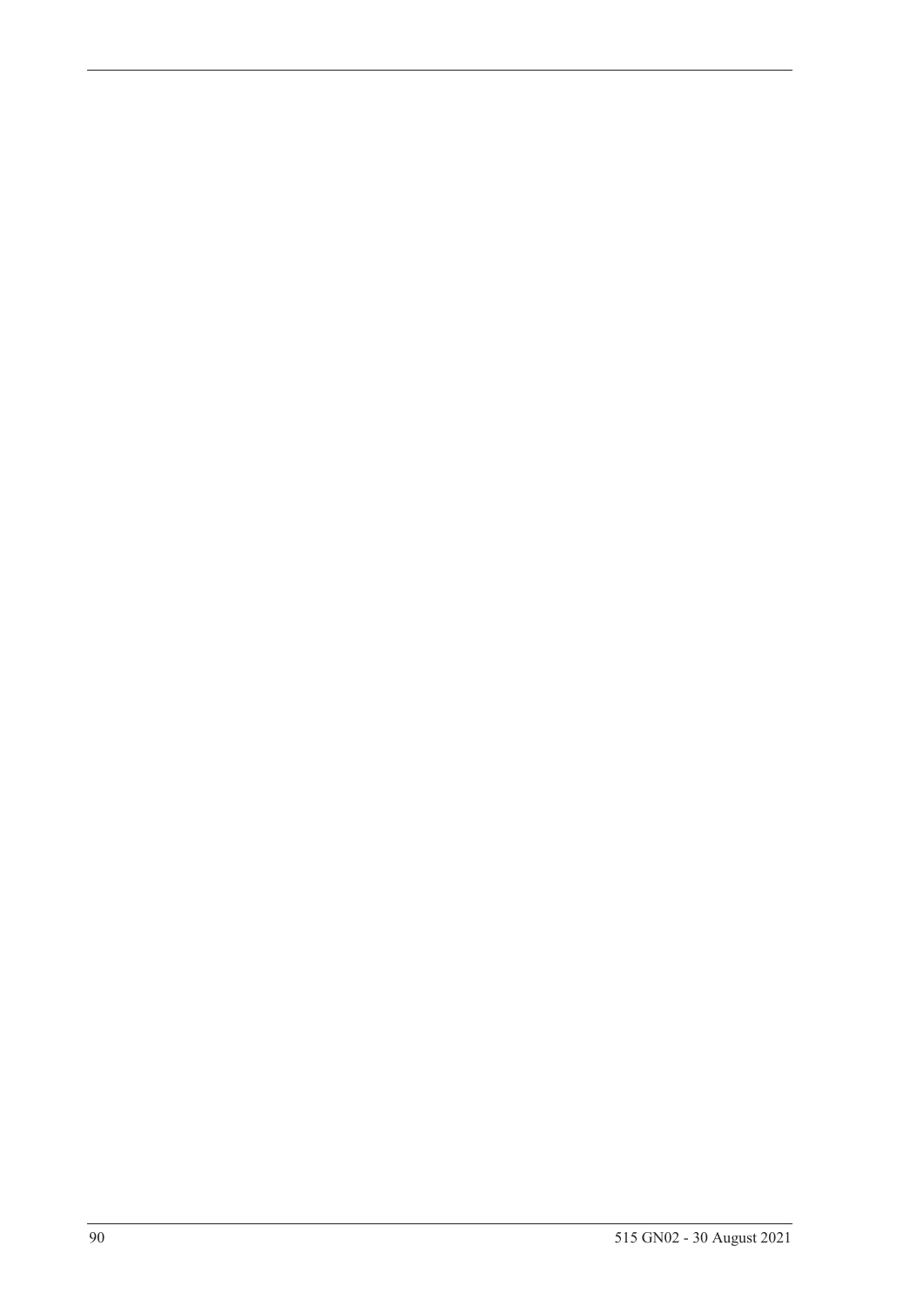# **Index**

**Numerics** 0-5V inpu[t 15](#page-24-0) 4-20mA input [16](#page-25-0) output [18](#page-27-0) 500 Series Program Manage[r 4](#page-13-0) 500-PM software [4,](#page-13-0) [83](#page-92-0)

#### **A**

ACCUM ke[y 26](#page-35-0) address, instrumen[t 66](#page-75-0) AGA-[8 1](#page-10-0) alarm connection [20](#page-29-0) equipment failur[e 49](#page-58-0) hysteresi[s 51](#page-60-0) relays [49](#page-58-1) setpoin[t 50](#page-59-0) alarms menu [49](#page-58-2) analog input connection[s 15](#page-24-1) failur[e 59](#page-68-0) scalin[g 2](#page-11-0) application cod[e 86](#page-95-0) approvals [6](#page-15-0) FCC Declaration [7](#page-16-0) ASCII protoco[l 65](#page-74-0)

### **B**

back panel [12](#page-21-0) backup program [37](#page-46-0) Program Manage[r 37](#page-46-1) basic men[u 28](#page-37-0) battery faile[d 60](#page-69-0) lif[e 53](#page-62-1) ne[w 60](#page-69-0) battery replacemen[t 24](#page-33-0) battery typ[e 24](#page-33-1) baud rat[e 52](#page-61-1)

# **C**

CAL switch-protected parameter [33](#page-42-0) calibration backup, reports [37](#page-46-0) menu [38](#page-47-0) set mode [34](#page-43-0) view mode [34](#page-43-1) cleaning [11](#page-20-0) clock batter[y 53](#page-62-1) date format [54](#page-63-0) real-tim[e 53](#page-62-2) codes application information [86](#page-95-0) customer versio[n 86](#page-95-1) exception [75](#page-84-1) product numbe[r 85](#page-94-0) comm port COM-1 RS-232 [63](#page-72-1) COM-2 RS-485 [64](#page-73-1) communication connection[s 22](#page-31-0) protocols [65](#page-74-1) communication[s 4,](#page-13-1) [63](#page-72-2) menu [52](#page-61-2) connections alar[m 20](#page-29-0) communication [63](#page-72-3) communication[s 22](#page-31-0) electrical [12](#page-21-1) input [15](#page-24-2) mains [23](#page-32-0) output [18](#page-27-1) customer version codes [86](#page-95-1) customizing a printout [78](#page-87-1)

# **D**

daily logging [55](#page-64-0) data log viewing [28,](#page-37-1) [29](#page-38-0)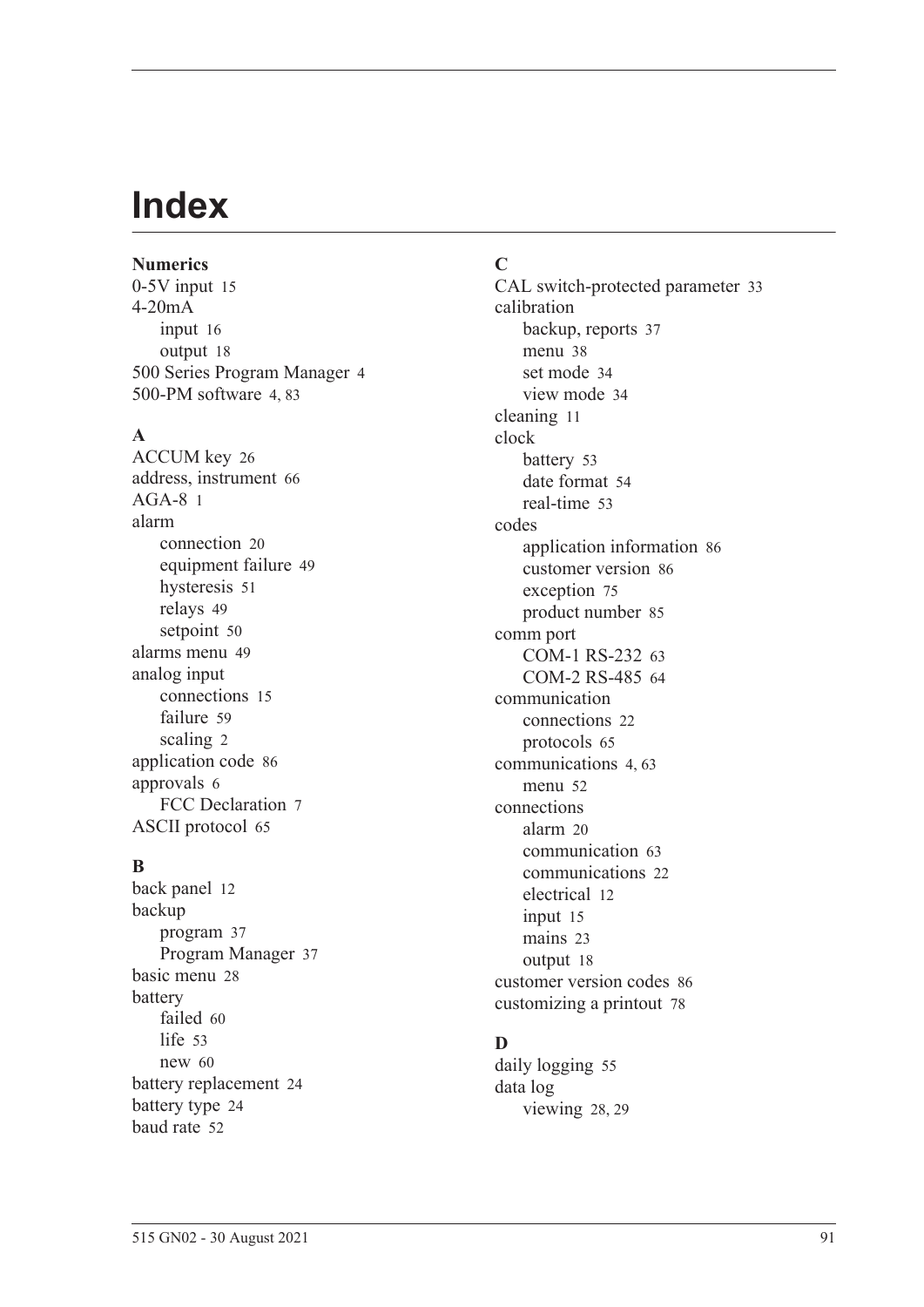data logging daily [55](#page-64-0) hourl[y 54](#page-63-1) monthly [55](#page-64-1) weekl[y 55](#page-64-2) yearly [55](#page-64-3) date format [54](#page-63-0) declaration FCC [7](#page-16-0) decontamination [11](#page-20-0) default on exception [59](#page-68-1) default tota[l 25](#page-34-0) detail men[u 28](#page-37-0) disconnection device [23](#page-32-1) display specifications [9](#page-18-0) timeout mod[e 56](#page-65-0) timeout time [57](#page-66-0) DISPLAY key [26](#page-35-1) display-only parameter [33](#page-42-1)

# **E**

earthin[g 23](#page-32-2) electrical connections [12](#page-21-1) equipment failure alarm [49](#page-58-0) error condition, overrid[e 59](#page-68-2) error message[s 59](#page-68-3) Ethernet COM-2 por[t 23,](#page-32-3) [64](#page-73-2) exception codes [75](#page-84-1) Exception Status [67](#page-76-0) exception, default [59](#page-68-1)

### **F**

failure of input [59](#page-68-0) features [1](#page-10-1) flash driver port assignmen[t 53](#page-62-3) format, date [54](#page-63-0) front panel keys [26](#page-35-2) LEDs [25](#page-34-1)

### **G**

glossary [83](#page-92-1) GPA 2172-96 [6](#page-15-1)

### **H**

hardware connections [63](#page-72-3) hourly logging [54](#page-63-1) hysteresis, alar[m 51](#page-60-0)

# **I**

input 0-5[V 15](#page-24-0) 4-20mA [16](#page-25-0) connections [15](#page-24-2) analog [15](#page-24-1) failure [59](#page-68-0) RTD [16](#page-25-1) sensor failure [59](#page-68-0) types [5](#page-14-0) inputs menu [42](#page-51-0) installation [11](#page-20-1) instrument address [66](#page-75-0) request forma[t 65](#page-74-2) response[s 67](#page-76-1) setting[s 40](#page-49-1) interconnections, communication [63](#page-72-3) interference suppression [21](#page-30-0) ISO 6976-1995 [6](#page-15-2) isolated output[s 4](#page-13-2)

# **K**

key ACCUM [26](#page-35-0) DISPLA[Y 26](#page-35-1) RATE [26](#page-35-3) RESE[T 26](#page-35-4) TOTAL [26](#page-35-5) keys, front panel [26](#page-35-2)

# **L**

LEDs, status [25](#page-34-1) logged dat[a 28](#page-37-1) viewin[g 29](#page-38-0) logging daily [55](#page-64-0) hourly [54](#page-63-1) monthly [55](#page-64-1) weekl[y 55](#page-64-2) yearly [55](#page-64-3) logic input connection [17](#page-26-0)

# **M**

main menu basic and detailed [28](#page-37-0) main menu item[s 27](#page-36-0) mains connections [23](#page-32-0) maintenanc[e 11,](#page-20-1) [23](#page-32-4)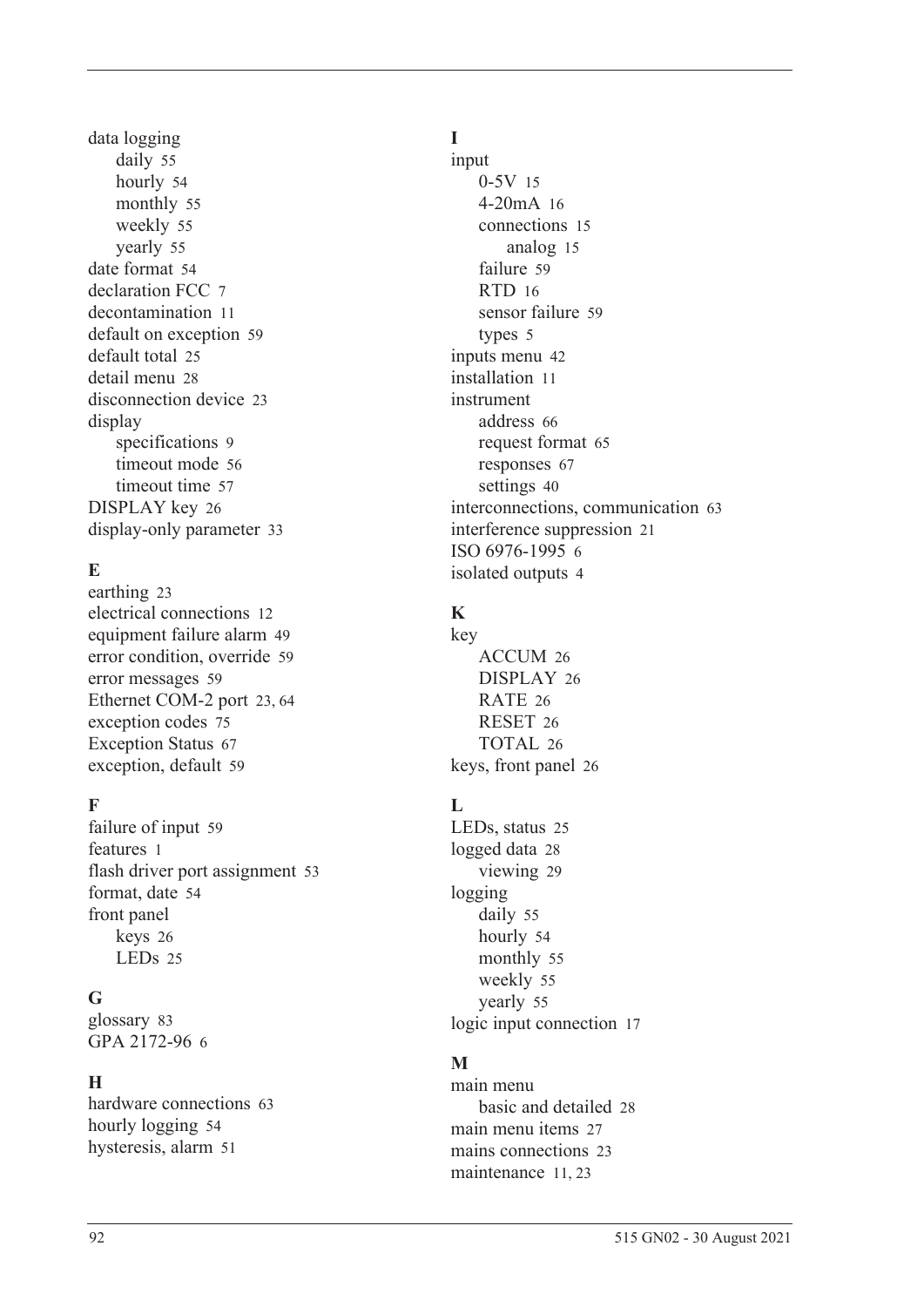menu alarm[s 49](#page-58-2) calibratio[n 38](#page-47-0) comms [52](#page-61-2) input[s 42](#page-51-0) output[s 47](#page-56-0) params [40](#page-49-2) setu[p 56](#page-65-1) test [58](#page-67-0) tm/lo[g 53](#page-62-4) unit[s 40](#page-49-3) messages erro[r 59](#page-68-3) syste[m 59](#page-68-4) warnin[g 61](#page-70-0) Modbus accessible parameters [41](#page-50-0) Modbus data forma[t 53](#page-62-5) Modbus RTU protoco[l 71](#page-80-0) mode display timeou[t 56](#page-65-0) normal operatio[n 25](#page-34-2) set calibration [34](#page-43-0) view calibration [34](#page-43-1) model number[s 85](#page-94-1) monthly logging [55](#page-64-1) mountin[g 11](#page-20-2)

### **N**

normal operatio[n 25](#page-34-2) number mode[l 85](#page-94-1) seria[l 31](#page-40-1)

# **O**

operation, norma[l 25](#page-34-2) output connection[s 18](#page-27-1) 4-20m[A 18](#page-27-0) puls[e 19](#page-28-0) pulse facto[r 49](#page-58-3) outputs men[u 47](#page-56-0) override error condition [59](#page-68-2)

# **P**

panel LED[s 25](#page-34-1) mountin[g 11](#page-20-2) rear [12](#page-21-0)

parameter CAL switch-protected [33](#page-42-0) display-only [33](#page-42-1) not visibl[e 33](#page-42-2) password-protected [33](#page-42-3) programmable [33](#page-42-4) parameters men[u 40](#page-49-2) parity bit [52](#page-61-3) password-protected parameter [33](#page-42-3) peak flowrate[s 28](#page-37-2) port assignment, flash driver [53](#page-62-3) COM-1 RS-232 [22,](#page-31-1) [52](#page-61-4) COM-2 Ethernet [23,](#page-32-3) [64](#page-73-2) COM-2 RS-485 [22,](#page-31-2) [52](#page-61-5) COM-[3 52](#page-61-6) flash driver assignment [53](#page-62-3) power supply interruption [53](#page-62-1) printer data control [82](#page-91-0) error messages [82](#page-91-1) protocol [78](#page-87-2) report types [78](#page-87-3) printer type[s 78](#page-87-4) printout configuration repor[t 37](#page-46-2) printouts individual logs [80](#page-89-0) live data [79](#page-88-0) log report [80](#page-89-1) type[s 79](#page-88-1) product number codes [85](#page-94-0) Program Manager [37](#page-46-1) programmable parameter [33](#page-42-4) protocol ASCI[I 65](#page-74-0) communication [65](#page-74-1) Modbus RT[U 71](#page-80-0) printer [78](#page-87-2) pulse factor, output [49](#page-58-3) pulse output [19](#page-28-0)

# **R**

RATE key [26](#page-35-3) real-time cloc[k 53](#page-62-2) rear panel [12](#page-21-0) relay output[s 4](#page-13-3) relays, alarm [49](#page-58-1)